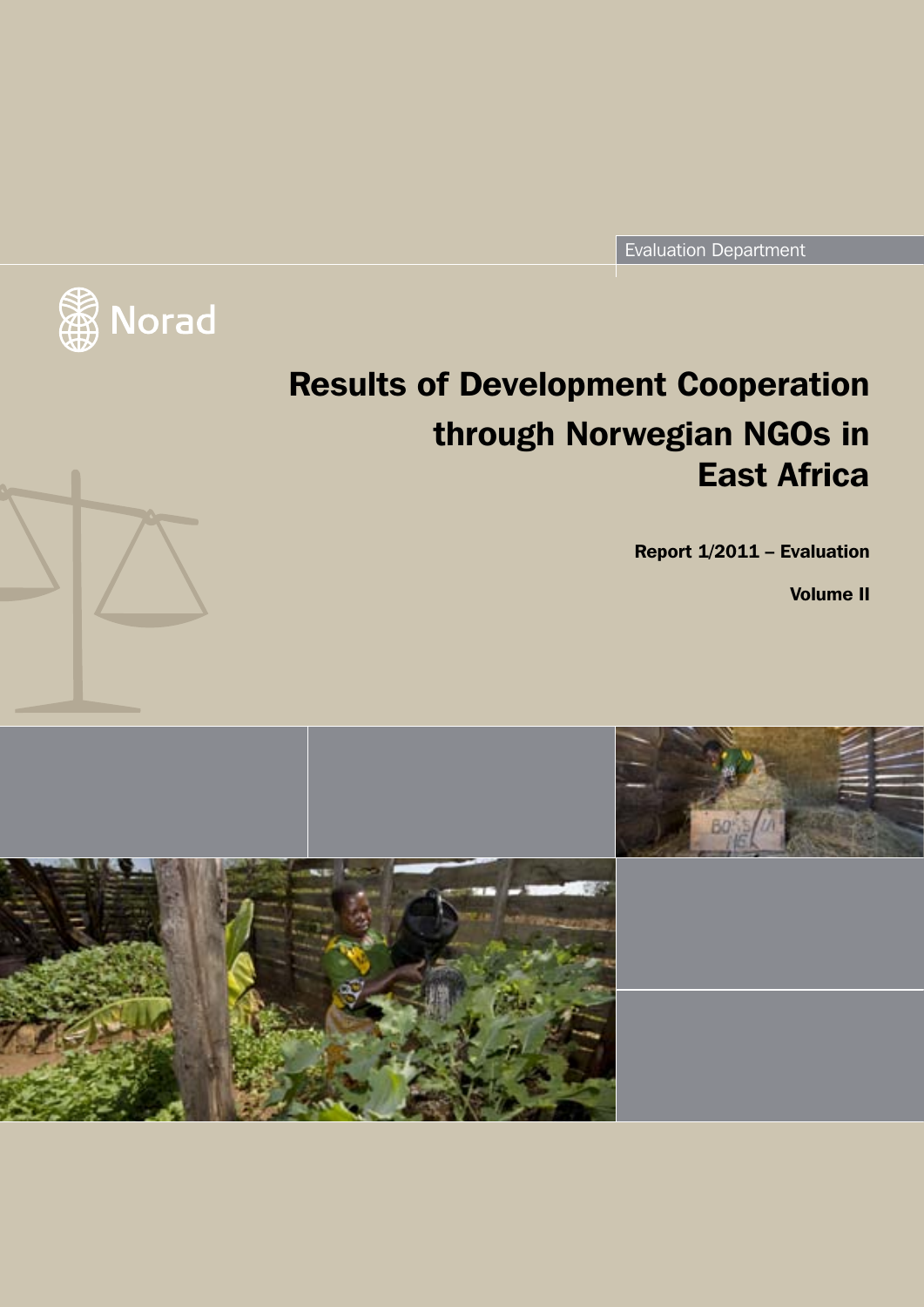#### Norad

Norwegian Agency for Development Cooperation P.O.Box 8034 Dep, NO-0030 Oslo Ruseløkkveien 26, Oslo, Norway

Phone: +47 22 24 20 30 Fax: +47 22 24 20 31

Photos: Tanzania. Ken Opprann. Design: Agendum See Design Print: 07 Gruppen AS, Oslo ISBN: 978-82-7548-565-4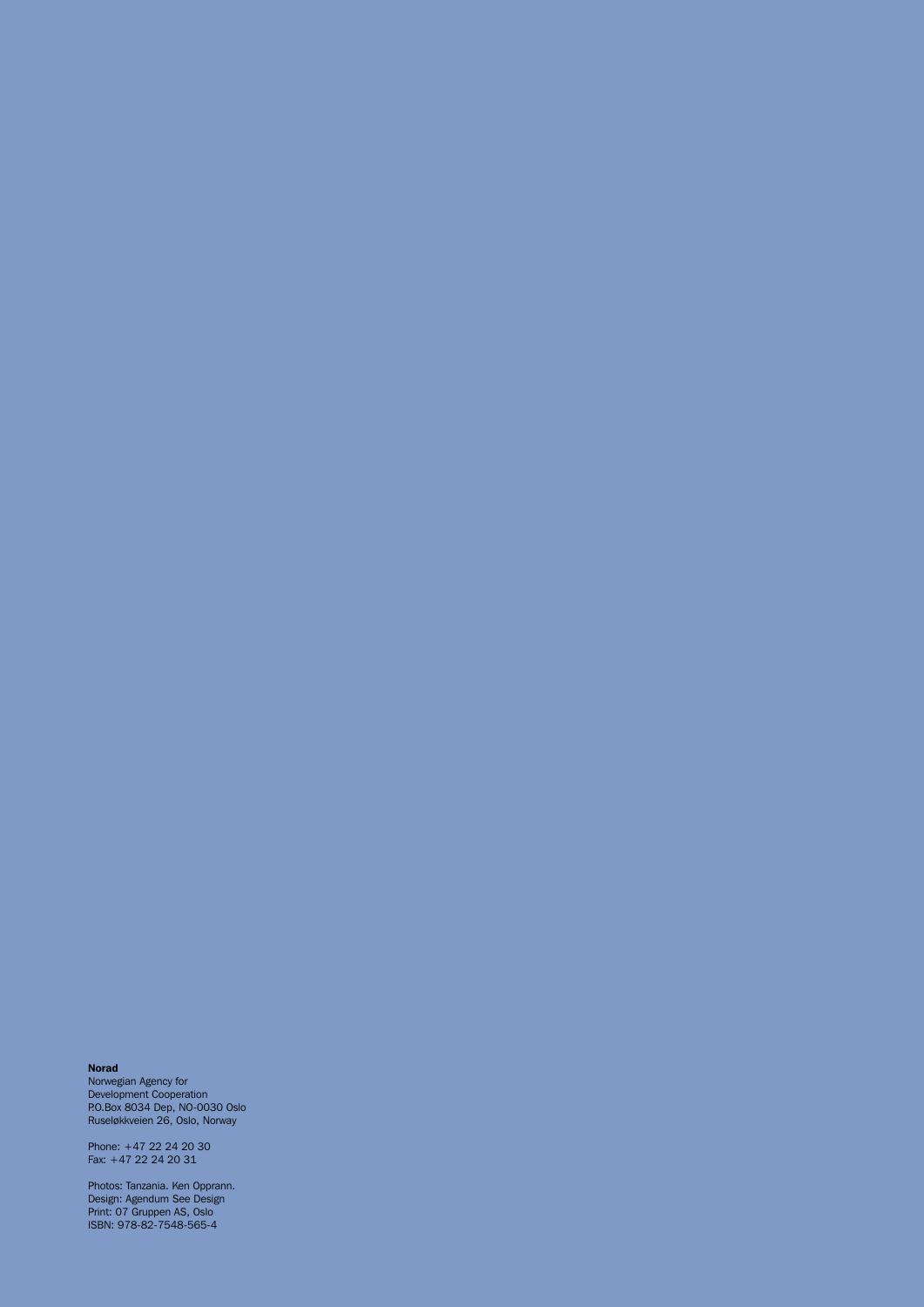## Results of Development Cooperation through Norwegian NGOs in East Africa

Volume II March 2011

Ternstrom Consulting AB

Responsibility for the contents and presentation of findings and recommendations rest with the evaluation team. The views and opinions expressed in the report do not necessarily correspond with those of Norad.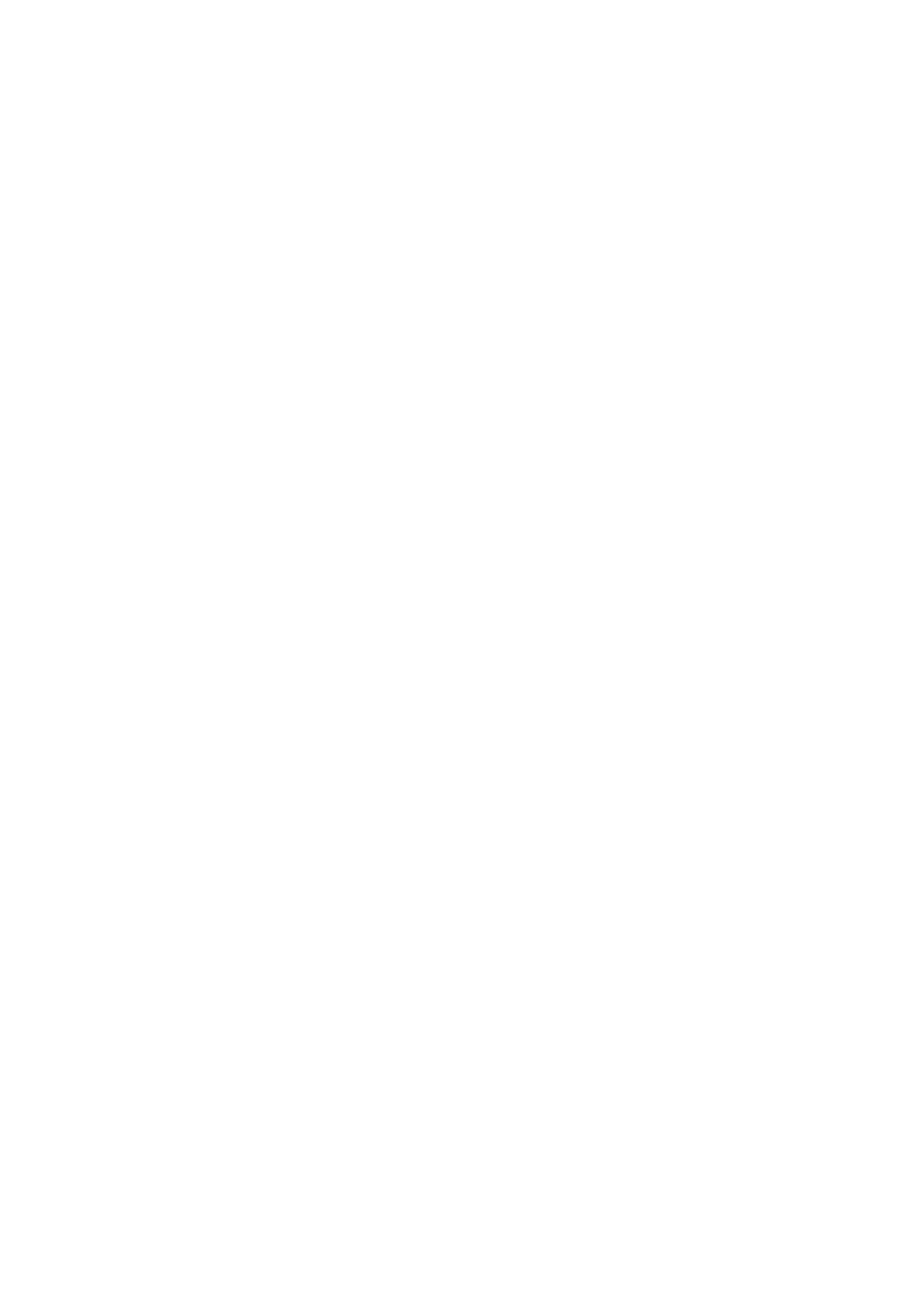### **Contents**

| <b>List of Acronyms, Case Narratives</b>     |                                    | $\mathbf v$ |
|----------------------------------------------|------------------------------------|-------------|
| <b>Volume II: Case Study Narratives</b><br>1 |                                    |             |
| 1                                            | NLM/Chesta Girls School            | 1           |
| $\overline{2}$                               | CARE/Lok Pachi                     | 11          |
| 3                                            | NCA/ Habiba FGM Awareness          | 19          |
| 4                                            | ARC/Change Agent Training          | 26          |
| 5                                            | KF/Elimination of FGM, Dodoma      | 34          |
| 6                                            | KF/Women and Health, Chole         | 46          |
| 7                                            | NCA/Interfaith Cooperation         | 56          |
| 8                                            | LO/ZATUC                           | 66          |
| 9                                            | NPA/Youth Rights EAC               | 74          |
| 10                                           | SF/Microfinance                    | 83          |
| 11                                           | NAD/Community Based Rehabilitation | 85          |
| 12                                           | NBA/Legal Aid                      | 95          |
| 13                                           | NWF/Vocational Training            | 102         |
| 14                                           | <b>RB/ECDE Education</b>           | 110         |
| 15                                           | <b>RB/Quality Education</b>        | 117         |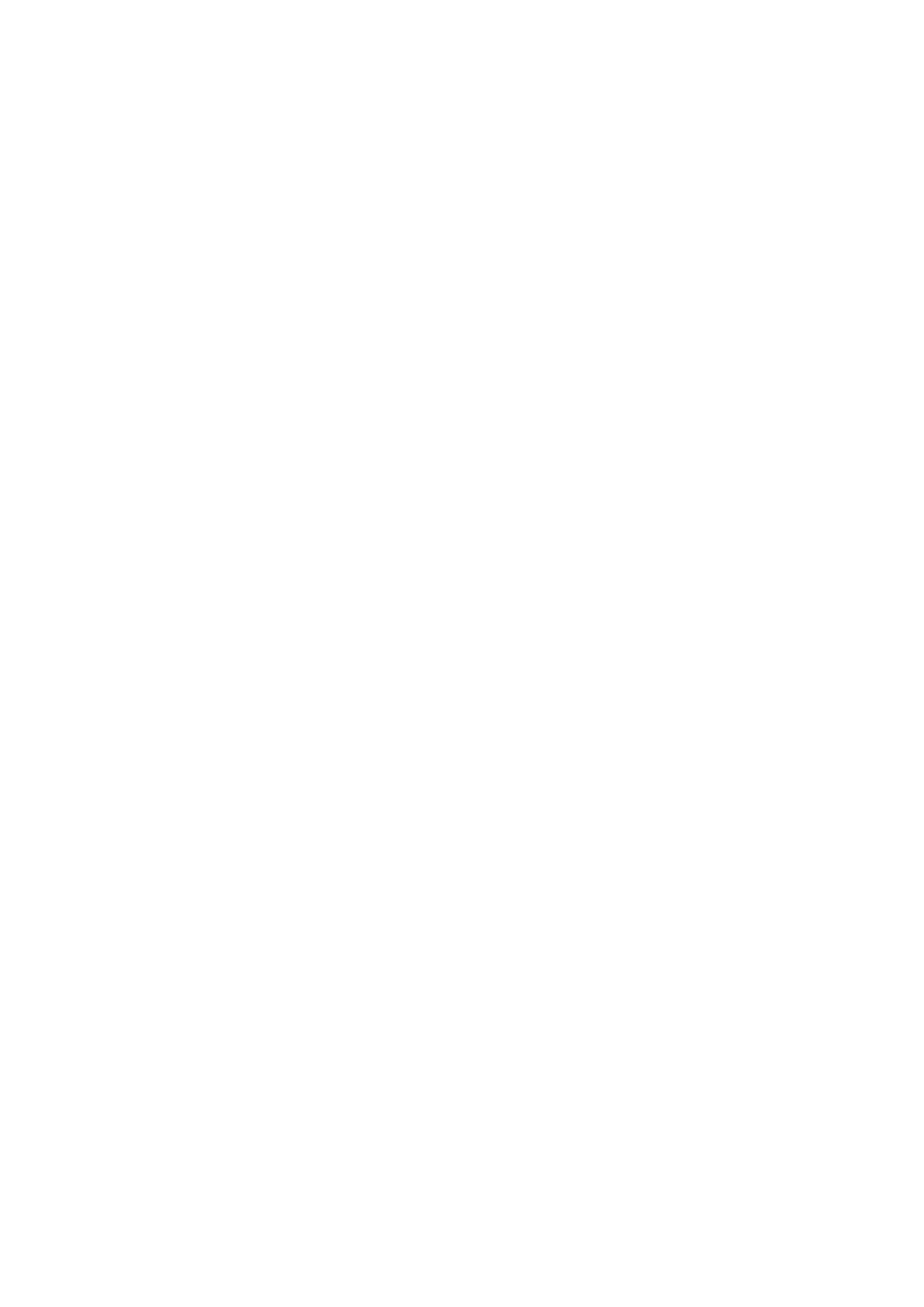## <span id="page-6-0"></span>List of Acronyms, Case Narratives

| ABEK            | Alternative Basic Education for Karamoja                              |
|-----------------|-----------------------------------------------------------------------|
| <b>AIDS</b>     | Acquired Immune Deficiency Syndrome                                   |
| ARC-Aid         | Action Resort for Change (Norway based)                               |
| ARC-Kenya       | Action Resort for Change (Kenya based)                                |
| <b>BAKWATA</b>  | National Muslim Council of Tanzania                                   |
| <b>CAT</b>      | <b>Change Agent Training</b>                                          |
| <b>CBR</b>      | <b>Community Based Rehabilitation</b>                                 |
| CCT             | Christian Council of Tanzania                                         |
| <b>CCT</b>      | <b>Centre Coordinating Tutor</b>                                      |
| <b>CDO</b>      | <b>Community Development Officer</b>                                  |
| <b>CHRISC</b>   | Christian Sports Contact                                              |
| <b>CIK</b>      | Care International in Kenya                                           |
| COWA            | Companionship of Works Association                                    |
| <b>CPTC</b>     | Core Primary Teachers' College                                        |
| <b>CSWD</b>     | Chole Society for Women's Development                                 |
| <b>CVTS</b>     | <b>Centenary Vocational Training School</b>                           |
| <b>DCDO</b>     | District Community Development Officer                                |
| <b>DIAC</b>     | Dodoma Inter-African Committee                                        |
| <b>DPO</b>      | Disabled Persons Organisation                                         |
| EAC             | East Africa Cup                                                       |
| <b>ECDE</b>     | Early Childhood Development and Education                             |
| <b>ELCK</b>     | Evangelical Lutheran Church of Kenya                                  |
| <b>ELCT</b>     | Evangelical Lutheran Church in Tanzania                               |
| <b>EMACK</b>    | Education for Marginalised Children in Kenya                          |
| <b>EMIMA</b>    | Education, Sport and Physical Activity (Elimu Michezo na Mazoezi)     |
| <b>FBOs</b>     | <b>Faith Based Organisations</b>                                      |
| <b>FGM</b>      | <b>Female Genital Mutilation</b>                                      |
| <b>FOKUS</b>    | Forum for Women and Development                                       |
| ΗI              | Habiba International                                                  |
| IAC             | Inter-African Committee on Traditional Practices Affecting the Health |
|                 | of Women and Children                                                 |
| <b>IRCPT</b>    | Inter-Religious Council for Peace Tanzania                            |
| Isis WICCE      | Isis Women's International Cross Cultural Exchange                    |
| <b>KCA</b>      | Kenya Change Agent                                                    |
| <b>KES</b>      | Kenyan Shillings                                                      |
| <b>KIWAKKUK</b> | Women Against AIDS in Kilimanjaro (Kikundi cha Wanawake               |
|                 | Kilimanjaro cha Kupambana Ukimwi)                                     |
| <b>KRIK</b>     | Christian Sports Organisation in Norway (Kristen Idrettskontakt)      |
|                 |                                                                       |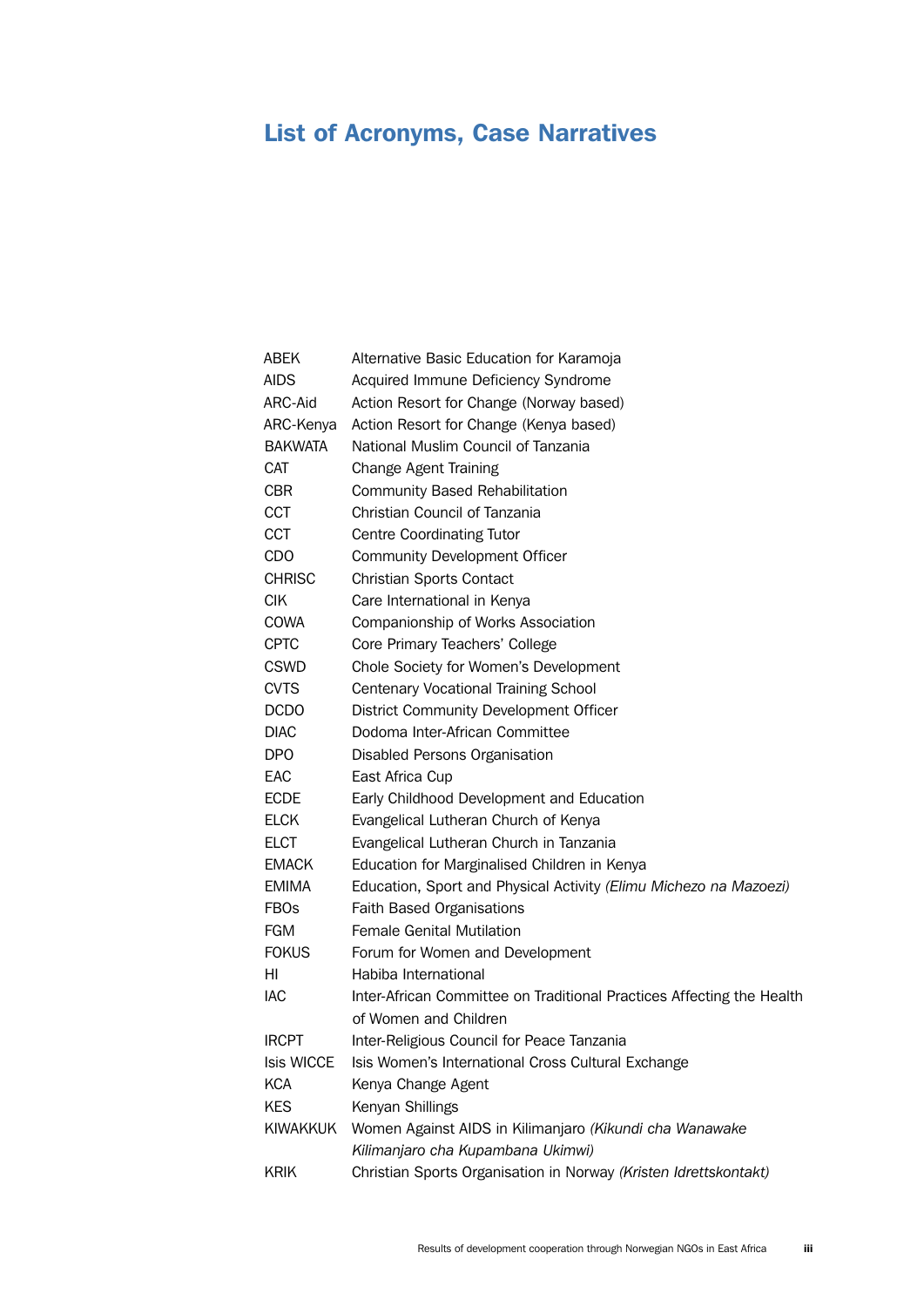| LAP             | Legal Aid Project                                          |
|-----------------|------------------------------------------------------------|
| LO              | Norwegian Confederation of Trade Unions                    |
|                 | (Landsorganisasjonen i Norge)                              |
| <b>MKUKUTA</b>  | National Strategy for Growth and Reduction of Poverty      |
|                 | (Mkakati wa Kukuza Uchumi na Kupunguza Umasikini Tanzania) |
|                 | (see NSGRP)                                                |
| <b>MTS</b>      | Moshi Technical School                                     |
| <b>MYSA</b>     | Mathare Youth Sports Association                           |
| NAD             | Norwegian Association for the Disabled                     |
| <b>NAFGEM</b>   | Network Against Female Genital Mutilation                  |
| <b>NBA</b>      | Norwegian Bar Association                                  |
| <b>NCA</b>      | Norwegian Church Aid                                       |
| NGO             | Non-governmental Organisation                              |
| <b>NLM</b>      | Norwegian Lutheran Mission                                 |
| <b>NOK</b>      | Norwegian Kroner                                           |
| Norad           | Norwegian Agency for Development Cooperation               |
| <b>NPA</b>      | Norwegian People's Aid                                     |
| <b>NSGRP</b>    | National Strategy for Growth and Reduction of Poverty      |
| <b>NUDIPU</b>   | National Union of Disabled Persons in Uganda               |
| <b>NWD</b>      | North West Diocese (ELCK)                                  |
| <b>NWF</b>      | Norwegian Women and Family Association                     |
|                 | (Norges Kvinne- og Familieforbund)                         |
| <b>PTA</b>      | <b>Parent Teacher Association</b>                          |
| <b>PTC</b>      | Primary Teachers' College                                  |
| <b>PWD</b>      | Person With Disabilities                                   |
|                 |                                                            |
| QEP             | <b>Quality Education Project</b>                           |
| <b>REPOA</b>    | Research on Poverty Alleviation                            |
| <b>RBM</b>      | <b>Results Based Management</b>                            |
| <b>SACCO</b>    | Savings and Credit Cooperative                             |
| SCiU            | Save the Children in Uganda                                |
| <b>SCN</b>      | Save the Children Norway                                   |
| SF              | <b>Stromme Foundation</b>                                  |
| <b>SIAC</b>     | Singida Inter-African Committee                            |
| <b>SMC</b>      | School Management Committee                                |
| <b>SMFEA</b>    | Stromme Microfinance East Africa Ltd                       |
| <b>SNGO</b>     | Southern Non-governmental Organisation                     |
| <b>TAMWA</b>    | Tanzania Media Women's Association                         |
| TEC             | Tanzania Episcopal Conference                              |
| <b>TFTU</b>     | Tanzania Federation of Trade Unions                        |
| <b>TGNP</b>     | Tanzania Gender Networking Programme                       |
| <b>TUCTA</b>    | Trade Union Congress of Tanzania                           |
| <b>TZS</b>      | <b>Tanzanian Shillings</b>                                 |
| <b>UGAPRIVI</b> | Uganda Association of Private Vocational Institutions      |
| <b>UGX</b>      | <b>Ugandan Shillings</b>                                   |
| <b>ULS</b>      | <b>Uganda Law Society</b>                                  |
| <b>UNAB</b>     | Uganda National Association of the Blind                   |
| <b>UNAD</b>     | Uganda National Association of the Deaf                    |
| <b>VCAT</b>     | Village Change Agent Training                              |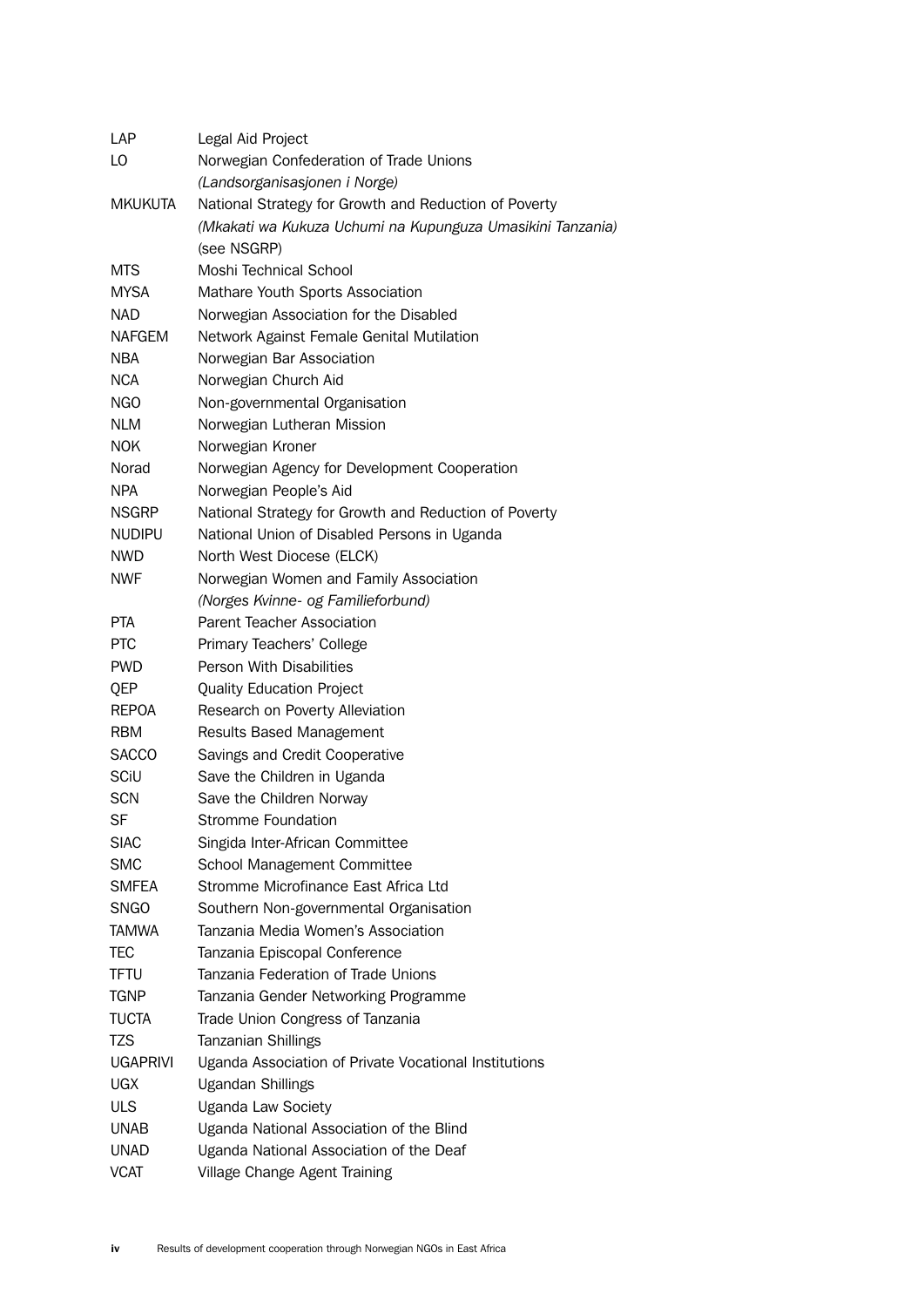| <b>WCRP</b> | World Conference on Religions for Peace          |
|-------------|--------------------------------------------------|
| WCRP-T      | World Conference on Religions for Peace-Tanzania |
| WHO         | World Health Organisation                        |
| VICOBA      | <b>Village Community Bank</b>                    |
| ZATUC       | Zanzibar Trade Union Congress                    |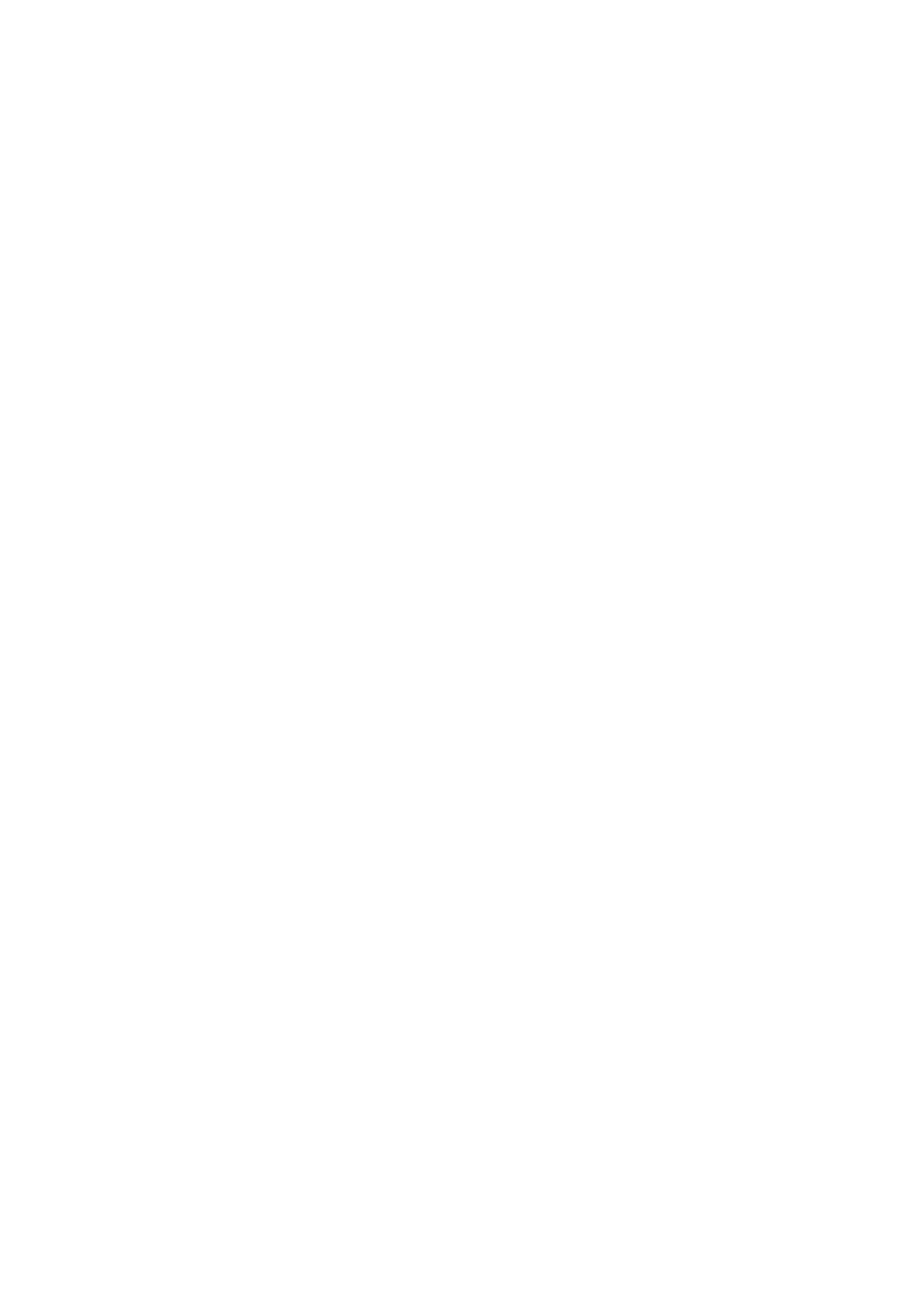### <span id="page-10-0"></span>Volume II: Case Study Narratives

The overall purpose of this evaluation is to inform the political debate in Norway concerning the effectiveness of channeling Norwegian government funds through NGOs. The purpose of the case studies here presented is therefore to inform the overall analysis of the main report (Volume I), rather than to conduct an in-depth evaluation of each project. Findings, conclusions and recommendations are therefore not as solid as they would have been had a full evaluation been implemented. The case studies should be interpreted in that context.

A second objective of the evaluation is to contribute to learning, and it is hoped that the following case studies may contribute to discussions among the stakeholders regarding the progress of the projects.

#### 1 NLM/Chesta Girls School

#### Bistandsnemda – Norsk Luthersk Misjonssamband – Evangelical Lutheran Church of Kenya: Chesta Girls Secondary School<sup>1</sup>

The overall purpose of this evaluation is to inform the political debate in Norway concerning the effectiveness of channelling Norwegian government funds through NGOs. The purpose of this case study is therefore to inform the overall analysis, rather than to conduct an evaluation of this specific project. Findings, conclusions and recommendations are therefore not as solid as they would have been had a full evaluation been implemented. They should be interpreted in that context. A second objective of the evaluation is to contribute to learning, and it is hoped that this case study may contribute to discussions among the stakeholders regarding the progress of the project.

The team conducted a document review and interviewed key informants in the Norwegian and the Kenyan organisations. The team also visited project implementation sites in Kapenguria District, specifically Chesta in Chesegon Division. In addition to the Chesta School Governing Board, the team met with stakeholders including the Evangelical Lutheran Church of Kenya – North West Diocese Project Team, the Project Steering Committee, the Chief of Chesta, School Children, Yang'at Organisation and the District Nursing Officer from the Kapenguria Hospital.

<sup>1</sup> This case study was prepared by Nathaniel Mjema, Country Coordinator for Kenya, and Ms. Esther Mbiyu, Research Assistant. The team wishes to thank the following persons, without which our task would not have been possible to complete: Bishop William Lopeta, Reverend Kamondich, Rev. Lokal Naronga, Mr. Paul Karriwonyang and the North West Diocese team, the Board of Governors and the Implementation Steering Committee, the Chesta School Headmaster, the Chesta School Choir, Chief Yohana Loretai, the District Nursing Officer, Kapenguria, Madame V. Veronica, the Director Yang'at, Samwel Jomo and Richard, the NWD Driver.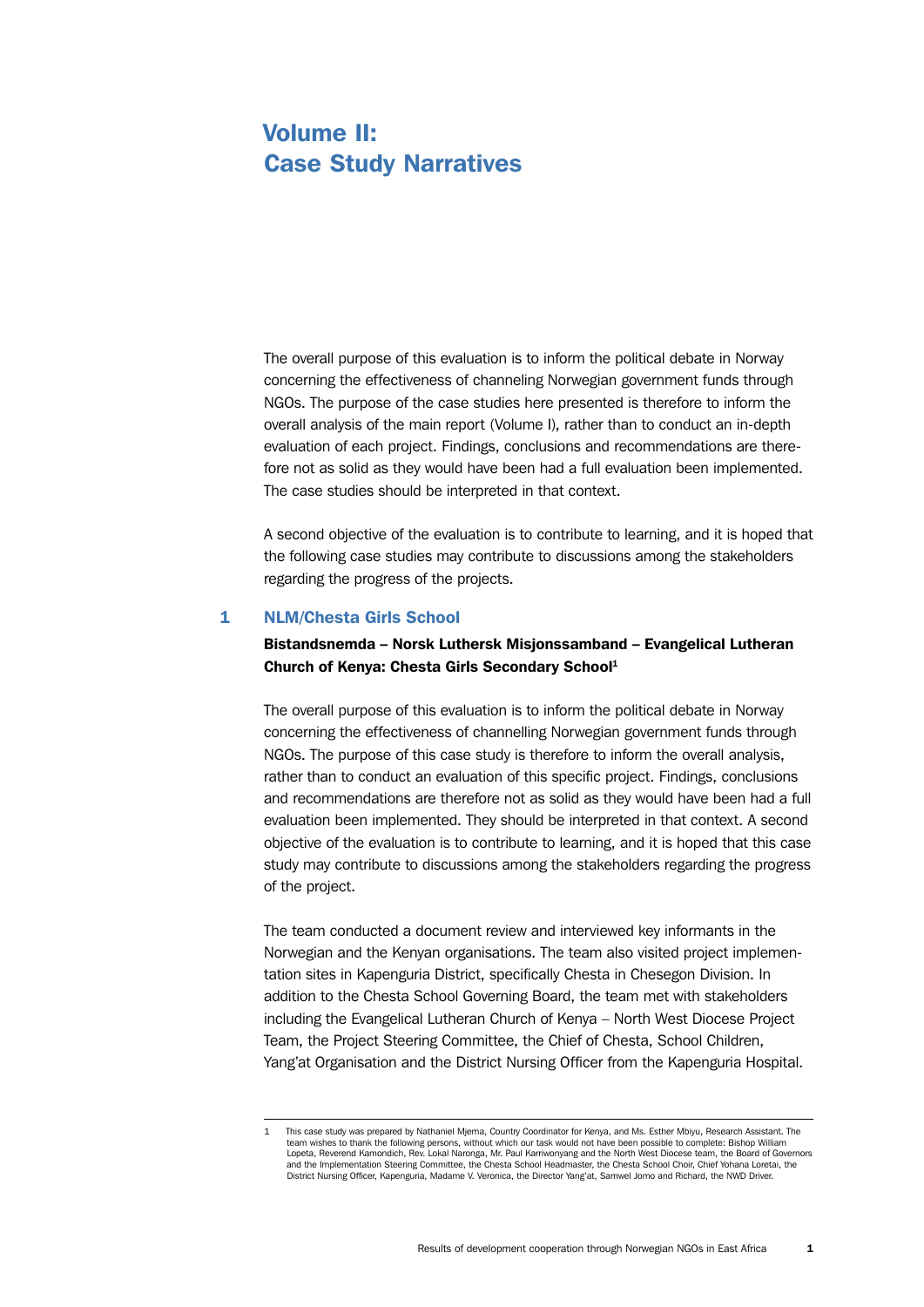#### *1.1 Project Background*

| <b>Geographic Area</b>                                                                                 | Chesegon Division, Kapenguria District                                                                                                                                                                                                       |  |
|--------------------------------------------------------------------------------------------------------|----------------------------------------------------------------------------------------------------------------------------------------------------------------------------------------------------------------------------------------------|--|
| <b>Population Coverage</b>                                                                             | 308,000 (1999 Census)                                                                                                                                                                                                                        |  |
| <b>Target Group Size</b>                                                                               | Four year school, 80 entrants per year; approximately 300<br>children per year                                                                                                                                                               |  |
| <b>Years of Operation</b>                                                                              | $2003 - 2008$                                                                                                                                                                                                                                |  |
| <b>Financial support</b>                                                                               | 2005: NOK<br>711 000<br>2006: NOK<br>782 000<br>2007: NOK 584 000<br>2008: NOK 1 370 000                                                                                                                                                     |  |
| <b>Route of Financial</b><br><b>Support from MFA/</b><br><b>Norad to the Final</b><br><b>Recipient</b> | Norad – NLM – ELCK – North West Diocese (NWD) – Chesta<br>School Implementation Committee                                                                                                                                                    |  |
| Description <sup>2</sup>                                                                               | In Norad project description: Fight FGM (female genital<br>mutilation) by giving capacity to girls and work for change of<br>attitude in general towards FGM and girls right to education.<br>In reality: Construction of a school for girls |  |

The Evangelical Lutheran Church of Kenya (ELCK) was started in West Pokot in the late 1970s as a mission church. Its main objectives were to evangelise and improve the livelihoods of the community at household level.

West Pokot was selected as one of the areas where the Norwegian Lutheran Mission (NLM) would operate. The priority need was to educate girls. As the saying goes, "*when you educate a woman, you educate a nation*". Unfortunately women in this area are underprivileged and do not have the chance to exploit their potential. Through the ELCK, the NLM chose as its project site the Chesta village, Chesegon Division of West Pokot District. Chesegon is located in a sparsely populated lowland area of Pokot. Chesta is now the base of ELCK activities in the area.

The project began by establishing a primary school. This venture improved the community's knowledge base and awareness. The school's reputation attracted girls from neighbouring districts such as Keiyo, Marakwet, Transzoia, Turkana and Uasin-Gishu. The girls who graduated from the primary school began to seek refuge within the church from FGM practices. This led the community to identify a need for a secondary school for girls.

The first batch of secondary school students was enrolled in 2003 using premises in the existing primary school while construction of the secondary school progressed. By June 2006, six classrooms had been completed. The finished school consists of a water system, two dormitories with ablution blocks, one staff house, a kitchen, a dining hall, a laboratory building, a library and administration buildings.

Approximately 271 students were enrolled at the time of the team's visit, with two streams from Forms I to IV. It was not envisaged to go beyond two streams during

<sup>2</sup> The descriptions are quoted from Norad's database of the projects.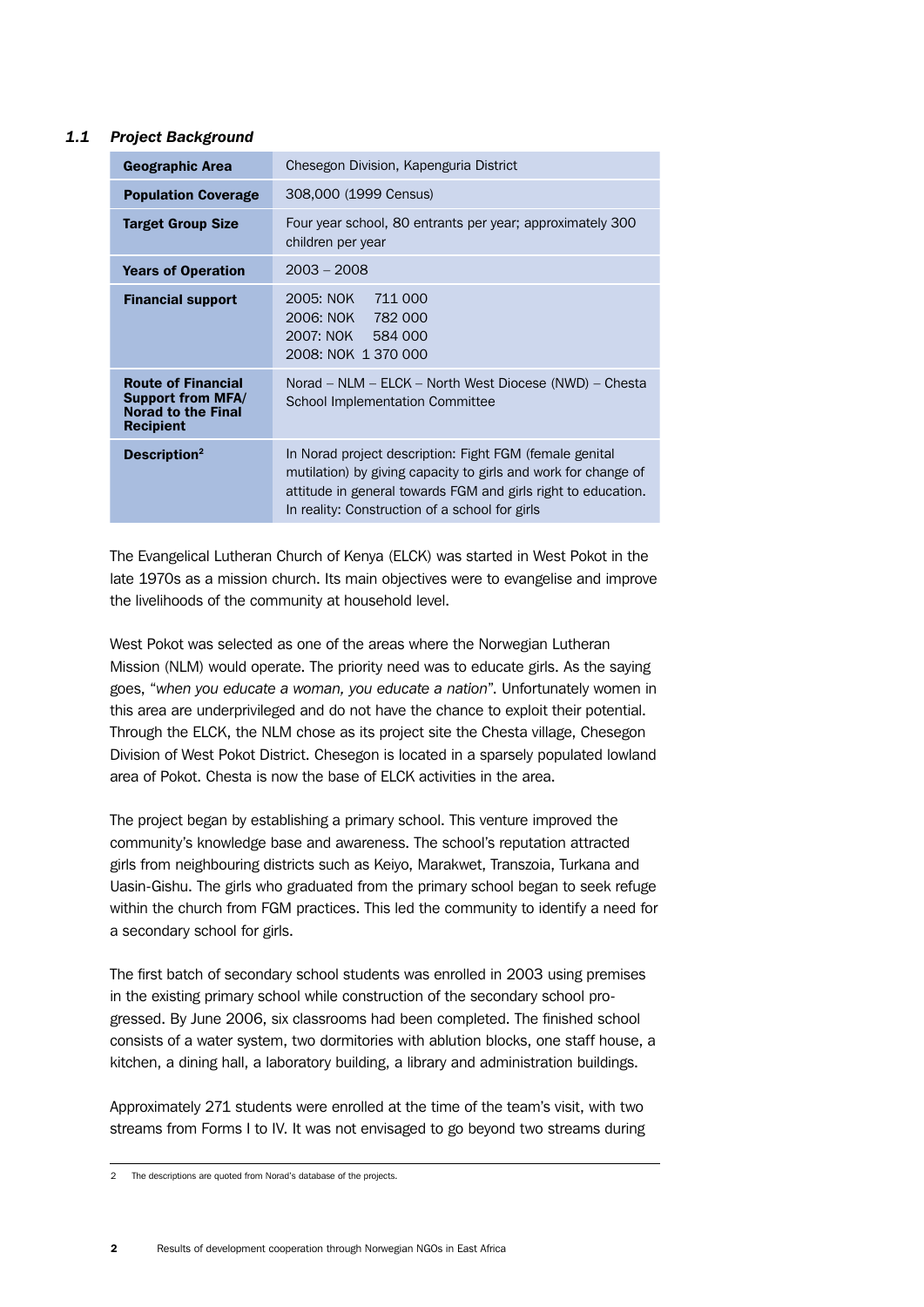the project period. Judging from the number of applicants, the school has passed the test as an attractive learning environment for the girls in the district, and fee payments from parents and guardians have been above expected levels. The results so far demonstrate a fully functioning secondary school for the less privileged group of students.

The first interview meeting with the ELCK–NWD and the final feedback meeting with the Bishop and his NWD team confirmed that no baseline study was carried out prior to or during the project period. However, according to the Project Implementation Committee at Chesta, problems were identified within the community, for example *i)* The 30 km distance to the nearest secondary school made it too costly and unsafe for poor families to send girls to secondary school (there was also fear that girls would be abused on their way to and from school). Costs associated with school fees, upkeep and travel to visit their children were also prohibitive for poor families. *ii)* According to the North West Diocese at Kapenguria, girls who had attended the primary school at Chesta began seeking refuge with church elders to escape harmful traditional practices such as early marriage and FGM. *ii)* The Pokot area suffers from low education and literacy rates compared to other parts of Kenya. The Director of Yang'at, an NGO working with Pokot girls, noted that there were few Pokot girls in higher institutions of learning in the country.

Persistent requests from the Pokot community for a secondary school were the motivation for this project. The ELCK wanted to promote girls' education after rescuing them from retrogressive cultural practices and, given that they had already built a primary school at Chesta, they undertook to construct a secondary school. Beneficiaries of the school were sourced from neighbouring communities.

Whereas all respondents were able to cite the reasons for construction of a secondary school, there was no documented analysis of this situation. The interviewed officials from ELCK–NWD, the Chief and the School Construction Committee all knew of girls who had run away from FGM and were staying with church elders for protection.

Although the project does not have any documented systematic baseline survey, there was sufficient knowledge within the community of the condition of girls. There was however no deeper analysis of the problems surrounding FGM, which was only seen to be solved with construction of a school. This monolithic thinking – one problem one solution – left out the very cardinal root causes from influencing further activities.

#### *1.2 Managing for Results*

*Planning:* The planning focused on school construction where targets are observed but not backed up with data. The initial plan was to have a single stream, but this was changed to a double stream school in the course of implementation after the realisation that a single stream would not cover the number of girls completing Standard 8. In the planning, the number of eligible girls who enrolled for Standard 1, as compared to those who actually graduated to Standard 8, did not form part of the problem analysis. It was discovered in this research that there are more girls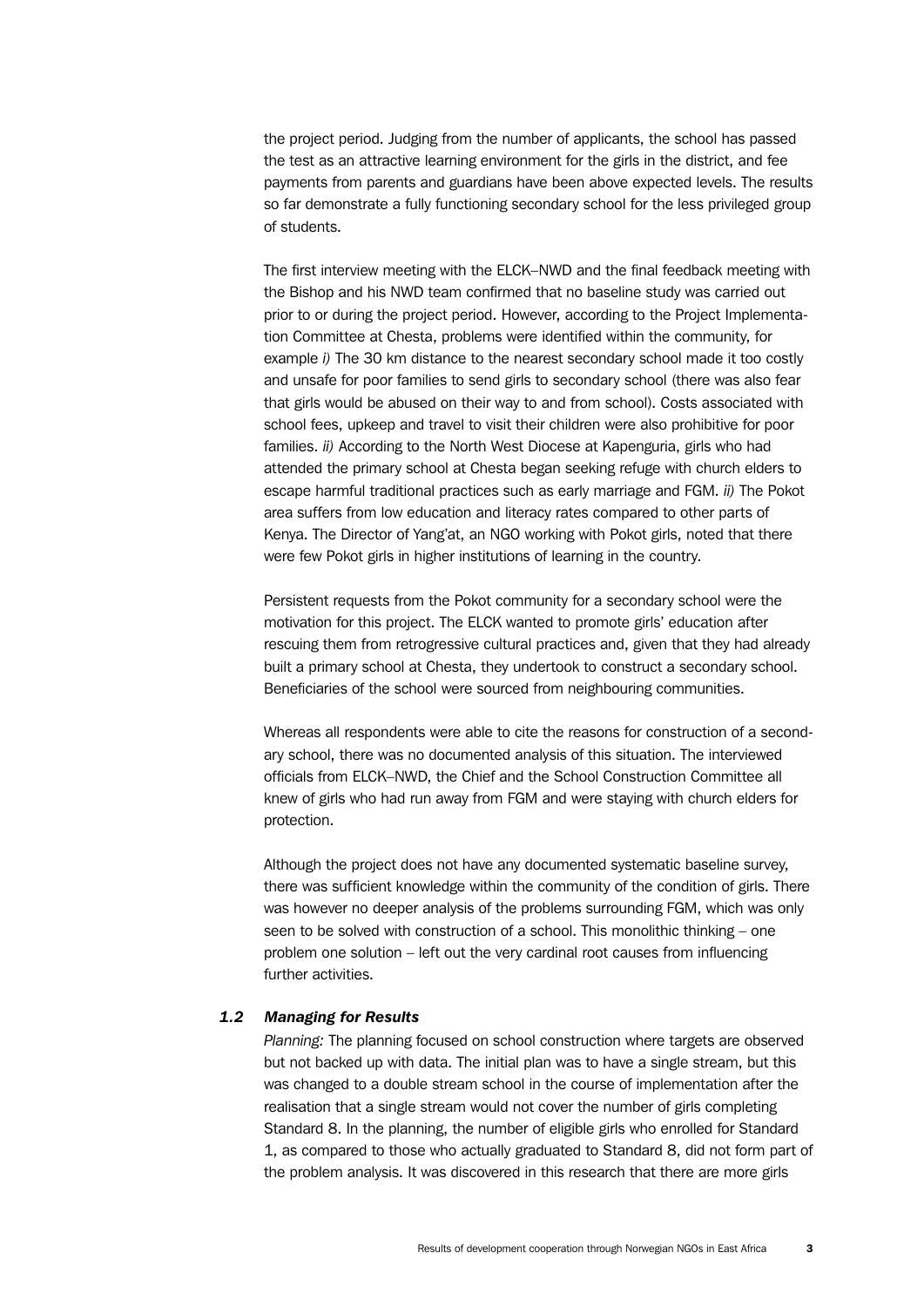who drop out and hence return to face FGM practices before reaching Standard 8, than those who get to Standard 8. According to the girls interviewed (and confirmed by the Headmaster of Chesta Girls School), many girls drop out after Standard 7 as the parents do not want them to complete primary school and go on to secondary school.<sup>3</sup>

Further education of girls is a real problem of the Pokot people since they value girls as little more than an asset for bride price. The construction of the secondary school has been instrumental in helping to change these beliefs as it brings the school close to the people. However, construction of this school covers less than 25% of eligible girls.

Construction of the school as a project did not integrate other activities that might have saved more Pokot girls. According to the Chesta school Board of Governors, there is now a co-educational school 5 km from Chesta, but it has an average enrolment of less than 8 girls per classroom. This is another lost opportunity for sending a girl to school.

A great awareness that there was a lot that could still be done was reached amongst the Bishop and his NWD team when we asked them why one secondary school and not five or even more? Why only two streams, why not run a campaign to mobilise girls to take up their places in other available secondary schools? Why doesn't the project mobilise parents to ensure that their daughters complete primary school and go on to secondary school? Why not send the anti-FGM knowledge to other primary and secondary schools to reach more girls and even boys who (according to them) are the causes for the pressure leading to FGM? The immediate response from the NWD team was, "*we did not know that we could even ask for more*".

From our point of view, the project limited itself to school construction, perhaps due to the lack of a situational analysis. The project jumped too quickly to find a solution before analysing all of the root causes of the problem and consciously deciding on alternative solutions to be carried out. The project context was narrowed down to school construction rather than sending a Pokot girl to school and reducing FGM and early marriage practices. If a baseline survey had been carried out, it would have presented the magnitude of the problem more clearly, which could have established what needed to be included in the project to substantially solve the problem. Some of these activities such as mobilisation of the parents around increased enrolment and retention of girls in primary school, spreading the anti-FGM messages to Chesta and other schools, and mobilisation of parents to stop FGM would have been extremely cost-efficient and had a greater impact.

The project has a strategic plan for 2005–2008 that analyses the problem and potential for construction of a school, identifies some risks and contains a project budget and shows what would be the contribution of the communities. It is sup-

<sup>3</sup> A quick estimate based on the Standard 1 enrolment of girls, where the figures are more less the same between girls and boys, it was assumed that there are about 300 Pokot girls who began Standard 1 in the current 16 streams available in the 15 schools in Chesegon Division. If they all reached Standard 8, there would have been about 300 girls eligible to enter secondary school in the area.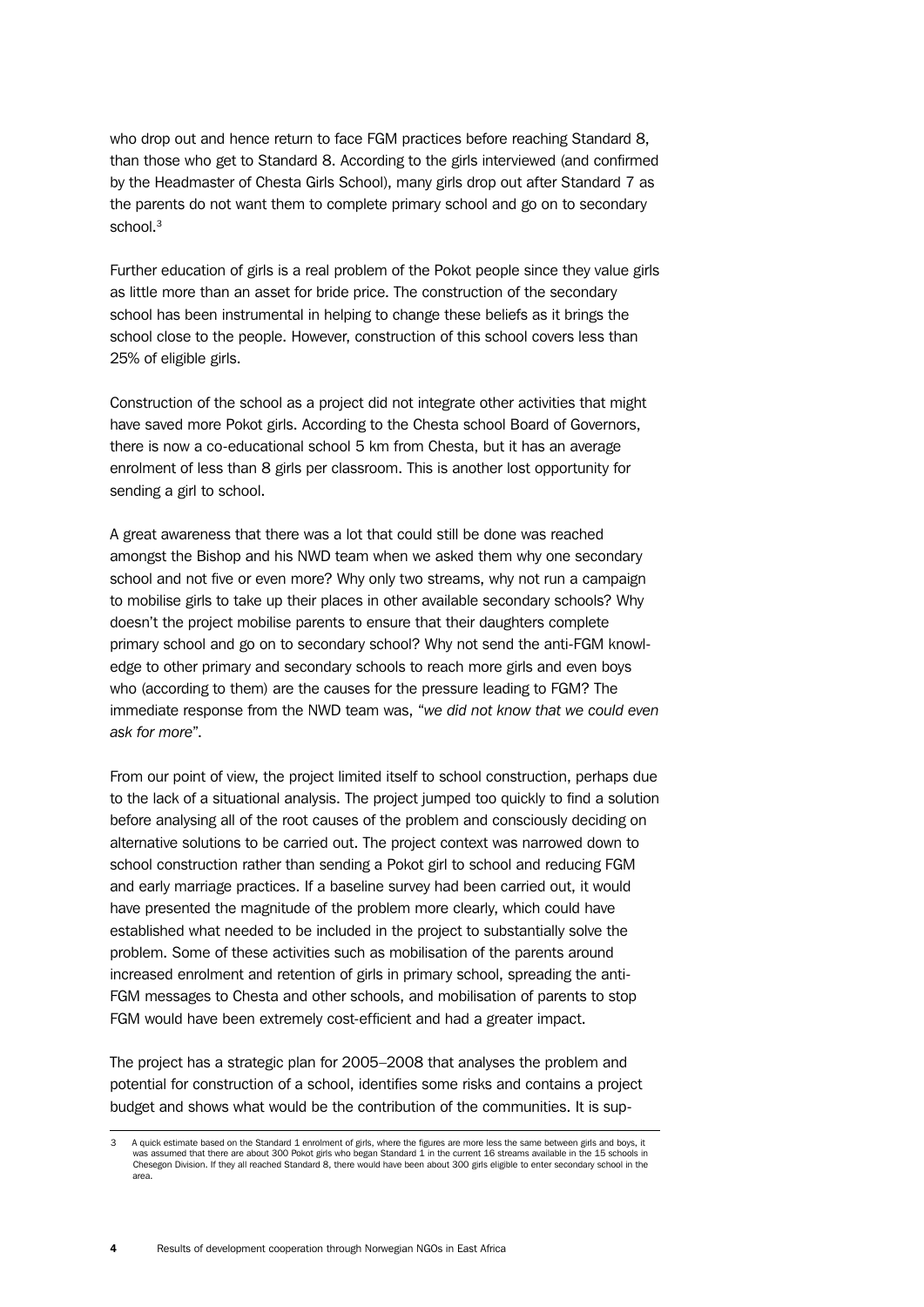ported by annual project proposals containing sufficient information for the activities to be carried out each year. These annual plans had clear outputs for the respective years and were supported by quantified targets (e.g. number of class rooms to be constructed, number of dormitories, labs etc.) that formed the basis for annual budget estimates. The same annual proposal served as the operational plan, though not sub-divided into quarterly implementation chunks.

*Monitoring and Evaluation:* We did not find any documented monitoring and evaluation system for the project. Although not done systematically, monitoring and evaluation were integrated into the project management system as the monthly project steering committee meetings served as learning systems for the shorter learning cycles. The project managed to track and report on results (output level) through these monthly meetings and annual reports. As there was no quarterly activity plan and there were no documented observations nor records of experiences made where achievements are compared to planned activities and analysis of the variation is made and actions are developed.

*Cost Effectiveness:* The project management team and the NWD all rated the project to have been cost effective, basing their assessment on the fact that education of girls has a long-term effect on the whole family and that the school will be used for a very long time. However, when compared to other schools built by the government, it was observed that the engineering specifications for the first four classrooms built by the people themselves were based on poor quality: the floor is already worn out and requires immediate repairs. On the other hand, the school building specifications were quite high as compared to other schools in the area. A non-technical observer commented that, with the given technical specifications, the project could have constructed two schools.

Measured against an objective of reducing the practice of FGM, the project is not cost effective. The school has very few activities directed against FGM since FGM is not subject to examination as part of the school curriculum. While the school has many activities directed at HIV and AIDS prevention (e.g. messages hanging from Acacia trees on the school grounds), there is not a single message related to FGM. The Headmaster admitted that they did not have data on the number of girls who are circumcised nor could they make a definite statement on to what extent the school had reduced the incidence of FGM. The NWD, on the other hand, was optimistic that there had been a reduction of FGM through an increased value of girls within their family and their communities.

#### *1.3 Project Approach*

*Cooperation:* The communities around Chesta identified the project under the leadership of the church elders. While construction of the secondary school was being carried out, they began operating the secondary school by using the primary school classrooms. The Project Implementation Committee and the NWD presented this need and the measures they had taken to the Norwegian Ambassador to Kenya, who in turn requested Norad to support this community. It is difficult to say who identified who in this case, as the two organisations, were already in close contact, having successfully cooperated in the primary school construction project.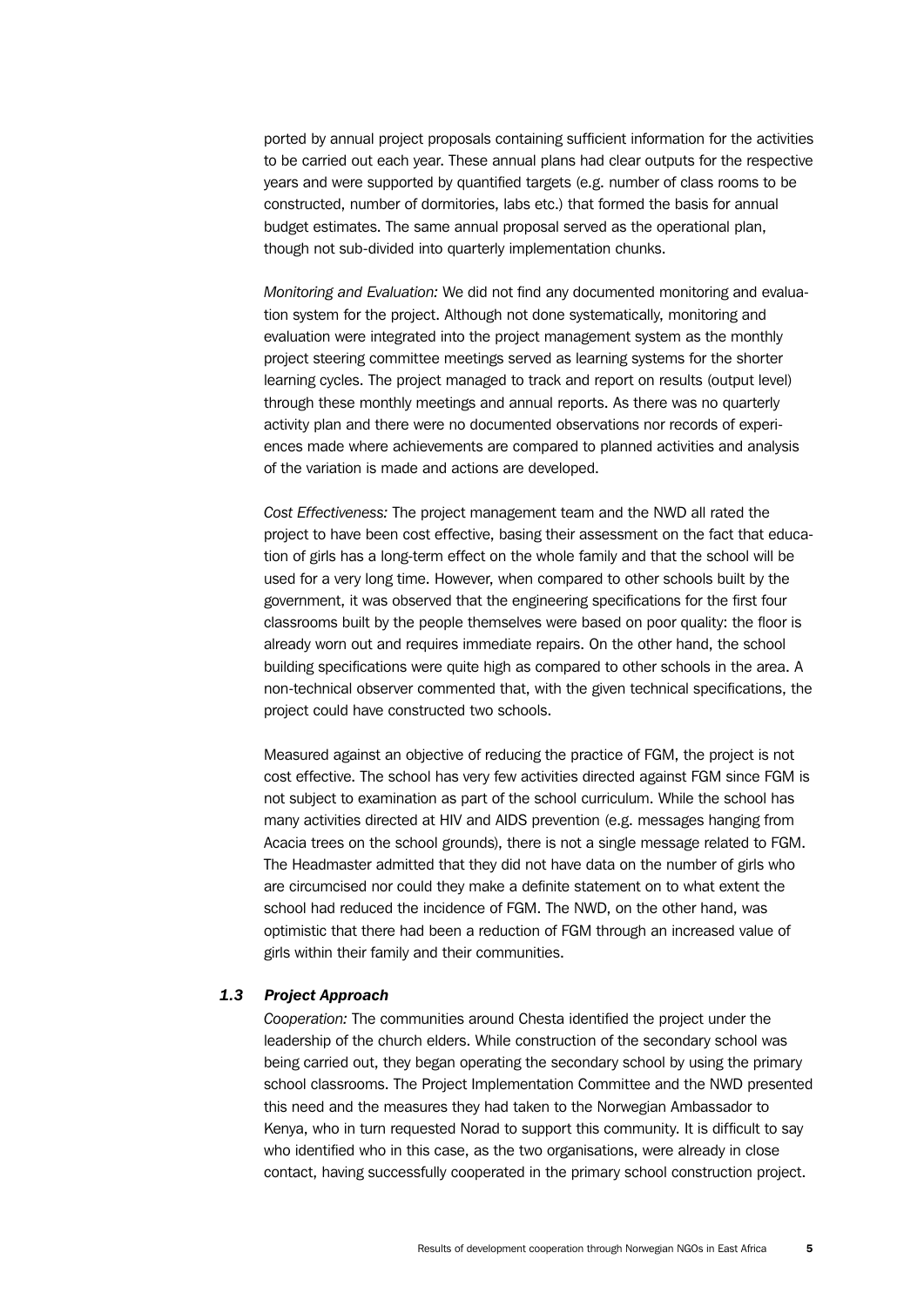For the two organisations, therefore, the choice was a natural one as NLM and ELCK – NWD share the same Lutheran faith and values, over and above having already accomplished a project together.

There was no analysis of the implementing organisations as this was considered an extension of the existing cooperation. Given the remoteness of the project area, there were few alternative partners. However, a more deliberate and documented process to nominate the implementing Southern NGO would have helped identifying other institutions that the project could have involved in some of the activities they carried out.

*Strengthening Civil Society and Capacity Building:* The project did not have a specific component aimed at strengthening civil society. The NWD project team stated that they had nothing to do with civil society and, therefore, they had no activities to this effect. However, the project team noted that the project was implemented through an active committee comprising the Chief, the Pastor, and a number of villagers and that this approach strengthened the committee's ability to make decisions during implementation although this was not an intended objective of the project.

The project team was not able to differentiate between capacity building and strengthening of civil society. Nevertheless, through the implementing committee the project mobilised communities to contribute time and energy throughout the implementation of the project. By using local support, some of the community members learnt masonry skills. Since such capacity building was not an identified activity of the project, the committee was unable to say how many people had benefited from such skills training.

*Target Group Participation:* As mentioned above communities participated by contributing their time and labour. According to the implementation committee there was an overwhelming participation on the side of the communities throughout the implementation of the project. What is unclear, however, is the extent to which community members were involved in decision-making. There was no available evidence that the project implementers reported "downward" to the community: in fact, the poor condition of the community hall may be evidence of a lack of such accountability.

#### *1.4 Achievement of Results*

The assessment of achievement of results is influenced by what is considered the project's intended results. Project documents identified the objective of this project as *"establishing the necessary physical facilities for a fully functional four-year secondary boarding school for girls in Chesta*" (Project document, Board of Directors, Chesta, 2005). Given this objective, the project has achieved its intended results. However, given what was expressed by the Implementing Committee, the Chief, the School Board and NWD Team, one of the core reasons for taking up the project was to protect girls from FGM and Norad documentation identifies this as the project purpose. The school construction did not directly address this and very little work is done on FGM awareness. Hence we were surprised that the schoolgirls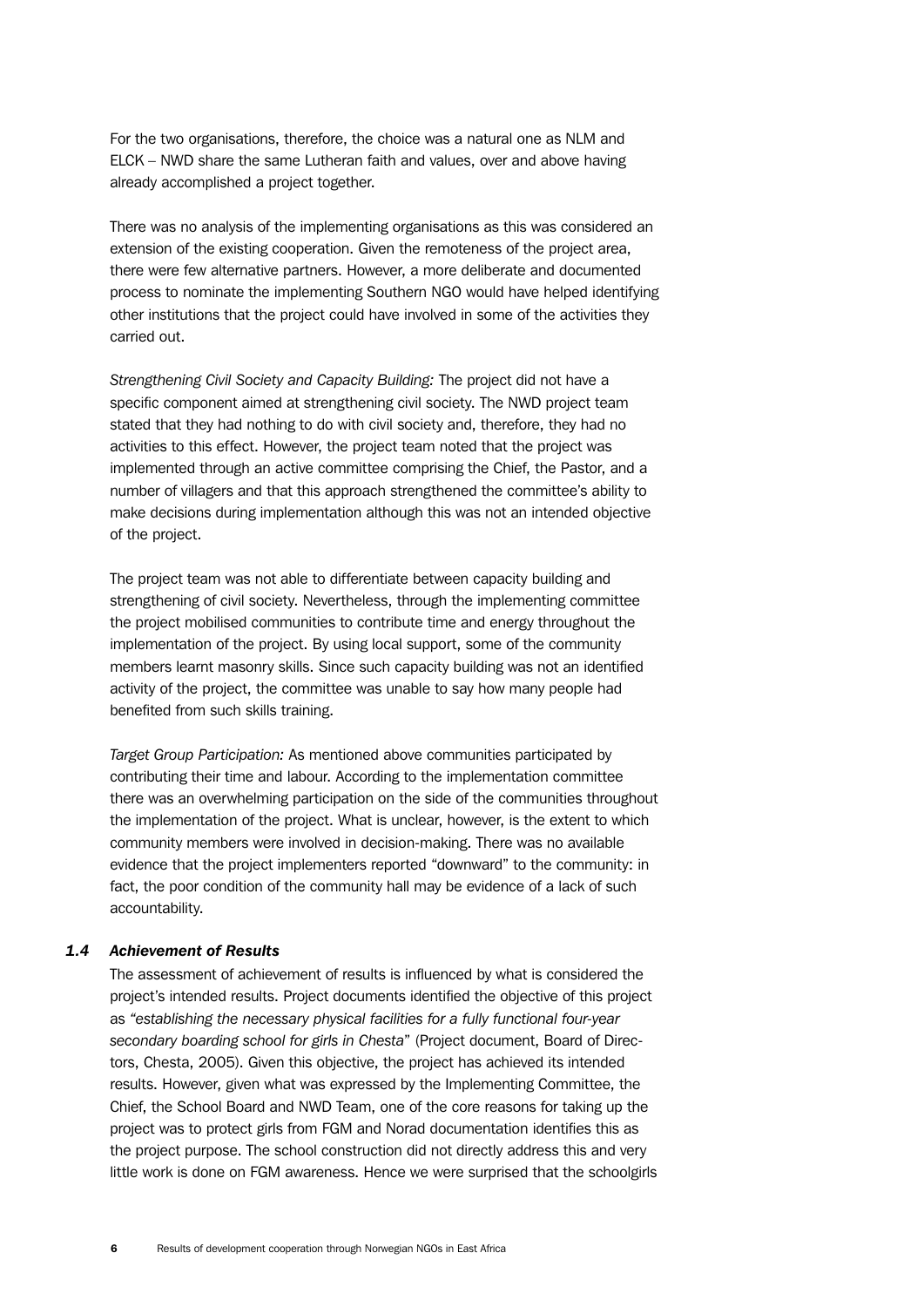we met spoke about the school being a safe haven for them. When the female research assistant asked who was not circumcised, there was, at first, complete silence. It was only after she had used a lot of energy to support the girls and gain their confidence that they were willing to disclose if they had been victims of FGM.4

We therefore conclude that the project has provided a partial solution to the problem of girls not attending secondary school and lacking life skills. Some girls went on to tertiary and university levels, which has given some Pokot girls employment. No data were available on the total number of Pokot girls who went to secondary school. However, the School Board and the Project Implementation Committee, including the Chief and the Pastor, counted on their fingers the Pokot girls who had gone to secondary school before the start of the Chesta Secondary Girls School. This was confirmed by the Project Manager of Yang'at (an NGO supporting the education of Pokot girls) when she noted that, "…*it was a pity when we were at tertiary that whereas there were a lot of girls from other tribes, there were so few from West Pokot. That is what drove me to start this organisation*". Since the inception of the school in 2003 the number of girls that have graduated from secondary education after sitting for the national examination (Kenya Certificate of Secondary Education) is as follows:

*Figure 1.1: Number of graduates from Chesta Girls Secondary School*

| Year | <b>No. of Graduates</b> |
|------|-------------------------|
| 2006 | 32                      |
| 2007 | 41                      |
| 2008 | 42                      |
| 2009 |                         |

The Chesta Girls Secondary School has been successful regarding Secondary School Leaving Certificate. "Ordinary Level" graduates has increased by 28% in 2007, 31% in 2008 and 150% in 2009. Many of these girls would have been forced into early marriages if they had not gone to school. They now have equal opportunities with girls in other communities.

Whereas the enrolment of children in the school has increased over time it is also important to measure this achievement against the targeted population. As mentioned earlier, the number of West Pokot girls admitted to secondary school is only 25% of the potential target group. The implication is that 75% of Pokot girls in this division who enrolled for Standard 1 drop out of primary school. It is not clear what happens to these girls after they leave school.

Whereas the project has succeeded in getting more girls to secondary school and some to higher levels of education the project did little to address the problem of reduction of FGM amongst Pokot girls. According to our discussions with the Church FGM Counsellor, the school does not assign significant importance to the issue of

4 This was very different from the situation in another project visited by the same team of evaluators, NCA/ Habiba FGM Awareness, where the schoolgirls spoke openly about FGM even in the presence of men.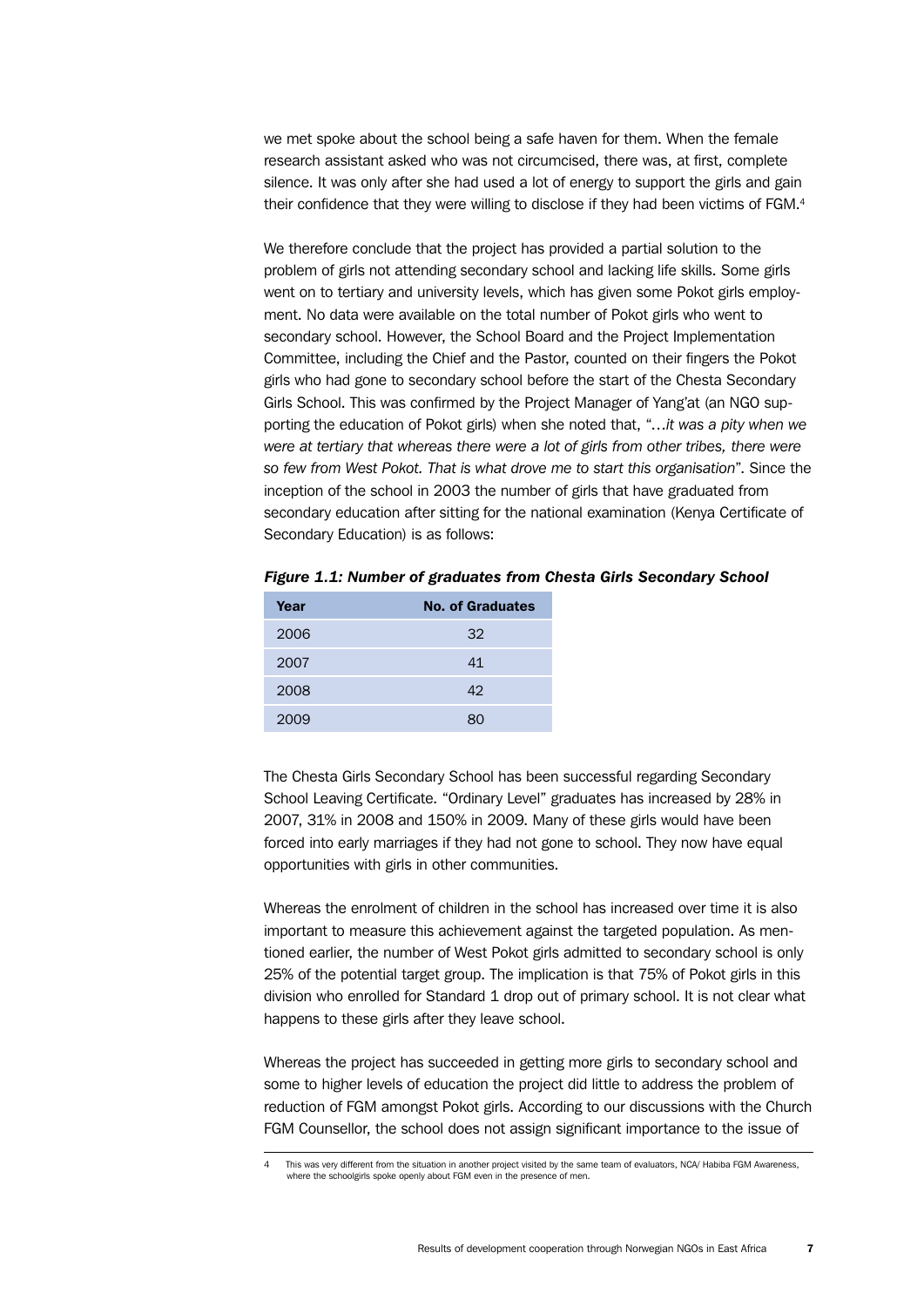FGM and she has little time with the girls.<sup>5</sup> Very little that is done inside the school to create awareness on FGM and girls are still shy to speak about it, even when with women only, and they are still stigmatised within the school. The project has not had any direct activities to deal with FGM throughout its lifetime but has focussed on the construction of the school. Once completed, the school was handed over to public authorities with no special function regarding FGM. It seems to have been an expectation that FGM would be reduced somewhat "automatically" as girls spent more time in school. The school board, the Chief and the Church FGM Counsellor informed the research team that circumcision of girls continues to be carried out during longer school holidays, especially in August and December, possibly because the circumcisers try to ensure that girls are able to return to school on time. There are no records kept regarding the extent to which girls attending school are going through FGM. Whereas the school believed that it saved girls from FGM, it had no records of how many girls in the school were actually refugees from FGM. Other organisations such as Yang'at and individuals outside of the school sphere – including the NWD Team who considered the school to be a haven from FGM – expressed shock that the school does little to address FGM.

*Side-Effects of the Project:* A project of this magnitude in a very poor area has a great social and economic impact on the area as a whole. It has created employment and increased income-generating capacities within the community: A small shopping area surrounds the school, service providers have invested in the area (e.g., churches, transporters, saloons, clinics and a small chemist shops) and business is booming. The farming communities in the neighbourhood have a ready market for their milk, meat, eggs, vegetables and other products.

Infrastructure in the area is also improving. The school governing board reported that the government has opened a road network and is regularly maintaining it these days, improving the communication network in the area. The government's Rural Electrification Project is being implemented and, when ready for use by October 2010, will supply electricity to the school and the growing population. According to the school governing board, the existence of the school added a lot of weight in the allocation of power, which led to the area being given a priority by the government.

The school managing board reported that some students who have graduated from the secondary school have gone on to study at universities, colleges and other tertiary institutions. This phenomenal achievement is an encouragement not only for the students themselves, but also for parents to send girls to school. A likely effect is that some schoolgirls have influenced other girls to view FGM practices negatively and to refuse any peer pressure. However, this is not an organised activity and no one is sure if it happens at all. It is just assumed that over time, these practices will fade away when parents admire their daughters' achievement and guaranteed future employment.

<sup>5</sup> The NWD Team informed the evaluation team that according to the Pokot culture, it is not parents who put pressure on girls to undergo circumcision; rather, pressure comes from other girls and from boys who say that they would not marry an uncircumcised girl since uncircumcised girls are linked with promiscuity. If this is correct it is even more important that the school works towards<br>changing the mindset of young girls and boys.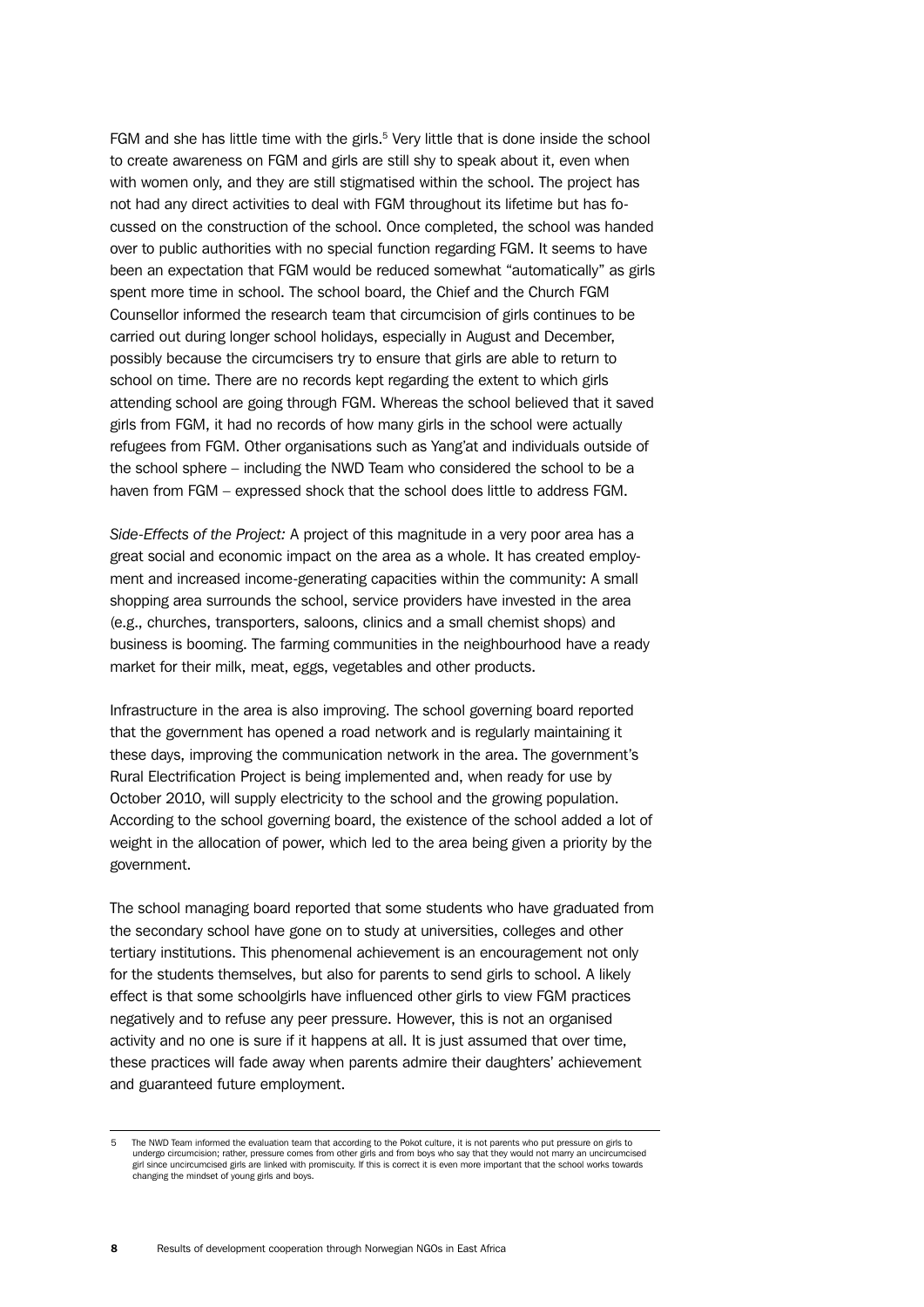#### *1.5 Overall Conclusions and Recommendations*

*Relevance:* In the case of increasing enrolment of girls in secondary school and subsequently increasing the perceived value of Pokot girls, the project has been entirely relevant. The fact that some girls have even gone on to higher institutions of learning has enhanced the perception that girls have value in their community.

*Efficiency and Effectiveness:* The approach used has been partially effective. Whereas enrolment of girls has increased, 75% of Pokot girls who register in Standard 1 do not reach Standard VIII so as to qualify for secondary school. The fact that girls in primary school are not sufficiently cared for to ensure that they complete their primary school education drastically reduces the effectiveness of the secondary school as only a small proportion of girls get there anyway.

*Sustainability:* The secondary school is a highly sustainable undertaking as the government has taken over the running of the school. However, regular maintenance of the school ought to be taken into account. Although the school committee spoke of the existence of a regular maintenance fund and that they carry maintenance at the end of the year, there were signs of poor maintenance of the school.

*The School as an Objective:* The school construction at Chesta has given Pokot girls an opportunity to go to secondary school, with a few continuing on to higher learning institutions and subsequent employment. This has increased the value of girls within the Pokot area so that they are seen as more than simply a source of family wealth. Some girls have also managed to escape the circumcision and related future complications in childbirth. The people we met were confident that secondary education has reduced the numbers of girls falling victim to FGM, although there are no documented data to support this claim.

*Existing Projects:* The community had already started constructing the school before NLM began providing support. The NWD influence resulted in the construction of a girls-only secondary school. The fact that the project had already begun before the NLM funding started may have inhibited the undertaking of a baseline survey and situation analysis. Focussing the project on school construction probably contributed to negligence of other important wishes of the people (e.g., FGM). According to the Bishop's statement, "*we did not know if we could ask even more after we had gone from a single stream school to double streams*". It would appear that the project focussed on constructing a school for girls rather than satisfying the needs of the target population. The fact that the project was already in progress should not be an excuse for failure to conform to development management principles, and it would have been prudent for the project implementers to confirm the validity of the underlying hypothesis before embarking on support measures.

*Development Management Professionalism:* We observed a great sense of satisfaction in the faces of all the people we met. The fact that this school is constructed in Chesta is a great achievement for the community and the church, which was the main implementer. The construction of the school was carried out with great enthusiasm and participation of people and their leaders. However, from the perspective of professional development management – situation and problem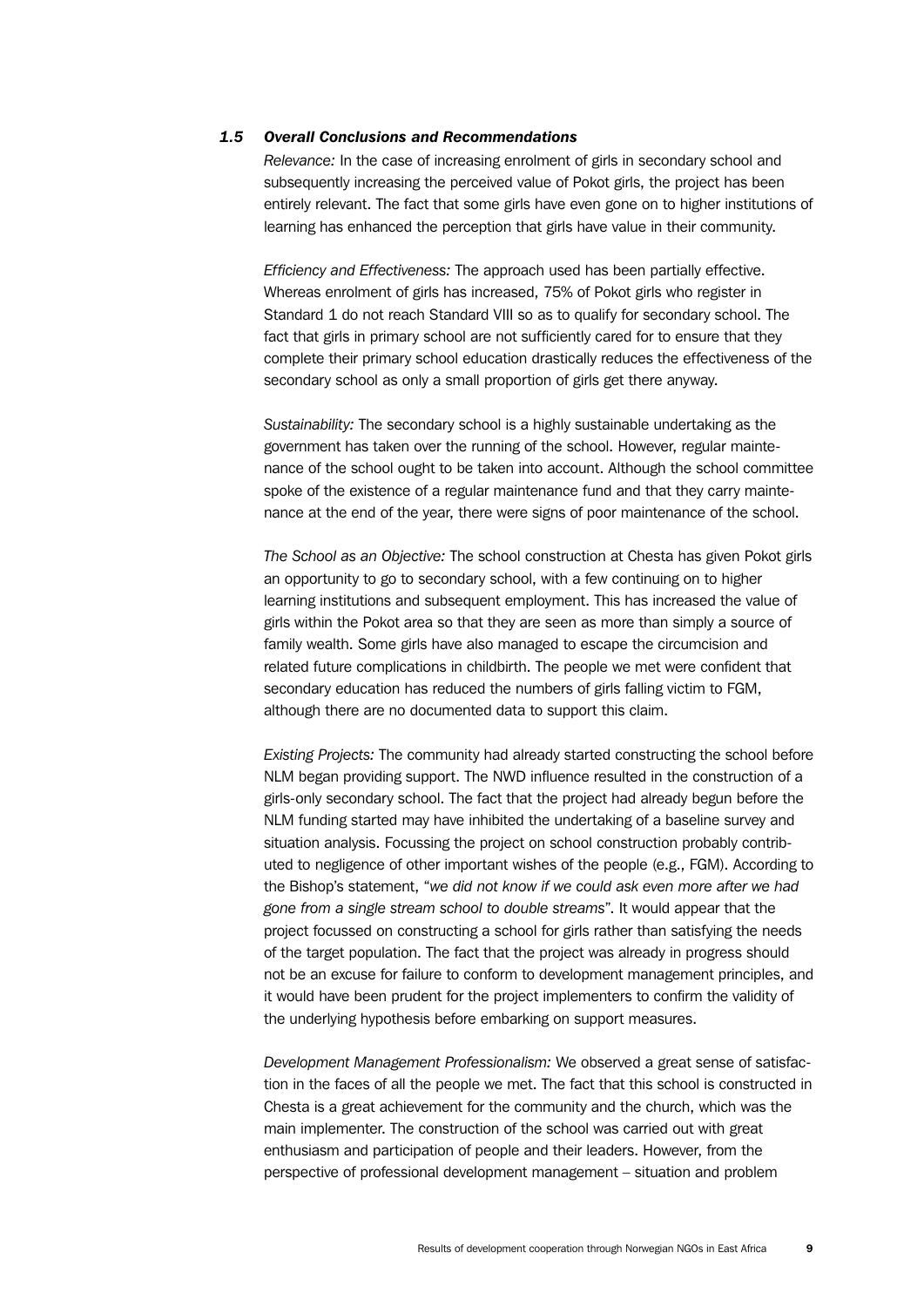analysis, planning, results-based management and cooperation – the project was weak. Both the NWD team and the Project Implementation Committee appeared surprised when we discussed the importance of baseline survey, target population identification, monitoring systems as a learning and management points and results-based management. While commitment and enthusiasm are important components of successful development projects, such efforts need to be underpinned by professional development management.

*Female Genital Mutilation Activities:* All the people we met portrayed the project to have been caused by the low value ascribed to a girl as compared to a boy and the existence of FGM practices amongst the Pokot. It was said that the girls who were running away from FGM were the main reason that the project was developed. However, the project dealt only with school construction leaving out the whole question of FGM. FGM was not even dealt with, girls are still stigmatised and the school does not deal with the subject. The project seemed to have relied on the assumption that by simply sending girls to secondary school, they will escape the wrath of FGM.

It is necessary for the school to keep records of academic performance and the Board of Governors is taking measures to further improve performance. Close cooperation with NML should be developed to share and monitor results and develop means to ensure that as many girls as possible pass their examinations. After the school has been taken over by the government ELCK should follow-up those areas that were left out from the original discussions. The school management should develop a strategic plan, which takes into account the schools in the whole Chesegon division. What happens to other schools in the area will affect the Chesta School. Many girls are still victims of FGM and there is nothing happening in the community in terms of combating the practice. It is important for ELCK to do more FGM awareness raising in the community and to increase the enrolment and retention of girls in both in primary and secondary schools. The person given these tasks may not be able to both create awareness and carry out counselling duties. Target groups should be involved in project design.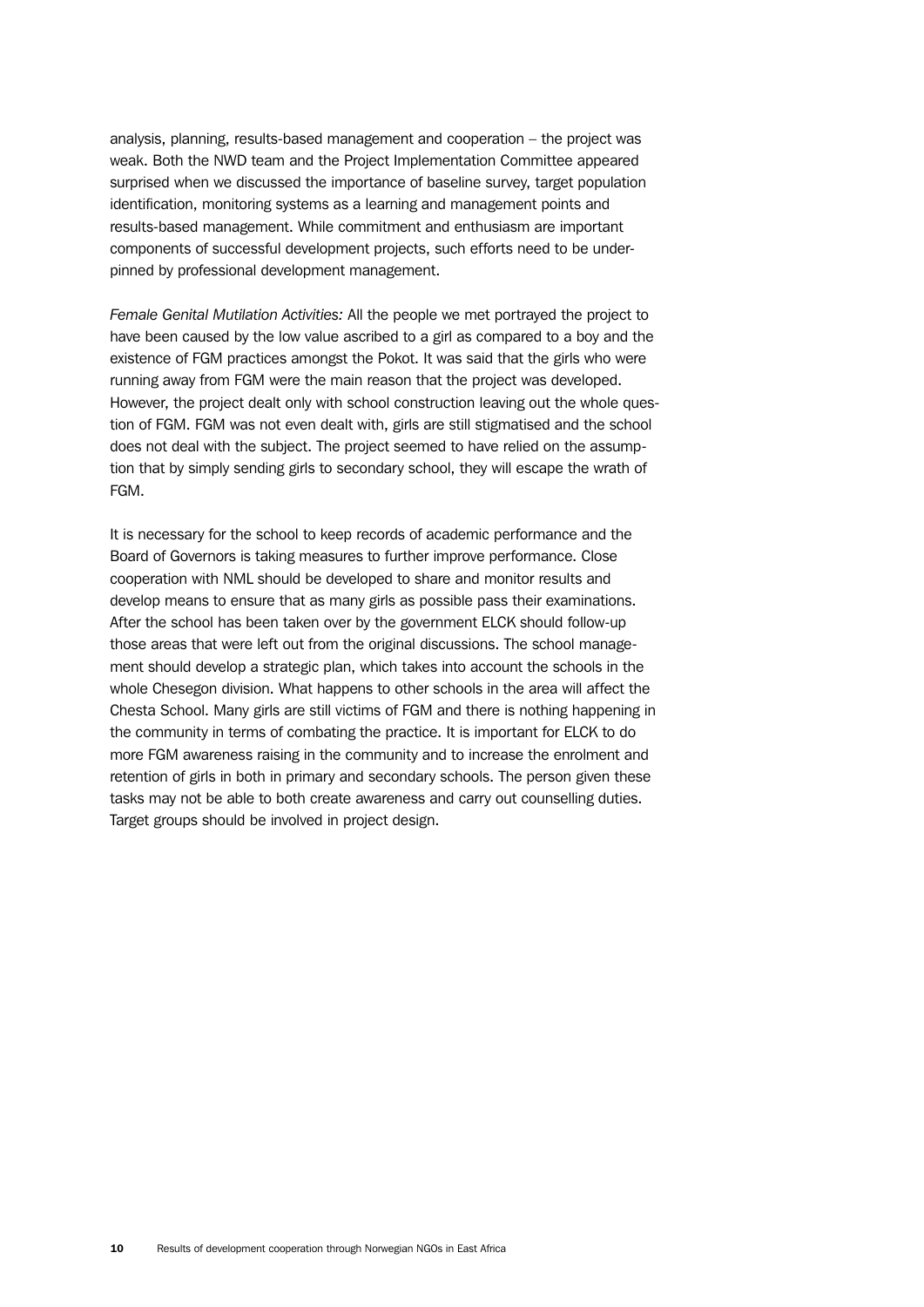#### <span id="page-20-0"></span>2 CARE/Lok Pachi

#### CARE Norway – Care International in Kenya: Lok Pachi – Change Your Attitude<sup>6</sup>

The overall purpose of this evaluation is to inform the political debate in Norway concerning the effectiveness of channelling Norwegian government funds through NGOs. The purpose of this case study is therefore to inform the overall analysis, rather than to conduct an evaluation of this specific project. Findings, conclusions and recommendations are therefore not as solid as they would have been had a full evaluation been implemented. They should be interpreted in that context. A second objective of the evaluation is to contribute to learning, and it is hoped that this case study may contribute to discussions among the stakeholders regarding the progress of the project. The team conducted a document review and interviewed key informants in both the Norwegian and Kenyan organisations. We also visited project implementation sites in Bondo and Siaya districts of Nyanza Province. In addition to project staff, we met with Savings and Loan groups, the District Commissioner and the District AIDS Coordinator in Bondo.

#### *2.1 Background Information*

| <b>Geographic Area</b>                                                               | Bondo and Siaya Districts, Nyanza Province                                                                                                  |
|--------------------------------------------------------------------------------------|---------------------------------------------------------------------------------------------------------------------------------------------|
| <b>Population Coverage</b>                                                           | 740,000 (Census 1999)                                                                                                                       |
| <b>Target Group Size</b>                                                             | Planned 25,000, achieved 35,000                                                                                                             |
| <b>Years of Operation</b>                                                            | $2005 - 2009$                                                                                                                               |
| <b>Financial Input per year</b>                                                      | 2005: NOK 2 479 000<br>2006: NOK 2 805 000<br>2007: NOK 2 782 000<br>2008: NOK 3 030 000                                                    |
| <b>Route of Financial Support</b><br>from MFA/Norad to the<br><b>Final Recipient</b> | MFA/Norad – CARE Norway – CARE International in<br>Kenya                                                                                    |
| <b>Description</b>                                                                   | Support to women, Group mobilization, capacity<br>building in saving and loans and enterprise<br>development in the fight against hiv/aids. |

CARE International in Kenya (CIK) has operated in the country since 1968. CIK currently focuses on three sectors: HIV/AIDS, Water and Environmental Sanitation and Livelihoods. It also carries out major Emergency and Refugee Operations along the Somali border. In terms of geographical focus, the organisation has operations in Nyanza, North Eastern Province and parts of the Kibera slums in Nairobi.

The Bondo/Siaya Household Livelihood Security project, otherwise known as Lok Pachi (or "Change Your Attitude" in the Dholuo language), is implemented under the CIK HIV, AIDS and Civil Society Strengthening Sector with financial support from Norad through Care Norway. The project was identified in response to a call for project proposals from Care Norway, which included household livelihoods amongst its priority areas for support. CIK identified Bondo and Siaya Districts in Nyanza

<sup>6</sup> This case study has been prepared by Mr. Nathaniel Mjema, Country Coordinator and Ms. Esther Mbiyu, Research Assistant. The team thanks Alan, Jude and Ogwala of CARE Kenya for granting us their undivided attention in the various discussions we had with them; the many groups we met who received us very well and provided us with fruitful and touching interviews; and the District AIDS Coordinator, Bondo.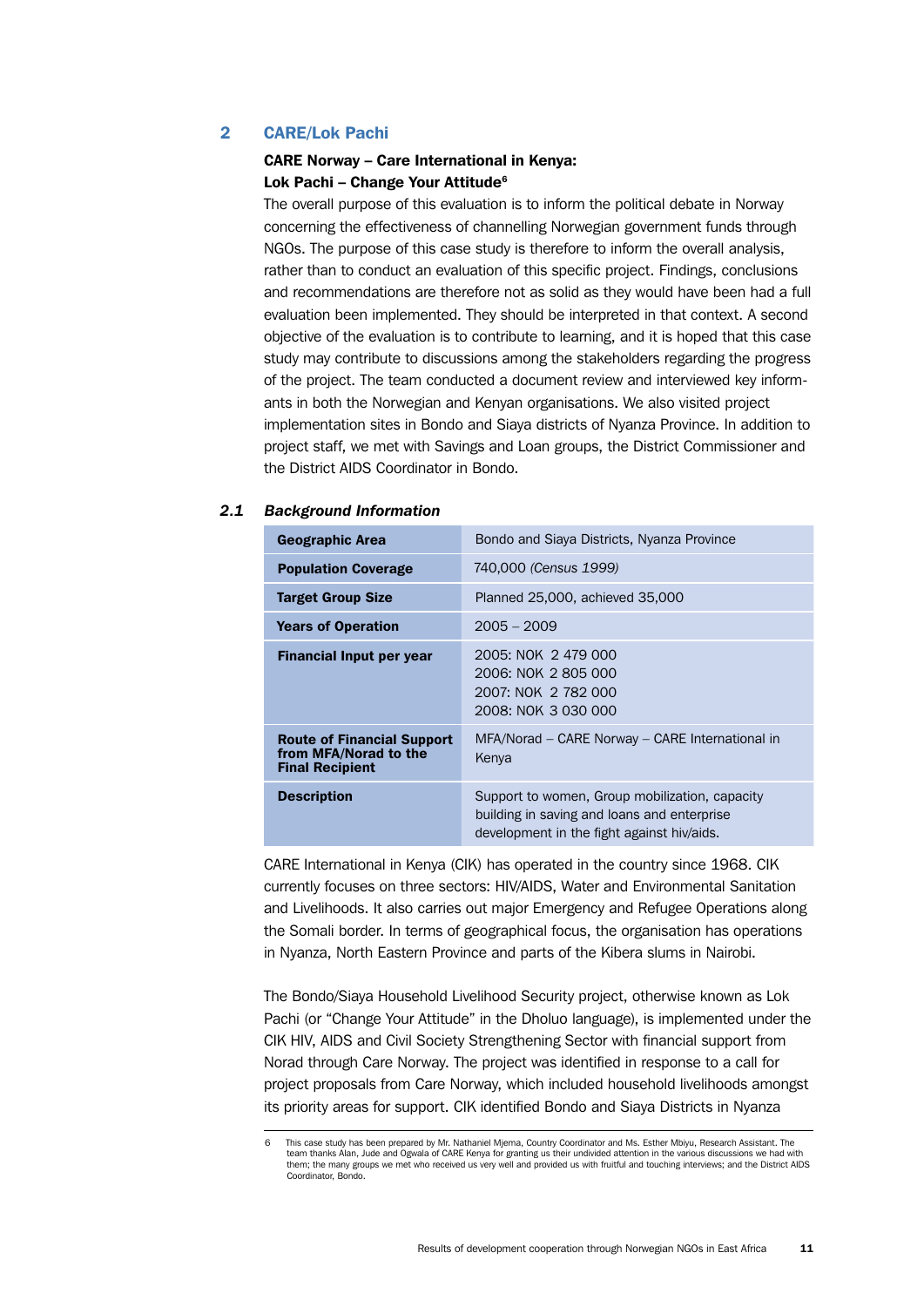Province, as they are, according to the household economic survey data, among the poorest districts in Kenya. This is also the area with the highest HIV and AIDS prevalence rate in the country. According to an officer in CIK, the HIV prevalence rate in the two districts is about two to three times the national average. A baseline data survey carried out by Agrisystem in 2006 also revealed high numbers of polygamous and widowed families in the areas. Hence, the project is based on the existence of profound social, political, economic and environmental information of the area. Although a systematic analysis of potentials was not carried out in this area before the project started, the baseline survey indicated that a majority of families were engaged in other sources of livelihood than subsistence farming.

Care International Kenya (CIK) identified and implemented the Lok Pachi Household Livelihoods Security project in the Bondo and Siaya districts of Nyanza Province. Both districts are poor and HIV/AIDS affected. There was no clear information in CARE as to how the project originated. However, we did find that the CIK actually had an advantage as it recruited trained facilitators from another Norad-funded project in the area, Kenya Change Agents through ARC-Kenya and ARC-Aid in Norway.

The project was implemented from 2005 to 2009 using a Group Savings and Loan (GS&L) approach. The basic principle of GS&L is that members of a self-selected group form an association and save money in the form of shares. Members contribute regularly to a fund, which is governed by the group itself. Members can save at a rate matched to their capacity, thus lowering the threshold of entry for the poor. The core of the model is investment of the savings into a loan fund from which the members can borrow, repaying with a service charge. The members can take out loans at times and in amounts that are closely aligned to their actual needs and opportunities. Such lending allows the members to earn substantial interest on their savings contributions. The cycle of savings and lending is time bound. At the end of an agreed period, up to one year, the accumulated savings and service charge earnings are distributed to the members in proportion to the amount that each member saved throughout the cycle and interest earned.<sup>7</sup>

The savings and loan groups were created following a strong facilitation and training process that emphasised group formation processes, leadership, principles of group management and bookkeeping. The process of group formation is the most important part of the facilitation process since it supports the development of group cohesion, bonding and trust. The project did not support groups with money or inputs; rather it linked groups to appropriate extension services and information supply. The groups developed their own rules and methods of operation including how much to save, rates of interest on capital, and the activities they would carry out with loans disbursed at the group level.

The groups were attractive to extension services in the areas: mobilisation was the responsibility of the ministries of provincial and administration, and the ministries of agriculture and health supported groups with technical information. The fact that

<sup>7</sup> The CARE International in Kenya website (http://www.care.or.ke/inside.php?articleid=91).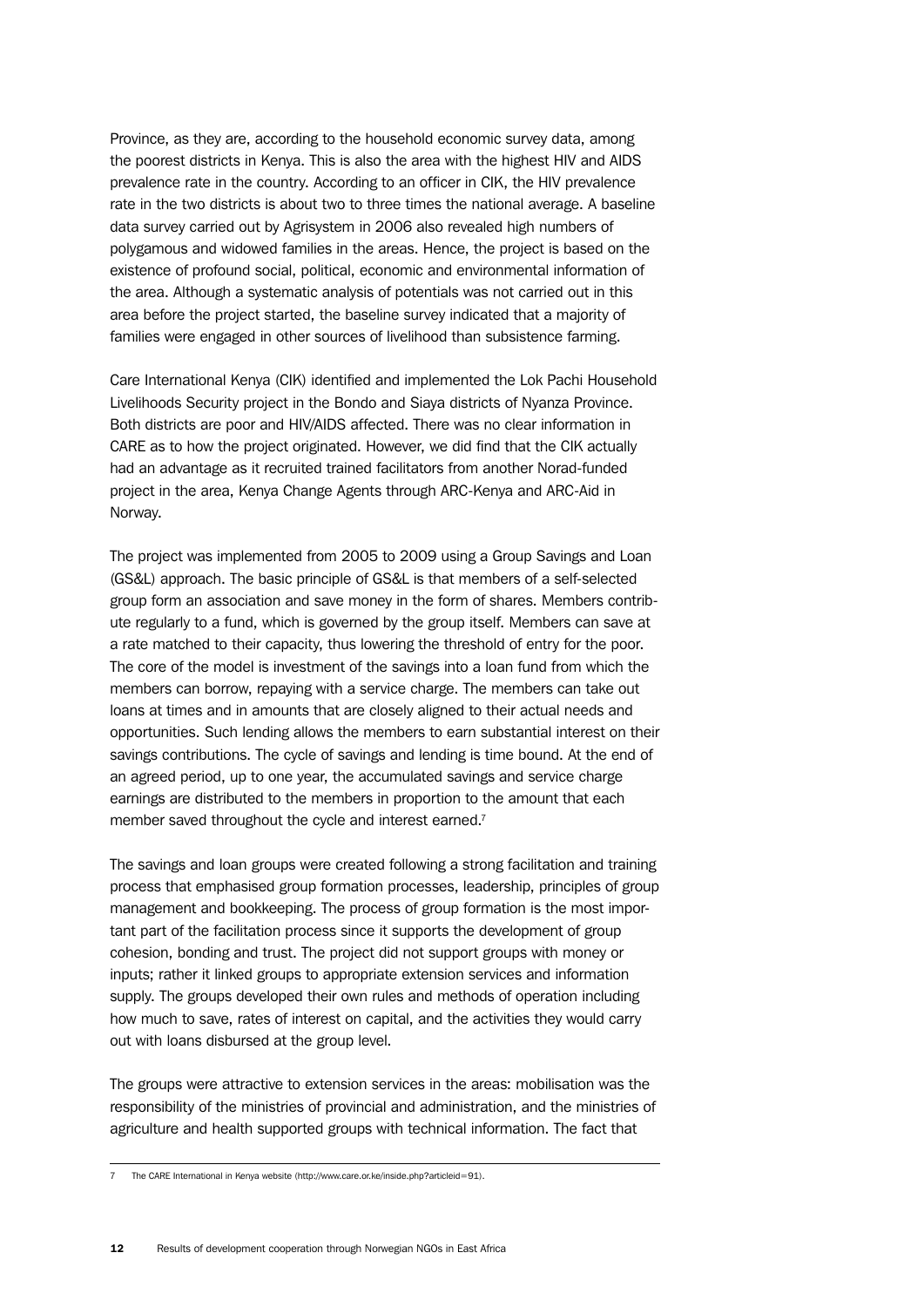the project operated with groups was positive since most ministries found it easier to operate through the groups for economies of scale.

The project responded to the needs of the people as the area had been severely affected by drought and agricultural yields had suffered. The GS&L activities targeted women who often suffer disproportionately to men from traditional systems that prevent them from owning land and other economic assets (e.g., cattle, ploughs, etc.) and from inheriting their husband's assets when they are widowed. The high prevalence of HIV and AIDS in the area leaves many women struggling to raise children after the death of a husband.

#### *2.2 Managing for Results*

The project has an initial five-year plan, which used a logical framework approach, for 2005 to 2009 supported by annual plans, which detail the operations for the coming year. The project could not produce evidence to show that stakeholders were involved in the development of this project plan. The logical relationship from activities to results was, to a certain extent, consistent, although some outputs were repeated (e.g. output 1.1 and 1.2: *"*5,000 individuals reached with a savings & credit portfolio worth up to KES 8.0 million"), most probably because they wanted to accommodate different aspects of the same output. The intervention strategy used SMART objectives with built-in indicators. This was, however, confusing for the project team as they maintained yet another indicator column, falling into the trap of having to formulate other indicators. All the indicators were stated as, "percent of…". For example:

- percent of group members [by type] reporting an increased income;
- percent of women with control over assets in household;
- percent of women with access and use of assets; and
- percent increase in the level of savings at the household level.

These indicators did not specify the percentage change, nor did they specify periods for which these changes would be observed. Written in this way, the indicators did not therefore add value to the objectives statement.

The log frame did define activities and detailed sub-activities. Activities are actions set to deliver a specific output. According to the log frame approach these should be comprehensive enough to realise the specific output. However, the 2009 log frame has a total of seven outputs or results and lists six activities, without indication as to which output the activities are supposed to relate to. Furthermore, there was no proper analysis of risks and assumptions and there was some confusion in the levels of objectives in the narrative summary in the 2009 log frame. Whereas "increased income....." is stated at objectives level (which we interpreted as the purpose), the same is also stated as an output. Logically, an increase in income is not achieved by the project (hence not an output) neither is it a change in practice (which is what the purpose should state), but a benefit the community members will accrue after improving (changing) their practice. It should, therefore have been stated at goal level.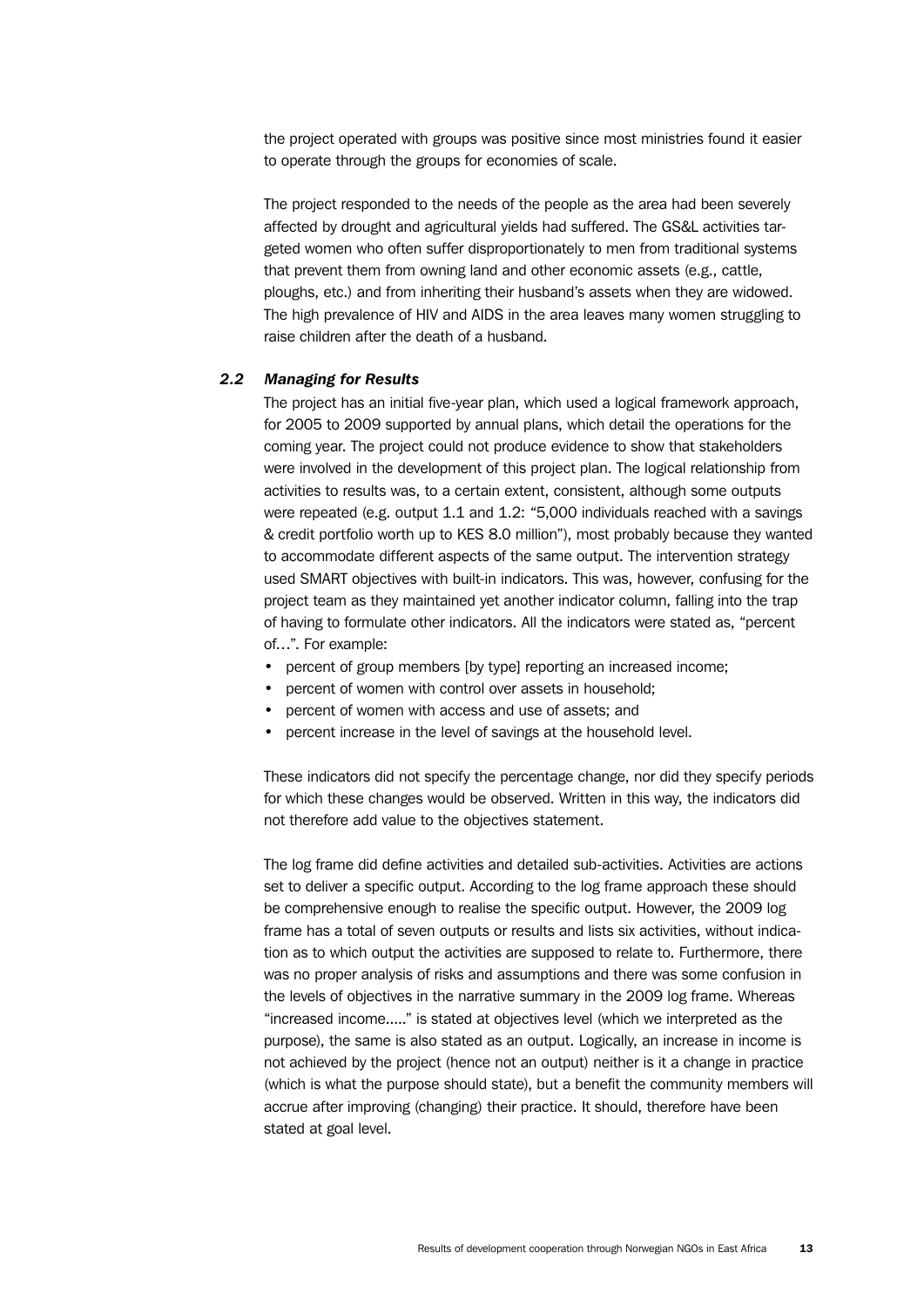At the short-term management level, the project had an annual operational plan, which defined detailed activities and sub activities. It had indicators for each activity and these were distributed over the year on a monthly basis using a Gantt chart. The project had an impressive system of data collection and monitoring of results at both detailed and aggregate levels. Project plans were consistent since the annual operational plan was logically derived from the annual project proposal.

The project had an internal reporting system whereby monthly reports were collected from the field and aggregated at project level. They reported on the number of training workshops and number of participants, the number of groups formed, the activities they undertook, their transactions at group level, at cluster level and for the project as a whole. However, when we followed up the reports from a field officer to the Siaya CIK office we realised that they reported only on activities and achievements of the communities and did not report on their own project activities. They did not report what was achieved against what was planned for each month, nor did they identify any variation between plans and achievements or reasons for achievement or failure and course of action for the future. It is this structure in a monitoring framework that supports short-term learning and action taking cycles in a management for results process. The project reporting system was very much in line with their indicators that mainly tracked the outputs and outcomes. The subactivities are well quantified, however, when we read some of the reports from the field, they did not report against these quantified planned tasks, but were rather general statements.

The CIK Project Manager informed us that the project management system ensured that the project responded to the information that was picked up during the implementation. Based on this monitoring system, the project dropped a water infrastructure component and picked up the social mitigation of the effects of HIVand AIDS. However, while it was clear that the project would exceed its planned targets by the time the midterm review was carried out, no new targets were set.

Generally, CIK had a very good notion of the concept of managing for results but they lacked skills in project management and the use of RBM as a management tool. As a result, it does not appear that the project benefited much from the approach.

#### *2.3 Project Approach*

The project worked in close cooperation with government departments. It was integrated into district plans and results were presented quarterly to the District Steering Group. The choice of the implementation partner was a natural selection as CIK is a sister organisation to CARE Norway. Had a detailed analysis of potential implementing partners been carried out, it would have revealed that ARC-Kenya, with funding from ARC-Aid in Norway, was already operating a project with the same approach in the same area: Kenya Change Agents. As it was, CIK took advantage of this by recruiting trained facilitators from this other Norad-funded project.

While the responsibility for project implementation within CIK was located in the Civil Society Unit, it appears that the project did little to strengthen civil society. The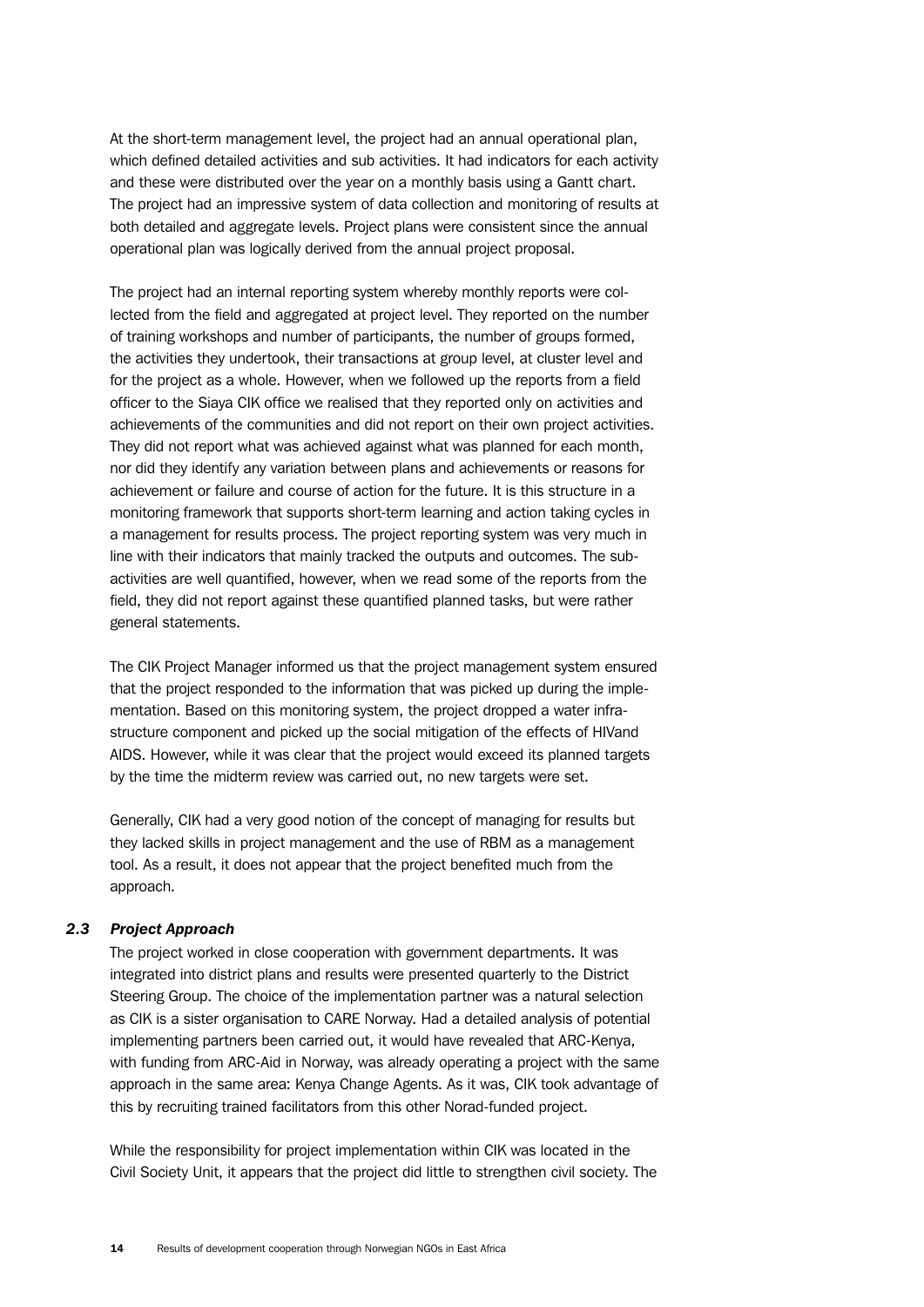CARE Project Officer admitted that their approach did not consciously carry out activities to promote civil society. The project did, however, target community-based groups for project implementation and, as far as these groups were concerned, the project helped to transform existing loosely operating groups where they saved and gave a certain amount of money to one person every month on rotational basis, to savings and loan groups; an activity which they referred to as the "merry-go-round".

The project used a cascading model to reach its target groups, where the project trained facilitators who in turn trained members on the principles to be used by the groups. The groups determined their own composition and, in this respect, the project fulfilled development principles (i.e. self-targeting and self-determination).

Groups managed themselves and community participation in both decision-making and implementation of activities was realised in full. The project has also created a cadre of Community Resource Persons who continue to facilitate group formation, even though the project funding has ended. Target group participation can be said to be one of the main strengths of this project approach, as decision-making was fully decentralised at the group and household level.

Whereas the project worked successfully with groups, there was no specific focus on advocacy for members in demanding their rights from government institutions. In addition, despite reporting to the district steering group on a quarterly basis, the project did not attempt to influence a change in the manner in which government departments carried out their extension services.

#### *2.4 Achievement of Results*

The project exceeded its planned targets, both in terms of number of groups and the amount of money transacted annually. The project planned to realise about 5.000 groups with an estimated 25,000 members transacting about KES 8 million annually. By the end of the implementation period, the project had already surpassed its original target. The project managed to create or transform 7,200 groups with over 35,000 members transacting over KES 21 million cumulatively per year.

It was evident that the project empowered women who said that they could now speak confidently in meetings and in front of other people, including men, without feeling intimidated. Women also said that they were now able to own assets (e.g. houses, cows, ox-drawn implements and oxen) and have bought farms and extended the amount of land ploughed. This has increased not only their incomes but also the availability of food for their families throughout the year. The groups, particularly women members who constitute over 70% of the participants, were very proud of this achievement, as they never expected that in their lifetime they would be able to earn such respect within their household and within the community in general. At a group of elderly Tumaini women in Bondo, a 75 year-old woman expressed pride at being able to put food on the table even at the worst time of drought when "*even men were struggling to make ends meet*". Another woman said proudly "*I could not believe that I could put a corrugated iron sheet roof above my head*".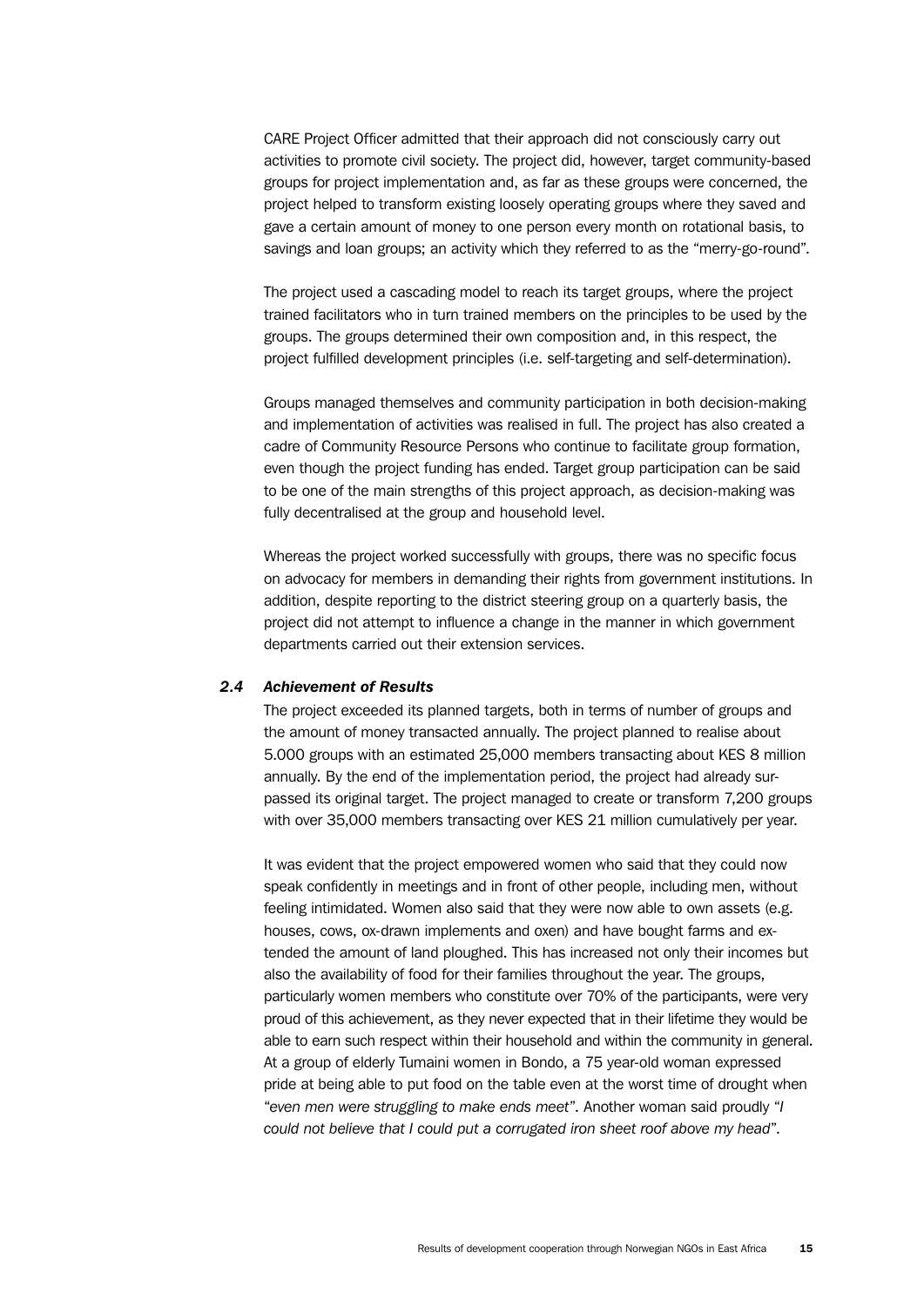Group members used the loans to carry out a number of productive activities such as purchasing farm inputs, extending their farms, diversifying crops, small business ventures, fish buying and selling and some have expanded their businesses at the market (Nyamase Group in Bondo). In most cases, groups did not implement joint activities so production was primarily at the household level. The groups remained as the space for micro financing as this was the only item which required joint effort. This was in conformity with the "principle of subsidiarity", which demands that the higher level should not take over what the lower levels can do.

The Group Savings and Loan approach was also used for educating about HIV and AIDS as part of the social action towards mitigating its effects. The project used extension workers from the Ministry of Health in the two districts to bring about behavioural change in people. The groups are very aware of HIV and AIDS, its causes and the risks they face. The groups spoke with surprising honesty about their status, a positive indicator of reduced stigma (at least within their groups). When the research team asked at Nangoma sub location if there were some members who were living with HIV, individuals responded by saying, "*yes, I am HIV positive*" and one added, "*thanks to this group I am now more able to live with it*". Their ability to see their condition as manageable and their ability to speak about it was positively shocking for us.

The District HIV and AIDS Coordinator from Bondo Hospital confirmed that most group members support orphans and, as such, are contributing to home- and community based support systems in Kenya. With increased levels of household food production and incomes for members, groups were able to withstand even long periods of drought. Although more money went to putting food on the table during bad times, the GS&L approach supported group members with alternative means of earning income and providing food for the families.

The project was also in close touch with the Ministry of Agriculture, Bondo District. Agricultural extension workers provided support to most of the groups, who opted for agricultural based income generating activities and farming in general.

As an unplanned side effect, the project has contributed to a general growth of economic activity in areas where it is being implemented. One young man we interviewed noted that he was attracted to join the group after he saw how economically active his colleagues were, while he was busy going to and from Nairobi trying, unsuccessfully, to get a job. The project has stimulated the formation of locally integrated economies, and contributed to Local Economic Development. One household buys from another increasing the speed with which money circulates within the community, creating wealth within the community before it leaves the community.

#### *2.5 Conclusions and Recommendations*

The Lok Pachi Household Livelihoods and Security project has been successful, as it managed to exceed its expected targets. The project received an overwhelming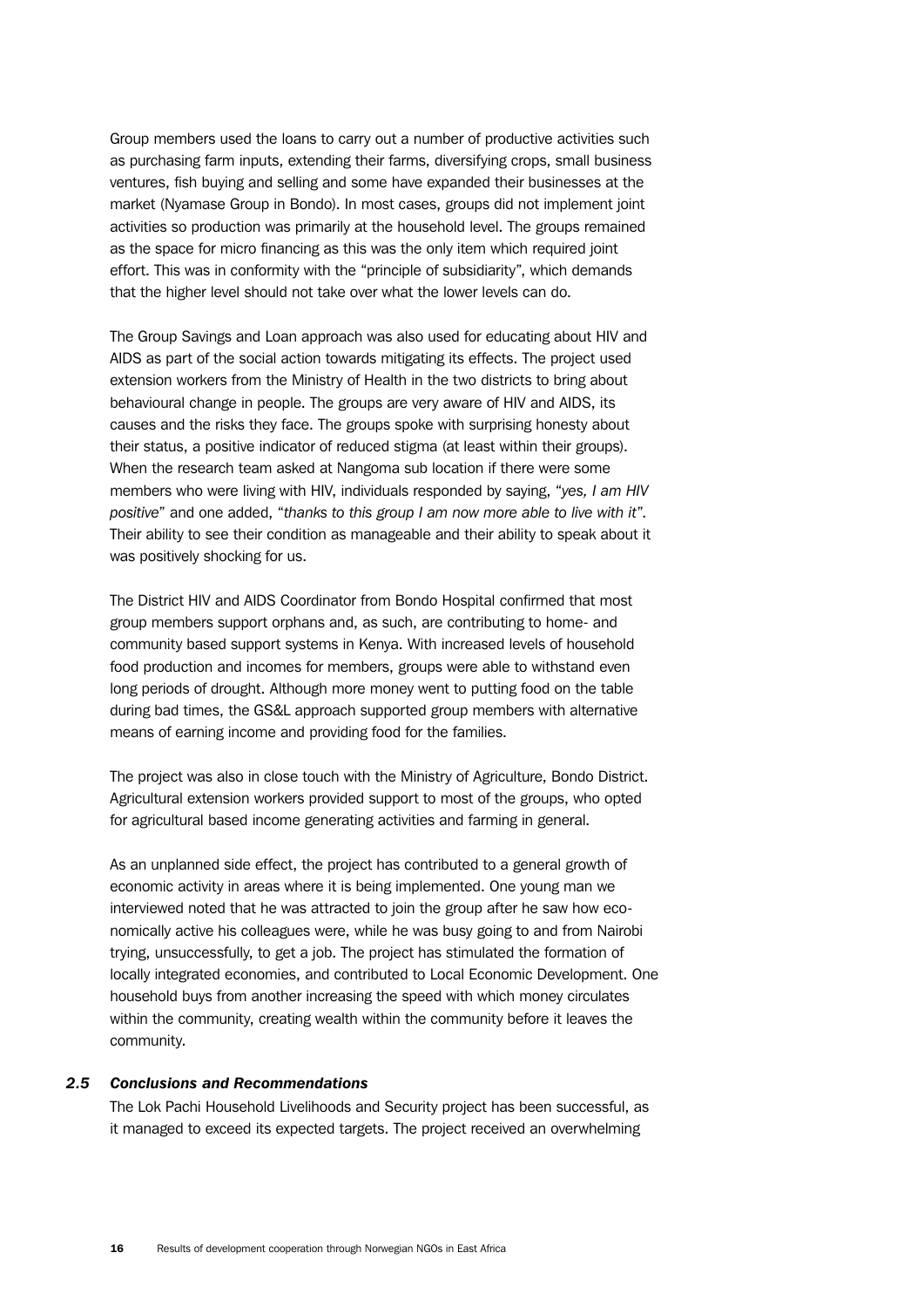response from poor community members who formed more than 7,000 groups with over 35,000 members as compared to the targeted 5,000 groups with 25,000 members.8 However, this represents less than 10% of the 400,000 poor living in Bondo and Siaya.

The project and its approach were very relevant to the communities and their problems. The project set up the framework for operation and supported groups with instruments for recording their savings and loans transactions, leaving group members to decide on which group to join and what economic activities in which they wanted to engage. The project had no control over activities carried out by individual households, encouraging a high degree of self-determination for participants.

The project has helped community members of different groups to improve their living conditions. Members, especially women, acknowledged that the project contributed to their ability to put food on the table, own assets, increase their income, improve their health conditions (including those living with HIV and AIDS) and improve equity within households and the community at large.

The groups were also used as a vehicle for delivering various extension messages on both productive activities and social issues. The groups include HIV positive members and they have created awareness on HIV and AIDS, reduced stigmatisation of HIV-positive people and provided home-based care for orphans. This approach should be properly documented as "good practice", recognised and adopted by the various government ministries and systematically extended to all permanent and particularly government institutions, which spend a lot of resources on extension services using traditional extension approaches with little success.

According to the project officer CIK considers its presence in Kenya to be temporary. Despite this, the project did not influence the government and other organisations in the two districts to continue with the approach. It was also surprising that, despite quarterly reporting, local authorities did not learn from this very successful experience. The National AIDS Coordinating Committee had no information about the work of CIK in the two districts and the district did not report on these activities at the national level. According to the District AIDS Coordinator, they only report on the activities included in their own HIV and AIDS programme. The CIK office in Nairobi should have made efforts to influence the government at national level, not only with respect to HIV and AIDS but also in other activities carried out by the groups. Improvement of extension services was one of the project objectives.

The project used existing public services (e.g., extension workers) to provide most of the needed technical expertise and therefore did not displace permanent institutions by creating parallel and unsustainable structures. The project was quite efficient as it used available resources at community level and existing government extension services. However, the project did not influence government services to use the same approach, thereby missing an important opportunity to extend its impact within the communities in which the project was implemented. Now that the

<sup>8</sup> Oswago and Shauri (2010).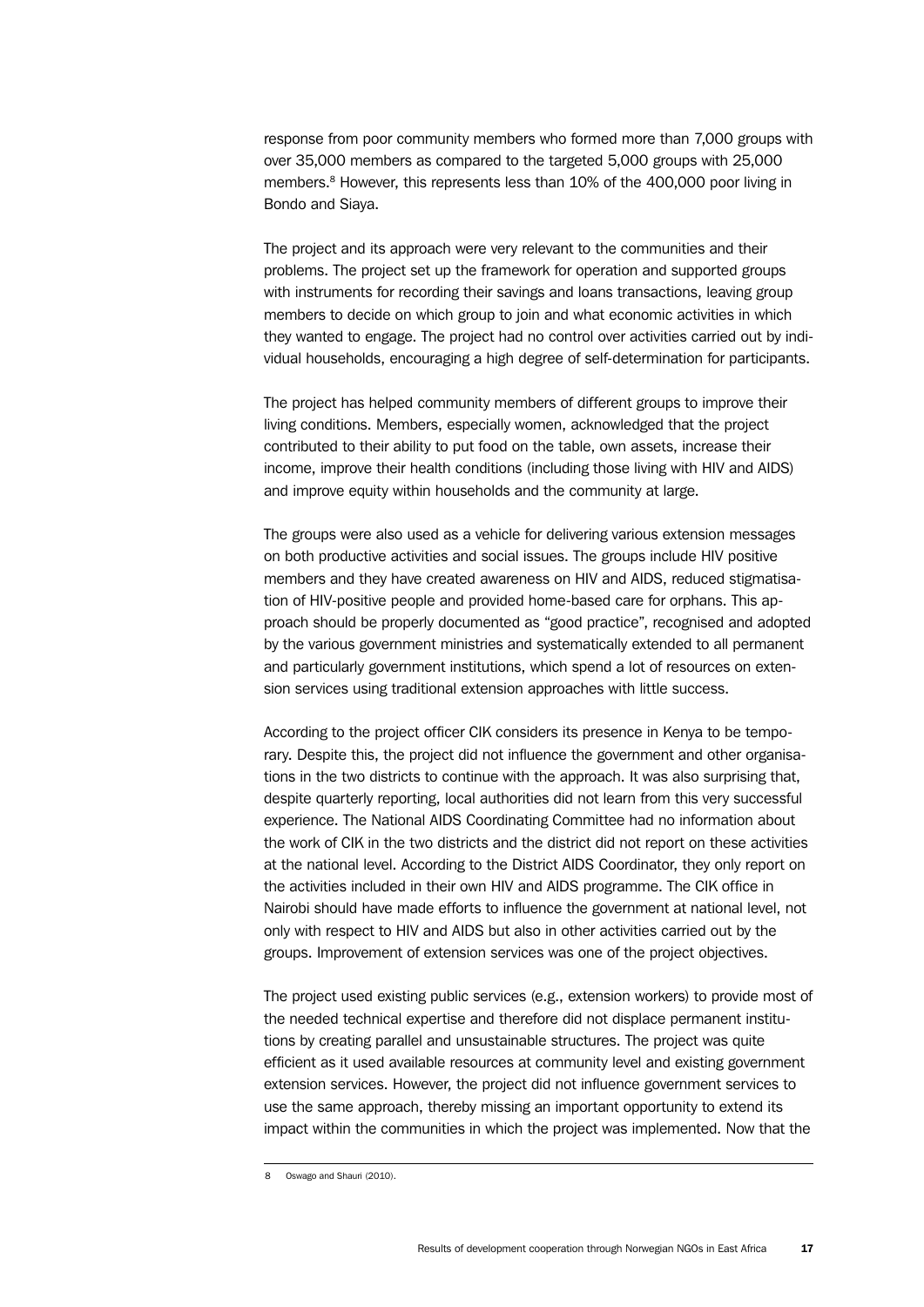approach has proven successful, the role of the CIK should be clarified in terms of what they need to do to influence the government they have worked with very successfully at District level to improve their extension approach.

The project effects are sustainable, as the approach did not have external inputs apart from introducing the approach. Although project support from Norad ended in 2009, groups are still in operation, conducting their business as usual. According to the CIK field officer, he did not find any difference between the time he used to go there to support the groups and what he saw when we went there with him. The Community Resource Persons continue to support the creation of new groups. However, CARE International in Kenya has stopped tracking the development of groups since the funding from CARE Norway has ceased. The project did not plan for any follow-up processes, which would have substantiated how effective the approach is once funding comes to an end.

CARE International in Kenya has done a lot regarding their project management capacities, more than any other project we observed. However, they are recommended to upgrade their management for results approach by building capacity on this methodology, especially field-level planning and reporting, in order to ensure structured, immediate reflection and learning from the project implementation.

December 2009 was the end of the project funding but it is not the end of operations initiated in the area. Already, CIK is experimenting with the same approach with a commercial bank in Kisumu. CIK should develop a system of monitoring ongoing activities in the area, as they are the living evidence of the superiority of the approach used.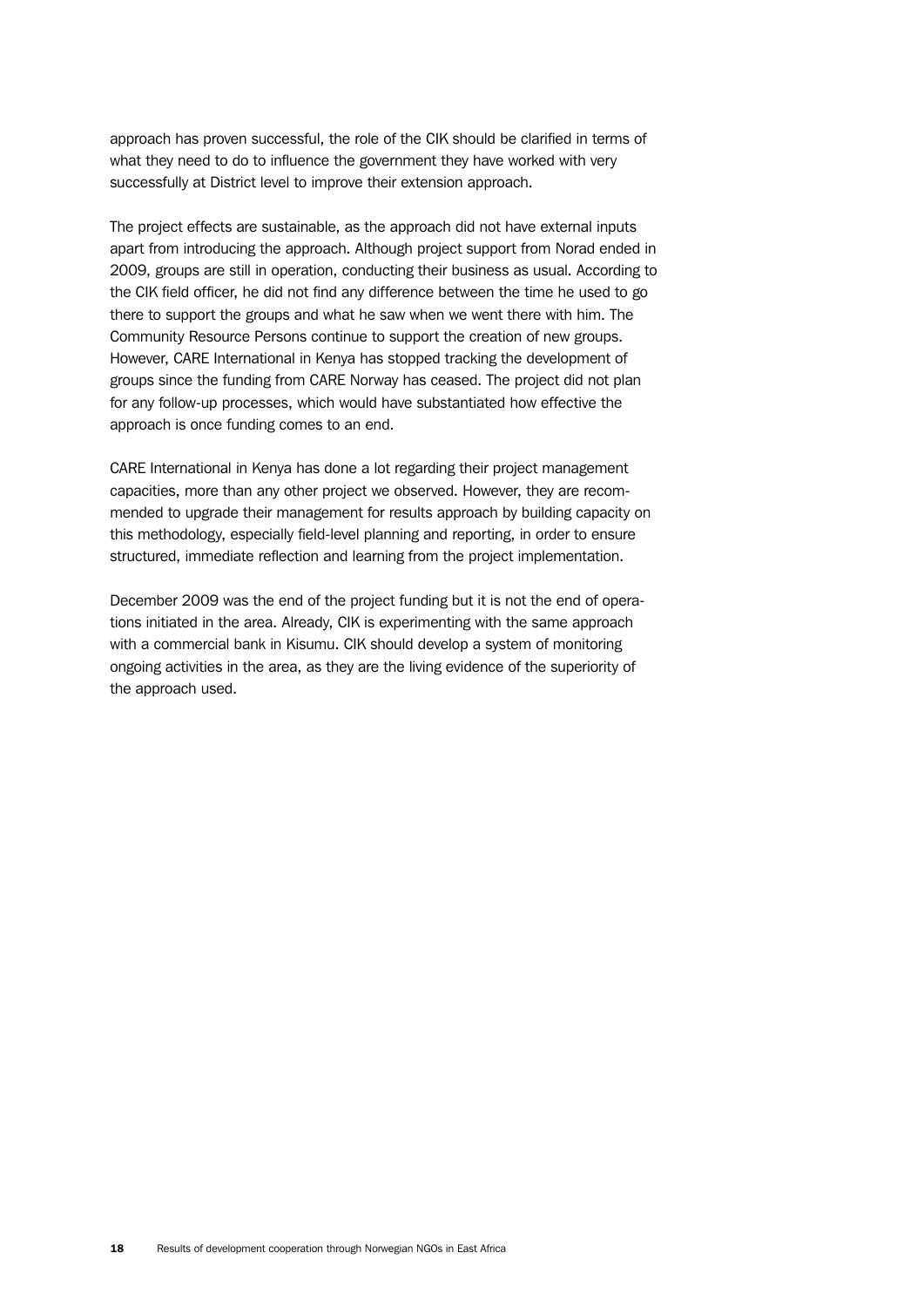#### <span id="page-28-0"></span>3 NCA/ Habiba FGM Awareness

Norwegian Church Aid – Norwegian Church Aid Kenya – Habiba International Women and Youth Affairs: Female Genital Mutilation Awareness Creation and Mobilisation9

The overall purpose of this evaluation is to inform the political debate in Norway concerning the effectiveness of channelling Norwegian government funds through NGOs. The purpose of this case study is therefore to inform the overall analysis, rather than to conduct an evaluation of this specific project. Findings, conclusions and recommendations are therefore not as solid as they would have been had a full evaluation been implemented. They should be interpreted in that context. The team conducted a document review, interviewed key informants in both the Norwegian and the Kenyan organisations and visited project implementation sites in Mandera East and Mandera West Districts. The team met with project staff, teachers in Kamor Primary School, the Headmaster, elders and a Women's Group in Malkamar, school children at Rhamu, Malkamar and Mandera, a doctor from the District Hospital, the Chief and Councillor at Rhamu and the Imam of Malkamar.

#### *3.1 Background*

| <b>Geographic Area</b>                      | Mandera District, Kenya                                                                                                                                        |
|---------------------------------------------|----------------------------------------------------------------------------------------------------------------------------------------------------------------|
| <b>Population Coverage</b>                  | About 330,000 (from 1999 Census)                                                                                                                               |
| <b>Years of Operation</b>                   | $2003 - 2010$                                                                                                                                                  |
| <b>Financial support</b>                    | 2005: NOK 216 000<br>2006: NOK 270 000<br>2007: NOK 216 000<br>2008: NOK 216 000                                                                               |
| <b>Route of Financial</b><br><b>Support</b> | MFA/Norad - NCA Norway - Habiba International                                                                                                                  |
| <b>Description</b>                          | Female Genital Mutilation (FGM) awareness creation<br>and mobilisation at local community level in Madera,<br>North East Province through HABIBA international |

Habiba International Women and Youth Affairs is a registered local NGO working against female genital mutilation in the dry North Eastern District of Kenya called Mandera, bordering Somalia, Ethiopia and Kenya. Habiba International collaborates with the Norwegian Church Aid Kenya programme in running the FGM Awareness Creation and Mobilisation project in Mandera. The district is inhabited by the Somali tribe of Kenya, who are nomadic pastoralists, and has a population of over 280,000.

Habiba International was created in May 2000 by Habiba, a woman committed to eradicating the practice of FGM in the North Eastern region of Kenya. Following the

This case study has been prepared by Mr. Nathaniel Mjema, Country Coordinator for Kenya and Ms. Esther Mbiyu, Research Assistant. The team wishes to thank the following for assistance without which our task would not have been possible to complete: Wasye Mosyoni of NCA Nairobi who arranged the whole field trip and participated throughout even when there was security scare. Habiba Isaac, the Director Habiba International (HI) and the whole HI project team, for their great cooperation and support to the research team, the different groups we met and had very fruitful discussions even when it was in the middle of Ramadhan (fasting month), we had food everywhere we went to.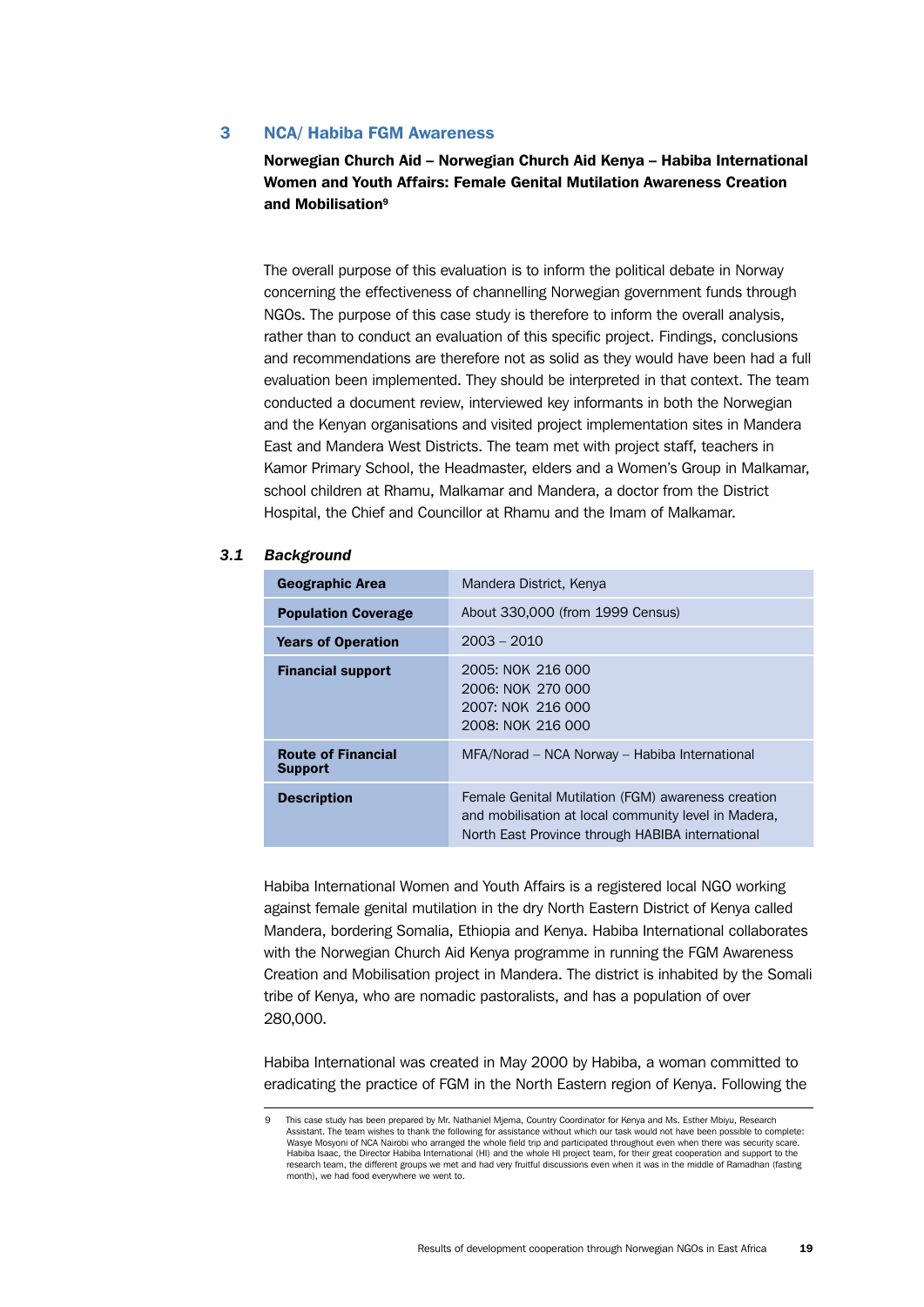near loss of her daughter from excessive bleeding after circumcision, Habiba committed to save other girls from this retrogressive cultural practice. The relationship between Habiba and NCA began after a meeting in Nairobi, where Habiba introduced her organisation. NCA proposed that Habiba International submit a funding proposal and, in April 2003, an agreement between NCA and Habiba International was signed. Since that time, the operations and acceptance of Habiba International's activities in the area have gained a lot of ground. Habiba International reached a major milestone when it finally gained recognition from religious leaders, who initially had condemned the initiative for having a relationship with Christianity.

The mission of Habiba International is to empower women and youth economically and socially and, in so doing contribute to improving their living standards. It also sensitizes various Kenyan communities and members of the public on the effects of FGM, HIV/AIDS and human rights related issues. The Organisation carries out community mobilisation on gender awareness and gender violence and its manifestations, consequences and problem interventions, using a methodology called community conversion, which has its roots in concepts of emotional intelligence.

The project focuses primarily an advocacy on behalf of girls and boys who are the main beneficiaries of the project. Activities aim to mobilise girls to refuse to undergo FGM and for boys to understand the pain and horror that girls go through and, thereby, convince them to accept to marry uncircumcised girls. The project works with women to help them reflect on whether they find it appropriate to subject their daughters to the practice. Also involved in the project are groups of men (especially elders and community leaders) who hold the culture of the tribe, and some of whom are responsible for enforcing legislation on FGM. These are also the opinion leaders in the community and their word carries significant weight in changing the attitude of community members.

The project did not carry out a baseline data survey, as literally every woman above the age of five at the time of project inception was circumcised using the infibulation method, one of the most severe forms of circumcision. Based on conversations held with communities in Mandera, women generally suffer a lot in going through this process and have significant difficulties giving birth due to ruptures and excessive bleeding. Interestingly, according to the District Superintendent, some Somali women request reinfibulation from doctors and midwives after giving birth in order to please their husbands.

While no baseline study was carried out, there was sufficient information within the community from women that had undergone FGM. However, this local knowledge does not replace the need for institutional confirmation of the situation, as it would support the concrete estimation of change happening at any time of the project.

#### *3.2 Managing for Results*

From at least 2007, the project worked with log frames, but there are some problems with the way objectives and indicators are stated. For example, in the 2008 log frame the objective "to enhance community efforts against FGM" appears at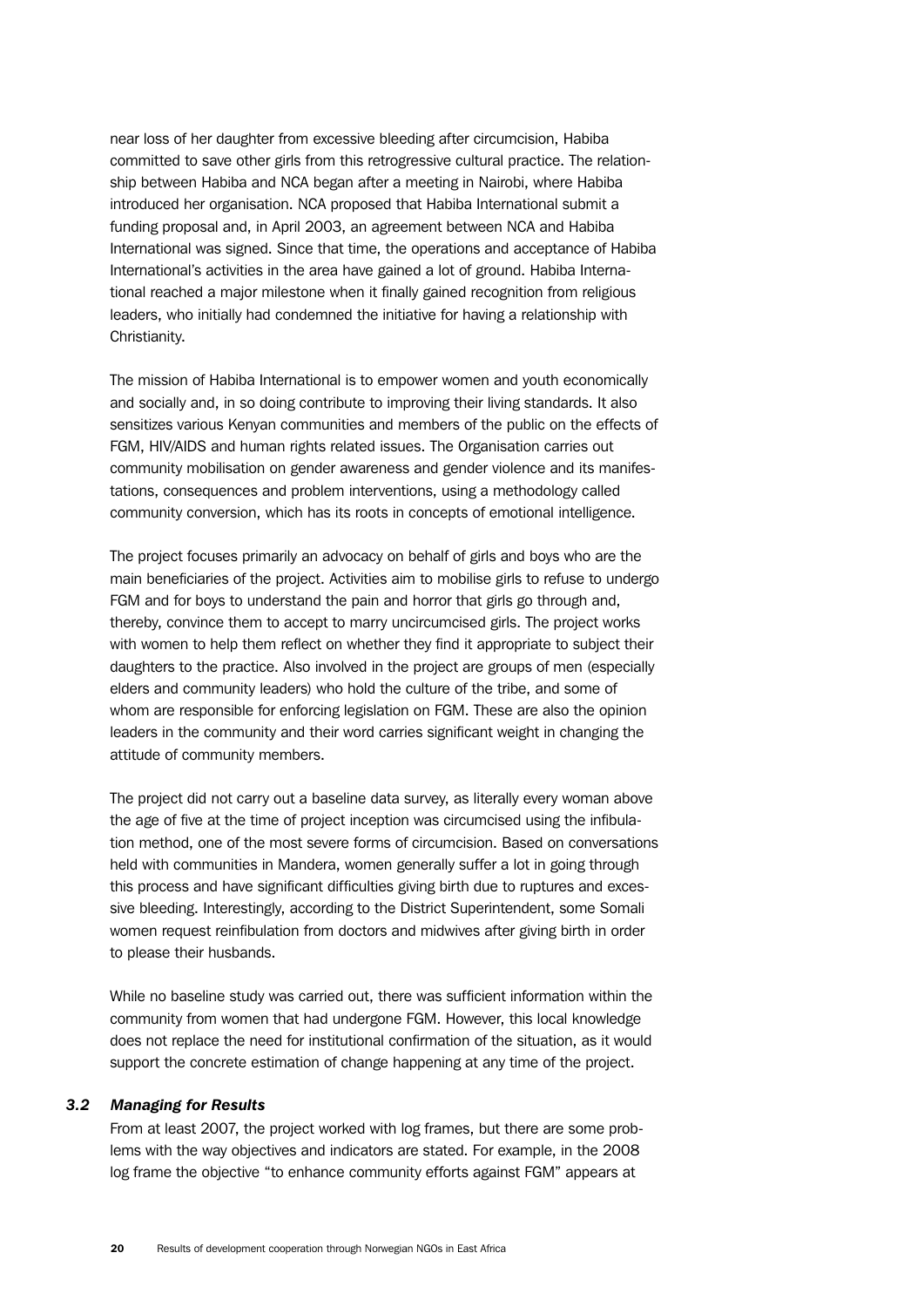the results/output level as "Increased community efforts and activities against FGM". The indicators are merely statements and as they give no additional or specific information about the objectives, they do not help in the measurement of the objective. Indicators such as, "the number of girls enrolling and retained in school" lack specificity: A good indicator must define the quantity, quality and time of an aspect of the objective statement.

The project has developed plans of operation which show what activities will be implemented and when they will be implemented during the year. This is sometimes called the annual operational plan or work plan. These work plans (e.g. 2006), show a few blocks of activities, which do not give more detailed information than outputs, and time frames, which only show one month (probably the completion month) and one cost figure for the whole block. As such, it does not support micro-management of the project as it can only be traced at the end of the period. The project team admitted that as it is, the activities were not detailed enough and did not present the approach used by the project, which is one cardinal function of a work plan. The project used the Community Conversation and Dialogue approach, which has specific steps to be followed that in themselves present specific costs or savings to the project. Without such a detailed and approach specific statement of the activities, the cost estimate and time requirements cannot be very reliable and the work plan becomes too vague to support implementation steering. Discussing this with the Habiba International project team, they looked amazed and very appreciative of the explanations given, commenting that "why did you come with such good explanation this late". This confirmed that their main problem was a lack of support to help them understand how the tools link and how they can be used for managing results.

The Habiba International project team reported that a monitoring and evaluation system exists and that it is part of the implementation system, but could not present any written document defining this system. The evaluators made several observations where the reported activities did not have milestones that specified what was expected. For example the June 2007 report notes that "FGM forums were conducted in two of four divisions that are Shimbir-Fatuma and Rhamu from the project area". As the plan did not specify whether this activity was supposed to cover only two out of four divisions or all four, it was not possible to tell how good performance was. Similarly, the project reports that girl-friendly toilets were constructed in some schools and mothers were trained in the use of sanitary pads, etc. but lacks information about the planned targets.

The Habiba International project team claimed to have been very effective based on the number of people reached with different messages. Again, this should be related to how many they planned to reach. The project's effectiveness can also be based on the approach used relative to the qualitative results achieved. The project uses volunteers to spread messages within the communities and there has been an overwhelming response to this effect (see achievements).

Neither the project nor the schools they cooperate with have kept data or are tracking the number of uncircumcised girls who enrol in Standard 1. It is simply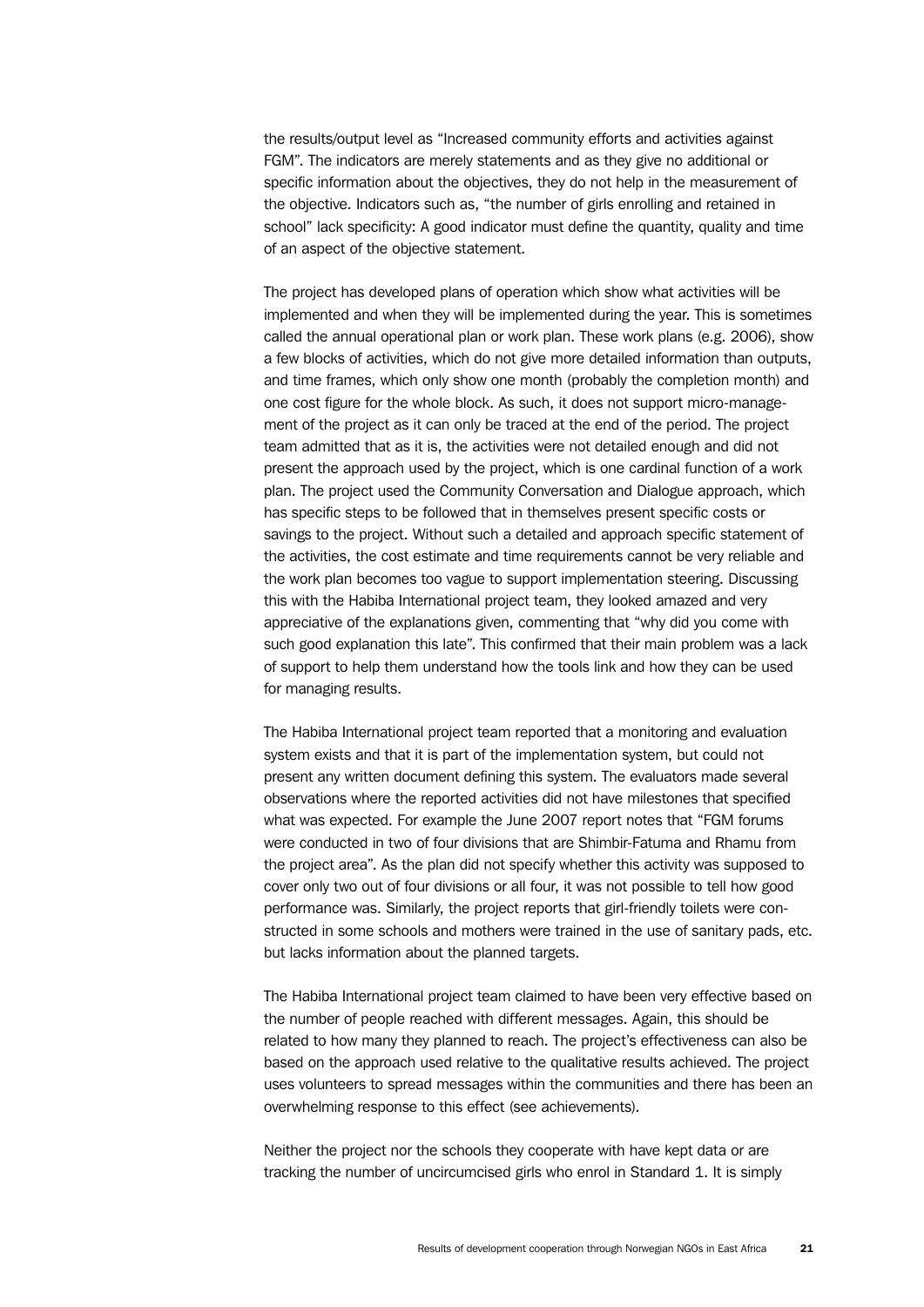hoped that given the awareness of the parents, they will continue supporting their children against FGM over time. Whereas this can be a socially difficult thing to do, it would be beneficial to the project to have data on the degree to which practices are changing.

Another problem is that project reports follow annual budget cycles and do not have cumulative information. This may be due to the fact that there was no baseline information, which would have enabled showing how much had been achieved over time relative to the original situation. For example, when asked how many girlfriendly toilets have been constructed, the project officer had to count in his head. Hence, whereas the project team works with their full hearts in the project and are quite dedicated, they need to complement empathy with good development and project management skills and practices.

#### *3.3 Project Approach*

FGM and empowerment of women within the Somali communities were seen as problems that could only be reduced by creating awareness amongst the entire community. The project acted as a facilitator/catalyst to get the community talking about the evils of retrogressive practices inflicted on its women. Habiba International used these women's emotional concerns to educate themselves and the community as a whole.

The project has managed to turn the power of the Imams to their favour, after proving to them that FGM is not part of Islamic teaching but a cultural practice aimed at controlling women. This has been a great success as Imams are now supporting the project. While Habiba International does not claim to be an Islamic organisation, it does operate in an area where practically everyone is a Muslim. Meanwhile, the project is funded through a Christian organisation and it was interesting to observe the great understanding that existed amongst people of completely different religious values. This is a great achievement in an area where, just across the river, religious orientations are used to separate people and even kill each other. This experience should be documented properly and publicised widely in the East African Region, which of late has experienced inter-religious conflict.

Habiba International did not have a clearly defined concept of strengthening civil society; however, they used the power of the civil society to create awareness amongst the various community groupings and fought injustices done to women. The project developed the capacity of existing groups and created new ones for this purpose. Community participation was achieved through education of both women and men, including showing the community a documentary film on FGM. After witnessing the realities of the FGM procedure, parents and community elders who have been in contact with Habiba International supported the project, and both women and men stood up for their daughters, declaring that none of their girls would go through the ordeal.

However, given the vastness of the district and a road network that in some areas is simply a track, reaching the remote areas of the district is quite a challenge. Although the project works very closely with government departments, it has not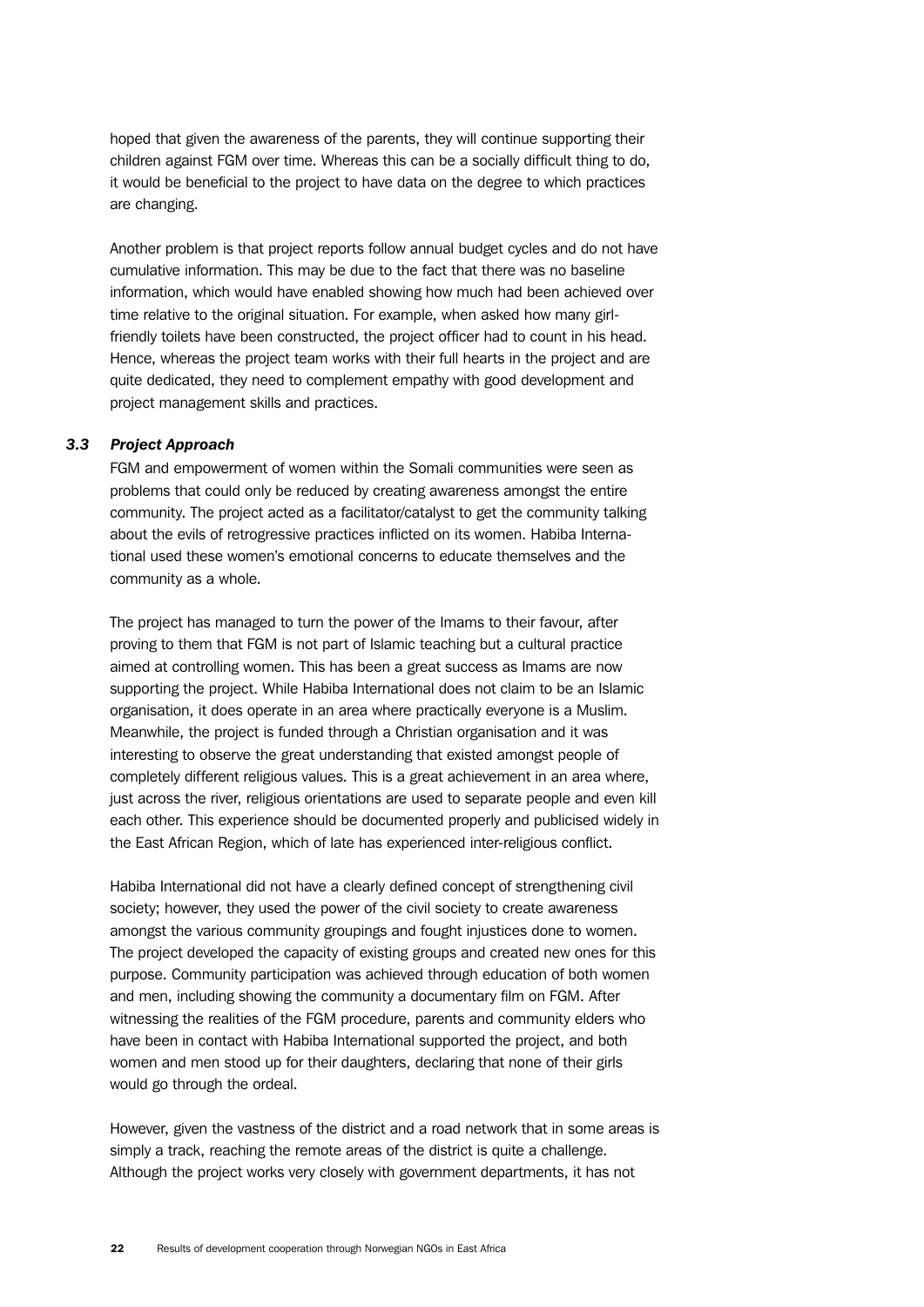developed an approach to influence the government to take over its work. It is assumed that once the bill on FGM is enacted in to legislation, the government will also participate in its elimination, but no one is sure about that.

### *3.4 Achievement of Results*

*Outputs:* While the project approached different target groups with different methods, awareness creation remained the main methodology. Schoolchildren were reached through educating their teachers and forming clubs, women were mobilised through formation of women's groups where they learnt about FGM through community conversation. In these groups women talked of their experiences with FGM at both the time of circumcision and when giving birth, where most of them suffered excessive bleeding and some almost lost their lives. They also discussed other important issues such as use of sanitary pads, sending girls to school, the role of women in peace making, and women's participation in leadership.

The project trained mothers and schoolgirls on the use of sanitary pads, built girl-friendly toilets in schools and provided women's groups with opportunities to engage in income generating activities such as maize mills. To accomplish this, Habiba International developed and disseminated messages to suit the different social groupings in the communities (schoolchildren, girls, boys, elders, groups of women etc.). These methods and materials will remain with the project even beyond the current funding.

*Outcomes:* It should be noted that we did not have an opportunity to talk to many groups in Mandera. Due to a security threat on development workers that was made just before we went there, our hosts decided to take us to more secure but remote areas, increasing travel time significantly. However, the people we met demonstrated a high level of understanding of FGM and empowerment of women. At Malkamar we found young schoolgirls who talked openly about FGM and had very high aspirations for their future and boys, who have their own organisation, which along with other development activities raises awareness about marrying uncircumcised girls. At Rhamu we met with a Chief, a female Councillor, schoolgirls and women who spoke about women's empowerment and against the practice of FGM. Coming from a stage where all girls were circumcised and no one spoke about it, to a point where FGM awareness is spoken about openly from different angles and people, is clearly a great achievement. Slowly FGM is now fading away from being the mainstream practice for girls and this attests to a high level of awareness amongst the population.

However, the Chief at Rhamu cautioned that while the project has had a high response in awareness of FGM in the bigger settlements like Rhamu, FGM is still rampant in the hinterlands and sporadically in his own town where it is carried out at night and in the mountains. The Chief was cautious to say that circumcisers worked quickly to avoid being caught, which according to him could be even more dangerous as not enough care may be given to the poor girls under these concealed conditions.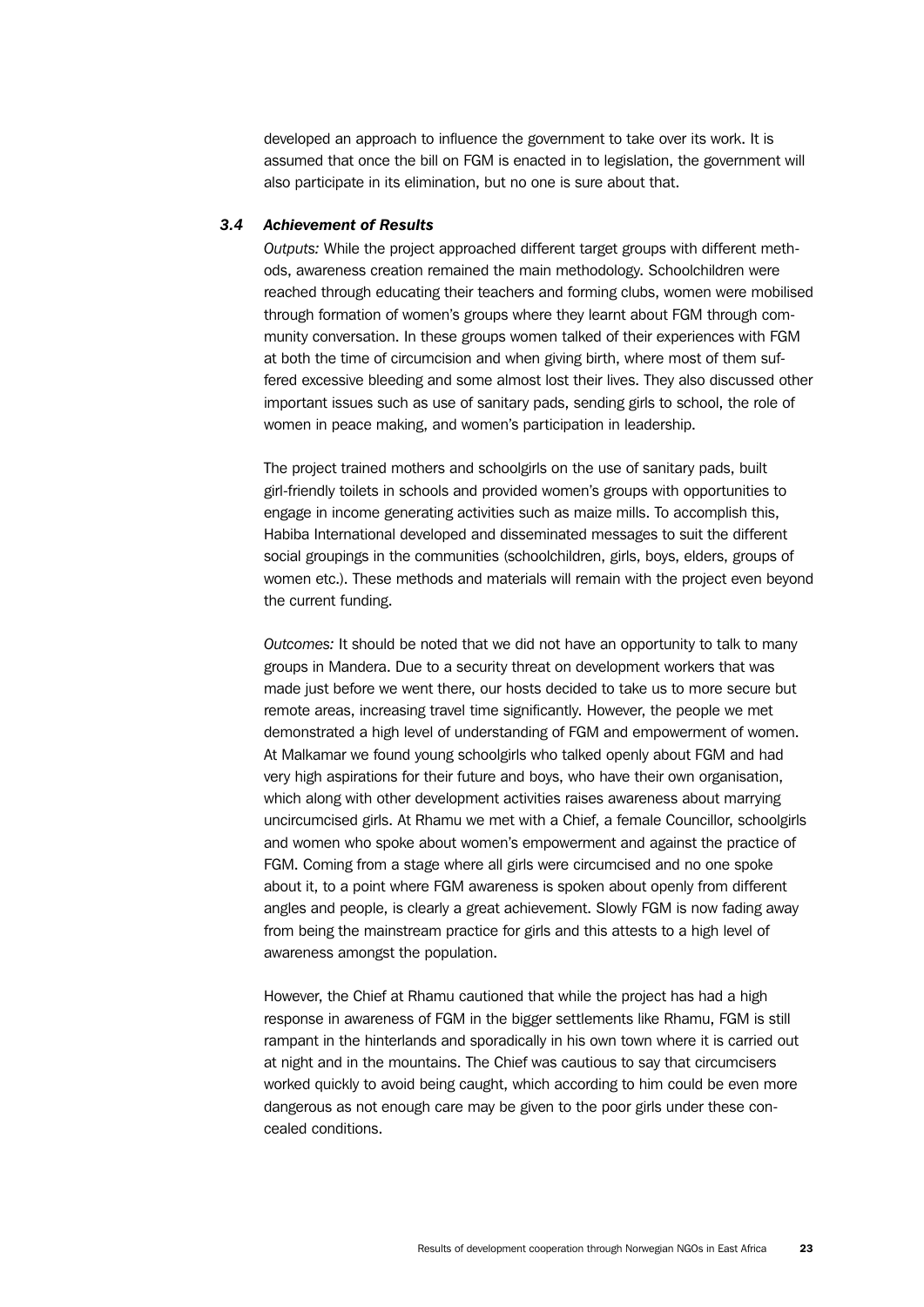According to the Headmaster of Kamor Primary School in Mandera, the project has also helped to increase girls' enrolment and retention in schools. One of the reasons for poor performance of girls was that they did not attend school during their menstrual periods. The Headmaster confirmed that girls' average monthly school attendance has increased with the availability of sanitary pads. The project reported that even mothers have started using sanitary pads, which gives them more possibilities to carry out other activities during menstruation. While a small act, this has had a great impact in liberating schoolgirls and women to be active in household and community life.

Dropping out from school is characteristic of nomadic communities and the Somalis of Mandera are no different. While the 2010 standard one enrolment for girls was more or less the same as that of boys, and that in itself is a good achievement, there was a big difference between boys' and girls' enrolment in the higher classes and especially from Standard 6 to Standard 8, with a higher dropout rate for girls. The project therefore still has a lot to do to increase enrolment and even more important to work on retention rates for girls.

*Cost Effectiveness:* The project team considered themselves to have been quite cost effective, as they used volunteers to do most of the work. They convinced community members who, once they understood the realities FGM, rose against the practice. Most of the work used internal resources or a cascading training model where the trainers mainly came from within the communities. This allowed the project to achieve a lot with minimum input. Given the vastness of distances in this dry area and the security situation due to clan wars, the project has done a lot under the circumstances.

#### *3.5 Conclusions and Recommendations*

The great response that the project received is based on the fact that people were made to understand the problem facing women in Mandera. Once awareness was raised, men and women joined the project on its mission. Despite the fact that the project was identified by an individual, community members have rallied behind it since the results are for the society at large. NCA should endeavour to increase the widespread support within Mandera and the country in general by consciously promoting civil societies that promote FGM awareness and gender based equality within their societies. This could start with networking amongst projects and initiatives that are promoting FGM awareness supported by Norad funding.

Habiba International and NCA are recommended to negotiate for a longer-term financial commitment from NORAD to cover the whole project period, or at least for 3-year periods to ensure certainty at implementation level. Clear and quantified results ought to be established to define the point when the project will be successful.

Habiba International and NCA should consider securing RBM support to improve its management system and complement the empathy with which the project currently runs. Such capacities will be beneficial not only for the current undertaking but also for future ones. Habiba International should ensure that data is collected on FGM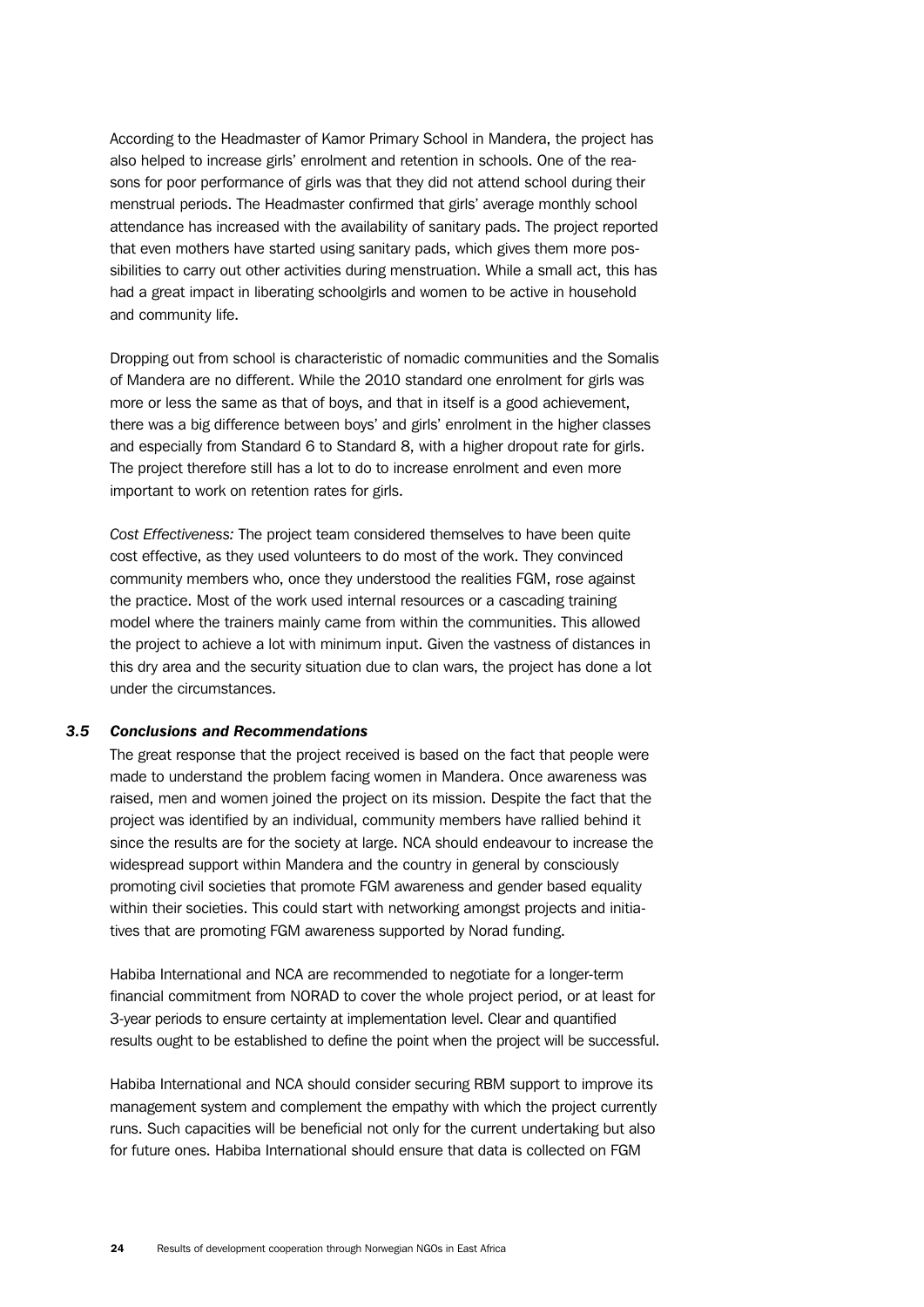and follow up girls who enrol in school without having gone through FGM and support them on a longer time frame to help them not become victims of FGM.

The project should be careful to avoid inadvertently promoting discrimination of girls who are circumcised and creating tensions between them and girls who are not circumcised. It is important that unity is maintained amongst girls irrespective of their circumstances.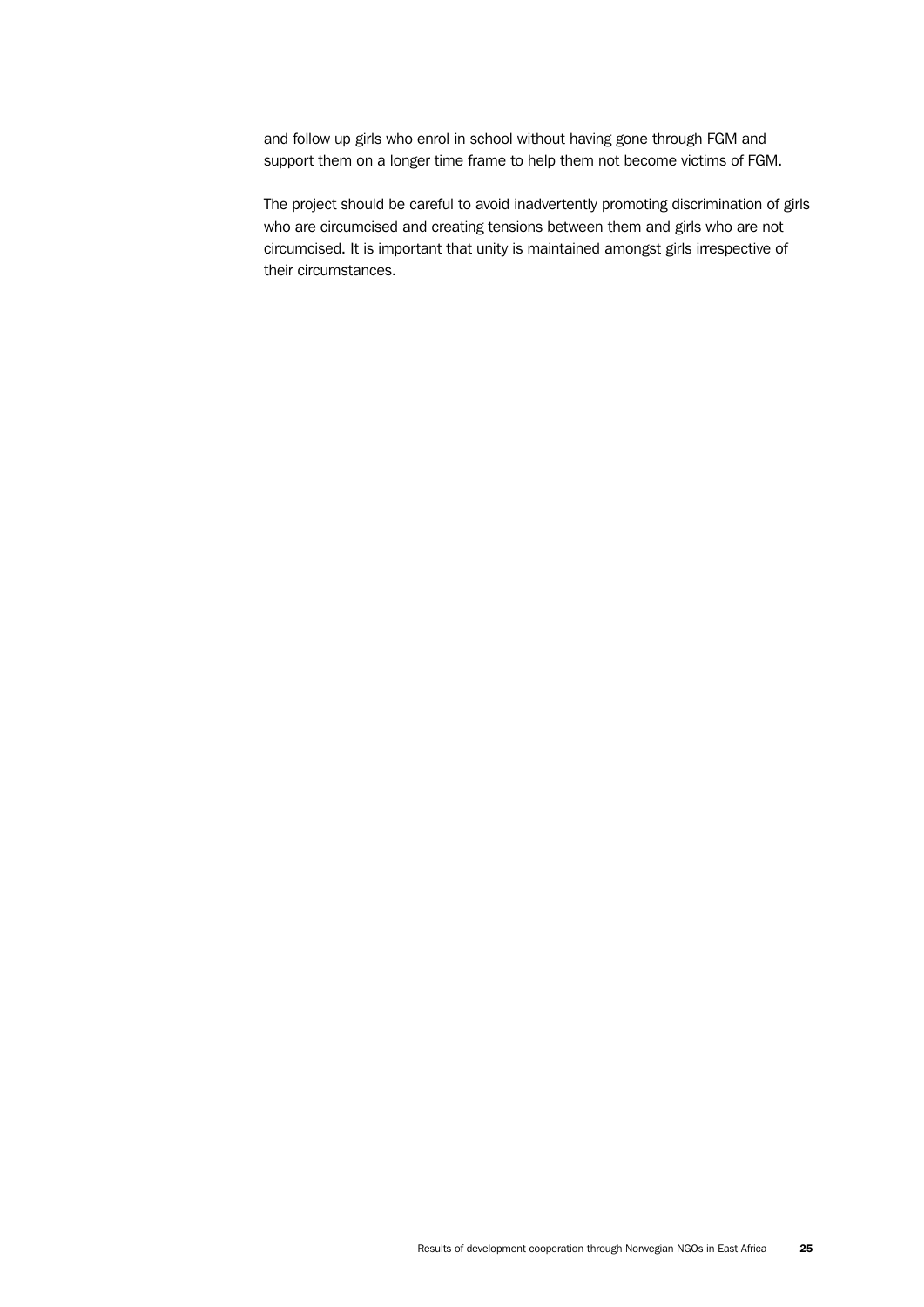#### <span id="page-35-0"></span>4 ARC/Change Agent Training

#### ARC-Aid – ARC-Kenya – Kenya Change Agents: Change Agent Training Pro**ramme** $10$

The overall purpose of this evaluation is to inform the political debate in Norway concerning the effectiveness of channelling Norwegian government funds through NGOs. The purpose of this case study is therefore to inform the overall analysis, rather than to conduct an evaluation of this specific project. Findings, conclusions and recommendations are therefore not as solid as they would have been had a full evaluation been implemented. They should be interpreted in that context. A second objective of the evaluation is to contribute to learning, and it is hoped that this case study may contribute to discussions among the stakeholders regarding the progress of this project. The team has conducted document reviews, interviewed key informants in the Kenyan organisation and visited project implementation sites in Bondo and Siaya Districts*.* In addition to project staff we met with the CAT groups in Bondo and Siaya, The District Forester of Bondo and stakeholders at the Kisumu Technical College and Bondo Health Department.

#### *4.1 Background Information*

| Geographic Area                                                                      | Siaya and Bondo Districts in Nyanza Province Kenya                                                                                                                                              |
|--------------------------------------------------------------------------------------|-------------------------------------------------------------------------------------------------------------------------------------------------------------------------------------------------|
| <b>Population Coverage</b>                                                           | 300,000                                                                                                                                                                                         |
| <b>Target Group Size</b>                                                             | 10,000                                                                                                                                                                                          |
| <b>Years of Operation</b>                                                            | 8 years $(2003 - 2010)$                                                                                                                                                                         |
| <b>Financial Input Per Year</b>                                                      | 2005: NOK<br>490 000<br>2006: NOK 700 000<br>2007: NOK 1 000 000<br>2008: NOK<br>800 000                                                                                                        |
| <b>Route of Financial Support</b><br>from MFA/Norad to the<br><b>Final Recipient</b> | MFA/Norad – ARC-Aid – ARC-Kenya – Kenya CAT                                                                                                                                                     |
| <b>Description</b>                                                                   | Arrange courses for leaders and central staff members<br>in local NGOs and establish a local administrative<br>platform for Change Agent Training. The goal is<br>longterm change of attitudes. |

Change agents training (CAT) is a development methodology that promotes selfreliant, participatory development by training individuals who, working in the communities in which they live, help to improve the living standards of the rural poor through encouraging savings and credit schemes, income generating activities and other group functions. CAT was introduced in Kenya in 2003 when ARC-Aid contracted the Uganda Change Agent Association (UGAA) to conduct training courses. Change agent training had proven to be very effective in changing the lives of poor communities in Uganda. Following the successful implementation of the Change Agents concept in Uganda, the same concept was introduced in Bondo and Siaya Districts of Kenya in 2003. Like the structure in Uganda, change agents were

<sup>10</sup> This case study has been prepared by Nathaniel Mjema, Country Coordinator for Kenya and Esther Mbiyu, Research Assistant. The team wishes to thank the following for assistance without which our task would not have been possible to complete: Millicent Otien, Team Leader ARC-Kenya; Paulo Ojigo, Project Officer CAT; Alex Omino, Project Officer Economy and Busines; and Phoebe Okoth, Chief Accountant.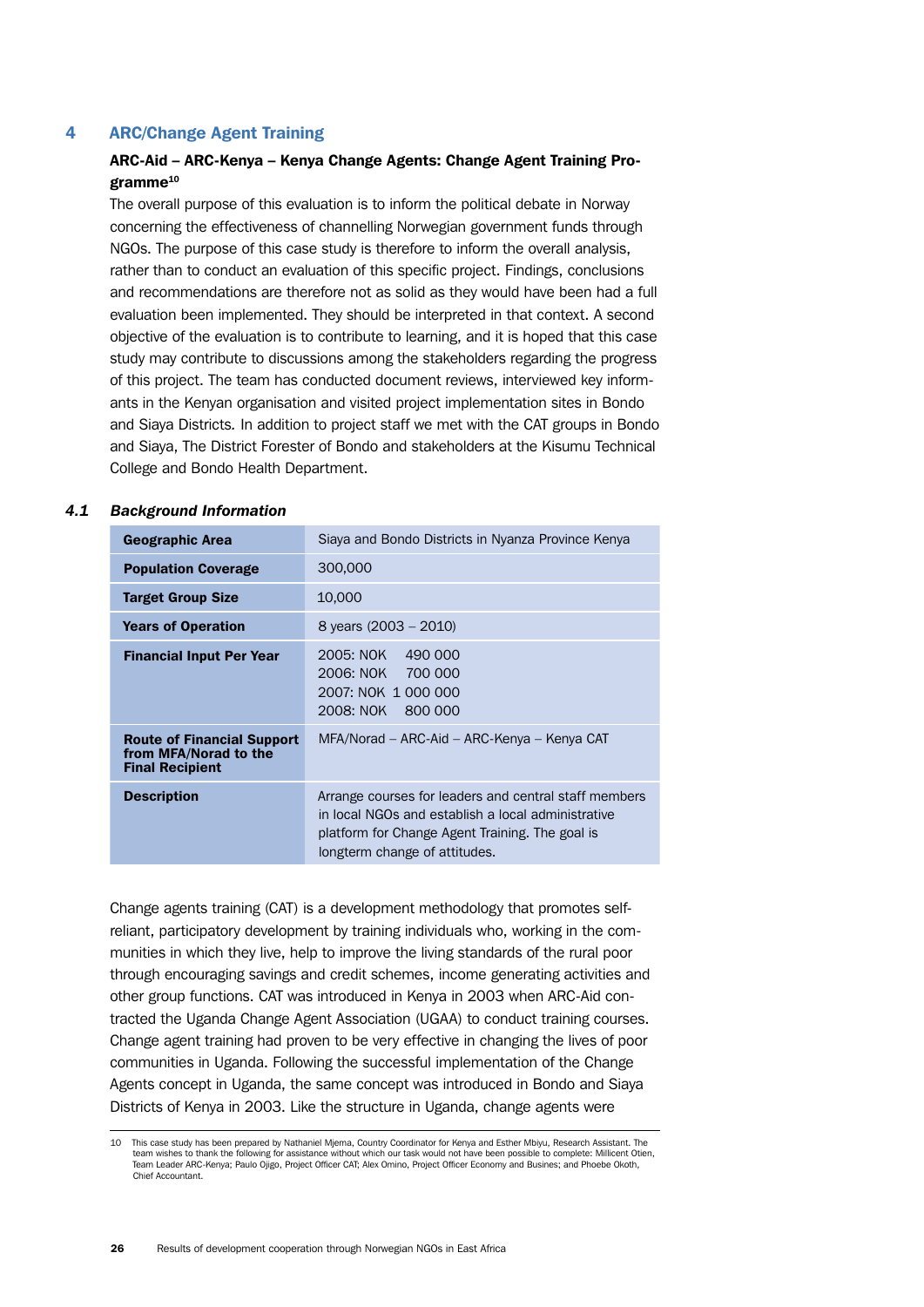supported through funding from ARC-Aid to form an organisation under which the facilitators operated. In 2003, the Kenya Change Agents (KCA) was created at the ARO Development Centre. KCA is registered under Kenyan law as a Non-governmental Organisation in Bondo District.

When ARC-Kenya supports a number of small-scale projects implemented at the ARO Development Centre, where it was housed. These projects include:

- A savings and loan revolving fund which is the main extension approach for KCA;
- Agriculture tractor services for hire, to support group members in expanding their areas cultivated at a fee;
- Health services through a clinic, which provides primary health care, VCT, counselling for HIV and AIDS, etc. to communities around the ARO Development Centre – Majiwa;
- Orphanage services to the poorest orphans whose foster families cannot afford basic needs for the children. The orphaned children come to the ARO centre every Saturday where they are provided with their basic needs for the week. They also get an opportunity to play in the ARO compound and get a health check up;
- Renewable energy (solar, etc) and rainwater harvesting; which brings appropriate technology close to the people;
- The high-tech Fabrication Laboratory (Fablab) at ARO Development Centre – Majiwa village, where students from the technical college and other tertiary institutions around the area do their practical exercises using high-tech machines, some of which are not even available at the Technical College in Kisumu. Different kinds of electronic equipment like low-cost battery and solar lamps, etc are designed and produced.;
- Production of locally made and sold goods such as medicinal herbs from trees planted around the centre (used to support ailments from HIV/AIDS opportunistic diseases), mats and beadwork;
- A visitors programme for Europeans 1000-1500 nights per year; and
- A programe on Funeral Feasting/Widow inheritance.

Most of the activities are implemented in partnership with other organisations. The centre offers various training courses on development as well as serving as a health clinic, providing space for some groups to carry out their income generating activities and also supporting HIV/AIDS and other orphans.

The Change Agent Training remains the most important component of ARC-Kenya, as its activities consume a large proportion of the resources of ARC-Kenya and reach more people than any other component. To date, ARC-Kenya has carried out 26 training courses with an average of 23 participants in each course. However, KCA has also initiated other projects such as microfinance environmental projects promoting tree growing in the area including tree crops and fruit processing. The project also has an HIV and AIDS component, which deals with awareness creation through the groups established by the Change Agents. KCA is currently operating in seven districts (Bondo, Siaya, Rarieda, Rongo, Butere, Kisumu and Emohaya).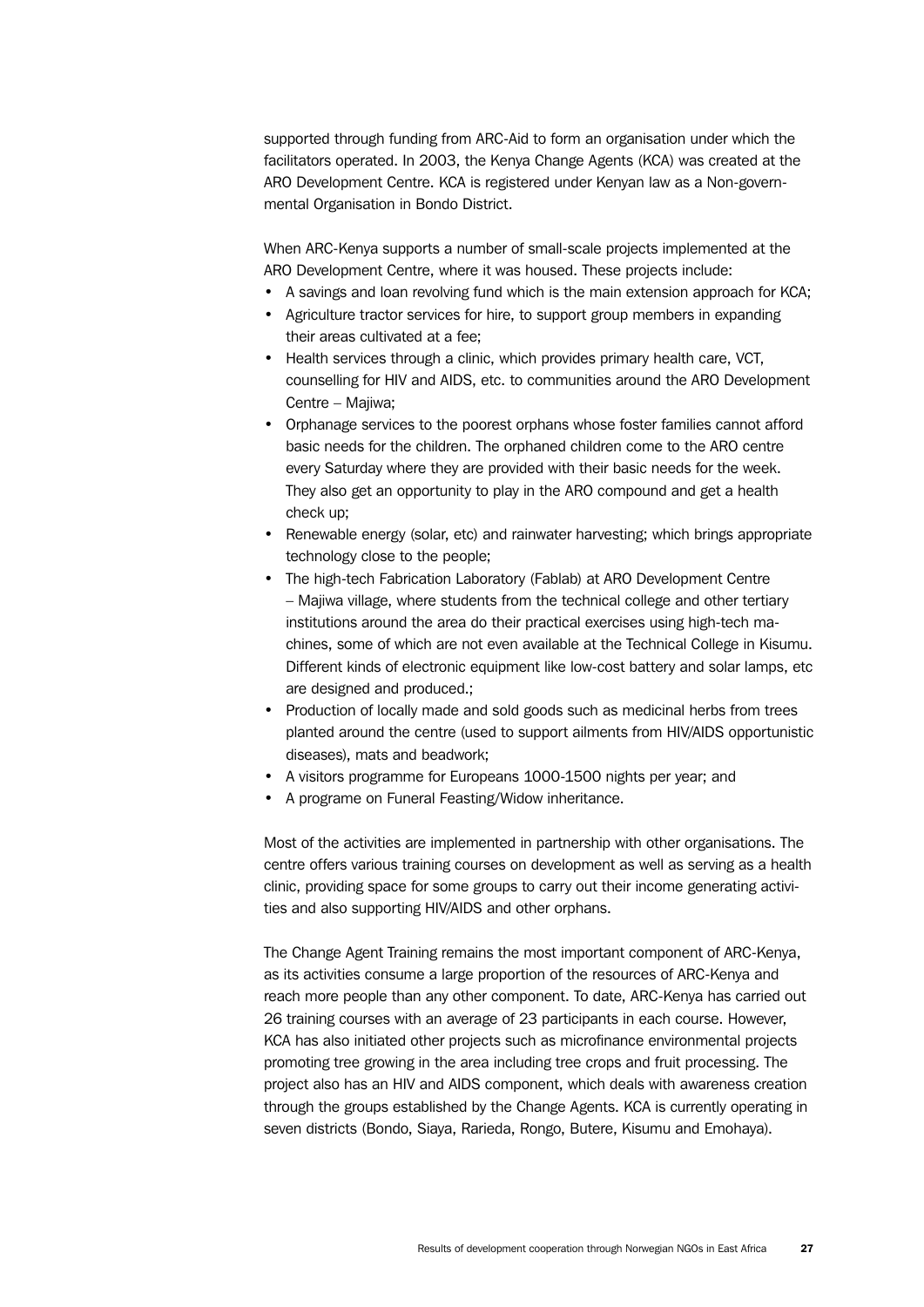# *4.2 Managing for Results*

The project has a plan for 2003-2010, when the project was supposed to end. This plan was supplemented with subsequent annual plans, which provided the basis for the budget sent to ARC-Aid. The project has also developed work plans, which outline the detailed activities to be carried out within the planning period. The project reports on a monthly basis from the field through ARC-Kenya to ARC-Aid. The project started from a supply point of view as the approach had already been developed and as the funding was only for implementing this approach, there was not much of project design that took place: The UCAA approach was copied more or less to the letter.

The project adapted itself to available resources, as the funding received from ARC-Aid was, in most cases, less than what they had requested in their budget proposals. Initially the plan was to conduct 100 CAT training programmes, but, due to budget limitations, to date only 26 (4 workshops each) have been carried out.

The research team found that the project team was very dedicated to the implementation of the project, based on what we saw as their benevolence, empathy, willingness, and passion to share the little they had for the improvement of the economic and social welfare of the people. The project staff new of issues that were important to the communities. One such issue was the need for educational campaigns to address cultural issues such as funeral feasting and wife inheritance, both common practices for the people of these districts. Many resources are used for funerals and poor families even go to the extent of being indebted to finance funerals. At the same time the widows have to be inherited by family members. This culture is definitely one of the reasons for increased HIV infection. These issues were picked up from the communities despite the absence of baseline date and systematic project monitoring.

Although the project had long term targets set at the inception, ARC-Kenya operates from a financially uncertain position, as there is no medium term (e.g. three years) commitment of resources to the project. ARC-Kenya has to wait every year for the annual budget approval, which also takes a long time. Communication between ARC-Aid and ARC-Kenya sometimes takes too long. Fund transfers usually came late and ARC-Kenya did not even know when the fiscal year of Norad starts and ends. The effect of all this was that the project was surrounded by uncertainty and the project implementation year was far less than 12 months. This created problems in managing for results where a minimum level of resource predictability is necessary.

The project did not carry out systematic monitoring and evaluation. There were monthly reports that attempted to report on what was implemented during the period in question, however this was not based on any planned activities to be accomplished in that period. Hence there was no basis on which to make an objective assessment of whether what was implemented was in accordance with what was planned for the period. This of course reduced the potential for learning.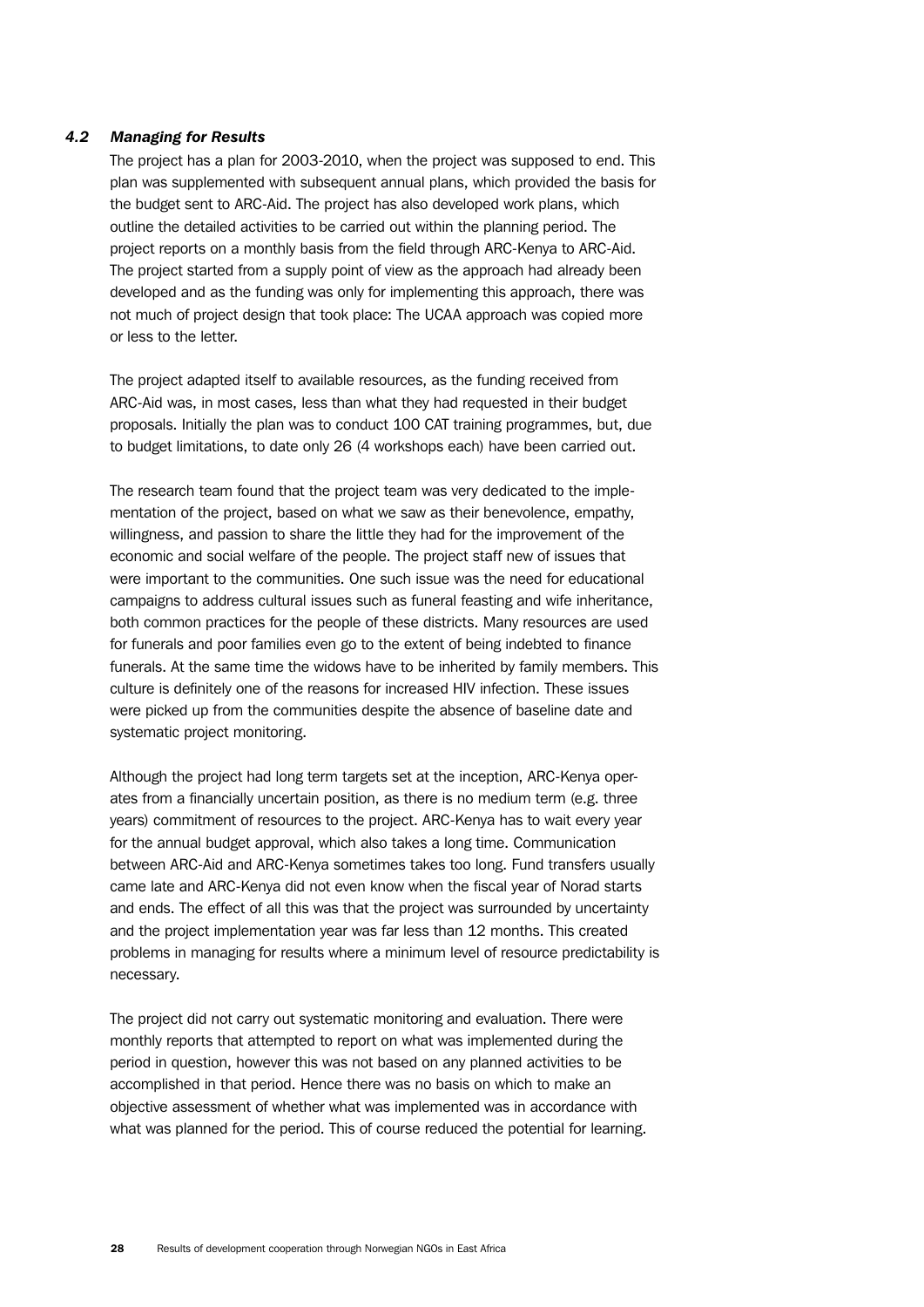An annual self-evaluation was carried out for the project but it mainly focussed on activities that were planned for the year and compared them with what was actually implemented. The project managed to track its results at the output level and the annual self-evaluation was carried out on this basis. These records include the number of CAT training workshops that were carried out and the number of participants. Project staff often quoted CAT training by number and date and we understood that this was the type of data requested from Norway and therefore project staff endeavoured to collect and report on them. The project staff did not know the motivation for the questions they received from ARC-Aid, apart from donor demands. Lower level activities that support the day-to-day management of the project were left to the monthly reporting. There was furthermore no system to track the transactions of the different branches or groups and the project does not report on cumulative expenditure.

# *4.3 Project Approach*

The project cooperated very well with both local and international organisations. The District Forest Officer, Mr. Omare James, attested to this when he stated that the department was providing advice to groups and group members who were undertaking forestry projects. The Children's Officer of Bondo District was called by the District Commissioner to talk to us about how he cooperates with the project to identify poor orphans to be supported in the ARO Development Centre. The District Commissioner discussed the project's integration in the district development system, citing examples such as the Funeral Feasting and Wife Inheritance (FF&WI), forestation projects, fish farming groups etc.

Another project was operating in the same project area and with a very similar approach: the Lok Pachi Household Livelihood Security Project. This project was also funded by Norad but implemented by CARE Kenya. Although the two projects were funded by the same agency (Norad), and both reported to the District Steering Group, there did not seem to be any functional relationship or cooperation between the two organisations. The only remark that ARC-Kenya made about CARE was that when Lok Pachi started in the area, they "poached" facilitators from ARC-Kenya.

*Strengthening civil society:* The project did not have strengthening civil society as an identified objective and, when asked, project staff did not seem to understand the concept. However, the project is based on formation and implementation of social and economic activities directly through groups and at the individual household level. Therefore, intentionally or not, the project contributes towards the development of the capacities of the civil society. The members of the groups said that they were more able to speak out in the public and group members, especially women, confirmed that their self-confidence has increased.

*Target group:* Target group participation was a built-in component of the project. At the individual level, members were at liberty to decide whether to join a group or not. The project used an approach called "self targeting" and practiced the principle of "self-determination" as groups were formed by members without discriminating or imposing conditions. Members also decide on whom their leaders should be and what activities they want to undertake, how much to borrow, etc. at both individual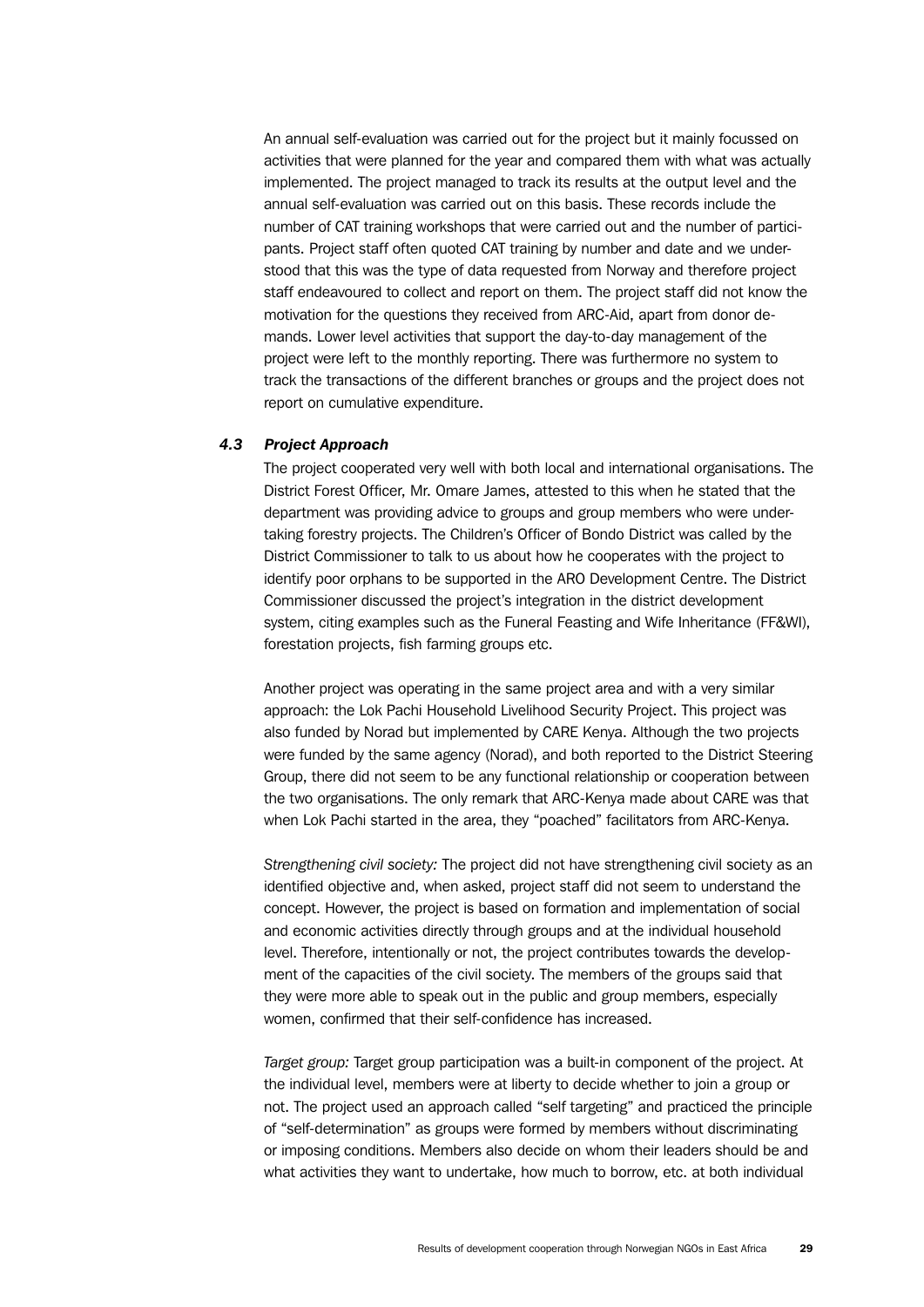level and group level. In this respect, decision-making is fully devolved to members and their groups.

# *4.4 Achievement of Results*

The achievement of results may refer to output, outcomes or impact. When addressing achievement of results the team has attempted to separate planned key results from unplanned results or spill over effects. We have then attempted to sort out whether the project activities are likely to have caused the results identified and to what extent external events have significantly influenced these developments.

*Outputs:* The project main outputs refer to the number of CAT courses conducted annually and for the project period, and the number of participants trained during this period. We did not find any specific objectives or indicators to other activities of the project funded by ARC-Kenya. The project planned to carry out 60 CAT courses, however for lack of funding managed to realise only 26 workshops attended by on average 23 participants, hence realising training of about 600 facilitators. Although this number is too small as compared to the initial plan (60 CAT workshops), this is a situation where the project felt that the initial plan was over-ambitious and as a result it was corrected to adjust the target by cutting it down to 26 CAT workshops. The number of training workshops corresponded to the resources allocated for CAT by ARC-Aid. On the assumption that each participant trained was able to reach at least 15 people, a total of about 9,000 people have been reached by this project. With these assumptions the project was quite successful even though it did not meet its original target.

The project has also organised a number of Village CAT (VCAT) courses, where those who have attended CAT courses provide an abbreviated version of it in the villages where they live, without the direct supervision of the project. The same groups have managed to mobilise people living with HIV/AIDS and others who are affected by HIV/AIDS. The groups have been very open about their status and have supported one another to deal with of the effects HIV and AIDS. The project also ran a radio HIV and AIDS programme. These activities seem to have reduced the stigma of HIV/AIDS. A sign of this was that many of the group members we met were not shy to mention that they were HIV positive.

The project trained group members in leadership and administrative skills (e.g. recordkeeping, bookkeeping) and this has improved community skills and capacities. As one member of the Mia branch – East Asembo said, "*I now know how to write my books, keep records of materials I purchase and sales I make, I do my own bookkeeping and I am self reliant working on my tailoring to success*". Another member said, "*I have been a member of groups but what attracted me and what I find unique about this project is that you just don't start your initiative, you get training first*". These skills will sustainably remain in the communities.

*Outcomes and Impacts:* The different branches have facilitated a number of ongoing production activities. Most of the groups we saw were producing cash crops, some of which they sell for income and the rest they use for their own household consumption. Others are engaging in fish farming or transportation business (e.g.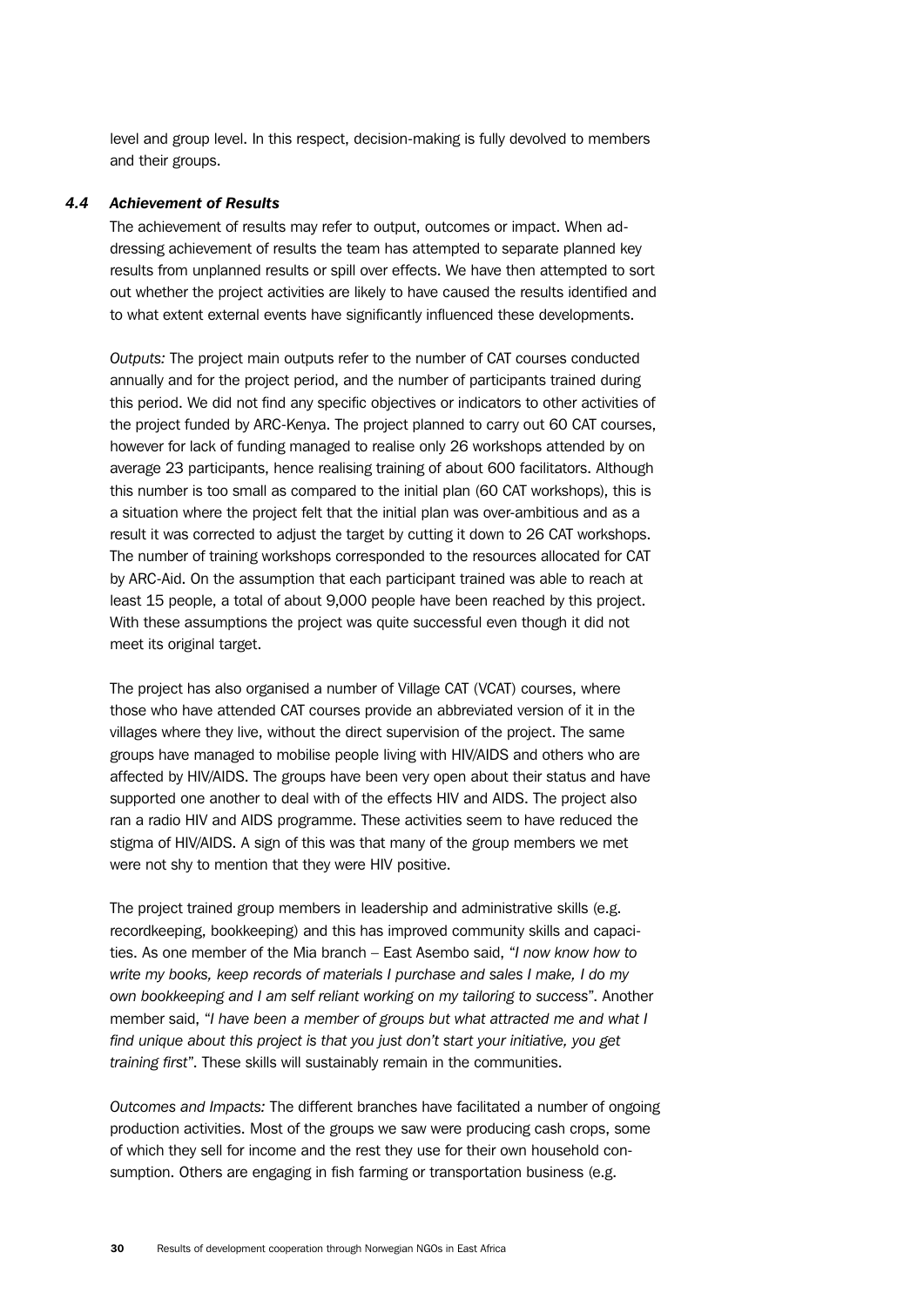*bodaboda* – motorcycle taxis). The groups were quick to note that they were doing well even during the past few years at a time of drought. The group members managed through this period with far fewer difficulties than people who were not members of groups.

Generally, the household incomes of group members have increased. They are able to send their children to school because they can now pay school fees, medical services, etc. and the children are now able to attend school throughout the year. Some group members told us that they now own assets: oxen-driven ploughs have expanded their cultivation areas and hiring out the ploughs gives them additional income. One group, which has a tree nursery, informed us that they had raised over 7,000 seedlings which they had sold for KES. 10 per seedling, giving each member over KES. 7,000.

Water at the ARO Development Centre is harvested from a roof catchment and solar lamps are lit there too. The project however has battled with the justification for the use of such sophisticated technologies in villages (e.g. the Fablab). Whereas the project is supporting the Kisumu Technical College students, it is not clear whether the technology is appropriate to rural communities like this one. The evaluation team feels strongly that this was yet another case of supply rather than demand oriented aid.

*Sustainability:* The project's self-help and savings and loans concepts are sustainable, as they use community level inputs and do not require outside support after initial introduction. The basic requirements that the project set were basically the necessary know-how and this has already been transferred to the population. The other projects such as the clinic, support to orphans, Fablab, etc. will require a lot of support from outside and hence their potential to be sustainable is doubtful.

*Unintended Effects:* Listening to the discussions and observing some of the groups on their transaction day, it was clear that group members buy from and sell to one another and, even more importantly, buy and sell within the village. Such local economic development has increased the speed with which money circulates within the communities and increased the wealth of the villagers.

Whereas there are other organisations that have supported the project, particularly the government and other NGOs in the area, our assessment is that the results achieved are by and large caused by the project. Participants trained in CAT/VCAT workshops initiated the activities mentioned above. These are group members belonging to one or the other branch created by the facilitators from the project.

# *4.5 Conclusions and Recommendations*

ARC-Kenya is a project with many different components, which have completely different qualities. Overall the Change Agent Training project has been successful in reaching not only its planned results at output level but also in realising outcomes and having made an impact on the economy of the entire area. The project's success can be attributed, in part, to the fact that it builds people's own resources and changed people's attitude towards fighting poverty. Community members have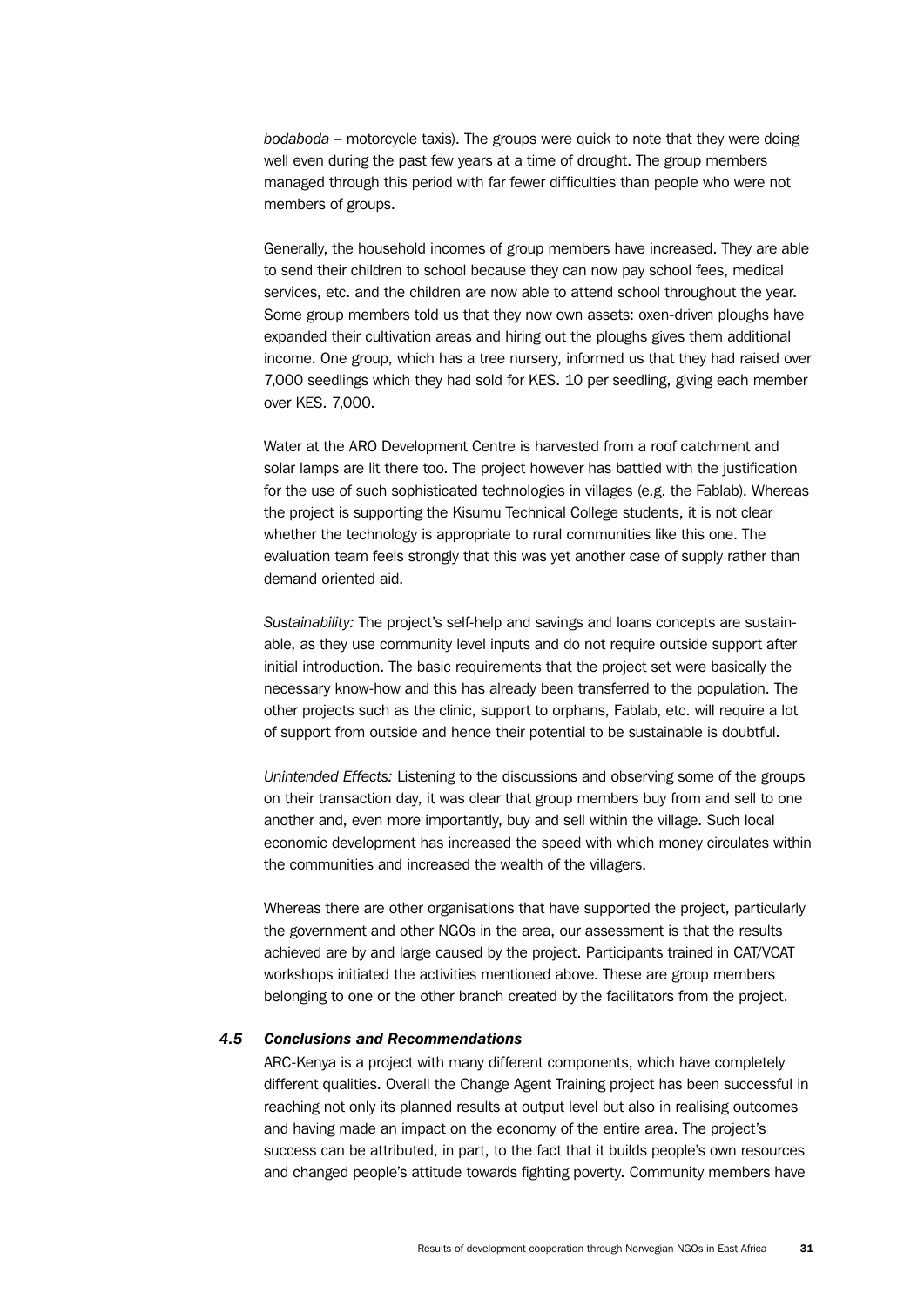taken up their initiatives in savings and loan schemes, which has allowed them to undertake income-generating activities leading to better housing, food, school and medical services for the children and family in general. The savings and loans groups have also been used successfully as the conduit to fight other social ailments such as HIV and AIDS.

In terms of efficiency and effectiveness, this part of the project is relatively efficient and effective in that it mainly used available resources from the government (extension services) and community contributions towards solving their own problems. With about 630 change agents (from CAT and VCAT) trained the project has quite a wide coverage, with over  $9,000$  people reached $11$  and many more will that be reached in the near future through VCAT. However, the total population of Bondo is over  $160,000^{12}$  and Siaya has a population of over 550,000.

The clinic serves mainly the population around Majiwa, but the operator (a local church) sometimes finds it difficult to pay the rent. The service is a great support to HIV-positive people and the community at large, but in the two days we visited we did not see many people using the clinic. This puts us into doubts regarding its importance.

The childcare project that supports orphans and destitute children is successful at output level but a better solution might be to support the foster families instead, applying the self-help approach used in the CAT to better their capacities to support not only these children but their own as well.

Solar technology is appropriate to the rural communities but it is still at demonstration level as the response from the community has not been overwhelming. The Fablab seemed misplaced and in our view it would have fitted better at the Kisumu Technical College than in a village such as Majiwa. We did not find a strong concept that convinced us that this project was actually something that the communities needed.

It is the role of the SNGO to provide the overall management support of the project, and for this purpose it will need to develop the management systems. Whereas the SNGO did manage to link the project to many government services, hence benefiting from the government service delivery, it did not manage to influence the local authorities into changing the way they approached development. This has reduced the level of effectiveness of the project.

In summary, we conclude that the project has been quite successful, especially the change agent training component, and has achieved a lot at both output and outcome levels. In this respect the project was very relevant and effective to the issues of the communities, despite the lack of a baseline survey. The care to orphans has been effective but only insofar as feeding and giving the children necessary amenities every Saturday is concerned. In terms of sustainability and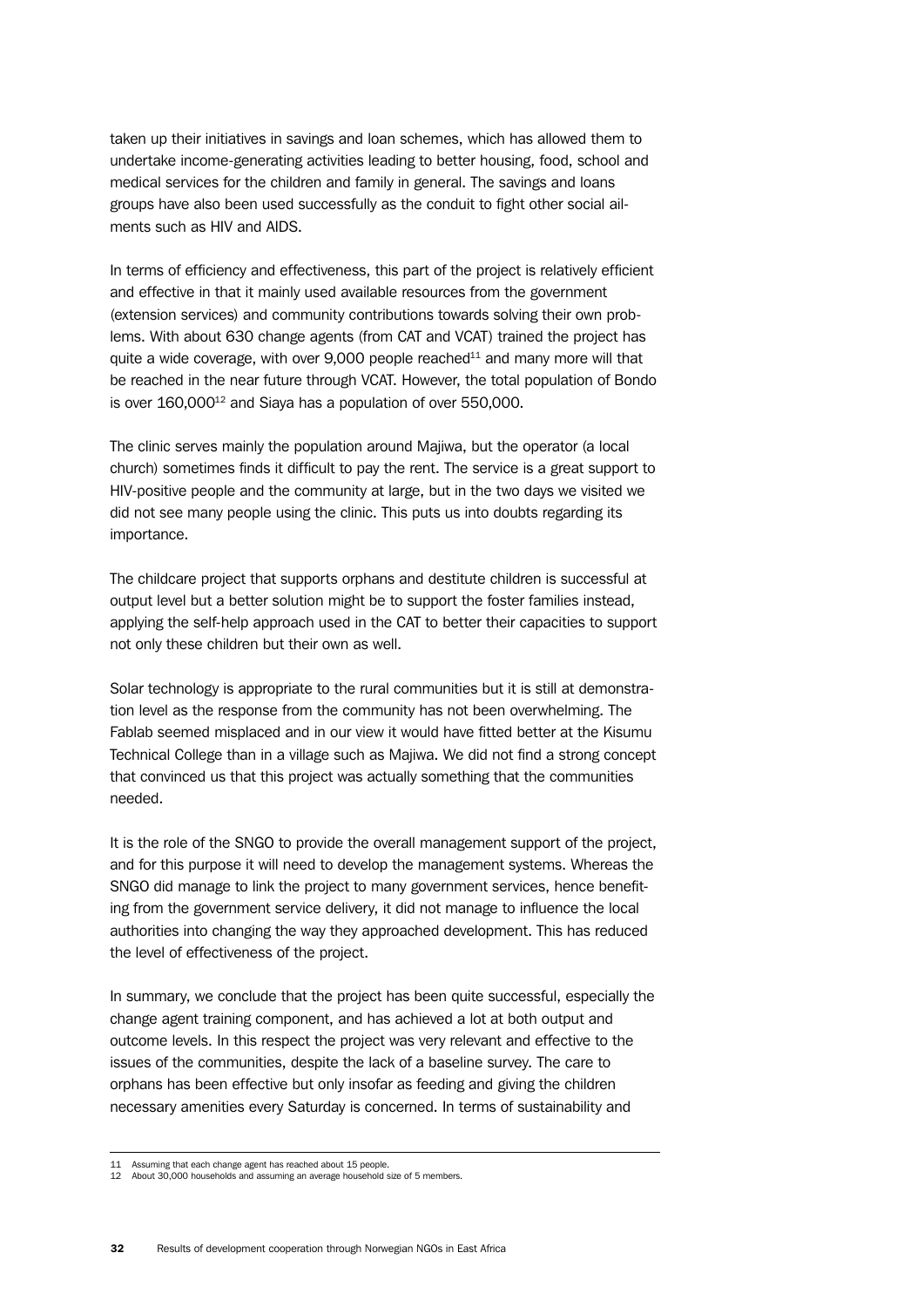developmental orientation, the project has succeeded a lot in developing and using a developmental approach.

The project staff (ARC-Kenya and KCA) comprises a team of dedicated individuals who have passion for their work and a lot of empathy with their target groups. ARC-Kenya staff has a very close relationship with the target groups they are serving. However, they suffer from poor project management and lack a deeper understanding of the intricacies of the approach they are using. Understanding the driving force behind the approach they are using (e.g., the change agentry/innovation diffusion approach) and development management principles. The systematic use of RBM and its related instruments such as operational plans, monitoring systems, evaluations, etc. is absolutely necessary for a development organisation like ARC-Kenya and they need to strive to improve its professional capacities regarding change management in general and particularly development management. Whereas they have achieved very good development results using the Savings and Loans groups approach, they do not realise the importance of the self-help philosophy beyond Savings and Loans groups. There is a lack of transfer of the same thinking to other sectors like care for orphans and destitute children and other initiatives like appropriate technology, etc.

ARC-Aid should provide support to ARC-Kenya to improve their development management skills and build its capacities in the use of Result Based Management. This should, in turn, reduce the time of communication on reports and other demands. It is important that projects have profound long-term plans, which are then broken into shorter term (annual) plans. Monitoring systems that track not only results but also activities and which supports internal management of the project through shorter learning cycles of about three years is absolutely necessary.

The project is running under financial uncertainty. By the time we were in the field (August) the project was still waiting to be informed on what the funding they had received was for. We also learnt that the project could not plan with certainty for a period longer than one year. ARC-Kenya should negotiate with ARC-Aid for longerterm engagements and certainty of resources to allow the projects to reduce the annual anxieties and waste of time due to the dependency on annual allocation of funds. Some initiatives can only work if there is resource certainty for a period longer than just one year. ARC-Aid has to clarify its role in the project and hence what the end of Norad funding means.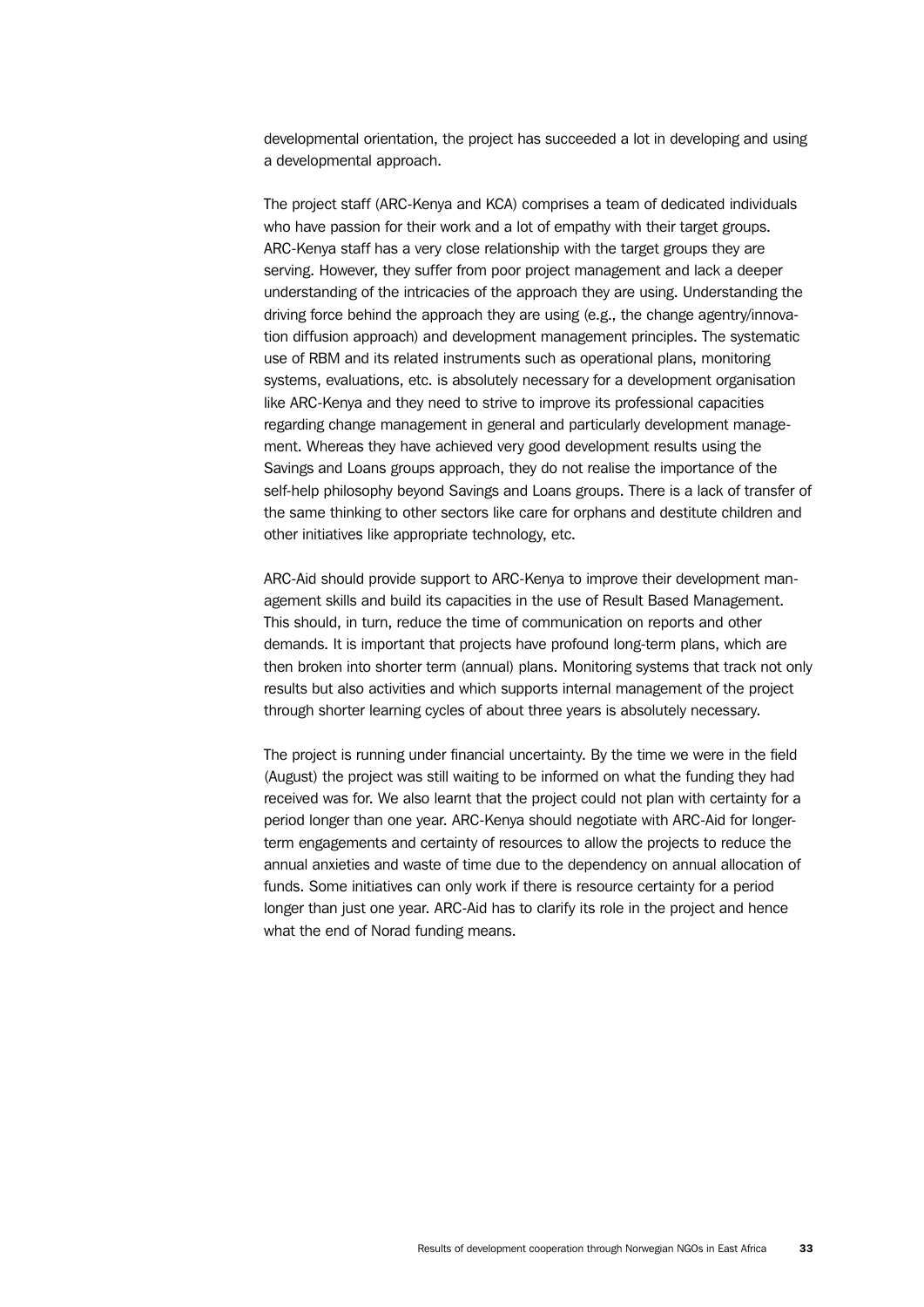# 5 KF/Elimination of FGM, Dodoma

# FOKUS –Women's Front of Norway – Dodoma Inter-African Committee: Elimination of Female Genital Mutilation, Dodoma<sup>13</sup>

The overall purpose of this evaluation is to inform the political debate in Norway concerning the effectiveness of channelling Norwegian government funds through NGOs. The purpose of this case study is therefore to inform the overall analysis, rather than to conduct an evaluation of this specific project. Findings, conclusions and recommendations are therefore not as solid as they would have been had a full evaluation been implemented. They should be interpreted in that context.

### *5.1 Background*

| <b>Geographic Area</b>            | 24 rural villages of Mpwapwa, Kongwa and<br>Chamwino districts in Dodoma Region, Tanzania.                                   |
|-----------------------------------|------------------------------------------------------------------------------------------------------------------------------|
| <b>Population Coverage</b>        | 118,48514                                                                                                                    |
| <b>Target Group Size</b>          | Approximately 5,7603 <sup>15</sup>                                                                                           |
| <b>Financial support</b>          | 2005: NOK 151 000<br>2006: NOK 174 000<br>2007: NOK 166 000<br>2008: NOK 166 000                                             |
| <b>Route of Financial Support</b> | Norad - FOKUS - Women's Front-DIAC                                                                                           |
| <b>Description</b>                | Elimination of female genital mutilation through<br>community involvment in implentation of alternative<br>rites of passage. |

The Inter-African Committee, Dodoma Chapter (DIAC) was established in 1996 as one of seven national chapters of the umbrella organisation the Inter-African Committee (IAC).16 DIAC interventions aim at fighting harmful traditional practices such as female genital mutilation, early marriage and wife inheritance. The project selected as a case study in the Norad evaluation is about fighting FGM practices based on its vision "*Fighting FGM is everyone's business"*. To achieve its objectives effectively and in a sustainable manner the organisation works in collaboration with community stakeholders such as children, women, government officials, and faith-based and other leaders in the community.

The Women's Front of Norway has supported DIAC since 2002. The main element of the partnership is to build capacity of DIAC members and other members of the community to effectively engage in the fight against harmful traditional practices such as female genital mutilation, early marriage, and wife inheritance. Initially, funds were sent to DIAC through the IAC headquarters but in 2005, the Women's

<sup>13</sup> This case study has been prepared by Eutropia Ngido, Country Coordinator and Simon Daffi, Research Assistant. The team wishes to thank the following for assistance without which our task would not have been possible to complete: DIAC members, especially the office bearers who welcomed us with great warmth and hospitality, devoted their time to talk to us and facilitated interviews and site visits; The girls, parents and women from various communities (Mazanze-Chamwino and Bahi District) who shared their very personal<br>stories with us; The community members, religious leaders, circumcisers and village leaders participated in the interviews; and religious leaders from Dodoma and media representatives for the great insights they shared with us. paradipated in the internet<br>14 Project Agreement, 2008.

<sup>15</sup> Including policy and decision makers and law enforcers at various levels, teachers and health workers, children in primary and secondary schools (training of trainers), traditional and community elders, religious leaders, parents, circumcisers and traditional birth attendants. Source: Multi-Year Project Agreement for 2010-2012, p. 4.

<sup>16</sup> Other IAC chapters in Tanzania include KIAC in Kilimanjaro, AIAC in Arusha, MIAC in Manyara and Mara regions, TIAC in Tanga and SIAC in Singida region.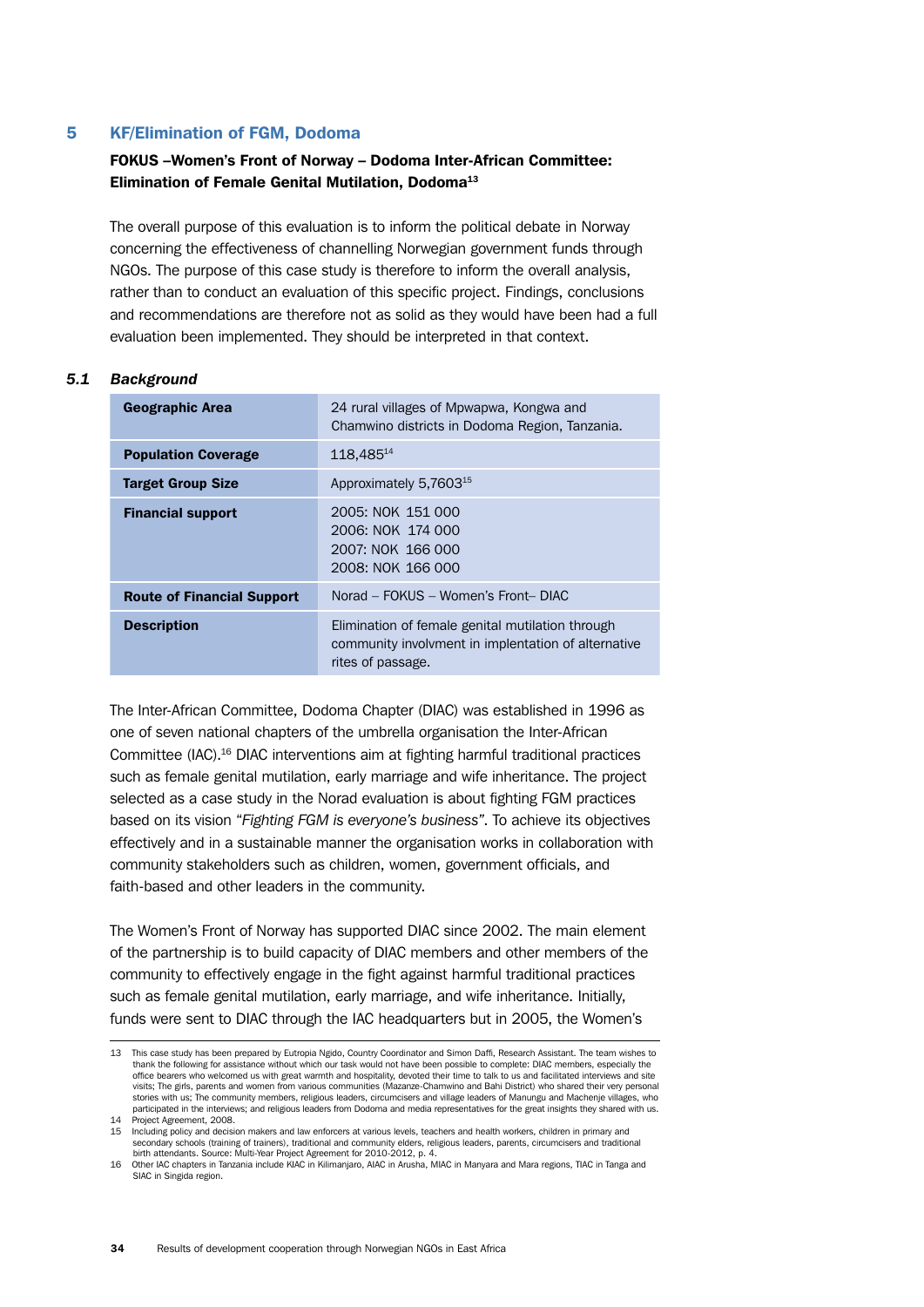Front began funding DIAC directly. Funding has been used to support interventions in youth programmes, sensitisation of community members, advocacy and training of stakeholders.

Although Dodoma region is the administrative capital of Tanzania, it is among the poorest in the country, with one of the highest illiteracy rates, chronic shortages of water and food and poor schools and health facilities Traditional beliefs continue to influence and shape the everyday lives of most of the people of the Dodoma region. Due to the lack of water and poor hygienic conditions, people in Dodoma, especially girls and women, are severely affected by bacterial diseases such as trachoma and urinary and genital infections.<sup>17</sup> Often, lack of knowledge has lead to a belief that sicknesses from these infections are a result of an ancestral curse. To cleanse the infected person, circumcision and other rituals are performed.

The design of the project was informed by the experiences of the people living in Dodoma and a study conducted by the Tanzania Institute of Adult Education in 1999, which highlighted the effects of traditional beliefs on the health and lives of communities in Dodoma, especially women.18 Based on this, DIAC designed a project to sensitise communities and fight against harmful traditional practices while promoting good practices such as breast feeding and family planning. The project plan for 2010-201219 noted the following project activities:

- Advocacy and community awareness raising on child and women's human rights and harmful traditional practices to the health of women and children (i.e. FGM, early marriages, polygamy, sexual abuse and domestic violence);
- Reach new communities with involvement of religious, cultural and educational institutions to conduct training and debates on life skills for youths;
- Recruit families to understand the purpose of the alternative rites of passage training and convince them to initiate alternative rites of passage training at the family level for excised and non excised daughters; and
- Education and information on the human body and health, including the issue of a genital infection known locally as "*lawalawa*". Discuss in public on how to combat traditional beliefs and mythology sustaining FGM in the area.

DIAC began its interventions knowing that success in fighting FGM would involve challenging traditional beliefs and practices. Those who perform FGM rituals are considered to have high social and economic status. In this regard efforts against FGM are resisted from within.

The 2006 project agreement states that it is difficult to get accurate information about the number of circumcised girls and women but refers to a 2004 evaluation according to which most women and girls in Dodoma have undergone FGM.<sup>20</sup> Many people will not speak about FGM due to the secrecy of the ritual and fear of sanctions, since Tanzanian law prohibits the practice of FGM. One estimate of the FGM prevalence rate in Dodoma has been reported to be about 68%.<sup>21</sup>

<sup>17</sup> For example "lawalawa", an infection caused by the practice of post-defecation cleansing with sand.

<sup>18</sup> Referred to in the 2006 Project Agreement but without providing a reference. 19 Application Form for Multi-year Programs 2010-2012.

<sup>20</sup> Referred to in the 2006 Project Agreement but without giving the reference but it is probably Lie et.al. (2004). 21 Application Form for Multi-year Programs 2010-2012 (p. 2).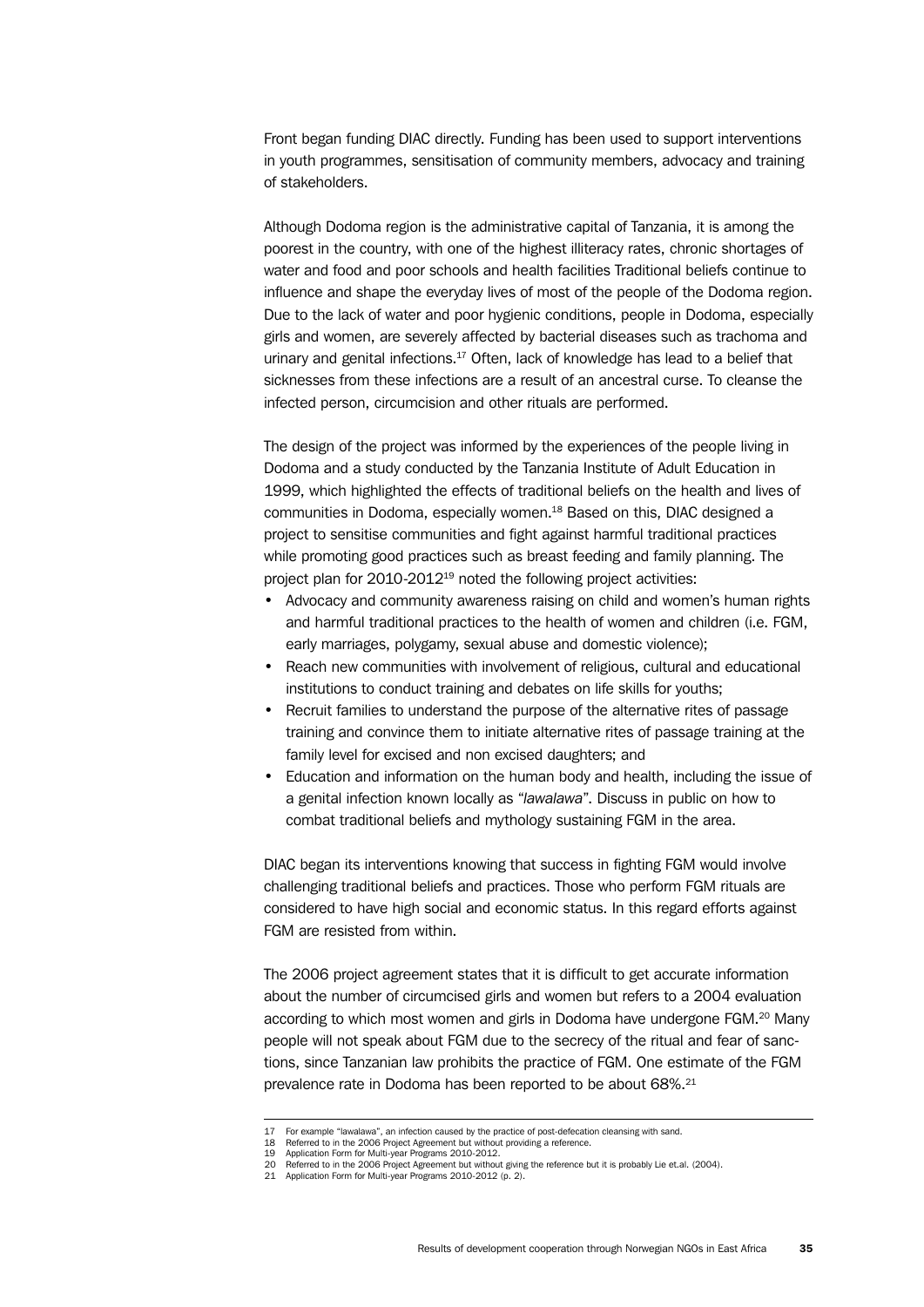While no baseline study was carried out prior to project implementation, DIAC pulled together the experiences of the people living in Dodoma and a study by the Institute of Adult Education to design the project.22 The statement of problems demonstrates awareness and familiarity with the context that DIAC is operating within and there is an enabling legal environment for its project activities. DIAC addresses health challenges faced by girls and women and their interventions are consistent with objectives of the NSGRP.

In addition to the 1998 law prohibiting FGM in Tanzania, the National Gender Policy of 2002 was also a motivating factor in combating FGM and other abuses of women's rights such as wife inheritance, early marriage and domestic violence. Other national policy frameworks, such as the National Strategy for Growth and Reduction of Poverty (NSGRP) under its cluster 3, Goal 6, clearly emphasises improved personal and material security, reduced crime, and the elimination of sexual abuse and domestic violence (United Republic of Tanzania, 2005).

DIAC collaborates with a number of different organisations and is a member of a coalition against FGM in Tanzania23 and several networks in Tanzania that work against FGM and other harmful traditional practices and gender-based violence and towards the attainment of the human rights of women and children. In such alliances DIAC has been able to access relevant information, share best practices and participate in lobbying and advocacy activities.

# *5.2 Managing for Results*

DIAC is currently preparing its first strategic plan. Annual work plans have been prepared since the beginning of the collaboration with the Women's Front in 2005. Currently, funding has been provided for a multi-year programme from 2010-2012. A document review showed that project proposals contain some objectives, goals, activities and expected results and outcomes (both quantitative and qualitative). An internal coherence between overall objectives, activities, indicators, means of verification and assessment of risks is lacking however.

In the 2006 and 2007 project proposals, we noted that DIAC had difficulties clarifying certain components of the project. For example the goals $24$  were defined as outputs rather than as benefits to the society of an FGM-free environment (impacts), while outcomes were presented as activities rather than changes in behaviour. The presentation has been improving since 2008. From that year the project outcomes were defined as a change in behaviour among those who were to be sensitised and trained. The example below illustrates the need for further clarifications, e.g. of what "various", "taking action" and "an active role" implies in reality.

"*Various groups in Dodoma areas (...) are taking action by playing an active role against FGM such as youth, traditional influential leaders, religious leaders, secular leaders, circumcisers, birth attendants, school teachers, health workers, judicial personnel, police force, legislators and media*". Project Agreement (2008).

<sup>22</sup> Referred to in the 2006 Project Agreement.

<sup>23</sup> Christian Council of Tanzania (CCT), World Vision, the Tanzania Media Women's Association (TAMWA), the Women's Legal Rights Centre and Network Against Female Genital Mutilation (NAFGEM).

<sup>24</sup> 2006 Application (p. 5), repeated in application 2007 (pp. 5-6).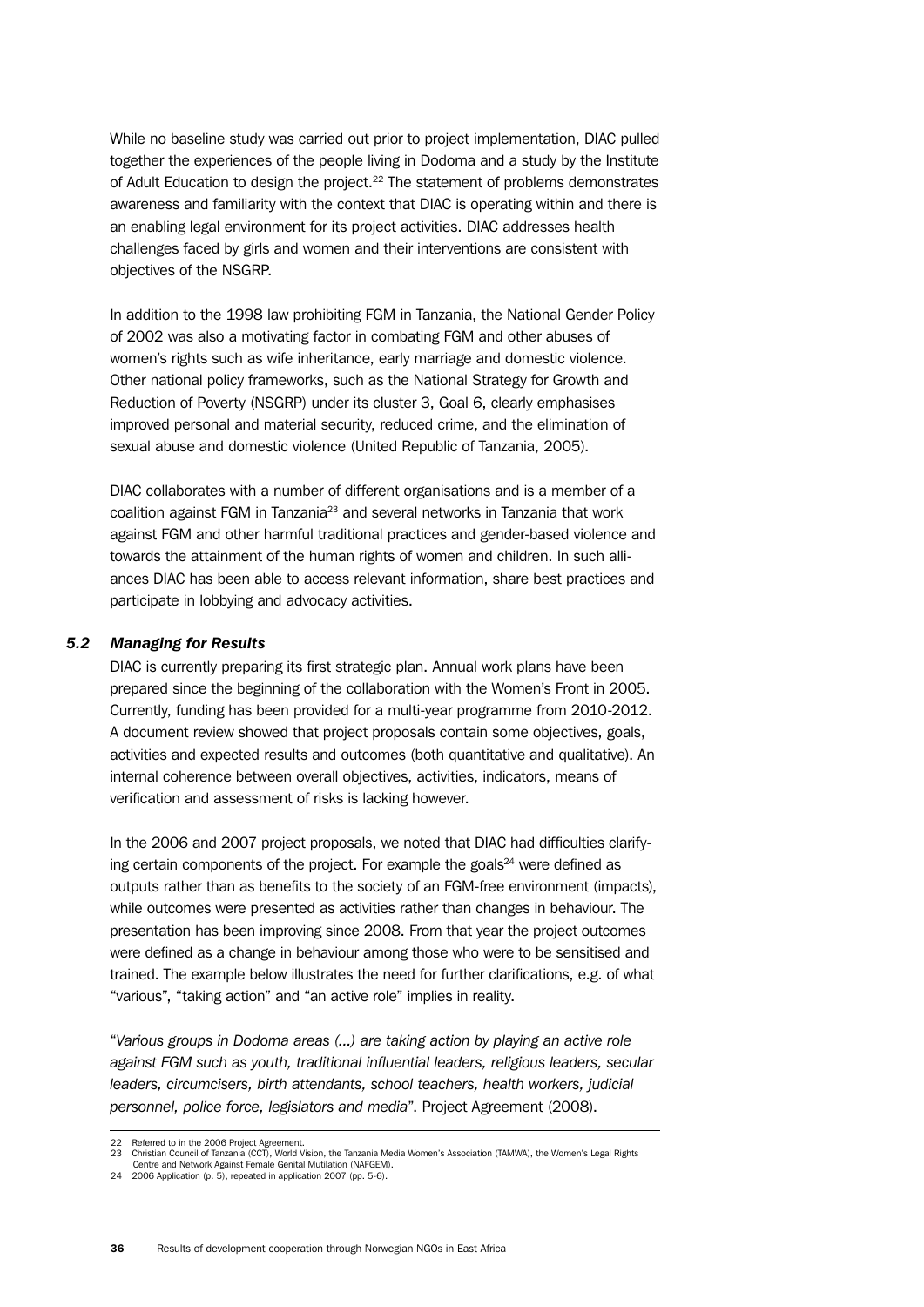We also noted that the planned results were defined as percentage changes in values without baseline data. Furthermore, in some places the logical link between different components was weak. It was at times difficult to understand the justification and intended results for some planned activities due to inadequate background information. In the second example below, it is not clear why and how training of youths will inspire them to establish youth clubs in 24 villages or how the establishment of such clubs will contribute to the fight against FGM. Examples of planned results:

- 60% of the parents, influential elders, and religious and government leaders in 24 villages sensitized on the effects of FGM can mention at least 2 effects and participate in protecting girls against FGM/Harmful Traditional Practices;
- 60% of the trained youths (boys and girls) are inspired to establish youth clubs in 24 villages;
- 60% of empowered ex-circumcisers and traditional attendants are engaged in training children on Alternative Rites of Passage and are involved in alternative income generating activities.

DIAC started to present indicators in 2008. In 2009 the Agreement was presented with a Logical Matrix containing Project Goal, Activities, with respective Indicators, Means of Verification and Assumptions. However, the example below illustrates that both indicators for measuring the achievement of the project goal and the expected results are difficult to measure and/or would require a lot of resources to verify. Furthermore, as the following table illustrates, programme goals, indicators and means of verification do not match very well.

| <b>Programme</b><br>Goals                                                                                                  | <b>Indicators</b>                                                                                                                                                                                                                                                                                                | <b>Means of verification</b>                                                                                                                                                                                                              |
|----------------------------------------------------------------------------------------------------------------------------|------------------------------------------------------------------------------------------------------------------------------------------------------------------------------------------------------------------------------------------------------------------------------------------------------------------|-------------------------------------------------------------------------------------------------------------------------------------------------------------------------------------------------------------------------------------------|
| To eliminate<br>FGM and<br>practices that<br>are harmful to<br>the health of<br>women and<br>children by the<br>year 2015. | National prevalence is at total<br>eradication of FGM and other harmful<br>traditional practices, decreasing rate<br>of FGM by 50% in project villages<br>(girls aged between 15 and 24 years)<br>due to increased male involvement in<br>protecting girl children against FGM.                                  | Survey and Evaluation<br>reports on the<br>prevalence of FGM in<br>project villages.                                                                                                                                                      |
|                                                                                                                            | Number of reported FGM incidences<br>the village government offices, at<br>police stations and courts of law.                                                                                                                                                                                                    |                                                                                                                                                                                                                                           |
|                                                                                                                            | 50% of girls at first delivery are<br>rescued from FGM.                                                                                                                                                                                                                                                          | Testimonies of girls who<br>escaped from FGM.                                                                                                                                                                                             |
|                                                                                                                            | Number of families with 2 or all girl<br>children without having undergone<br>FGM.<br>Number of male parents who strongly<br>support their daughters in education.<br>Number of male and female parents'<br>testifying that their daughter(s)<br>survived from FGM because they were<br>informed of its effects. | Testimonies of parents<br>who protect their<br>daughters against FGM.<br>Testimonies of young<br>men who have married<br>girls from their villages<br>who did not undergo.<br>Observations.<br>Interviews and Focus<br>Group Discussions. |

#### *Figure 5.1: Example of Indicators in the 2009 Proposal.*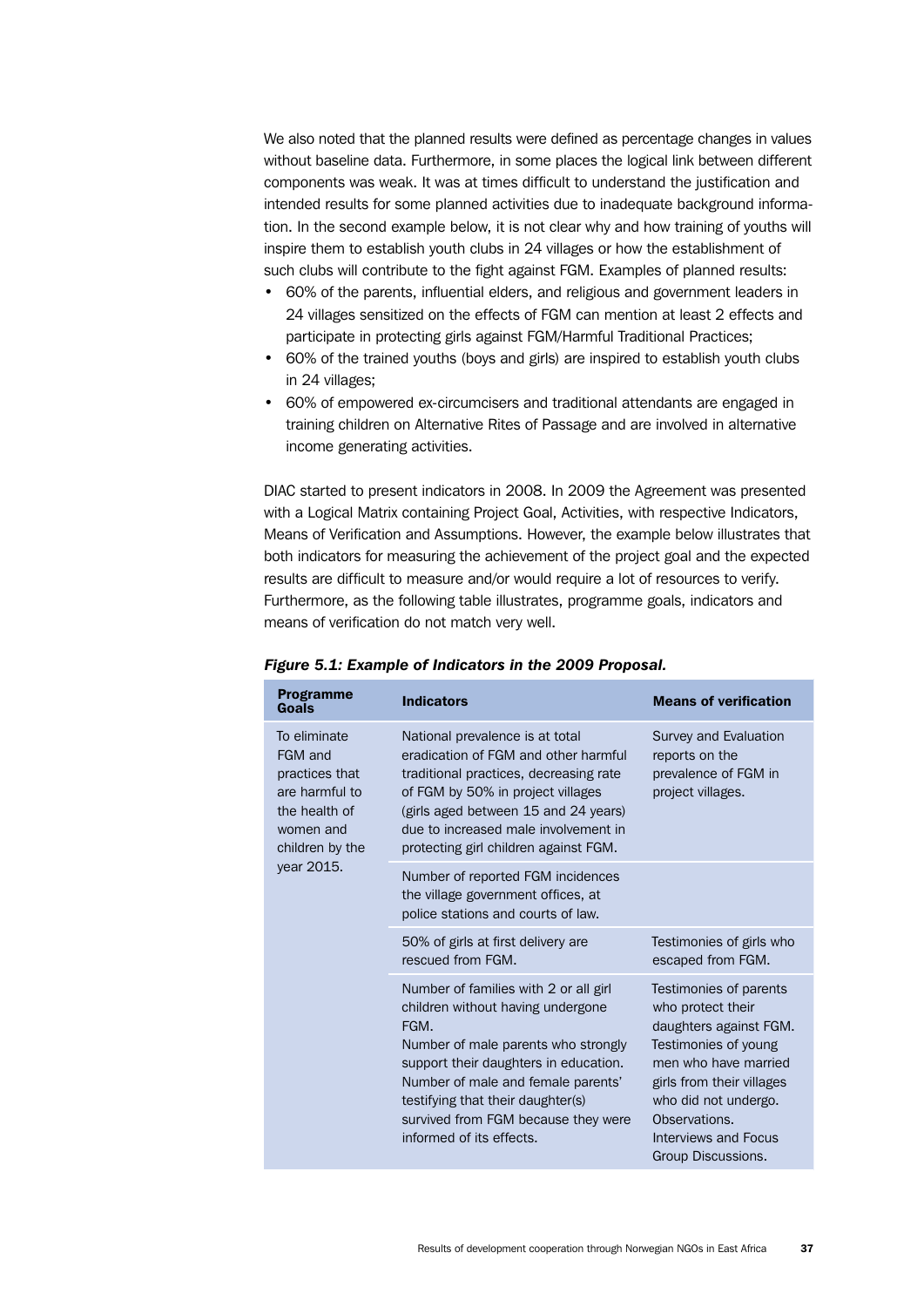In the project application for 2010-2012 there has been some confusion on the elements project goal, outcome and indicators for the goal. The presented indicator at Goal level states: "*Dodoma region contributes to a reduction in gender inequalities and improved economic and socio-cultural aspects by 5% by the year 2012"* This indicator is far too broad and quite meaningless as you cannot reduce by 5% something that is not specified.

There has been consistency in identifying and analysing risks to the project.<sup>25</sup> However, the analysis of the risks lacked an attempt to understand the weights of those risks and how DIAC would mitigate them. Instead DIAC seemed to analyse and suggest a way forward after risks have happened (e.g., how to address that girls are being mutilated or that law enforcers are not doing their job). This indicates a shift away from the preventive core of the project into the direction of mitigating effects.

*Monitoring, Evaluation and Reporting:* Interviews undertaken for this assessment and a review of key documents<sup>26</sup> indicate that DIAC uses a monitoring system based on field visits, interviews and questionnaires for information and data collection. During field visits DIAC members meet with village government committees, local authorities, village traditional committees, religious leaders, elders, children and youth. Youth facilitators at the local level (one male and one female per village) report monthly on activities to the DIAC office in Dodoma and these reports are then compiled and sent to FOKUS. The evaluators saw one report that was to be sent to DIAC in which there was no clear format and the content was not related to objectives or indicators. While DIAC precisely defines how they will conduct monitoring of projects (Example 1 below), the reports present activities conducted and a general overview of achievements but no analysis against set targets (Example 2 below).

**Example 1:** "Programme results will be measured throughout the process, showing, number of workshops conducted, target audience reached, types of IEC [information, education and communication] materials produced and distributed to target beneficiaries, and rate of FGM reduction in project areas. Annual and periodical monitoring/evaluation visits to project areas (interviews, focus group discussions, testimonies, annual village facilitators forums and documentaries)"27

**Example 2:** "Through ongoing activities of community sensitisation and capacitybuilding, there is increased awareness about violations of the rights of women and children. Some positive signs showing that the campaign against FGM is giving significant results include, the community gradually changing attitudes in recognition of children's and women's rights and dignity."<sup>28</sup>

<sup>25</sup> See project agreements for 2006 and 2008, the logical framework of 2009 and the application for 2010-2012.

<sup>26</sup> E.g. Project Annual report 2006 – DIAC, page 10. 27 Application for Multi-year programme 2010-2012 DIAC, page 10 in the section of Monitoring. 28 Project Agreement 2009 – DIAC page 3.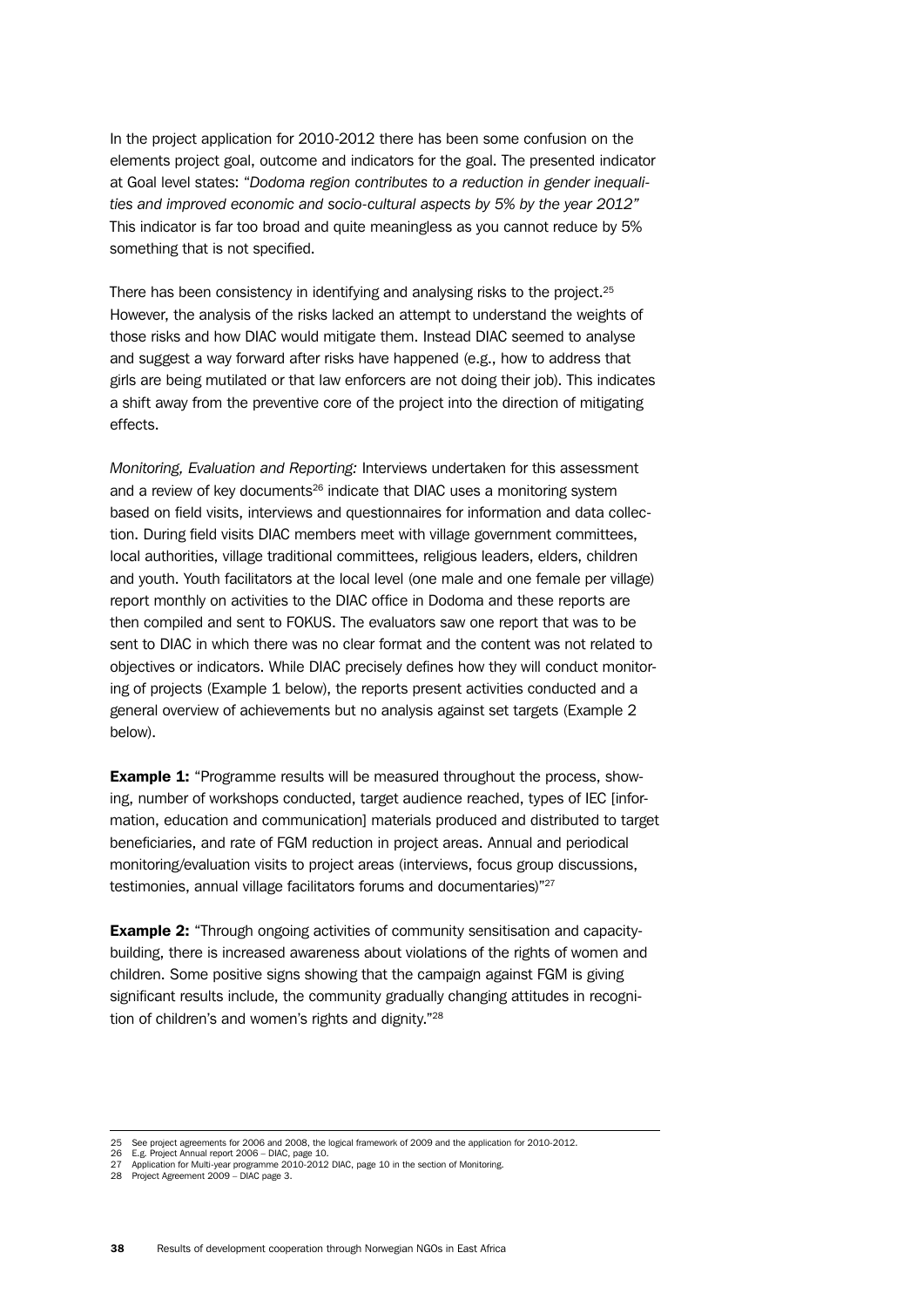There was an evaluation of IACs work against FGM in 2004. This presented some of the achievements made while acknowledging that the high prevalence rate of FGM in Dodoma remains a big challenge.<sup>29</sup>

DIAC has the potential to significantly increase the project's impact by improving project management. Results based management can help DIAC get more impact without increasing cost or pressure on members, facilitator and staff. Greater contextual understanding will lead to better use of people's time, better use of the available budget and better coordination with other stakeholders. For this to be possible DIAC needs to continue investing in capacity building, including project management.

DIAC needs to clarify its objectives and articulate a clear strategy to achieve them, a strategy which is harmonised with those of other agencies working in the area. For this purpose DIAC should develop knowledge and skills to engage in effective planning methods to support its management system. DIAC should improve its planning by elaborating logical and coherent objectives with SMART indicators, sources of verification and assumptions as well as strategies to mitigate risks.

Despite monitoring system gaps, we noted that DIAC is able to collect and reflect on the views of the communities and that lessons learned are being integrated in their strategy. However, the monitoring system should be improved by articulating data collection tools and frequency and data should be reflected upon to inform on progress, strengths of the approach/strategy and changes in behaviour, outcomes and impact. DIAC should involve communities in improving the design on the alternative rites of passage so as to include activities in areas it prioritises.

DIAC also needs to analyse the political and socio-economic external factors affecting its activities and came up with strategies to influence those external factors. Where such external factors are beyond its scope DIAC needs to decide on its future role in strategic alliances and networks to address those challenges.

### *5.3 Project Approach*

One of the key features of the DIAC approach is that its members are volunteers for their communities. The services are geared towards awareness creation, mobilisation and capacity building of community members, including parents and youth. The project also adopts a participatory approach of delivery involving facilitators at community level (including youths, religious leaders, community formal and informal leaders and guardians of the tradition). Community members take part in activities, monitoring and reporting.30 While this approach is labour-intensive and timeconsuming, requiring lengthy stays within the communities to build trust, it has proved to be empowering and potentially sustainable. DIAC acknowledges that had it not been for the support of FOKUS, DIAC would not have been able to engage in such a participatory approach.

<sup>29</sup> Lie et.al. (2004).

<sup>30</sup> Agreement with Norad, FGM Dodoma, 2009.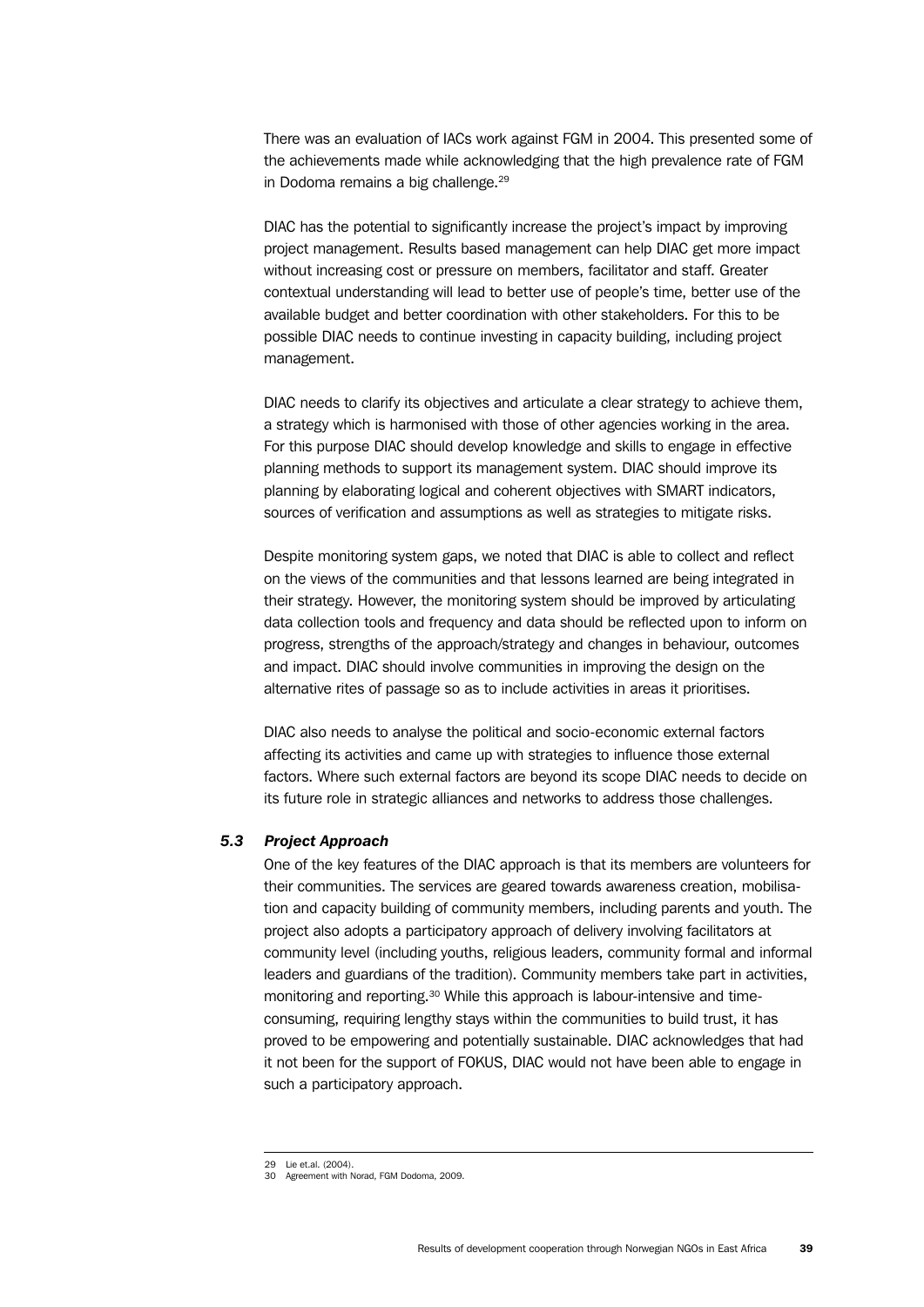DIAC is a founding member of the National Coalition Against FGM (NCAFGM) and the NGO Network for Dodoma Region (NGONEDO). It also has a good working relationship with local government officials, media, health workers, and other organisations working on human rights and on the health of women and children.

DIAC participates in events such as the International Women's Day, International Zero Tolerance Day in Dodoma, the 16 Days of Activism Against Gender Violence and the International Day of the African Child. At regional, district and ward level DIAC collaborates with the police force, lawyers and local authorities to assist victims of rape, early pregnancy, wife inheritance and FGM.

The Women's Front fosters cooperation among its supported partners through meetings, seminars and exchange visits. This initiative has enabled partners such as KIWAKKUKI of Kilimanjaro, SIAC from Singida, and the Chole Society of Women's Development (CSWD) in Chole Island, Mafia to interact and exchange best practices (2008 Annual Report). However, the objectivity of the relationship that DIAC has with other stakeholders and partners of the Women's Front is not clear. Reports have also not shown how cooperation has added value to the activities of DIAC, as illustrated by the example below:

"*Such gatherings are very empowering and enriching to both parties. Difficult issues can be simplified and understood by all partners in good time. Visiting, surveying and observing the work done in the field promote better understanding of our common vision and commitments towards achievements*."31

The beneficiaries of DIAC interventions are both young girls who are unable to protect themselves from decisions made by their parents and women who are newly married or delivering their first child. Its work also involves activities targeted at men and women including mothers, fathers, circumcisers, traditional birth attendants and influential leaders, most of who lack formal education. DIAC also targets religious leaders, village and ward leaders and other officials. The activities carried out for each group differs with regard to the intended objectives. DIAC members acknowledge that the cooperation they get from some elders and youths, religious leaders and some parents has contributed to the scaling up of activities and spill over to other villages.

Beneficiaries of the project are considered vulnerable due to their dependency on their parents and their inability to make their own decisions to protect themselves against harmful practices. They need protection from *outsiders* as they are not protected by those who would have been expected to protect them.

Involvement of local communities is not only empowering but brings a sense of ownership to many people. The resistance to change, which is also a core element of the community reaction to DIACs work, cannot be effectively addressed unless the members of the community who do support change are engaged. In this regard the approach used by DIAC is effective and is potentially sustainable. However,

<sup>31</sup> DIAC Annual Report for 2008, p. 4.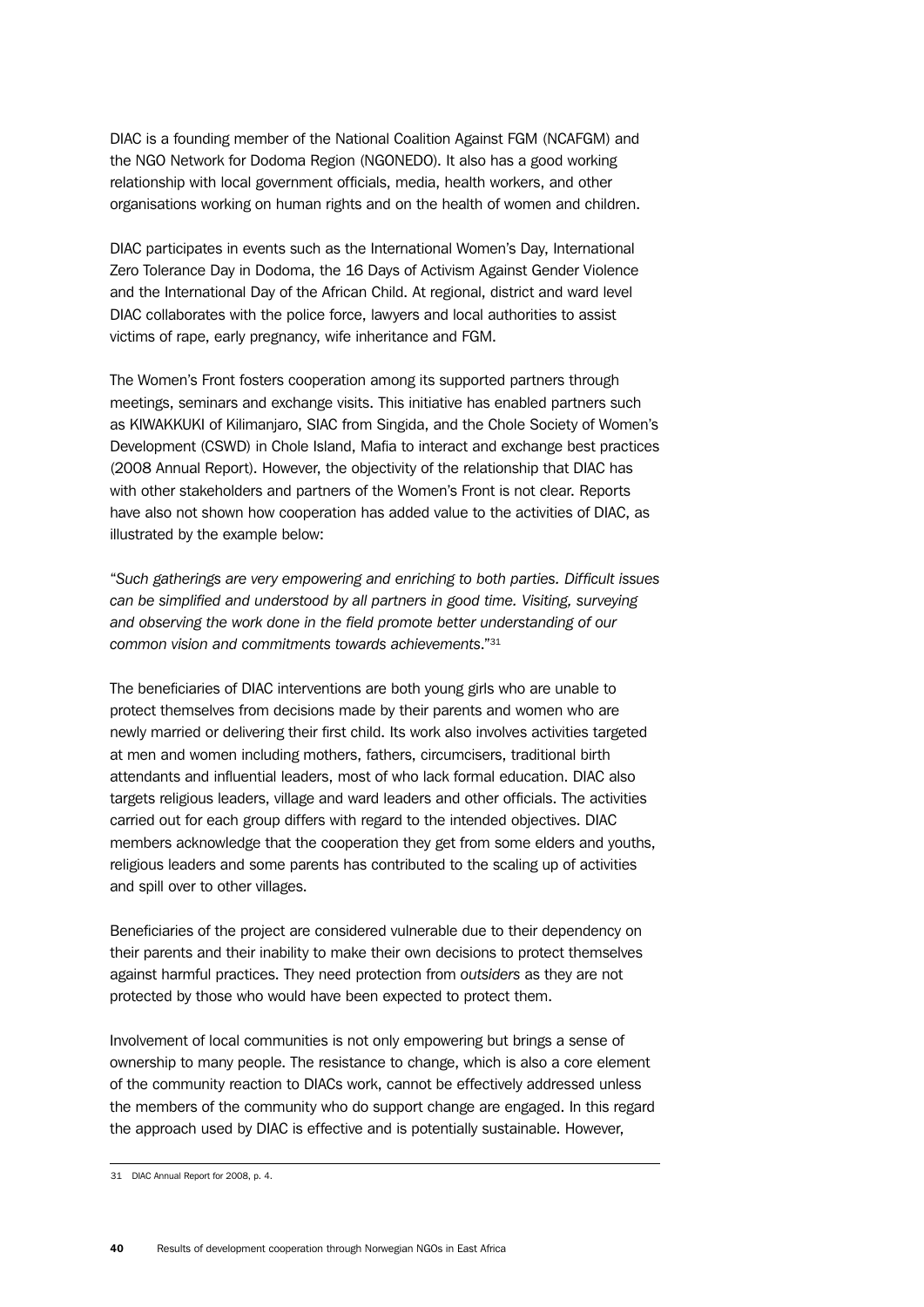recognising that some groups within the communities continue to challenge efforts against FGM, it is surprising that these challenges have not been analysed during annual planning nor have effective strategies been developed to address them.

Focus group discussions with DIAC leaders revealed that some project interventions have been integrated into existing local systems, including village government and schools. One example is the introduction of alternative rites of passage to replace FGM.

The approach of DIAC of working with individuals and structures at community and district level should be continued. However, DIAC should be facilitated to build capacity at these levels. The nature of cooperation with like-minded organisations and the Women's Front should be clarified and DIAC should demonstrate the usefulness of such collaboration.

### *5.4 Achievement of Results*

The planned goal/expected outcome of the project has been defined as to contribute towards the elimination of FGM, other harmful traditional practices, improved health and human rights status of women and children by a reduction of 5% by 2012. It was also planned that Dodoma region will contribute to a reduction in gender inequalities and improved economic and socio–cultural aspects by 5% by the year 2012. To achieve this, activities such as sensitisation, advocacy and training were planned.

DIAC conducted training sessions, workshops, and campaign activities to reach teachers, health workers, judicial personnel, police forces and community members (circumcisers, influential leaders, youths, girls and boys men and women). It is estimated that DIAC will reach 5,760 people in 24 villages.<sup>32</sup>

There is an increased understanding of the negative effects of FGM and HIV and AIDS among community members. Men and women publicly denounce FGM and state that they have protected their daughters against the practice. Furthermore, national data on FGM from research carried out by the Ministry of Health and Social Welfare show a declining trend in FGM, from 18 to 15 percent.<sup>33</sup>

Interviews with children revealed that they are aware of their basic rights including the right to protection from harmful traditional practices such as FGM. The following examples from the field show how behaviour and attitudes are changing:

- The father of a 3-year old was away from home when his brother, who was in Standard 5, called the man to inform him that the village elders had organised a circumcision for his daughter. The father arrived home in time to see his daughter in the "room of operation". Going against his culture, he rescued his daughter.
- After delivery of her first child, a married woman reported that her husband began to demand that she be circumcised. She was sent to her parents for the procedure but her parents had stopped the practice due to its negative effects. When asked why FGM only became an issue when she delivered her first child.

<sup>32</sup> Application Form for Multi-year Programmes 2010-2012, p. 4. 33 Project Annual Report, 2006.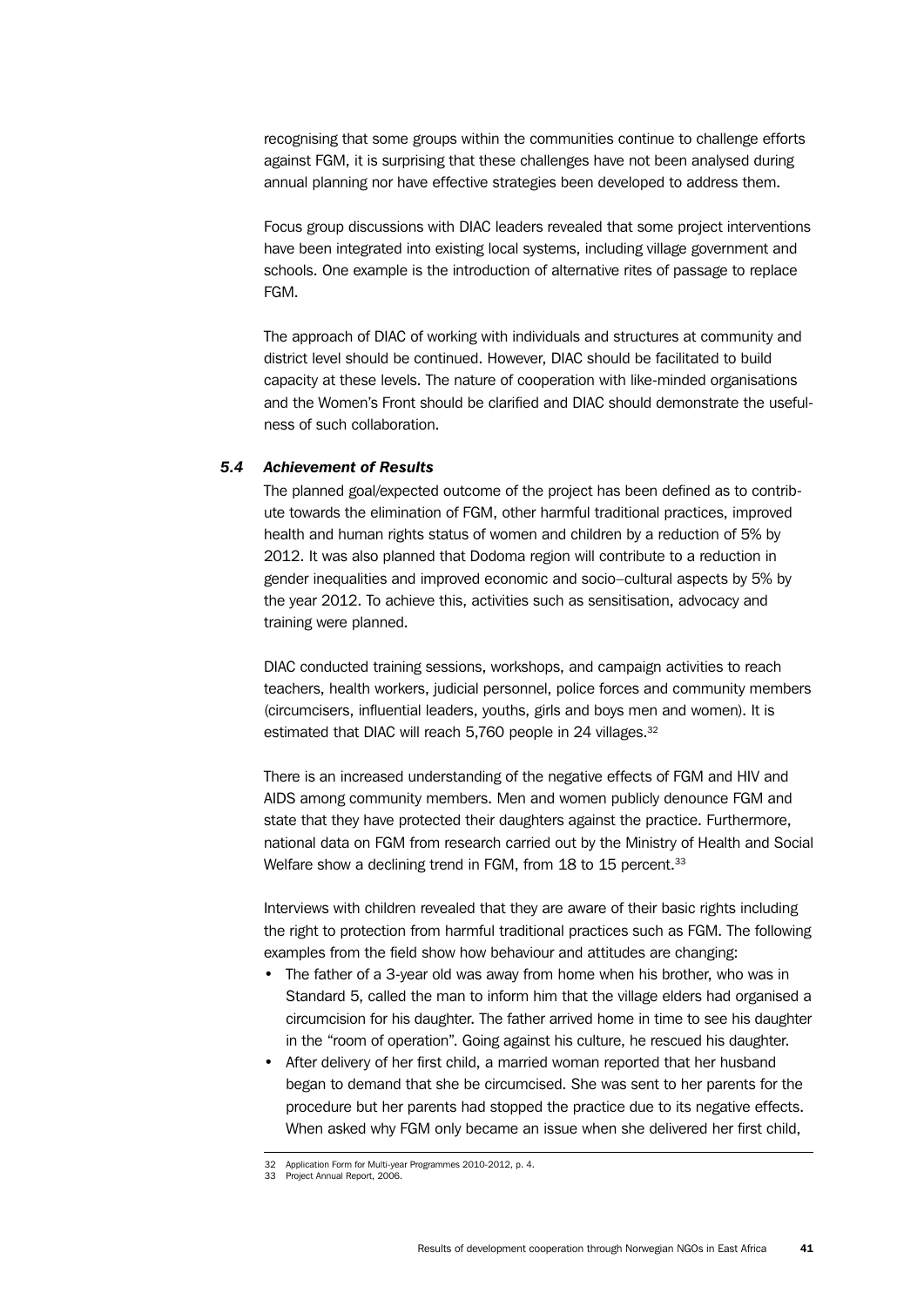the woman replied that, since her in-laws had assisted during the delivery of her child, they must have seen that she was not circumcised and began to exert pressure on her husband. Pregnant with her second child, she was divorced from her husband. When asked if the woman knew of the negative effects of FGM, she replied that she did not.

Through experience DIAC has learned that not all members of communities are in full agreement to stop the practice of FGM. Circumcisers fear losing their source of wealth and social influence and parents fear that uncircumcised girls will behave badly or that it will be difficult for them to marry. In response to this resistance, DIAC has introduced alternative rites of passage that include teaching of traditional songs, dances and values and responsibilities without female circumcision. Alternative rites of passage are performed in schools and villages by community elders in collaboration with teachers. However, it is worth noting that discussions with elders and guardians of traditional practices revealed that not all are in favour of eliminating FGM and other traditional practices:

"*We have stopped it and you see today our daughters have no discipline at all, they never respect their parents. They wear clothes half naked and prostitution has increased in our society. In order to address that, FGM practice and other ritual ceremonies are important. What is the alternative of disciplining our children? Our girls are becoming wild and some will die of AIDS*." Village Elder, Manungu.

There is also scepticism regarding alternative rites of passage as being "too modern" and lacking some of the traditional topics covered in traditional rites. Furthermore, it has been reported that FGM activities are now being performed in secret to avoid criticism and official sanctions. There were even rumours that FGM is now being performed on infants and pre-school girls.<sup>34</sup>

*Outputs Not Achieved:* In 2008 DIAC introduced incentives to "provide economic support to youths working to combat FGM in 24 project villages."<sup>35</sup> The intention was to motivate youths through economic empowerment, encourage food sufficiency and ensure continued voluntary participation of youths. Informants reported that farm implements and seeds were provided, but the youths were unable to harvest due to drought. In addition the project agreement of 2009 contained an element of support for income-generating activities for circumcisers but it was not explicit on what exactly would be done. The following year's report did not mention any achievements with regard to income-generating activities.

*Other Achievements:* Awareness creation has resulted in an increase in the number of cases of violence against women and children that are brought to the police, courts of law and to activist organisations by women. Increasingly, men (as parents or brothers) are supporting women and girls to obtain their legal rights. We were presented with *ad hoc* examples of this:

<sup>34</sup> Project Annual Report 2006. 35 Project Annual Report 2008.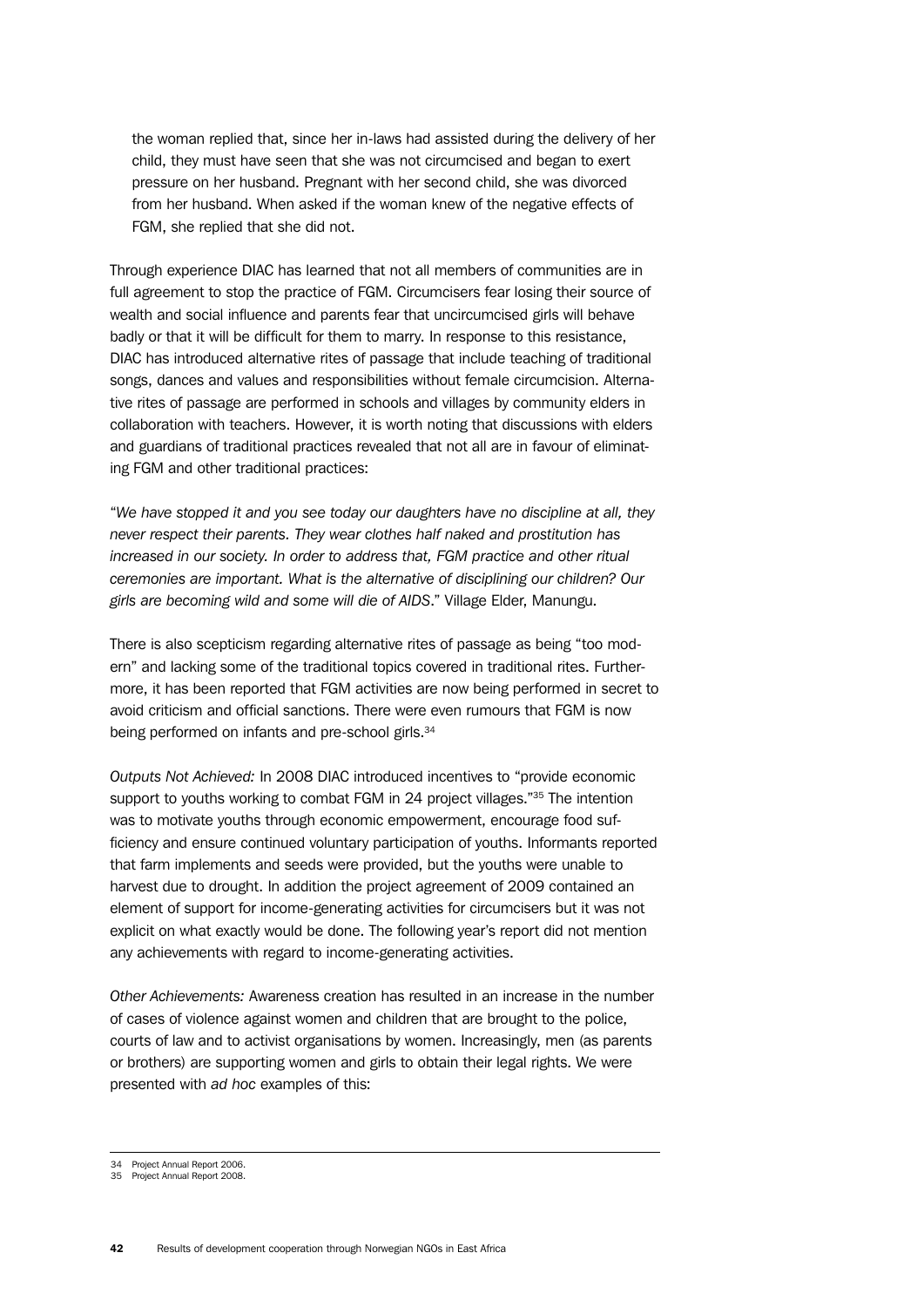Sometimes women and girls who are victims of early pregnancy or who have lost their property after divorce or the death of a husband seek help from DIAC. This increased demand of DIAC services challenges its capacity. To respond to the need, DIAC restructured and allocated a volunteer to link the women and girls to the respective services by facilitating meetings or supporting clients to pay for legal services. Support to a few women so far has shown that the processes are not only tedious and time consuming but also expensive, as women coming from rural areas need financial resources and accommodation while in Dodoma town. This causes frustration in the organisation as their volunteer can only handle a few cases and as there are no resources intended for supporting affected women while they are in town to seek justice.

In a case presented in the Annual report 2006, an orphan who was living with her uncle was denied education and mutilated. When the girl shared the information that she had undergone FGM involuntarily with her neighbours, they initially attempted to support her in seeking legal redress. But they were victimised and were kept in police custody for two months for their labours, while those who committed the crime on the girl remained free from impunity. DIAC helped the girl by supporting her with education and vocational training to improve her future livelihood as well as constructing a house where she can live with her new guardian who still suffers threats from the uncle whose wife played a key role in the FGM undertaken.

The steps taken by DIAC are clearly well-meaning but do not in themselves address the cause of the problem or challenge the beliefs from which these actions originate. Such steps will not result in the achievement of the core project goal of stopping the practice of these harmful traditional practices. If these types of activities are taken up in the project strategy there is a risk that the project focus will change from "preventive" to "curative".

*Cost Effectiveness:* The evaluation team found that DIAC uses few resources yet appears to get quality results and reach many people in the remote areas of the Dodoma region. DIAC staff use public transport and very often use public and community venues as sites for training. Furthermore, members work as volunteers. Costs are therefore low. However, the size and remoteness of the region make travel to target groups, by public transport, by bicycles or by foot, difficult and time consuming. A lot of time is spent in travelling and only a few communities are reached. Lack of transport has limited DIACs ability to respond to the demand for services in remote areas, consequently communities and facilitators lose faith in the organisation.

Cost effectiveness appears to have been interpreted as "low cost" and we noted that there appeared to be a need for further discussions around the relationship between objectives and costs. Ill resourced objectives create frustration and such objectives should be explicitly excluded or realistically resourced.

*Operational Challenges:* There are several challenges to the project: *i)* The Dodoma region is about 413,311 km<sup>2</sup> large with many inaccessible villages. In some areas, the presence of wild animals has made travel by bicycle or on foot dangerous.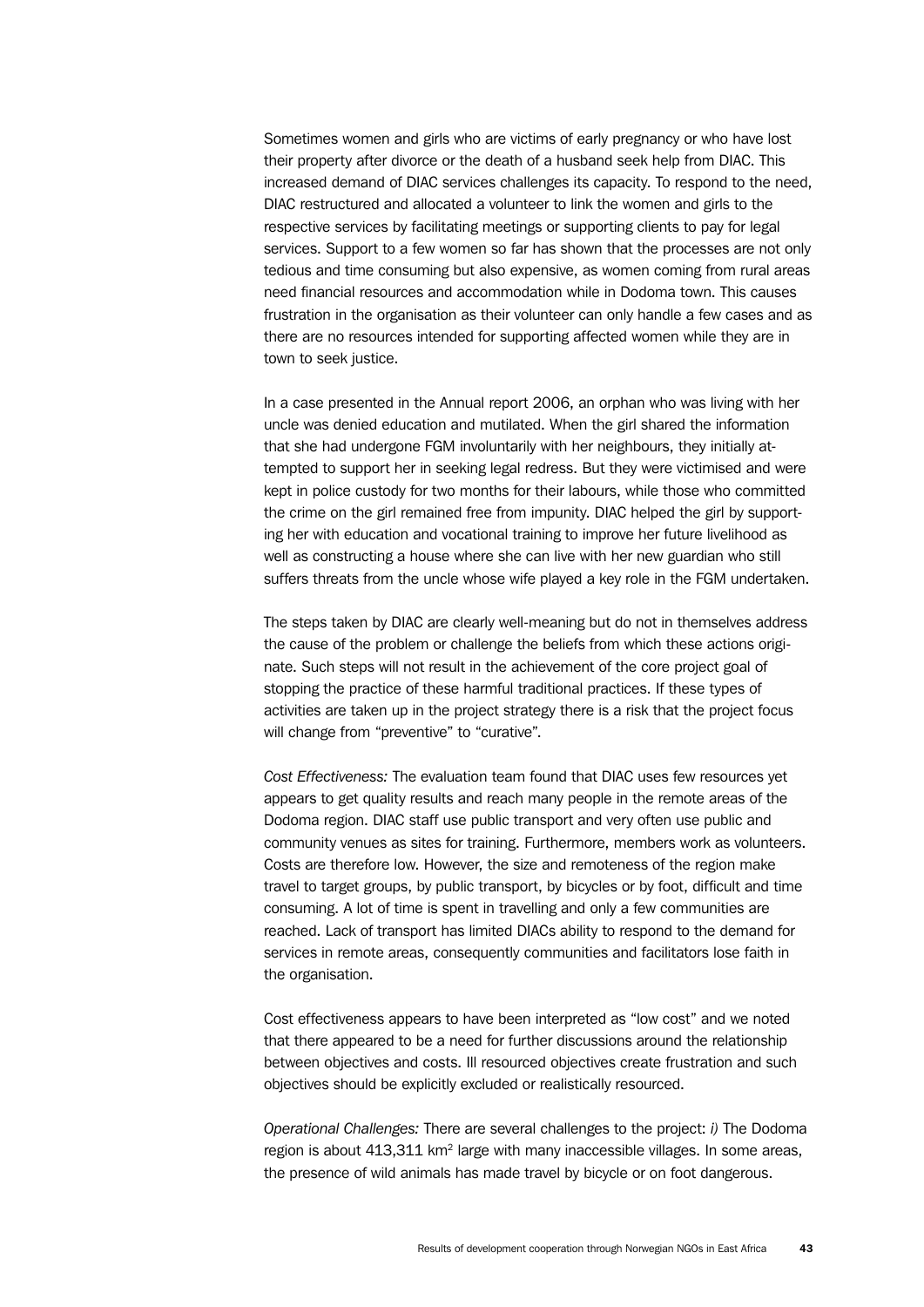*ii)* DIAC members and communities are working on a voluntary basis while other organisations pay significant allowances. Some members of the communities do not trust DIAC since there are no such funds to cover allowances. *iii)* Anti-FGM means no income for those who used to be its champions and facilitators (especially youths) have been complaining that they are not compensated for the time spent on activities against FGM. DIAC is therefore challenged to address incomegenerating issues.

*Conclusions:* DIAC has delivered planned outputs and there is some evidence of changes in attitudes towards FGM. However, lack of systematic documentation makes it difficult to account for achievements against planned targets.

DIAC has received support to implement project components aimed at income generation for facilitators and circumcisers that had the potential to contribute sustainability to the activities in the field. However, as there was no adequate analysis of the achievements and of constraining and supportive factors during the implementation of the income generating activities for youths, which were not successful, there is a risk of repeating mistakes and using inappropriate strategies.

Despite the various training programmes undertaken by DIAC there is still some resistance to stopping FGM practice. This implies that efforts for awareness creation are still needed. Furthermore, while DIAC is currently responding to new demands for services by linking their clients with service providers there is a need to reflect and prioritise the services it will deliver to its clients before it expands its own scope.

*Recommendations: i)* DIAC should continue with its participatory approach and therefore intensify training of community representatives. Alternative means of earning income should be clearly analysed to avoid wasting resources. *ii)* DIAC should build more strategic alliances with partners who have the capacity to deal with legal issues and only play a facilitative and linking role. This measure will not only ensure that needy women have access to services delivered by professionals but also alleviate the burden on DIAC. *iii)* Both DIAC and FOKUS should ensure that annual reports present an in-depth analysis on how the planned targets are achieved or not achieved and project agreements should be backed by rationale for interventions. Building up from previous experience should be promoted.

#### *5.5 Conclusions and Recommendations*

The project relevance was underpinned by its intention to address harmful traditional practices such as FGM and other forms of gender-based violence, early marriage, early pregnancy and property inheritance rights in the Dodoma region. It sought to address the negative effects of FGM practice on the health of women and girls and the physical and psychological traumas that women and girls experience as a result of practices that are deeply embedded in the society's traditions and customs. The achievements of the project are likely to be sustained through community structures and enforcement of existing laws.

DIAC has delivered planned outputs and there is some evidence of change in attitudes inasmuch as more men and women are increasingly stating their opposi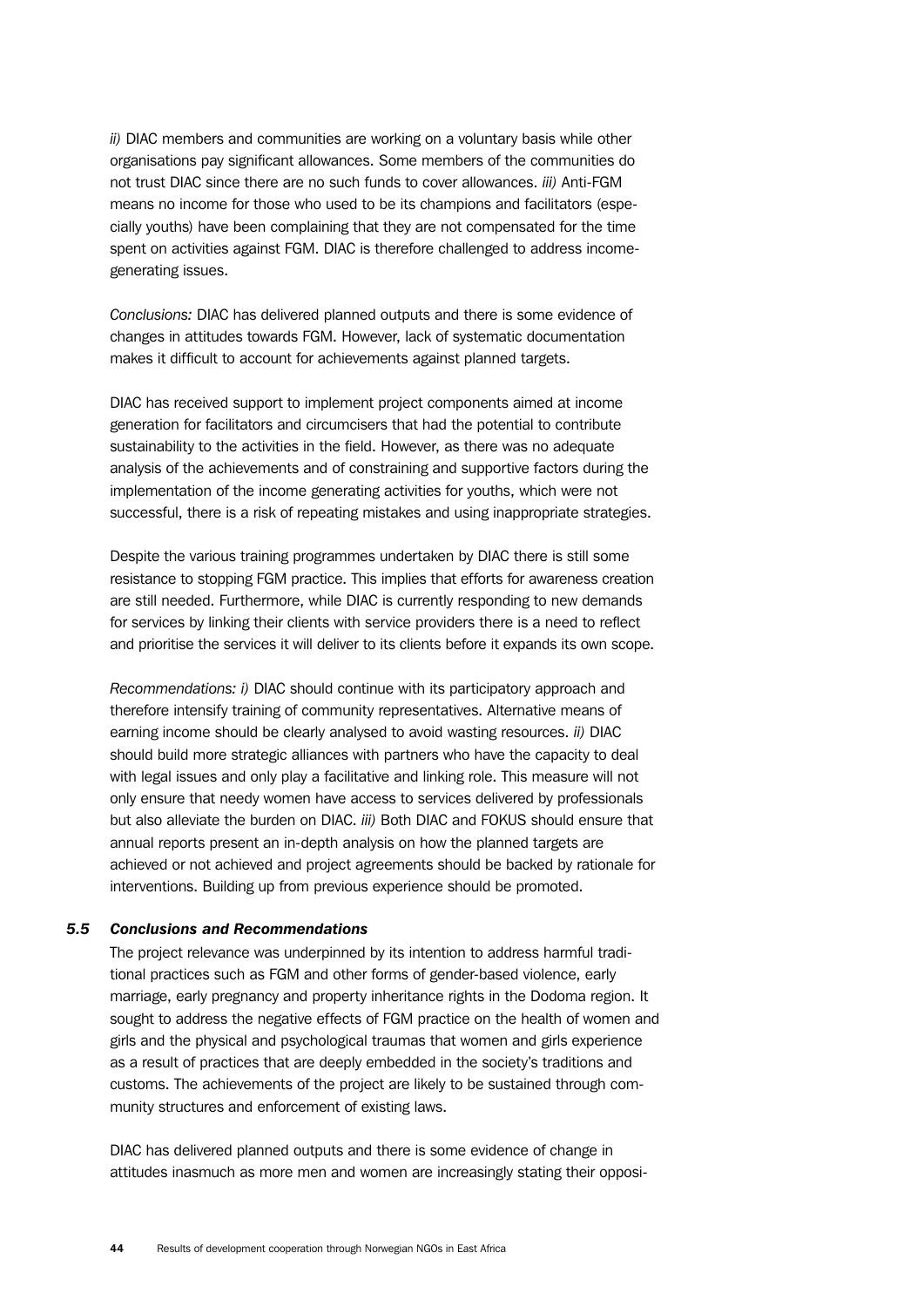tion to FGM. The DIAC approach of working with local communities has facilitated intensification of project activities. In addition the organisation has been successful in collaborating with other stakeholders towards the attainment of its objectives.

The project has been managed in a low cost manner. The use of its members and facilitators at community level who worked as volunteers has significantly contributed not only to reducing its overhead costs but also to building the sense of ownership of the organisation by its members. It is less clear that the low cost approach has always been effective.

DIAC interventions are working against the interests of elders in the villages who are influential and benefit from traditional practices. During planning and implementation it is critical for project managers to be aware of and continue to monitor the interests of such stakeholders and their actions. It is important that DIAC uses its network at grassroots level to understand how elders who were performing different rituals including FGM cope with the withdrawal of their source of wealth and respect.

Partners such as DIAC are serious and effective organisations that work directly with the communities. However, while they may have knowledge of the matter on the ground, they have insufficient capacity to cope with some concepts and requirements, especially those pertaining to log frame analyses and results based management. In this regard an investment should be made to improve knowledge and skills to ensure that partners at all levels understand the systems and procedures. Measures could include identifying and using existing field coaching services or subsidising paid courses or encouraging use of free courses offered by research on poverty alleviation.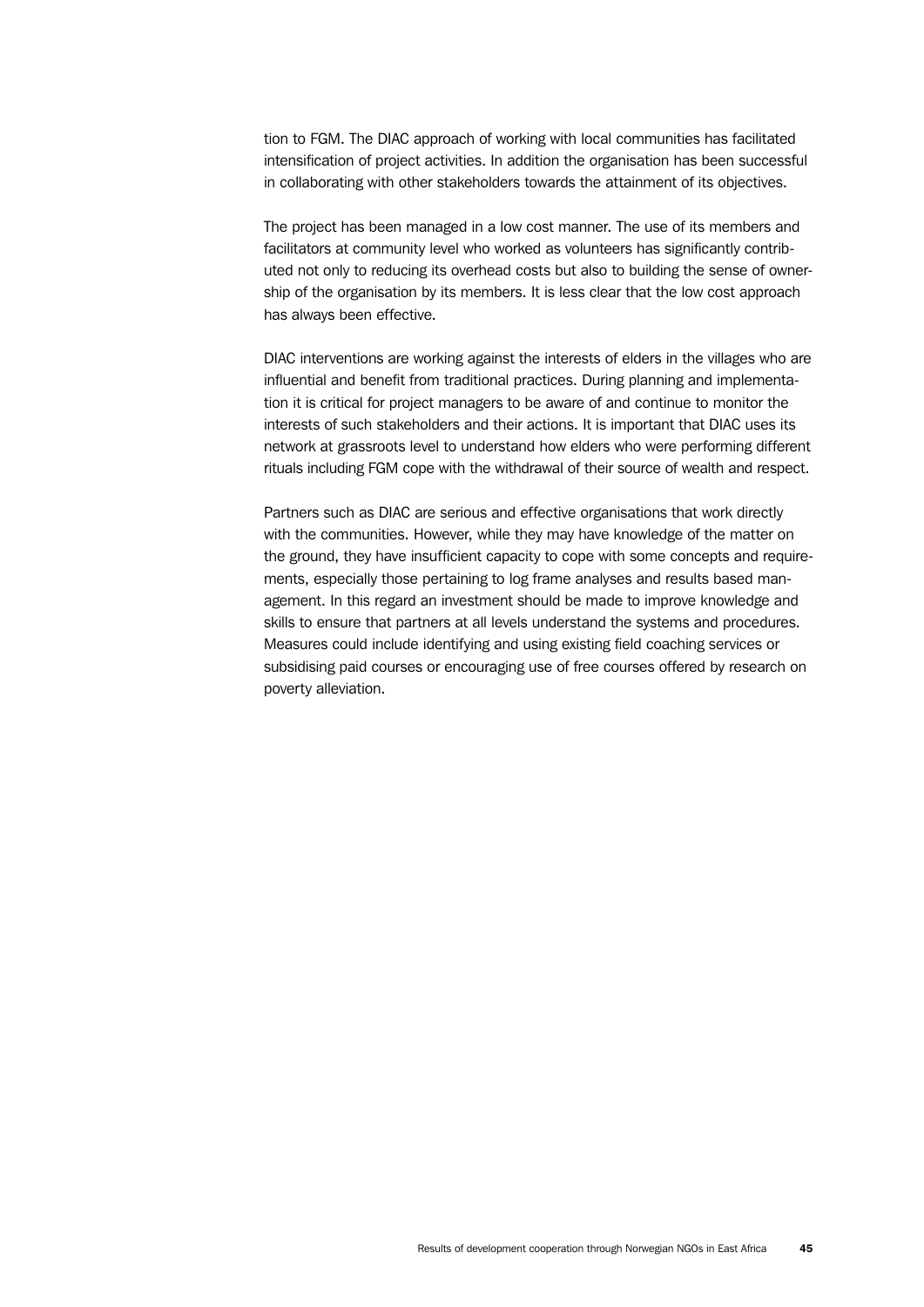# 6 KF/Women and Health, Chole

# FOKUS – Women's Front of Norway – Chole Society for Women's Development: Women and Health Project, Chole Island<sup>36</sup>

The overall purpose of this evaluation is to inform the political debate in Norway concerning the effectiveness of channelling Norwegian government funds through NGOs. The purpose of this case study is therefore to inform the overall analysis, rather than to conduct an evaluation of this specific project. Findings, conclusions and recommendations are therefore not as solid as they would have been had a full evaluation been implemented. They should be interpreted in that context. The team conducted a document review and interviewed key informants in both the Norwegian and the Tanzanian organisation, visited project implementation sites including the current women's market place and the former market overtaken by the hotel owner, the Chole Dispensary, the nursery school, the CSWD women's learning centre, the CSWD offices, Chole village and ward government offices and some women at their homes. In addition to CSWD leaders and members, the team met with village, ward and district officials. Other stakeholders met were the investor of the Chole Mjini hotel and a member of a newly established competing development organisation.

# *6.1 Background*

| <b>Geographic Area</b>                                                               | Chole Island in Mafia District, Tanzania.                                                                                          |  |
|--------------------------------------------------------------------------------------|------------------------------------------------------------------------------------------------------------------------------------|--|
| <b>Population Coverage</b>                                                           | Jibondo ward                                                                                                                       |  |
| <b>Target Group Size</b>                                                             | Approximately 3400                                                                                                                 |  |
| <b>Years of Operation</b>                                                            | $2000 - 2010$                                                                                                                      |  |
| <b>Financial Input Per Year</b>                                                      | 2005: NOK 428 000<br>2006: NOK 518 000<br>2007: NOK 503 000<br>2008: NOK 503 000                                                   |  |
| <b>Route of Financial</b><br><b>Support from MFA/Norad</b><br>to the Final Recipient | Norad – FOKUS- Women's Front – Chole Mjini<br>Conservation and Development Hotel – Chole Society for<br>Women's Development        |  |
| <b>Description</b>                                                                   | Improve women and children's health and to empower<br>women economically trough training in income<br>generation and microfinance. |  |

Contact between FOKUS/Women's Front of Norway and the Chole group began in 1997 through one of the co-owners of the Chole Mjini Hotel ("the hotel owner"). Living in Chole and believing that she knew the real situation, she presented the case to one of the people in Women's Front. As it appealed to them she was allowed to develop a proposal that was approved and funded. The co-owner be-

<sup>36</sup> This case study has been prepared by Eutropia Ngido, Country Coordinator and Simon Dafi Research Assistant. The team wishes to<br>thank the following for assistance without which our task would not have been possible to co office bearers who welcomed us warmly with great hospitality and facilitated the site visits and interviews. Furthermore we would like to extend our sincere thanks to all community members and village leaders of Chole who participated in face-to-face interviews. Special thanks go to the District Commissioner and the District Executive Director of Mafia District who despite their tight schedules due to national and local government elections gave us audience and shared valuable information about Mafia District and Chole Village.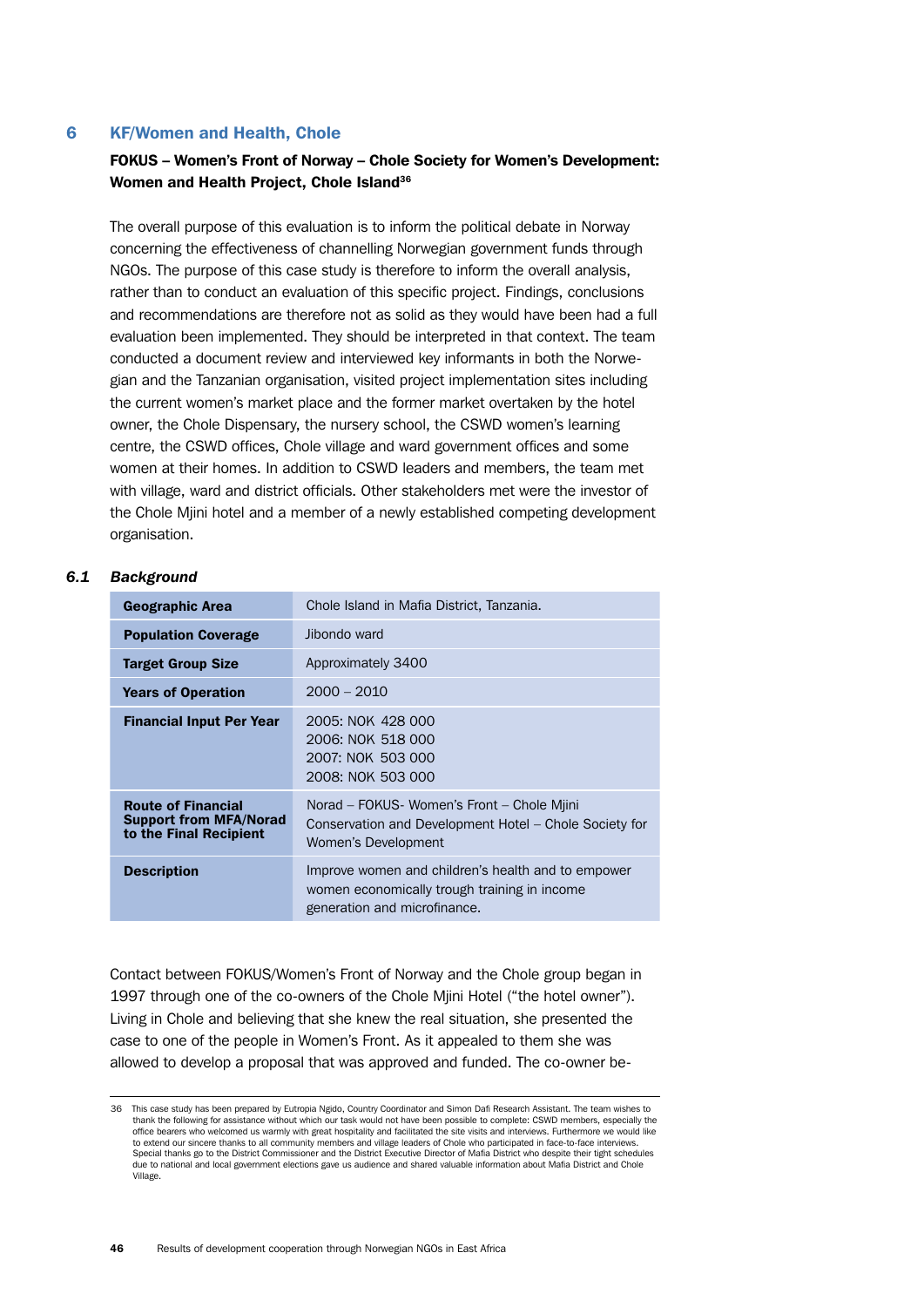come the first project manager and devoted part of her time to the project, facilitating activities such as training and study trips. The women of Chole were initially an informal group and the project presented an opportunity to organise. The group registered as the Chole Society for Women's Development (CSWD) in 2000.

CSWD started to receive Norad financial support in 1997 from the Women's Front of Norway (*Kvinnefronten*) through FOKUS, an umbrella organisation that groups together women's organisations in Norway. Since 1997 CSWD has gone through different cycles of planning and implementation. The main focus of the intervention has been the economic empowerment of women and exercising their basic rights. Project services have been delivered in the form of training, financial support and construction of facilities. CSWD has a membership of approximately 400 women from Chole and neighbouring villages of Jibondo, Juani, Marimbani and Kiegani.

The funding has been used in construction and management of a dispensary, a market, a nursery school and a learning centre. It has also been used to sponsor activities such as adult education programmes aimed primarily at women, savings and loan groups for women, HIV prevention programmes, educational scholarships for girls and outreach programmes to women's groups in the neighbouring islands of Jibondo, Juani, Marimbani and Kiegani. In its involvement in such activities, the Women's Front has sought to be responsive to the needs and opinions of the women in Chole and members of the Women's Front have visited the island on a number of occasions. CSWD relies on the spirit of volunteerism for carrying out its work.

Gender equality and poverty alleviation have been central concerns for the Women's Front from the outset of its engagement in Chole. No baseline study was carried out at the inception of the project but there was good knowledge of the context. The absence of a baseline study placed the project assumptions, design, target groups selection etc. squarely in the hands of the project manager who also happened to co-own the local hotel, the Chole Mjini Lodge. Tourism development has expanded over the past decade, including the Chole Mjini Lodge, which is now an eco-tourism hotel with a strategy and image based on close involvement with island residents in generating community development.

The project was developed on the grounds that Mafia was and still is an underserved district characterised by lack of basic social services and economic infrastructure and with insufficient human capital. These assumptions were confirmed by an evaluation conducted in 2004 which defined communities of Mafia as characterised by subsistence economy, low income, high illiteracy, high HIV infection rates and gender inequality (Caplan et.al. 2004).

CSWD interventions were consistent with the National Strategy for Growth and Poverty Reduction (NSGRP) and sectoral policies. Interventions in Chole were clearly aligned with the NSGRP clusters on growth and poverty reduction of and on improvement of quality of life and social well-being and with the government's health and education policies. The intervention on health was geared towards improving accessibility to health services and the operational targets regarding education address e.g. childhood development and primary and secondary enrolment rates.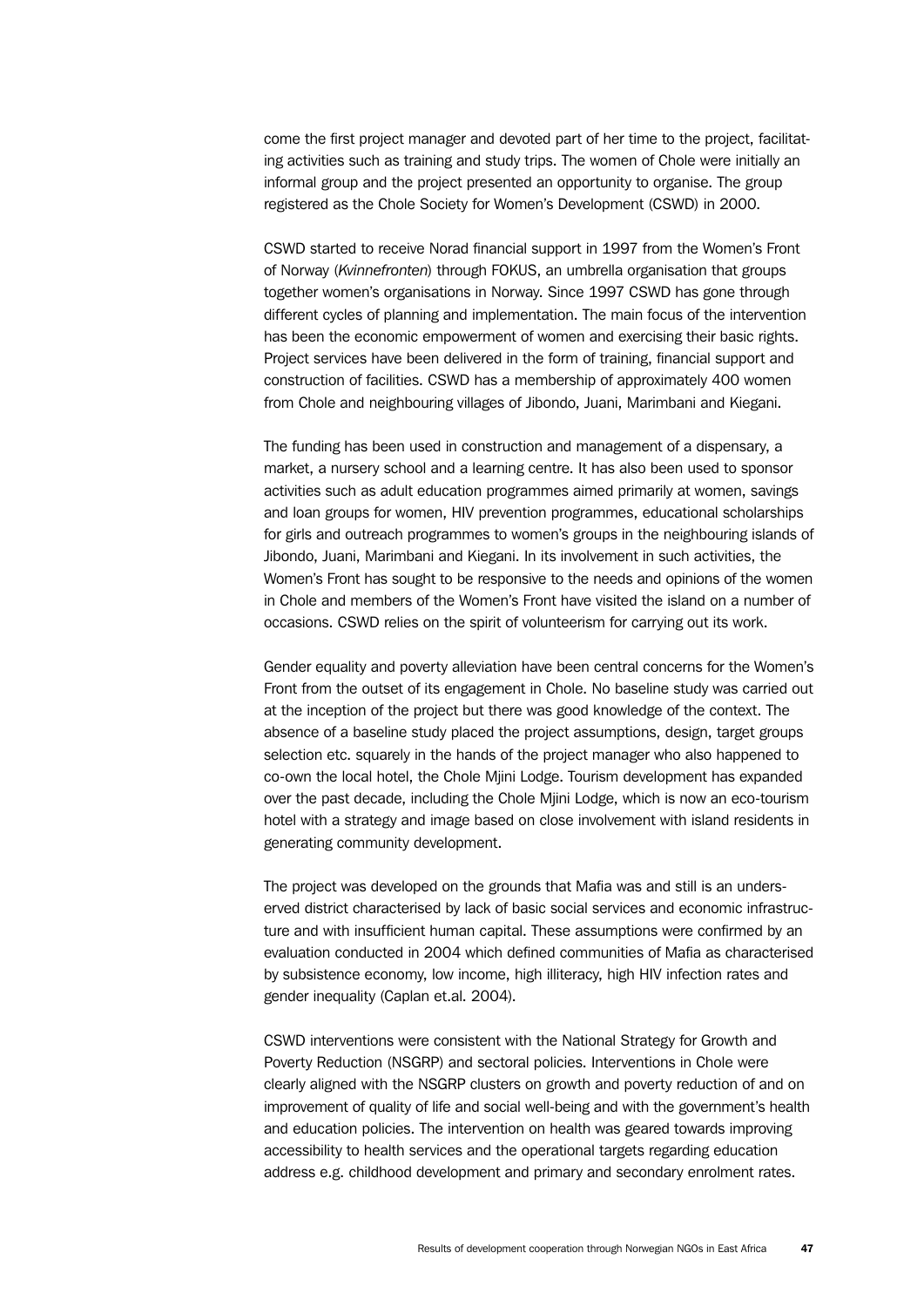The Women's Front and CSWD pursued a full array of strategies for project implementation with objectives in three areas: (1) physical capital development, (2) human capital development and (3) financial capital development, with particular focus on (1) and (2). They have also supported measures to increase the economic status of women. Despite the alignment of interventions with the national and sectoral framework, the process of implementation revealed weaknesses in conceptual underpinnings. One example is the dispensary, built with funding provided by the Women's Front. The first set of staff came from abroad and informants commented that services were at the highest level ever and that citizens from nearby villages and districts flew to Chole for health services. After three years the dispensary was handed over to the village government, with project money funding the employment of a nurse and a laboratory technician. This is below government standards which prescribe that a dispensary should be managed by a clinical officer. According to the District Executive Director, however, the district is faced with an acute shortage of staff in all sectors, including 91 vacancies in the health sector.

The Education and Training Policy of 1995 stipulates that each primary school should have a pre-primary school class under the supervision of a grade 'A' teacher. Knowing its limitations, the government encourages extensive stakeholder participation and Public-Private Partnership for provision of these services. Hence, private operators have started and are managing schools with the Ministry performing regulatory functions. The CSWD nursery school was not integrated into the existing primary school, but is run as a subsidized private nursery school. Under the CSWD school system parents are expected to contribute TZS 500 per month as a contribution for day-to-day supplies. However, due to economic hardships, contributions are not currently being made and the school maintenance depends entirely on external funding. The nursery school is served by three teachers who are paid by the CSWD. In addition, CSWD pays for food, two cooks and two watchmen. The cost of running the nursery school is USD 500 per month. While the CSWD has so far managed the nursery school despite these challenges, this is not sustainable in the long run.

CSWD has constructed many buildings through this project, including a market building on land donated by the hotel owner. Discussions with key informants revealed that the market building was constructed under the pressure to spend money before the end of the financial period. Responding to the situation, the hotel owners apparently donated a piece of their land to CSWD. However, the construction was carried out before CSWD had acquired legal rights to the land and after some years the hotel owners claimed their land back, resulting in a significant loss for the CSWD project.

For the period under review, Chole communities have experienced many changes, some with a positive and some with a negative effect on their lives. For decades, the residents of Chole have been dependent on the sea for their livelihood but the use of rudimentary tools and equipment has limited their activities to shallow areas. Since 1997, following the designation of the Mafia Marine Park as a protected area, shallow-water fishing ceased to be a means of livelihood. The communities were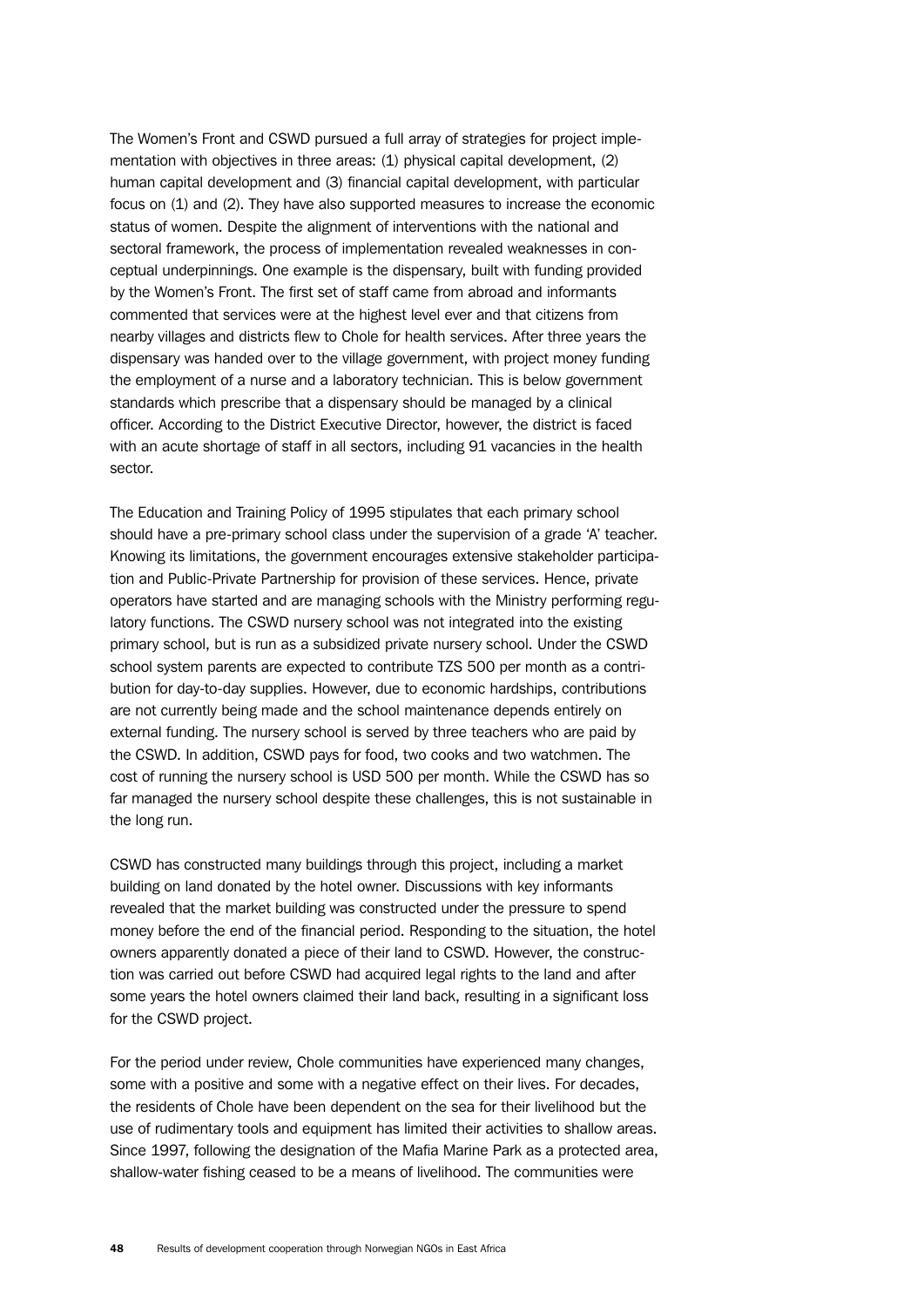forced to go to deep seas instead, resulting in a lack of both lack of protein source and income. Tourism is booming with a number of investors and tourists visiting Mafia and Chole village. At the beginning of this boom, residents increased their incomes by e.g. renting boats to tourists. This has changed as hotel owners are now providing this service to the tourists directly. The economic situation is also affected by a decrease in the production of oranges, caused by a change of weather and diseases and increased transport costs.

Chole has been experiencing a high rate of HIV infection. In 2007, 46 women and 60 men attended the voluntary counselling and testing in the Chole centre. Of the 106 people tested, 15 were HIV positive. On the positive side, Chole people are increasingly investing in education of their children. More girls and boys join secondary school and a number of them are at college level.

The problem analysis demonstrates a sound knowledge and familiarity with the environment and situation of the community. Various interventions implemented were congruent with the national priority agenda and sectoral objectives. On the other hand, the integration of the dispensary and nursery school into the district council systems of service delivery was not systematically planned, which poses a challenge to the sustainability of these services. The fact that women lost their property to the hotel owner, who furthermore was one of the key persons of the project, makes it clear that there was not enough analysis and adherence to governing rules and regulations. This has significantly affected the achievements of the CSWD interventions. Hence the CSWD project demonstrates the importance of a proper analysis and understanding of the implications of existing policies and regulations.

### *6.2 Managing for Results*

The approach adopted by Women's Front in which CSWD members identified and discussed their own development priorities is a sound one and improves the chances of relevancy and ownership. However, the range of problems was presented broadly, with little interrogation of causes and effect, or prioritisation of problems. This has resulted in the two partners trying to address many problems through multiple interventions. Inadequate prioritisation and agreement on common goals has led to a range and diversity of aims that has weakened the coherence of the project and ultimately the impact of the project when viewed as a whole.

CSWD has been applying a one-year cycle of planning and implementation. Interventions were prioritised by members based on their views on poverty alleviation and capacity development. A big portion of planning was in the hands of project managers or hired consultants who organised the ideas presented by CSWD members, translated them to English and developed the plans that were sent to funders. Project plans present an attempt to use elements of log frame models such as goals, expected results, outputs and activities but lack of professionalism creates considerable confusions in the plans. There has been also an attempt to identify risks but evidently the importance and relevance were not adequately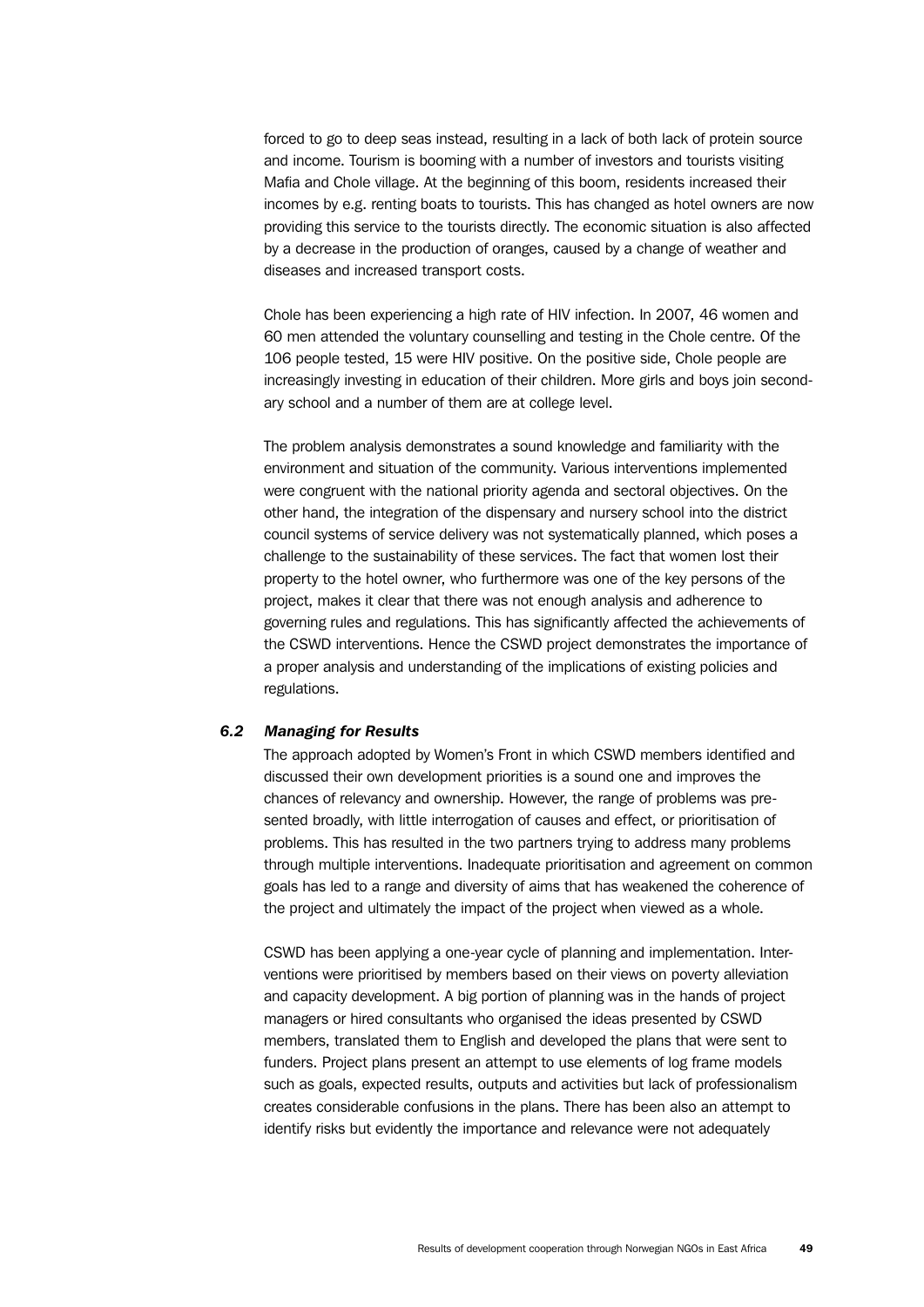analysed. Throughout the life of the project, there has been little attempt to define indicators or to report against them.<sup>37</sup>

When looking at the activities that were implemented during the previous thirteen years, we find that several activities are logically linked to the objectives. However, some activities, such as training on boat riding, were evidently not effective enough to generate expected results.

CSWD has no monitoring system and the project was developed on a broad generalised background without specific baseline data. It is therefore difficult to say how much the interventions have achieved. Generally project management focused little attention on reflections as to effectiveness of the strategies employed, thus not adequately consolidating and learning from already implemented activities.

Data have not been collected or documented systematically. Reports focus on what has been executed rather than what has been achieved and the extent to which identified problems were being resolved. For instance, reports indicate that orphans were supported, but not the effect of the support or the extent to which the vulnerability of the orphans was addressed. Similarly, reports show that women were given loans with which they started income-generating activities, but not the extent to which this has improved their ability to meet their needs. Hence, CSWD has not been able to assess its strategies to inform their development process.

The strategies pursued to increase women's income suffered from weak conceptual grounding and inconsistencies in achieving outcomes. An obvious example is the establishment of the market building. Other buildings owned by CSWD are underutilised and many need intensive maintenance. Since 2004 CSWD have expressed concerns about maintaining projects such as the learning centre and kindergarten when donor money was discontinued (Caplan et.al. 2004). However, subsequent cycles of planning did not make any attempt to identify strategies to address these concerns.

In the case of training activities, results appear to have fallen well short of intentions, as they were not followed up by actions to ensure the use of skills. One aim was to facilitate transport of goods from Dar es Salaam to Chole village via boat, but according to informants hiring a boat was too expensive to make it a profitable business. Hence the underlying assumptions were unrealistic.<sup>38</sup>

Two evaluations, conducted in 2000 and 2004, generated useful information for project steering. The evaluation of 2004 was informative on the achievements made, contentious issues and the emerging dynamics caused by the intervention. The evaluators made a number of recommendations including that CSWD and the Women's Front/FOKUS should *i)* Consider how current projects may be rendered sustainable. *ii)* Conduct a quality check of Chole Health Centre in the near future. *iii)* Appoint a Community Development Officer to assist the CSWD to develop new proposals and see them through. *iv)* Include a monitoring component in all CSWD

<sup>37</sup> Project Document CSWD-Agreement 2006. 38 Project Document: Result report 2007-2008.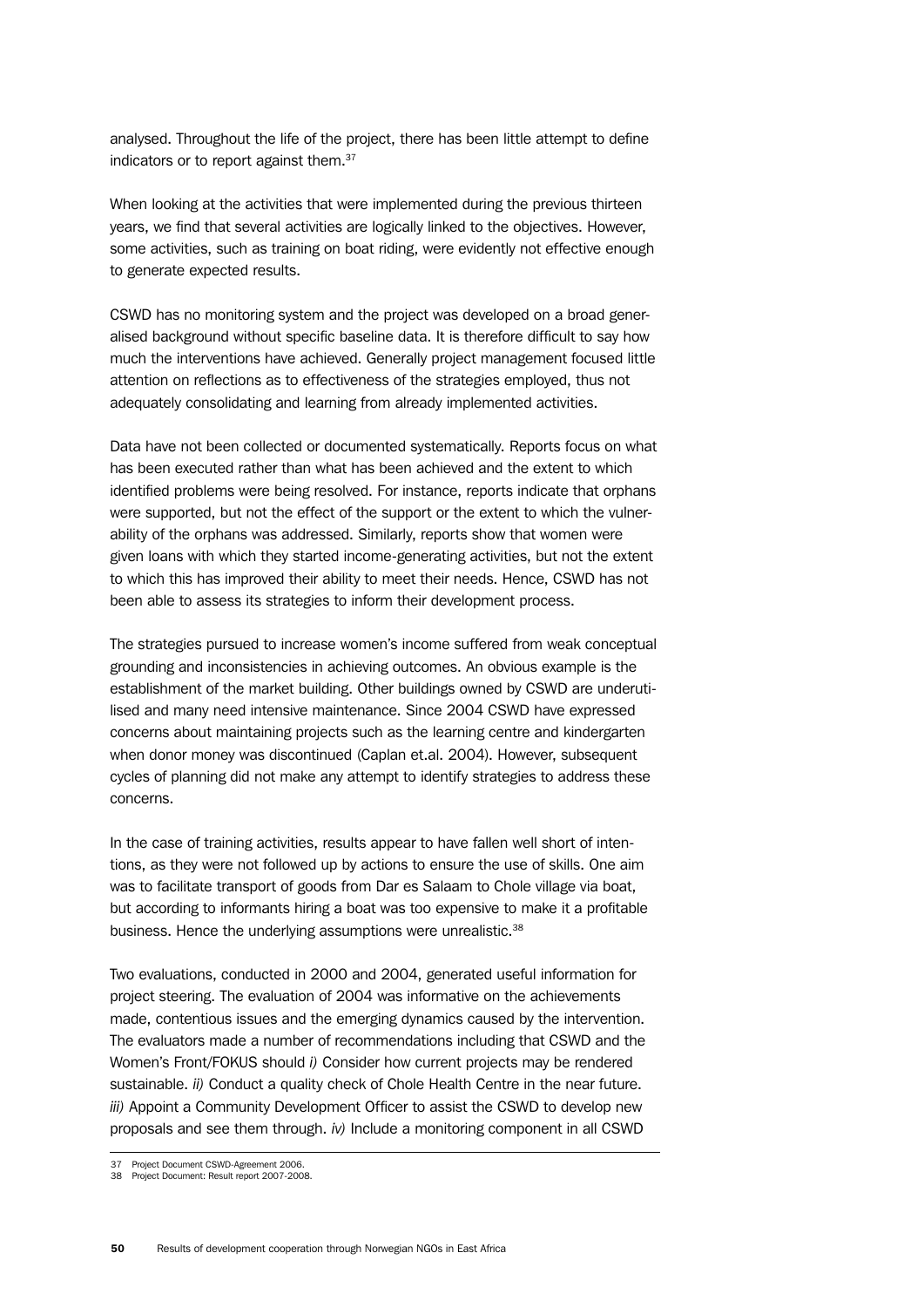activities. Only a few of the evaluation's recommendations, such as appointment of Community Development Officer (CDO) to improve project management, were implemented. Most recommendations, such as those of strategizing and planning for sustainability and improving communication and information dissemination in the village, were not addressed in the plans of 2006-2008.

### *6.3 Project Approach*

The selection of the local partners seems to be based on the trust between the Women's Front of Norway and the managers of the Chole Mjini Hotel. The Women's Front has confined its choice of partners to CSWD, targeting women and girls in the village. The choice stems from an overarching objective to address gender inequality. The relevance of the choice of CSWD as a partner is confirmed by the gender inequalities, poverty levels in Chole and the mission of the Women's Front. The target group's commitment and eagerness to change their lives was demonstrated by their participation in project activities and the step of registering their own organisation. However, communication and interaction between the two partners was challenged by the low level of education among CSWD members and their inability to communicate in English (Caplan et.al. 2004).

The interventions were guided by the gender (women) approach and did not take into account concerns of others in the village, creating some tensions. For example the stipulation that scholarships would only be made available to girls from specific areas of Chole village has been a source of controversy both between men and women and between sub-villages. Some men have argued that CSWD has been insensitive to the situation of men and boys in the village. The issue of including men was repeatedly raised but no concrete action was taken to address those concerns. For example, the 2000 evaluation commented that some leaders of CSWD did ask for it to be relayed to the Women's Front that they also want *maendeleo* (development) for the men, noting that neither men nor women can 'make it' alone, but need to work together for the good of their families".39 The 2004 evaluation states that many women also expressed a desire for more aid for the men who, after all, were their fathers, husbands, brothers, and sons (Caplan et.al. 2004).

The role of the Project Manager for the CSWD intervention is a critical one. The appointment of one of the Chole Mjini Hotel owners as Project Manager was definitely not the best option and there was no analysis of the potential for a conflict of interest. In 2004, there were tensions over the relationship between the hotel and the village. In 2007 the hotel owner, by then former project manager, claimed ownership of the marketplace that had been constructed by the project on the land that she and her co-managers of the Chole Mjini Hotel had previously given to CSWD.

Despite more than ten years of implementation, CSWDs project management capacity is weak. CSWD has received support to write proposals, steer the implementation and write reports to donors. The current leadership view the market building, the vocational training centre, and the project managers' house as burdens rather than as assets to benefit from. The period that the Women's Front has

<sup>39</sup> 2000 evaluation, p. 19, referred to but with proper reference missing, in Caplan and Walley, 2004, p. 35.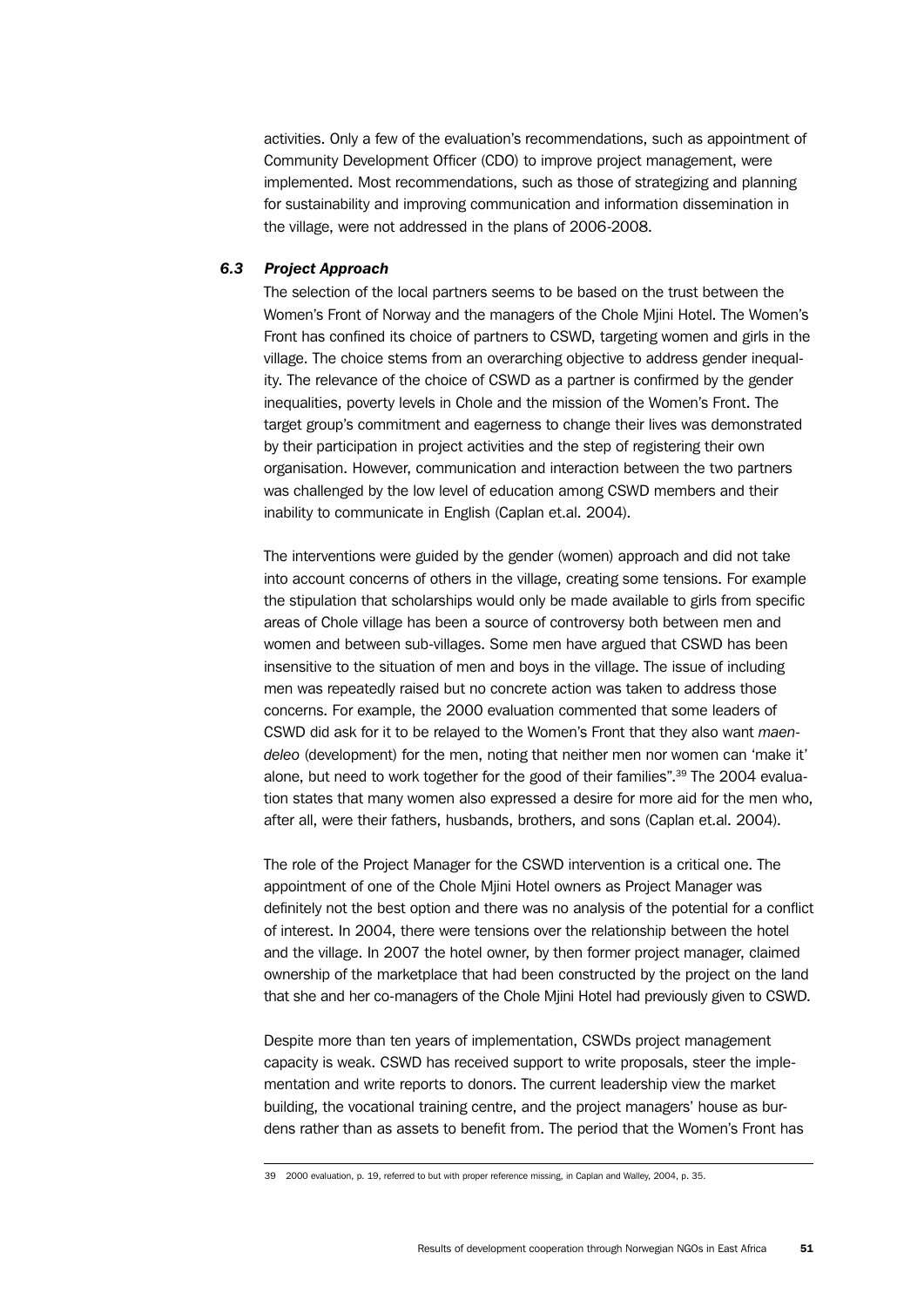been supporting CSWD would seem long enough to understand the need to build the capacity of CSWD. CSWD need to develop strategies to ensure that assets are used as effective economic ventures and contribute to sustain the other components of the project.

CSWD did not take into account the potential advantages of using existing services such as planning and community development at the District Council level. All along, the project has been managed by external managers. CSWD is recommended to link more with the District Council for project management support. The current District Executive Director is relatively new in the district and his first visit to Chole coincided with our visit in August 2010. During our briefing, he admitted that he had a lot to catch up. However, he was aware of the initiatives in Chole and of the conflicts over the marketplace. He saw a number of ways his office could support CSWD (e.g. linking with other initiatives in the district and providing technical skills through the planning and community development departments) and expressed a cautious willingness to help, noting that he has a lot to learn in order to understand the existing dynamics before he jumps in.

The emergence of conflict in the village is a signal that there have been some negative effects on the social and economic structures of the community. Such conflicts might be seen less as a problem and more as a challenge for learning. Either way, it is important that interventions include capacity building for conflict management as an integral part of the projects.

# *6.4 Achievement of Results*

During the period under review, the Women's Front has approved a number of activities in Chole. Planned outputs were delivered and there are some significant outcomes and impacts. In interviews, stakeholders confirmed that these outcomes were due to the project and that without the project these developments would not have taken place. Below are some examples.

CSWD constructed a number of buildings through the project, including a vocational training centre, an office, a house for meetings and weaving, a market place and a house for the project manager (also used to host visitors). Title deeds for all buildings have been secured by CSWD. A dispensary was constructed and is functional under the district council. Health services are available though the quality of service remains low due to a lack of capacity and staff in the health sector.

Classrooms were constructed for the nursery school and three teachers are employed. About 60 children attend the nursery school, which also provides meals with high nutritive value. Teachers said that children who have gone through the nursery classes perform better in class one than those who have not. Mothers said that they have time to carry out chores with peace of mind, knowing that their children are in good care in the school, thus giving women time to participate in economic activities. There has been significant change in attitude towards girls' education. More girls are given the opportunity to attend school, a number of girls have qualified as teachers, nurses and tour guides at least five girls are attending university. The education for girls' component of the project is highly valued, as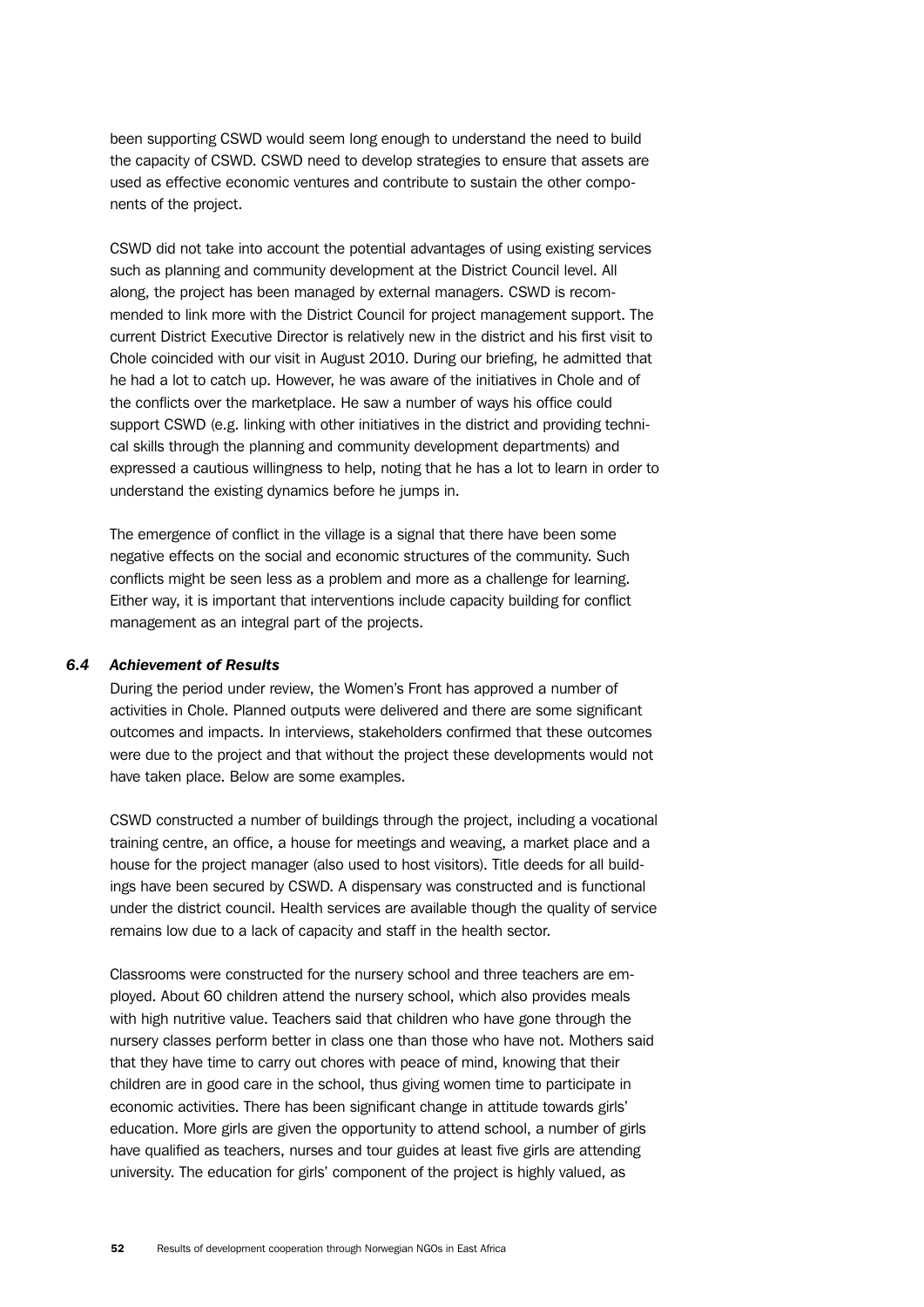stated by the CSWD Chairperson: *"All projects can stop. But it will be a big blow if we will stop the project on education for girls. We will strive to make sure that girls go to school".*

Through various training, women have acquired skills and have established incomegenerating activities such as seaweed cultivation, weaving and kiosks. About 16 women have been trained on boat riding<sup>40</sup> and 10 others in gardening. Since the initiation of the project about 45 women have been trained in reading and writing skills (Arabic and English) and simple mathematics. Women have established a credit and savings group and group members who were given loans have invested in small businesses. Despite that fact that funding has stopped, the women are still organized, they have leadership and they are working hard to find means to sustain their projects. Trainings and study visits have made women aware of their rights and increased their confidence. Although they lost the case and the first market building was taken back, the effort to defend the market place is worth mentioning as a confirmation that the women are able to deal with serious challenges and conflicts.

Sensitisation sessions were conducted and orphans supported with education and other basic needs. In 2007, 162 orphans were included. Counselling was conducted with the full support of the community, stigma has been reduced and more people use the services of the voluntary counselling and testing (for HIV). In its outreach programme, CSWD supported awareness creation on HIV/AIDS, establishment of savings and credit groups and experience sharing in the villages of Kiegani, Juani, Jibondo and Marimbani. In 2004 it was reported that the outreach programme to Juani and Jibondo was unsuccessful due poor attendance in the meetings.

CSWD has enjoyed more than ten years of external support. Between 1997 and 2009 CSWD was getting an average of TZS 98 million, approximately USD 63,000 per year. CSWD now has a challenge to maintain a consistent level of service. They have for example a staff of three nursery school teachers, two cooks, two matrons and two watchmen). CSWD have secured another source of funding for the salaries but they have not established direct contact with the funder nor do they have a formal contract. The money comes through the Chole Mjini hotel owner.

Due to lack of funds some projects, including the support to orphans and the outreach project on sensitisation on HIV/AIDS have been dropped. It is not clear whether they will be able to maintain the infrastructure and other services. Except for the nursery school all other buildings are currently underutilized, some need major repair, all need regular maintenance. One of the buildings has a broken roof and cracked walls after a coconut tree fell on it and the problem was not attended to immediately. The underutilization of buildings is attributed to the lack of clear strategies on the part of CSWD members.

Women were enthusiastic about the seaweed project but have been unable to sell the products for a good price. They had received unconfirmed information that the middlemen who buy from them sell the products at a price a hundred times higher.

<sup>40</sup> Traditionally handling a boat is a male task. This limits the women's degree of freedom and their possibilities of interacting socially and professionally.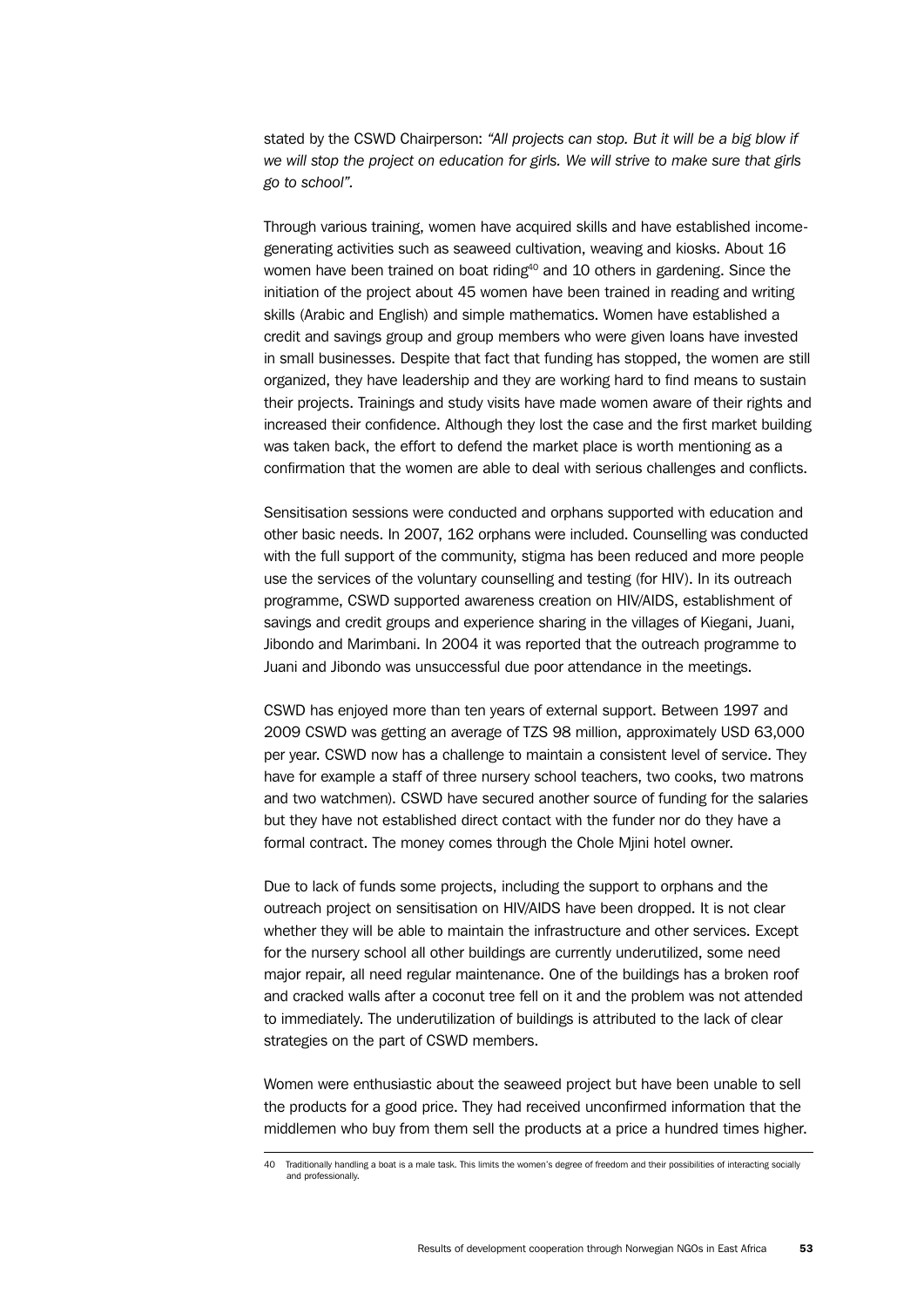Woven products are sold in a very competitive market and the quality of the women's products is low compared to products found in Zanzibar, Dar es Salaam, Arusha and Nairobi. Until now CSWD members do not seem to have any realistic business model or marketing strategies for their products.

Given the number of projects in Chole, CSWD needs a qualified, dynamic project manager who is capable of refocusing the project with strategic thinking and attention to a few core, sustainable activities. However, responsibility for the project has always been in the hands of a paid project manager and none of the CSWD members has the capacity to take over such responsibilities.

CSWD considers the project cost effective since it has incorporated several activities over a period time. However, we note that the ad hoc planning, lack of basic preparatory work and consequences of inappropriate staffing jointly resulted in very high costs per beneficiary reached. While some activities have had low running costs, it is highly unlikely that this project has been cost-effective overall. It is not surprising that members are worried about the future of their projects. Where the nursery school is concerned, they are maintaining staff with salaries that are competitive with government salaries. It is not clear that they will be able to continue to pay these rates without donor support. CSWD emphasised how essential these resources have been to their development.

Informants revealed that the hotel investor who had been and remains a close ally and supporter of the village has initiated the establishment of another community development organisation called Harambee. Funds are drawn from hotel corporate contributions topped up by various donations. Harambee began by funding secondary education for boys and, since 2009, when funding from Women's Front stopped, Harambee took over funding for the girls. During our visit we met a couple who told us they are interested to fund developmental projects through Harambee. Hence, there may be an opportunity for funding via Harambee. On the other hand, this new organisation "competes" with CSWD for resources and the attention of the authorities, partly by challenging CSWDs legitimacy as representative of the population.

# *6.5 Conclusions and Recommendations*

The project has achieved some of its key intended outcomes and was relevant to the women and girls involved. It has addressed issues of gender equity on multiple levels by the implementation of large number of activities. Stakeholders attest that the outputs have contributed to improving individual income, accessibility to education by girls, accessibility to health services by the community and high self-esteem and confidence among women. Women have gained confidence and been empowered in pushing their agenda and managing projects. However, there has been no consistent documentation that makes it possible to estimate how effective the aggregation of the various projects have been in solving the identified problems and empowering women.

The project design was fundamentally flawed in a way that could have been avoided if a proper baseline survey had been conducted. By allowing the project to be based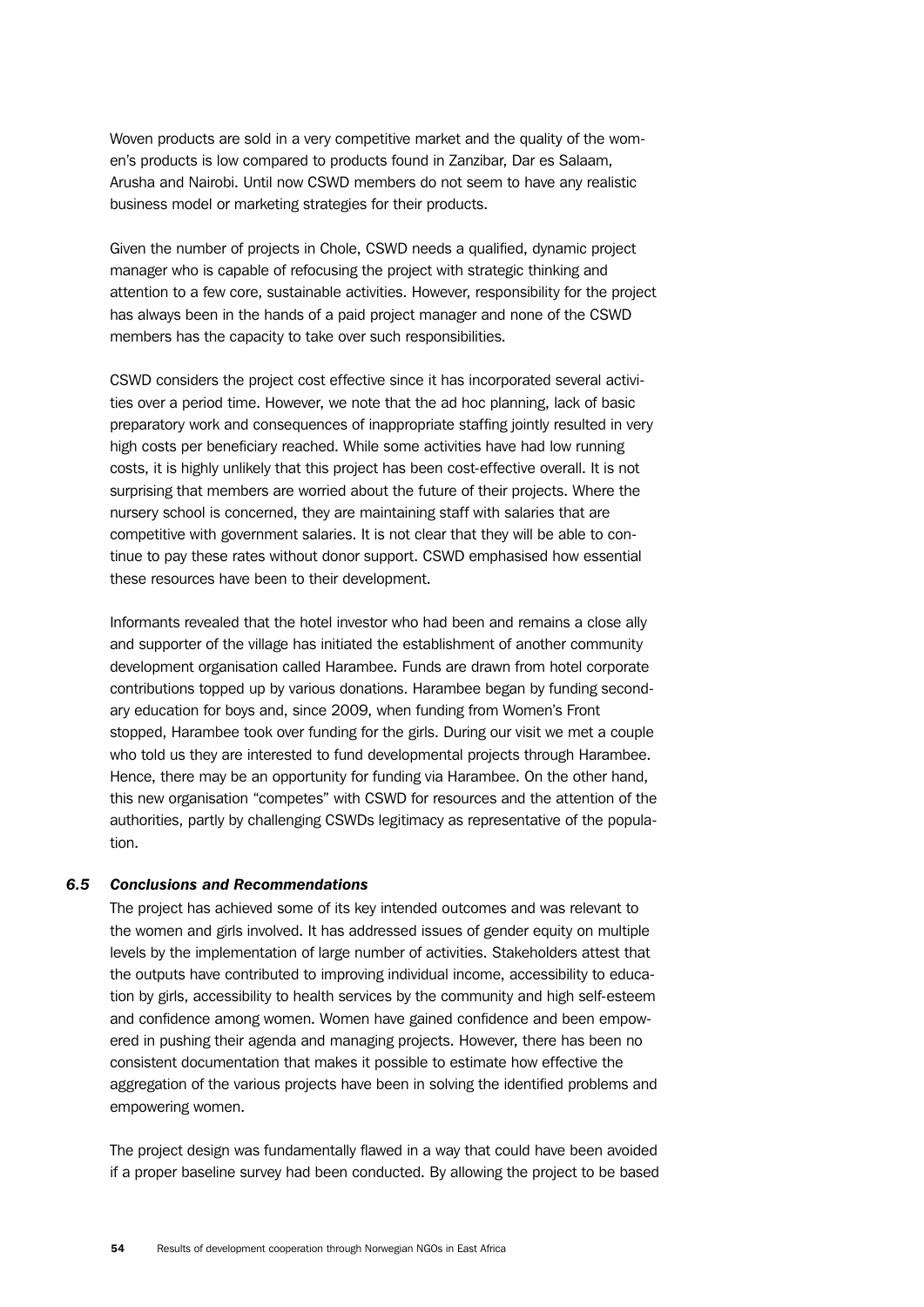mainly on the initiative and information provided by one of the core power holders in the island's economy, the Women's Front is likely to have detracted significantly from the identified or potential positive impact of some of the activities. Even if it is possible to identify a series of positive effects, ranging from schooling and boat handling skills to access to health services, the overall impact is not possible to assess as systematic data collection is insufficient and impact on power relations appears to have been questionable, at best.

CSWD has been heavily depending on the Women's Front for funding to maintain the projects. The issue of sustainability was commented on in the 2004 evaluation but remains a crucial issue. A main challenge facing CSWD at the present time is refocusing on core activities in the hope of improving the sustainability of its services. While the withdrawal of donors might have been communicated to CSWD, no exit strategy was planned. The Women's Front should have increased efforts to mentor and build capacity with their partners. For instance, the project should have embraced a component of developing the ability of CSWD in thinking through how the projects will be made more useful in achieving the empowering of women and sustainability. Any new funding should include such capacity building or be able to contract it.

The CSWD project presents a scenario in which development is highly dependent on complex networks among community groups, government agencies, NGOs and donor agencies as well as on private firms. Hence it exemplifies in a very illustrative manner the need for a proper analysis of not only stakeholders but also of social structures and power relations. The lack of pre-project analysis of power relations and socio-economic context should not be permitted to be repeated in future projects.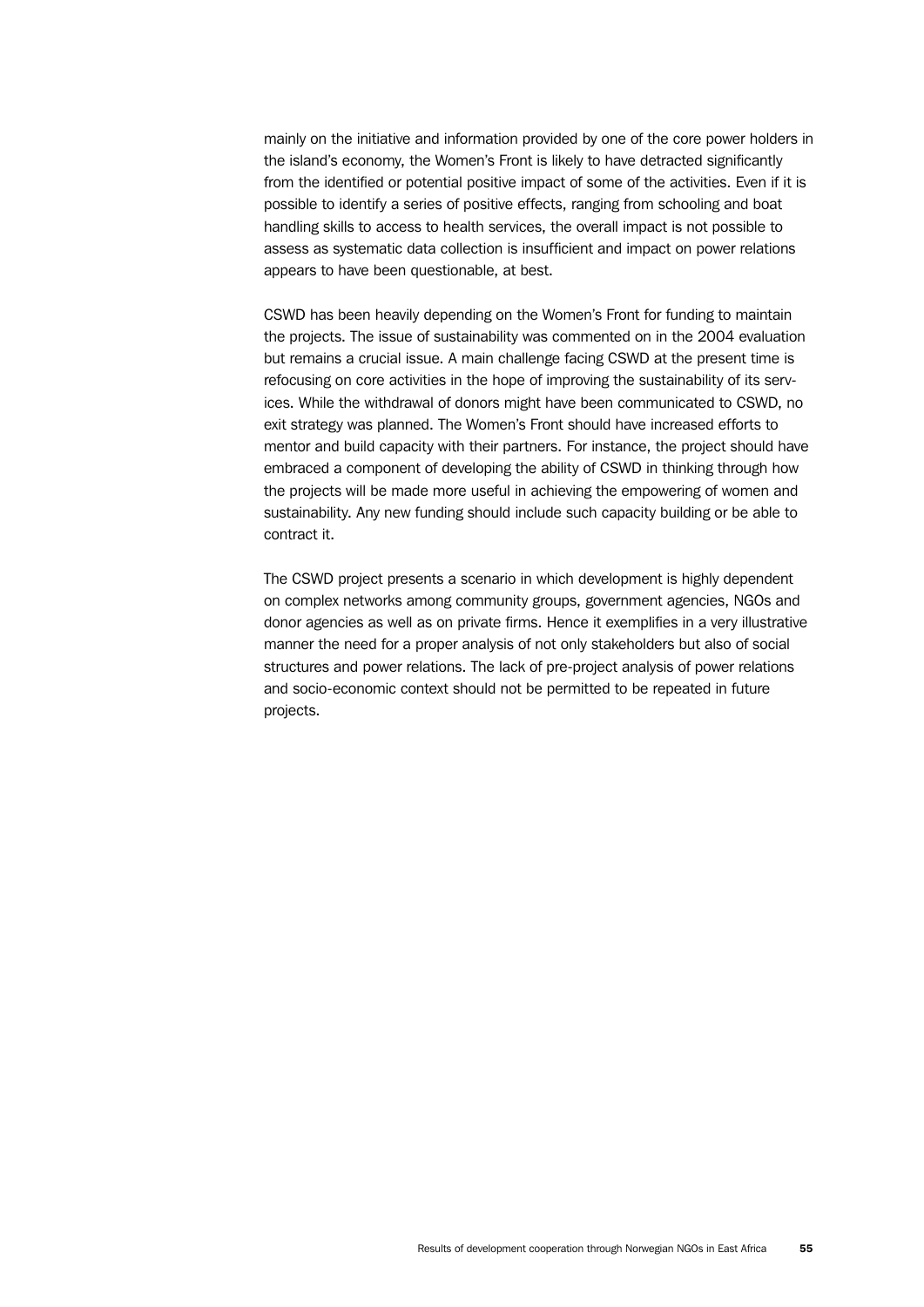# 7 NCA/Interfaith Cooperation

# Norwegian Church Aid – The World Conference on Religions for Peace, Tanzania: Capacity Development for Interfaith Cooperation.41

The overall purpose of this evaluation is to inform the political debate in Norway concerning the effectiveness of channelling Norwegian government funds through NGOs. The purpose of this case study is therefore to inform the overall analysis, rather than to conduct an evaluation of this specific project. Findings, conclusions and recommendations are therefore not as solid as they would have been had a full evaluation been implemented. They should be interpreted in that context. A second objective of the evaluation is to contribute to learning, and it is hoped that this case study may contribute to discussions among the stakeholders regarding the progress of this project. The team conducted a document review, interviewed key informants in both the Norwegian and the Tanzanian organisation and visited the project implementation site in Temeke District. In addition to project staff we met with the Partners' Advisory Group, members of the Project Implementation Team, Norwegian Church Aid (NCA) management, World Conference on Religions for Peace (WCRP) members, Village Community Banks (VICOBA) coordinators, community facilitators, and members of the District Interfaith Committee.

### *7.1 Background and Context*

| <b>Geographic Area</b>                                                                             | IRCPT are implementing themselves in pilot areas (Kilolo,<br>Kisarawe, Ilala, Lushoto and Babati). In addition NCA's<br>core partners have the responsibility to implement<br>activities in other districts                                                               |
|----------------------------------------------------------------------------------------------------|---------------------------------------------------------------------------------------------------------------------------------------------------------------------------------------------------------------------------------------------------------------------------|
| <b>Population Coverage</b>                                                                         | All the people of Tanzania                                                                                                                                                                                                                                                |
| <b>Target Group Size</b>                                                                           | All faith based organizations present in Tanzania                                                                                                                                                                                                                         |
| <b>Years of Operation</b>                                                                          | 2005-2010                                                                                                                                                                                                                                                                 |
| <b>Financial support</b>                                                                           | 2005: NOK 360 000<br>2006: NOK 640 000<br>2007: NOK 495 000<br>2008: NOK 1 000 000 <sup>42</sup>                                                                                                                                                                          |
| <b>Route of Financial</b><br><b>Support from MFA/</b><br><b>Norad to Final</b><br><b>Recipient</b> | $Norad - NCA - IRCPT$                                                                                                                                                                                                                                                     |
| <b>Description</b>                                                                                 | Facilitation of religious leaders on different levels in<br>conflict transformation, and support to local interfaith<br>initiatives to prevent faith-related conflicts. Includes also<br>VICOBA (vilage community banks), with a local NGO used<br>as a resource partner. |

This case study has been prepared by Eutropia Ngido, Country Coordinator for Tanzania and Simon Dafi, Research Assistant. The<br>team wishes to thank Mrs Tina Mosha of NCA for her support in providing background materials and conducted in the evaluation exercise. Special thanks go to all NCA staff, WCRP team members and Religious leaders, members of partners' advisory groups, the project implementation team, the District Interfaith Committee from Temeke, the VICOBA group in Temeke and all stakeholders for their valuable time and participation in face-to-face interview

<sup>42</sup> These are allocated amounts as stated in NCAs Audited Annual Financial Statements for 2005 (Eastern Africa Office, Nairobi), and 2006, 2007, 2008 (NCA Tanzania).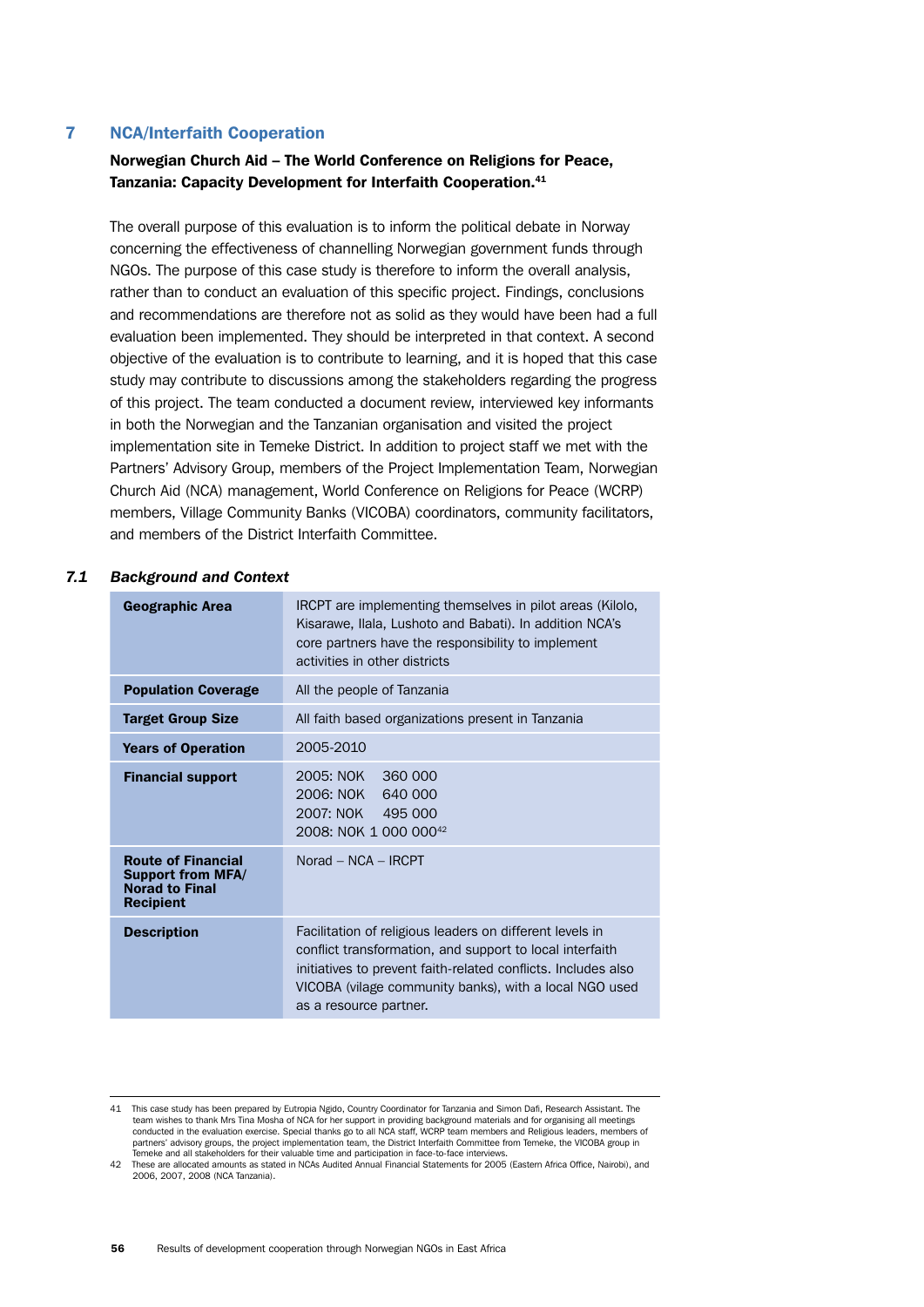The World Conference on Religions for Peace (WCRP) is the largest worldwide coalition of religious communities. An international multi-denominational organisation, the WCRP seeks to promote collaboration geared towards peace and development. The WCRP Tanzania Chapter (WCRP-T) was founded in 1999 and became legally recognised in 2000. Respect for religious differences is a primary value of the WCRP.

Following recommendations made at the World Religion Day Commemoration (January 2000), the organisation developed a programme that focused on five core issues: *i)* capacity development for inter-religious cooperation; *ii)* economic empowerment for poverty reduction in the context of VICOBA initiatives, *iii)* HIV/AIDS prevention, care and mitigation; *iv)* education for peace and conflict transformation; and *v*) promotion of gender balance in the planning and operation of faith-based initiatives.

The Norwegian Church Aid (NCA) has been active in Tanzania for several decades. The current partnership between the WCRP and NCA began with a 5-year project cycle in October 2005. The focus of the work of the WCRP Tanzania chapter is to promote interfaith dialogue and action from the grassroots to national levels and to develop an integrated interfaith approach. While the project has changed over the years, the approach and focus have remained consistent. From 2005 to 2007 the project was known as "Capacity Development for Interfaith Cooperation" and its purpose was to ensure that "WCRP Tanzania core constituents have improved the capacities of their networks for joint action-learning, training and dissemination of good practice strategies for popular participation in peace building and development in Tanzania".43

Main Outputs were defined as *i)* Capacity Development for Interfaith Cooperation, especially at District level, systematically implemented; *ii)* Capacity Development for Interfaith Cooperation, especially at National level, systematically implemented; and *iii)* Effective, representative and subsidiary Inter-faith Cooperation Board, Executive Committee and Secretariat Functioning.

Pilot activities were implemented in five districts (Kilolo, Kisarawe, Ilala, Lushoto and Babati), and thereafter extended to additional districts.<sup>44</sup> In 2008, the project title was changed to "*Interfaith Cooperation and Capacity Building for MKUKUTA Implementation*".45 The rationale for the change was that, after building the capacity of FBOs at different levels, the focus was to support them to manage their own activities so that WCRP Tanzania would assume the role of resource organisation to NCA partners. Planned outputs were:

- Interfaith cooperation, engaging and challenging Religious Leaders as Duty Bearers for practical MKUKUTA implementation with a central activity of creating an Interreligious Council for Peace in Tanzania (IRCPT); and
- Empowering Right Holders: This included *i)* the Tanzania Youth Interfaith Network (TYIN) for MKUKUTA implementation priority issues such as youth civic educa-

<sup>43</sup> WCRP-T Project Document, 2007, p.4. 44 WCRP Project Document, 2006.

<sup>45</sup> MKUKUTA, short for *Mkakati wa Kukuza Uchumi na Kupunguza Umasikini Tanzania,* is the National Strategy for Growth and Reduction of Poverty (NSGRP).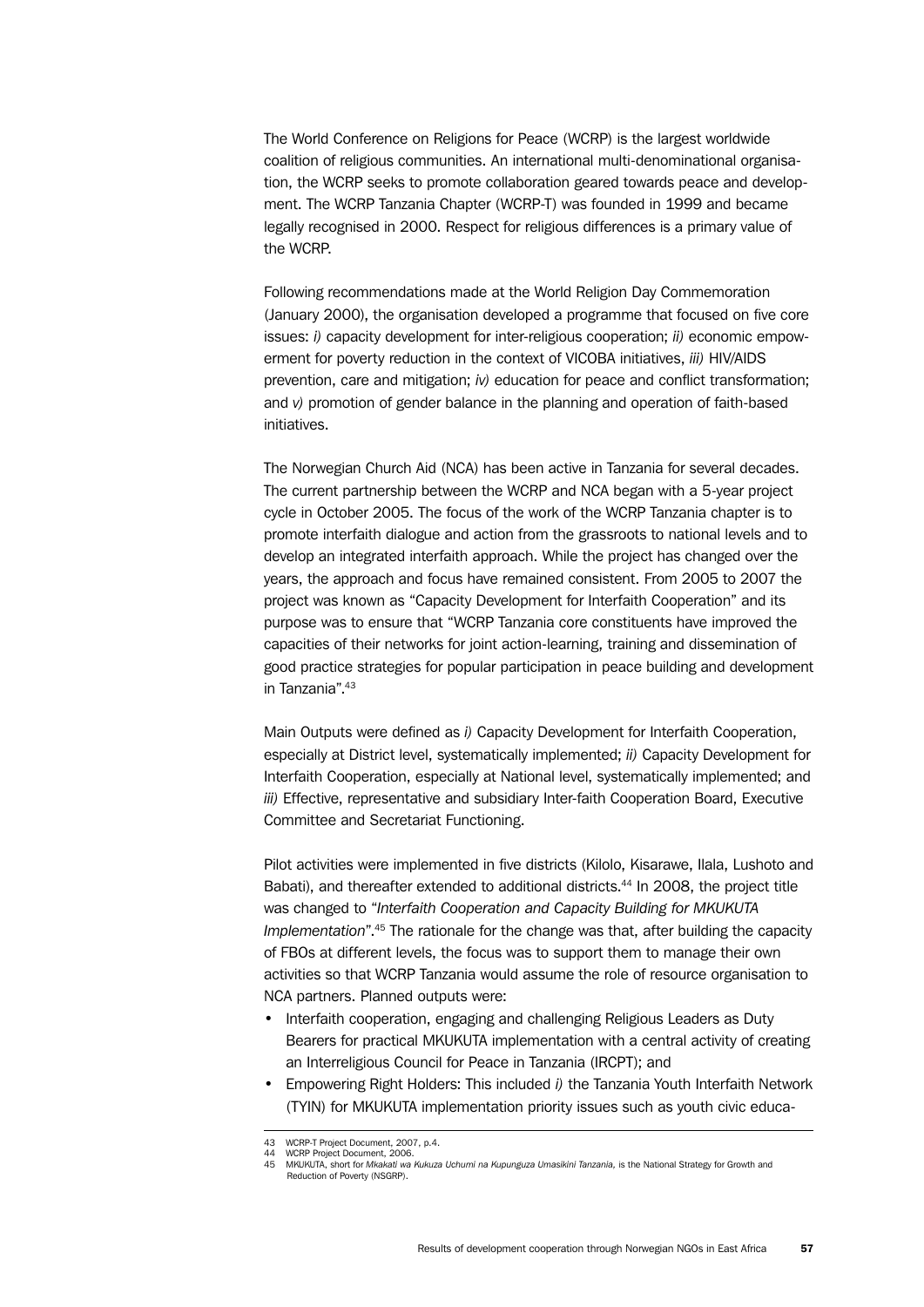tion, life skills, economic empowerment; and *ii)* the Tanzania Women Interfaith Network (TWIN) for MKUKUTA implementation priority issues such as moral degradation, economic justice and gender-based violence.

Norwegian Church Aid (NCA) finances the project (although other donors<sup>46</sup> fund the WCRP-T). In Tanzania, NCA works with poor communities and local partners (FBOs and resource and strategic partners) in 42 districts. NCA work focuses on ensuring that NCA and FBOs deliver as one to bring about positive change to the lives of ordinary citizens and local communities in Tanzania. The NCA approach has been to build the capacity of FBOs in order for them to engage in advocacy, peace building and poverty eradication activities. This approach has sometimes also involved playing a backstopping role as FBOs gradually develop necessary skills and competencies to engage effectively in their activities.

While no intensive baseline was conducted prior to project initiation, there were a number of sources of background information on income and non-income poverty disparities, vulnerability, and other cross-cutting issues. The National Strategy for Growth and Reduction of Poverty (NSGRP) 2005-2010 was the guiding document for Tanzania's development strategies. The NSGRP identified civil society organisations as key actors in poverty reduction and the role of FBOs is clearly identified in the government's objectives of (1) ensuring universal access to quality and affordable public services ("…*the Government will forge partnership with all other stakeholders, including CSOs, private sector and faith based organisations, in the provision of quality social service"*47) and (2) reducing political and social exclusion and intolerance *("…dialogue on human rights, reduction of poverty and peace will be promoted among political leaders and faith based organizations"*48*).*

It is therefore clear, that this project responds both to the NSGRP goal of increasing participation of FBOs and to the NCA operational objective of developing capacity for inter-religious cooperation in Tanzania. Moreover the project also has relevance to the core strategy of WCRP Tanzania to build the capacity of FBOs as implementing partners for peace-building and development, working primarily through both a community reach strategy grounded in FBOs, community social and economic empowerment from top leadership level down to the grassroots level.<sup>49</sup>

*Village Community Banks (VICOBAs):* The history of the cooperative movement in Tanzania can be traced to the time before Independence. The movement seemed to disappear in the 1970s and re-emerged in the mid–1980s. Currently a number of cooperative initiatives responding to various social and economic factors exist in the country. In recent years there has been an increasing interest in Savings and Credit Cooperatives (SACCOs) and the sector has grown rapidly. However, some rural communities have failed to adopt SACCOs due to bureaucratic procedures, high operational costs and complex auditing procedures. As an alternative a less bureaucratic concept in the form of village community banks (VICOBA) has been adopted. Several organisations (CARE, Pathfinder, Africare) have introduced

NSGRP, 2005, p. 49

<sup>46</sup> Other donors funding WCRP-T include the African Council for Religious Leaders (ACRL) and the Konrad Adenauer Stiftung.<br>47 NSCRP 2005 h 49

<sup>48</sup> NSGRP, 2005, p. 53.<br>49 WCRP Project Docum WCRP Project Document, 2007, Appendix A, Section 5, p.4.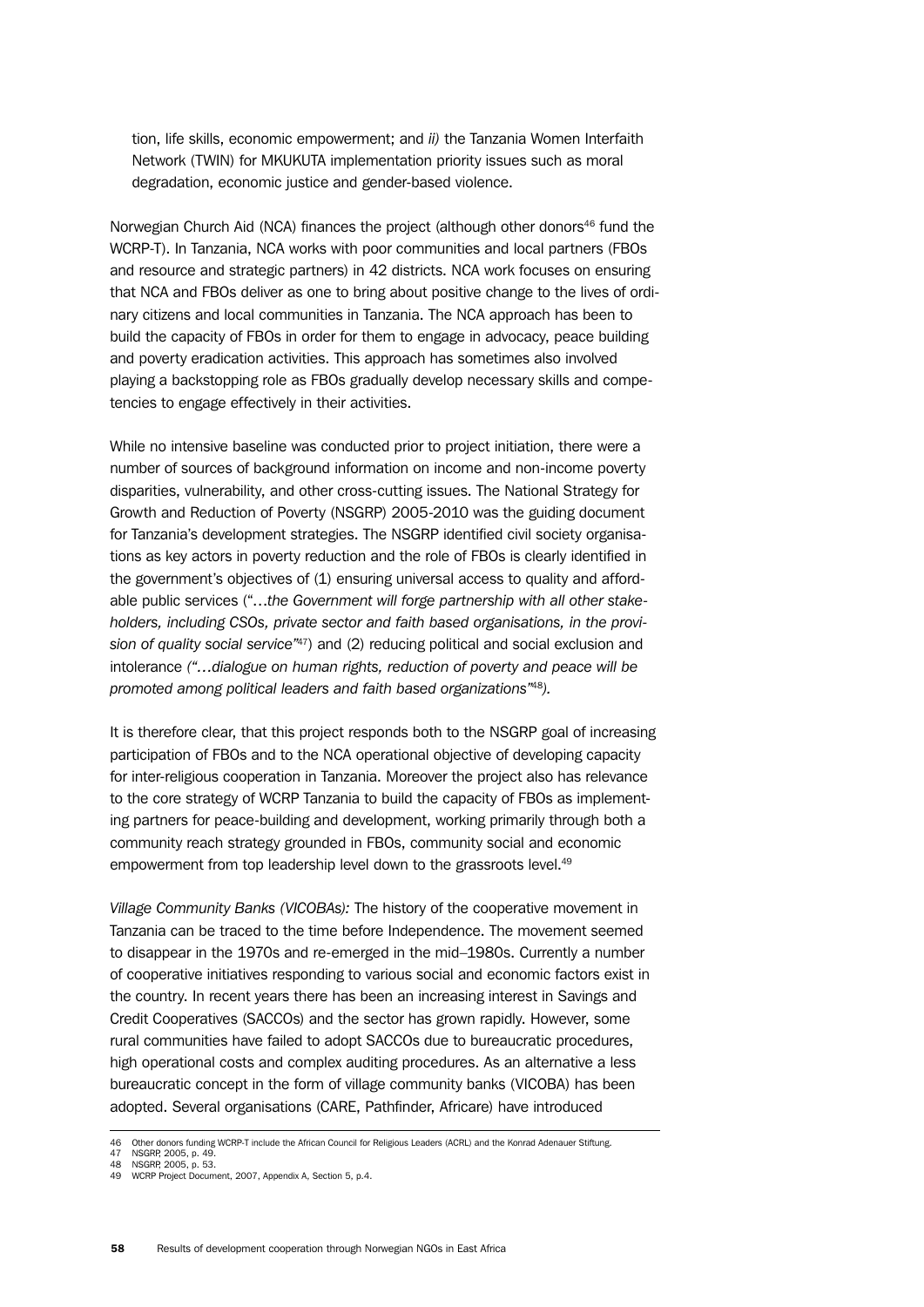VICOBAs and the approach seems promising for rural communities. It should be noted that there is no particular government policy supporting or guiding the establishment of VICOBAs and, to date, they are not regulated.

Informants view that the initial costs to establish a VICOBA are low and include a few meetings to mobilise a group and to help the group set its own agenda. This is followed up with training to address knowledge gaps as identified by the group and visits by the facilitator to provide support as needed and identified by the group. WCRP chose to promote interfaith VICOBAs at the grassroots level. They were developed to become "community foundations for economic and social justice".50 The choice to promote VICOBAs was based on a well-informed, well-documented history of cooperative societies in Tanzania. While VICOBAs are not backed up by legislation they appear promising as a viable form of credit and savings at community level.

*Interfaith Cooperation:* The rationale for the *interfaith* approach to VICOBAs, i.e. the project's requirement that members of each VICOBA be recruited from more than one faith, is not clear.51 In 2005 the WCRP defined Tanzania as a peaceful country compared to other East African countries. However, at the same time it was observed that identifying or dividing people along religious beliefs was becoming a distinct part of the conflict dynamics. It was on this premise that WCRP viewed as increasingly important the involvement of FBOs and religious communities in resolving conflicts.52 An evaluation of the interfaith VICOBA carried out in 2006 noted that "*even though members were of different denominations, sometimes one appeared to be dominant, yet all the 10 groups were observed to be faith blind. They were not aware of each other's faiths. Most observed that only when mentioned was faith an issue, and particularly it was an issue with leaders, not the lay, not within the groups*".53

The reason for the project's focus on interfaith cooperation is not clear nor is it clear that there is support from stakeholders, given the "faith-blindness" observed in the 2006 evaluation. In terms of the level of investment required to promote such cooperation, further clarification should be made to ensure that all participants understand the rationale for such an approach and, in particular, its relevance to poverty reduction.

*Transforming WCRP:* Throughout the project implementation period, we assess the WCRP-T to have been clearly positioned as an external stakeholder with a strategic role in advocacy, capacity development and resource mobilisation for FBOs mainstreaming in strategic local and national development processes. In 2007, WCRP continued to insist on this role, noting that "*there is a unique opportunity to build upon and further develop the capacities of the already existing FBOs structures and services, so that they can make a qualitatively greater contribution to the social and economic empowerment of the citizens of Tanzania*."54 Having this understanding

<sup>50</sup> WCRP Project Document, 2009, p.2.

<sup>51</sup> In their comments to this report NCA disagrees with this, stating that they see "clear evidence of underlying inter religious tensions [in Tanzania] which exist and have to be managed through an interfaith approach". 52 Context analysis presented in Appendix A of 2005 Project Document, WCRP Capacity Development for Interfaith Cooperation.

<sup>53</sup> Evaluation by Rashidi Mbuguni, referred to in Project Document, 2009, WCRP Capacity Development for Interfaith Cooperation.

<sup>54</sup> WCRP Project Document 2007, Stakeholders Analysis, Capacity Development for Interfaith Cooperation.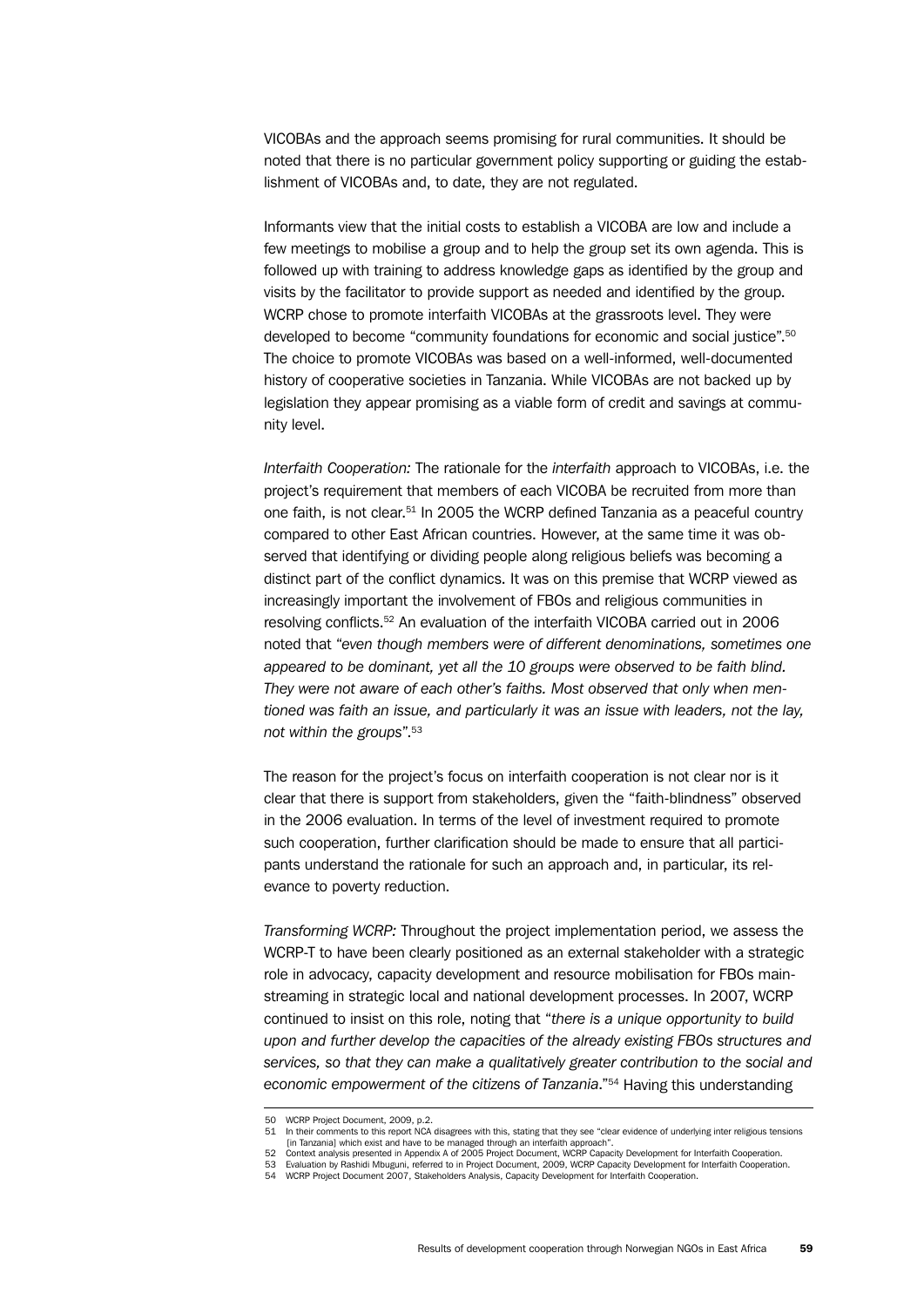within the WCRP-T, it seems unlikely that the transformation of the organisation into the IRCPT was fully supported by key stakeholders. Stakeholder interpretation of the mandate, legitimacy and the positioning of WCRP was not fully supportive of the intended transformation.

# *7.2 Managing for Results*

Both the NCA and the WCRP articulate their objectives and activities using a log frame approach. There has been an attempt to define indicators but most of them seem to focus more on outputs than on outcomes and there are no clear impact indicators.55 Plans also presented assumptions and risks. In the various planning cycles, some outputs/activities were changed but the reasons for these changes were not sufficiently clear or documented. For example, the reasons for the decision to create the Inter-Religious Council for Peace Tanzania (IRCPT) were not presented in the plans. In this regard, it is difficult to follow how the changes were meant to contribute to planned outcomes.

In conclusion, while there was an attempt to present plans using log frame analyses, they did not adequately articulate expected outcomes and progressive changes. The absence of indicators hindered the systematic collection of data and reporting on outcomes and impact.

The NCA and its partners have given prominence to monitoring as an integral part of the project. Monitoring includes data collection, field visits and specific reporting formats. There are periodical meetings with partners at various levels including the Partners Advisory Group and the Project Implementation Team where, among others, project implementation and progress are discussed. NCA also holds one-toone monitoring meetings aimed at strengthening cooperation with the partners.56 We did not obtain minutes of such meetings and could therefore not assess if they were organised to support monitoring functions.

Available reports (e.g. Field visit 2006, Project Progress Report 2005) reveal inconsistencies in data collection and the formats are limited in the analysis and documentation of key processes. The reports focus on activities rather than outcomes.

Some information has been collected but it does not seem to be used to steer implementation. Monitoring has been carried out in a narrow sense, reporting on activities that have been conducted and not adequately reflecting on what happened, why it happened that way, what could be improved and what changes could be introduced. In this regard there have been weaknesses in identifying and drawing upon lessons learned and one cannot rely on these reports to effectively steer and manage for results. It is clear that the concepts of results-based management (RBM) are not fully understood. These weaknesses could be a result of lack of competencies in monitoring and evaluation. Examples include the following:

<sup>55</sup> Country Programme Evaluation, 2010. 56 NCA Annual Narrative Report 2010.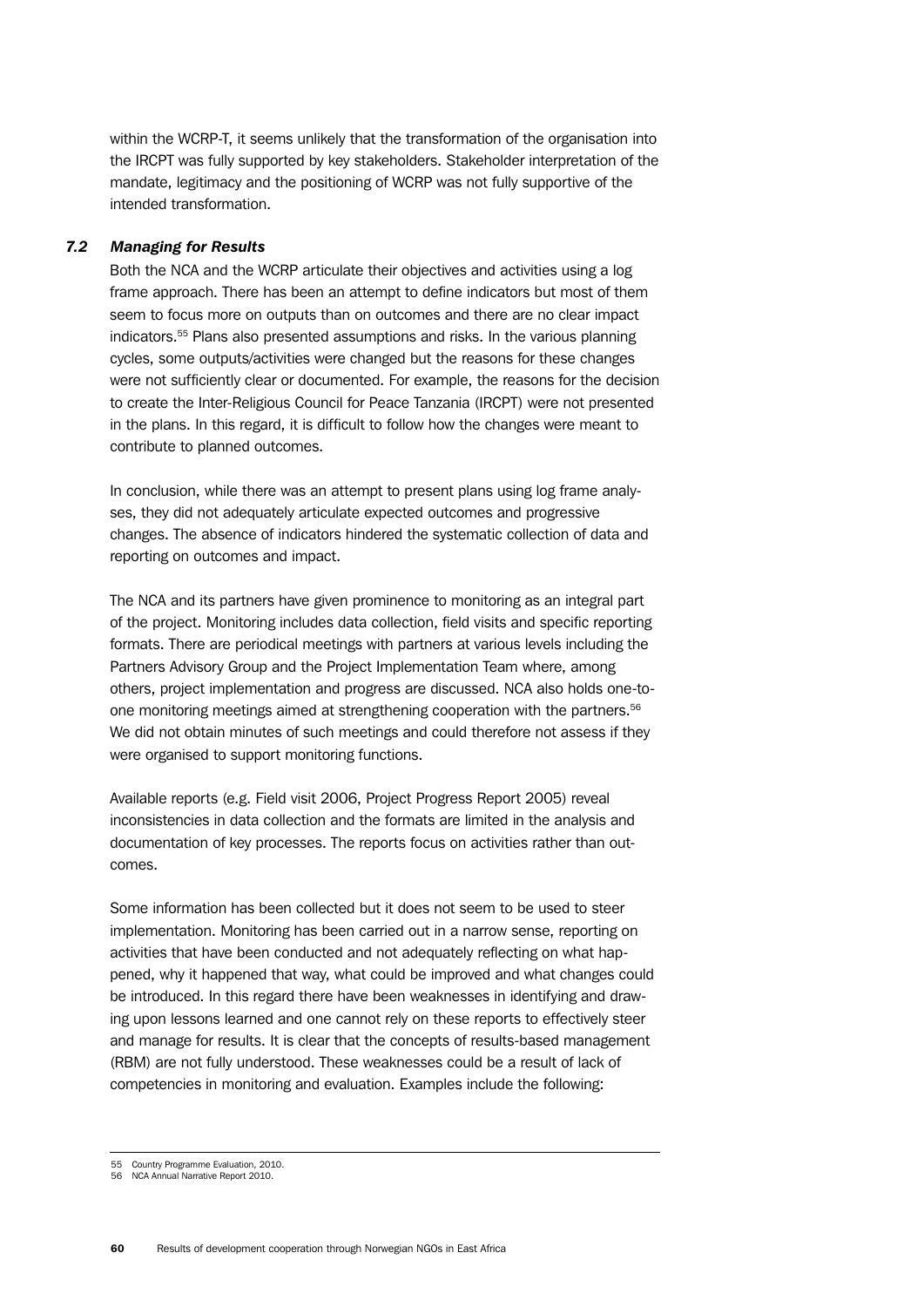70 VICOBAs in Temeke district joined to form a SACCO registered as the Ukonga Savings and Credit Association (USACA), a formalised and regulated form of microfinance. For some reason, the group ended up in disarray, not being able to repay the loan and continue with their plans. The project had not appropriately analysed what went wrong, thus, this was a missed opportunity for learning.

The process of transforming the WCRP to the IRCPT (Inter-Religious Council for Peace Tanzania) has been slow and is not yet completed. There are different views and feelings about the structure that is being proposed. The concerned leaders are clearly capable of organising, as proven by for example the establishment of an Interfaith Standing Committee on Economic Justice and the Integrity of Creation which brings together representatives from the Christian and Muslim faiths and the Legal and Human Rights Centre. Why there has been such difficulty transforming the WCRP to the IRCPT remains unclear to us and the suspicion that underlying power or personality issues influence the process is unavoidable. This enforces our view that monitoring systems did not generate adequate feedback for learning and effective management of the project.

# *7.3 Project Approach*

While NCA prefers to work with FBOs, their choice of partners was based on how best the respective stakeholders would support the NCA in achieving its mission and strategic goals. Issues of comparative advantage, mandate and other institutional strengths were taken into consideration. Based on this, the WCRP and other partners such as Women's Legal Aid Centre and Hakikazi Catalyst were positioned as resource partners responsible for developing the capacity of implementing partners (Tanzania Episcopal Conference (TEC), Christian Council of Tanzania (CCT), Evangelical Lutheran Church in Tanzania (ELCT) and National Muslim Council of Tanzania (BAKWATA)). For this project, the WCRP is the key implementing partner. The project was designed in a way that the WCRP would pilot the VICOBA concept in five districts as well as implement activities which would lead to improved capacity of FBOs in Tanzania and their networks for joint action-learning. In this regard, NCA selected its partner in a strategic manner consistent with its values and mission.

Although NCA develops strategic plans in collaboration with its partners, its thematic priorities are, for the most part, set at the headquarter level. Following discussions with partners, it would seem that the system of planning provides little opportunity for partners to influence strategic priorities with the result that some of the themes selected (e.g. climate adaptation) are not relevant to the local context. However, some partners were optimistic that communication would be strengthened and that they would be able to influence the NCA agenda for Tanzania. Some partners also feel that during implementation they operate in a limited space for decision-making, and that decisions that affect the whole idea of interfaith cooperation are not effectively communicated. Similarly, some partners feel that they have not been given enough space in priority setting and there are disagreements on decisions made especially on issues relating to budget.<sup>57</sup>

<sup>57</sup> NCA Norway disagrees with this and discribes a more inclusive decision-making process.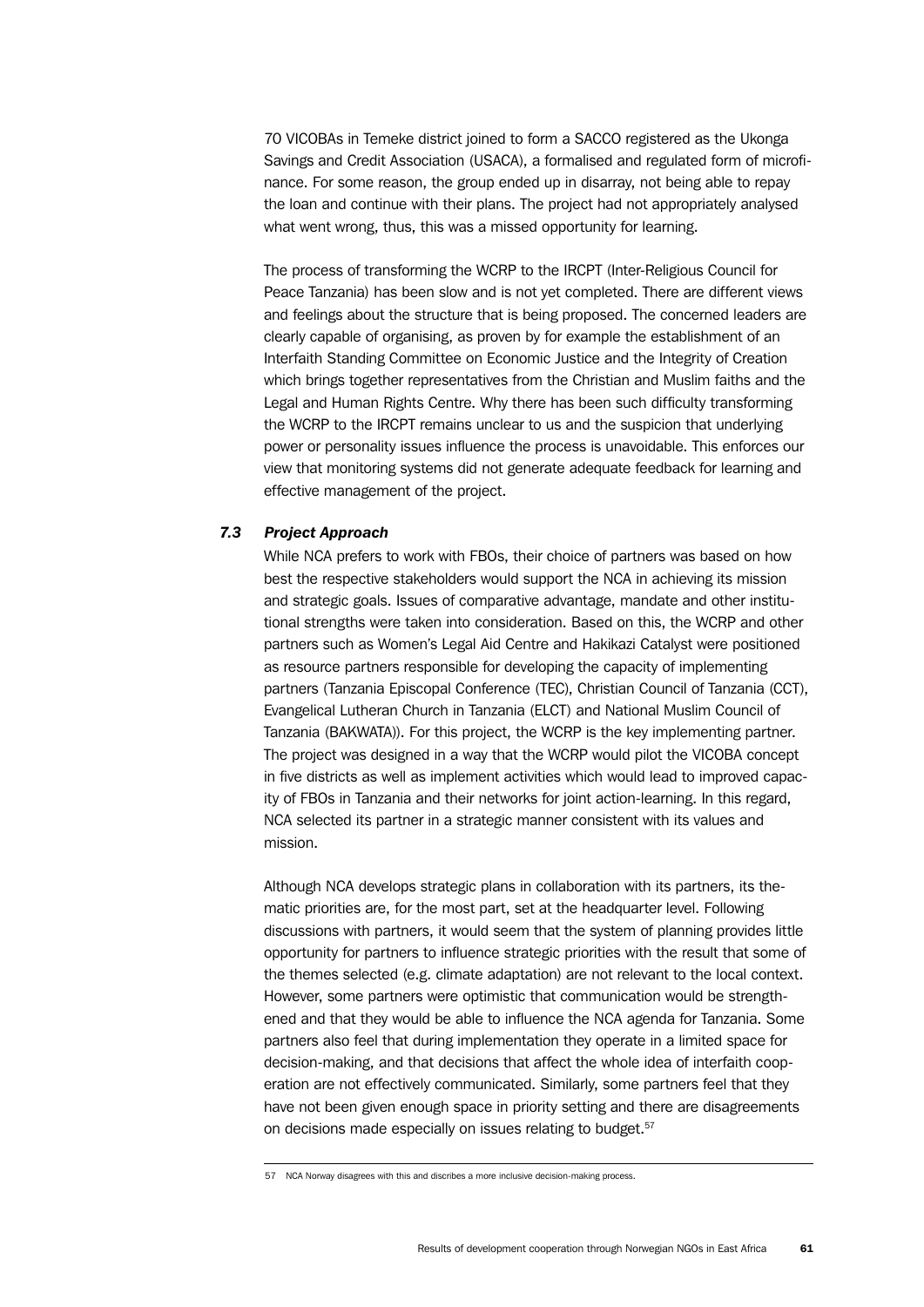All FBOs in Tanzania are target groups of WCRP-T for capacity-building interventions aimed at enabling them to implement activities in the field. A second category of target groups comprises Tanzanian urban, semi-urban and rural communities. These were reached directly through a pilot intervention establishing VICOBAs and indirectly through other FBOs after capacity building. By the nature of the VICOBAs, which require regular savings, a large part of the target group cannot be said to be destitute. However, through community support even the poorest of the poor and the HIV/AIDS affected and infected have been able to participate and benefit from the VICOBA concept. While this was not presented as a criterion, it was observed that the selected districts included underserved districts in Tanzania (i.e. districts with limited economic opportunities and resource endowment).

People living with HIV/AIDS were initially seen to be the most challenging target group since they face discrimination by other members of the community and the risk of them being unable to repay loans is perceived to be high. During implementation, members of VICOBA have creatively designed a system where members who fall sick are supported and the loans are secured.

Informants of both NCA and WCRP did not present a clear definition for capacity building of local partners but they did say that they have a clear strategy, direction and methodology to achieve it. Indicators for capacity building were also considered both difficult to formulate and justify.

WCRP-T did not have a clear strategy for sustainability and the organisation is in an uncertain position. For example despite its good job in developing the capacity of FBOs, its own capacity is in jeopardy as one of its core trainers and designer of VICOBA kits resigned and began working as an independent consultant. WCRP has also experienced budget cuts, which have compromised monitoring of its interventions. A large part of support from NCA is used to pay rent and salaries. It is recommended that WCRP develop and implement a clear and concise strategy for sustainability.

NCA is confident that FBOs such as TEC, CCT and ELCT have a great potential to sustain systems of facilitating VICOBAs and achievements made due to the already acquired experience, existing systems and networks and human capacity. However, one of its core partners, BAKWATA, has yet to develop such capacity, especially at the grassroots level.

At community level the concept of VICOBAs is evolving and the fact that members are increasingly business-minded is promising for sustainability. Informants revealed that in some places members of VICOBA have started paying facilitators for training. In Lushoto District members even purchased a motorcycle for their facilitator to ease transport difficulties.

# *7.4 Achievement of Results*

The results which were planned in this project were *i)* capacity building for interfaith dialogue and *ii)* transformation of the WCRP to the IRCPT. The implementation of this project has resulted in many planned and unplanned outcomes as follows: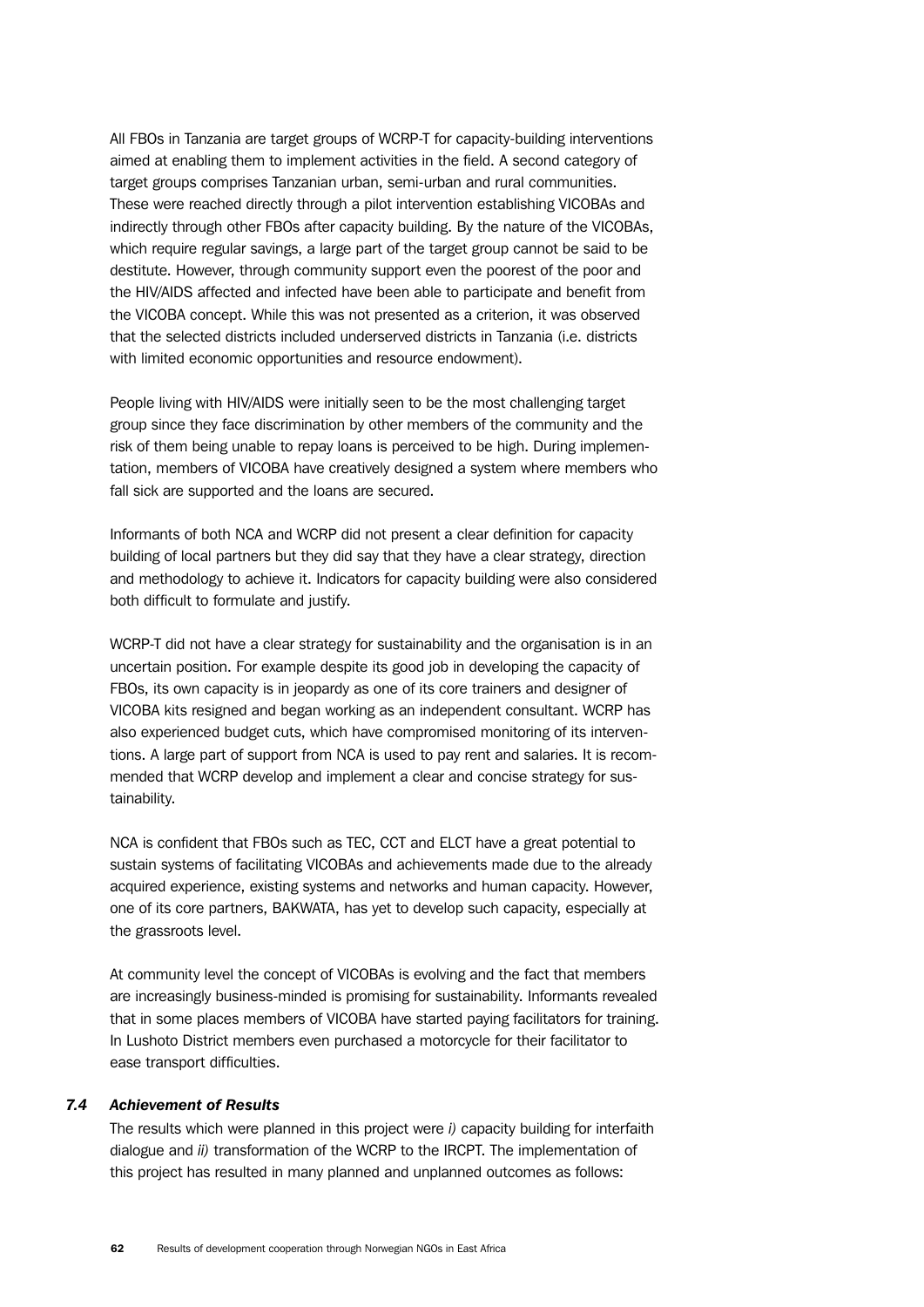*Increased Participation in Promoting Microfinance Services:* NCA and its partners are promoting microfinance facilities through the establishment of VICOBAs as a means to facilitate access to credit, which can be used by members to scale up income-generating activities, pay for education and/or cope with contingencies of life. The number of VICOBAs in the country has grown from 366 in 2008 to 882 in 2010. There has been an exponential growth in the total capital of NCA supported VICOBAs from TZS 1.5 billion at the end of 2008 to 2.4 billion at the end of 2009. Some VICOBAs have established group income-generating activities ranging from food processing (in Lushoto) and brick making and stone quarrying (in Babati) to service provision by winning tenders (e.g., solid waste management in Dar es Salaam) in a competitive environment at Municipal Council level.<sup>58</sup> NCA is already forging links with other stakeholders including the Small Industries Development Organisation, the Tanzania Traditional Energy Development and Environment Organisation, the Tanzania Gender Networking Programme, and the Women's Legal Aid Centre in order to support improvement of the products of the groups and intensify exploration of other opportunities for collaboration.

This suggests that VICOBAs are promising not only as a model that is practical and economically viable but also as potential enterprise units that can be used to explore other economic opportunities. It also demonstrates that, where communities have some capital, knowledge and skills, VICOBAs can facilitate individual pursuits to improve social and economic status of its members. Through these exclusive efforts we see achievements that represent a significant contribution to poverty eradication. Clearly, VICOBAs are promising as an alternative model for micro financing. However, it is debatable as to whether the interfaith concept of group membership has any bearing on the success of the VICOBAs, or whether it is an external concept imposed on a system where it is not really needed.

VICOBAs have grown so rapidly that they are now challenging the capacity of the facilitating organisations with expectations that are difficult to meet. In addition, successful VICOBAs are developing to another stage where members want to have a tangible investment such as food processing, wholesaling or agriculture mechanisation, all of which require financial and human resources that may not be available. Successful VICOBAs are also at risk of being derailed by stakeholders such as banks that come with a profit-making agenda and a reduced focus on community development. The challenge now is how the facilitating organisations will be able to support such expansion without losing track of development objectives.

*District Interfaith Committees:* The understanding for this component of the project varies significantly. Committee members informed us that they do not understand their roles or the structure they relate to in the district. However, evaluators of the NCA country programme who visited Kondoa, Korogwe and Temeke districts reported that committee members were committed and were engaging in some activities. In Korogwe district, for example, members of the committee were involved in mitigating violent responses to religious conflicts.59

<sup>58</sup> Annual Report 2009. 59 WCRP Country Programme Evaluation May-June 2010, p. 54.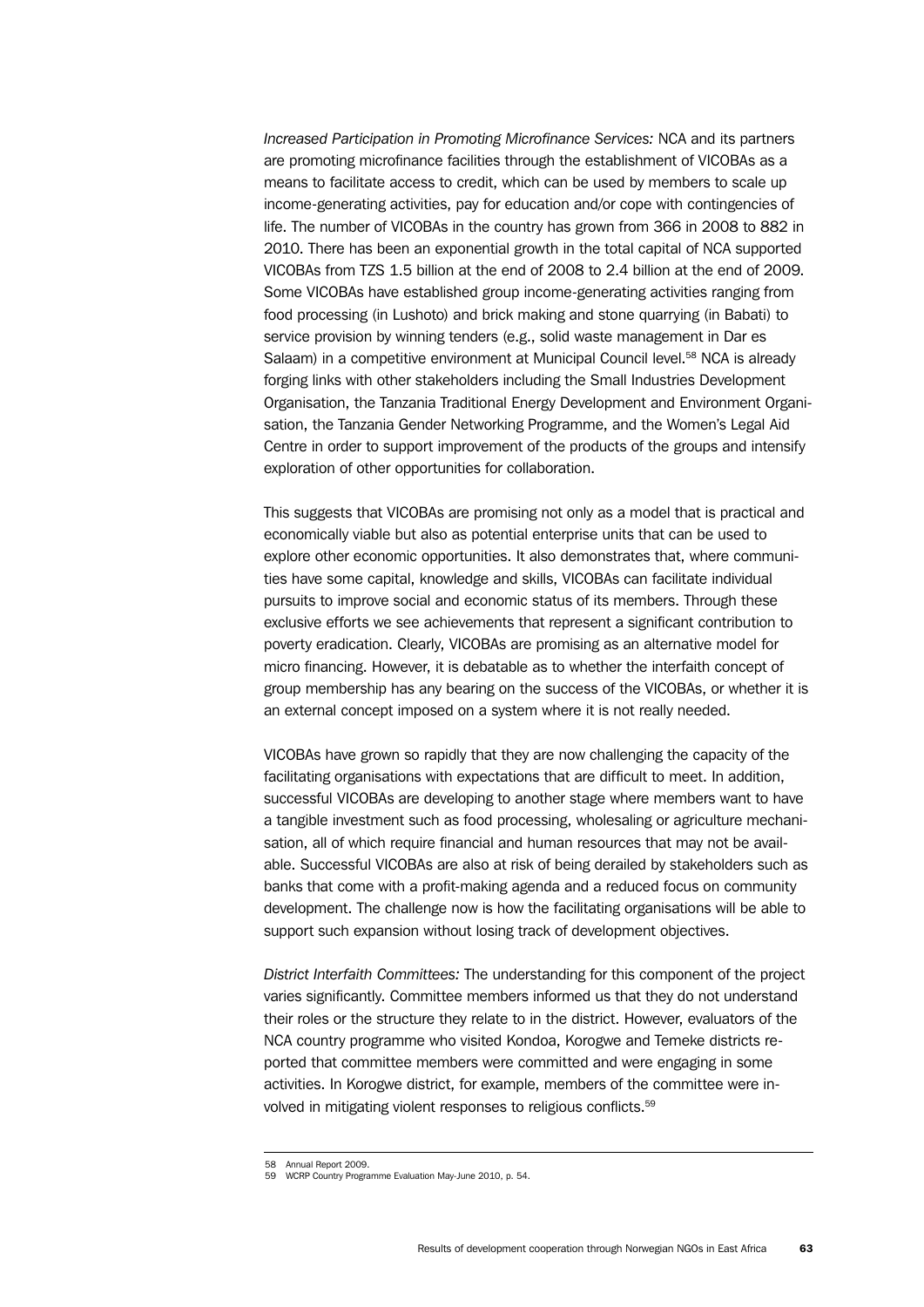*WCRP Not Transformed:* The key objective of transforming the World Conference on Religion and Peace Tanzania (WCRP) to the Inter-Religious Council for Peace Tanzania (IRCPT) has not been achieved. In 2007 a draft Constitution was drawn up following the  $2<sup>nd</sup>$  FBO General Assembly. Minutes of the  $3<sup>rd</sup>$  meeting of the Secretaries General indicated that they attended the meetings organised by the WCRP. Despite these efforts of bringing the Secretaries General on board, there has been no noteworthy progress made in transforming WCRP into IRCPT.

Both the NCA and the WCRP consider themselves cost effective. They say that there have been many achievements despite a significant reduction of funding for overhead costs. The VICOBAs are a success story, transforming members' lives in many ways. The capacity of religious leaders has been developed and their advocacy initiatives are influencing government decisions; e.g. the mining issues. However, NCA's payment of rent and salaries for WCRP and other partners raises some critical questions in relation to cost effectiveness and efficiency.

Another result is that religious leaders have built strategic alliances for effective lobbying. A specific example would be the intervention made by FBOs (CCT, ELCT and TEC) in 2009 when the Parliament approved a decision to repel the tax exemption for education and health imports. The intervention of FBOs resulted in a government reversal and retention of the tax exemption. Organising is achieved when there is a clear purpose and commitment towards that purpose. In this context the idea of transforming the WCRP to the IRCPT seem somehow redundant.

## *7.5 Conclusions and Recommendations*

The project responded to the needs of the poor in finding an alternative microfinance and through the VICOBAs many people have improved their social and economic status. The approach of VICOBA is appropriate to the target group as it builds on the capacity of the target group. In this regard the project is considered relevant to the target group, coherent with the national priorities and contributes to poverty alleviation objectives. The project generated numerous activities and reached an impressive number of beneficiaries and the partnership was effective with respect to the ultimate objective of improving the social and economic conditions at the grassroots level. The support to and development of the VICOBA groups was clearly a success and the involved organisations are to be commended for their adaptation to the increased demand.

We assess that the financial resources allocated for fieldwork were used effectively to achieve the desired results. However, the involved NGOs are heavily dependent on donor funding and organisational sustainability remains a big challenge.

We found the interfaith component quite vague and are unclear as to its value added in the Tanzania context. There appeared to be a gap between the rhetoric in favour of interfaith action in line with project strategy and the actual implementation. The ambition to transform WCRP-T into IRCPT did not seem to be well anchored in the priorities of the stakeholders involved. Had this been a priority we believe it would have become a reality.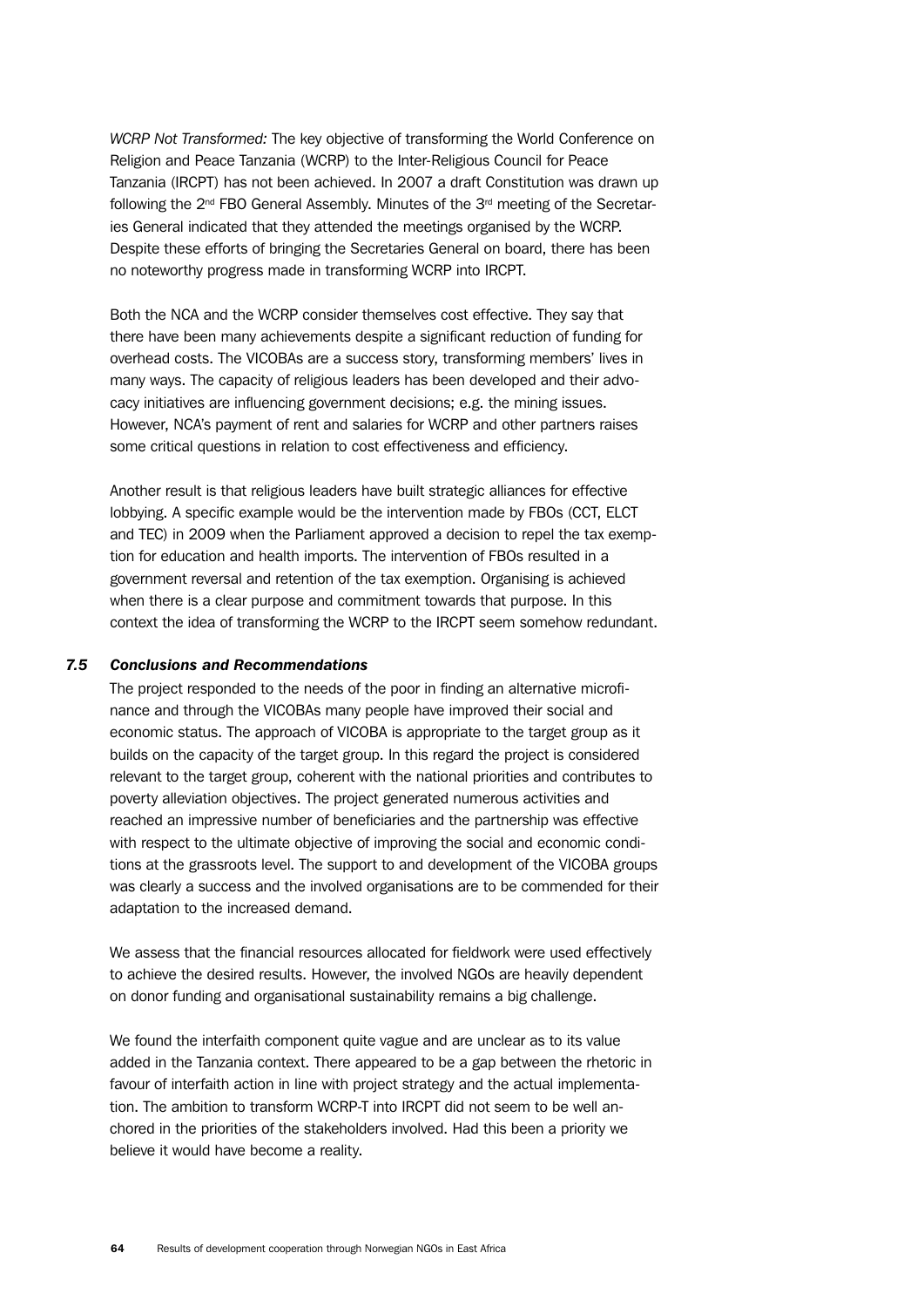NCA are recommended to revisit the overall project strategy. The ambition level and organisational forms of implementation should be discussed again with relevant stakeholders. This should be done in an environment facilitated by a non-involved, African, non-Tanzanian, professional moderator.

NCA and its partners are recommended to invest in management development through the introduction of results based management systems. Particular focus should be placed on logical links between planned activities and intended key results. Results for which indicators are not possible to define should be reconsidered and systematic monitoring undertaken.

NCA are recommended to focus its ambitions and support in Tanzania. Simultaneously attempting to be involved in research, in influencing national policy, in restructuring the national interfaith network, in local level conflict resolution and in alleviating poverty in multiple districts is highly ambitious. Doing so through a network of local partners may extend implementation capacity, but also increases expectations that NCA contribute to capacity building in these multiple partners.

NCA should retain support to the VICOBAs as a main component of its future work in Tanzania. The planned slowdown in expansion should be used for systematic reflection and learning regarding pros and cons of the approach.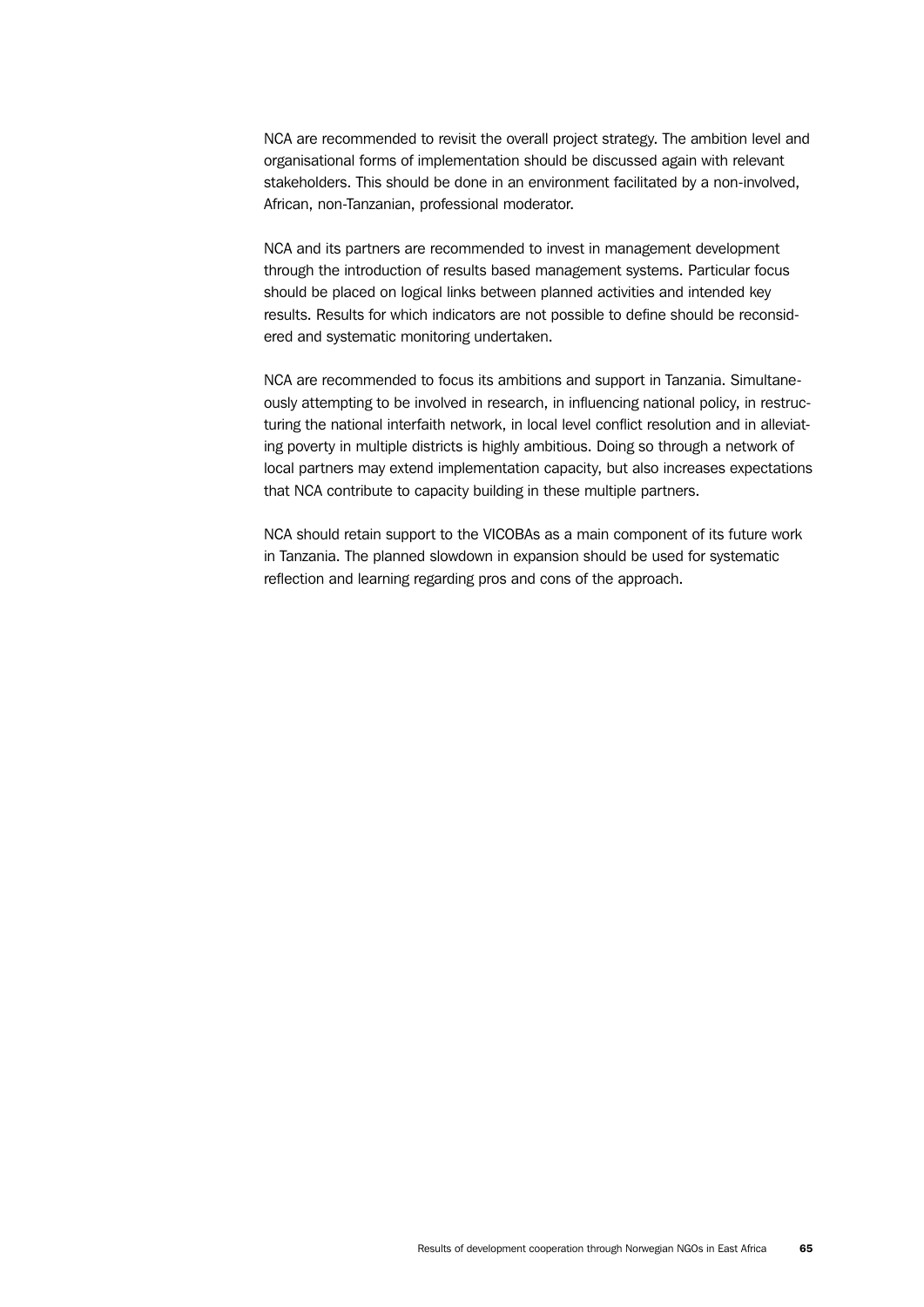## 8 LO/ZATUC

# Norwegian Confederation of Trade Unions – Zanzibar Trade Union Congress: Education and Organisational Development<sup>60</sup>

The overall purpose of this evaluation is to inform the political debate in Norway concerning the effectiveness of channelling Norwegian government funds through NGOs. The purpose of this case study is therefore to inform the overall analysis, rather than to conduct an evaluation of this specific project. Findings, conclusions and recommendations are therefore not as solid as they would have been had a full evaluation been implemented. They should be interpreted in that context. A second objective of the evaluation is to contribute to learning, and it is hoped that this case study may contribute to discussions among the stakeholders regarding the progress of this project. The team conducted a document review and interviewed key informants in the Norwegian and Tanzanian organisations<sup>61</sup> (including two LO consultants, Mrs Alice Siame, based in Zambia and Mohamed Mwamadzingo, now at the ILO in Geneva). We also visited the Commissioner of Labour in Zanzibar and interviewed the ZATUC Secretary General and representatives of ZATUC affiliates and employer's associations.

#### *8.1 Project Background*

| <b>Geographic Area</b>                                                            | <b>Zanzibar</b>                                                         |
|-----------------------------------------------------------------------------------|-------------------------------------------------------------------------|
| <b>Population Coverage</b>                                                        | 40,000 people are engaged in formal sector                              |
| <b>Target Group Size</b>                                                          | 19,000 approx. current membership size                                  |
| <b>Years of Operation</b>                                                         | 2002 to date                                                            |
| <b>Financial Input Per Year</b>                                                   | 2006: NOK 223 000<br>2007: NOK 156 000<br>2008: NOK 165 000             |
| <b>Route of Financial Support from</b><br><b>MFA/Norad to the Final Recipient</b> | Norad $-$ LO $-$ ZATUC                                                  |
| <b>Description</b>                                                                | Education and technical equipment, Zanzibar<br>Congress of Trade Unions |

Zanzibar is situated on the East African Coast in the Indian Ocean and forms part of the United Republic of Tanzania. It consists of two main islands, Unguja (also simply known as Zanzibar) and Pemba, and numerous small islets. Unguja and Pemba cover an area of 2,332 sq km. The population of Zanzibar was 984,625 in 2002 the date of the last census, with an annual growth rate of 3.1%.

The project presented here comprises a formal cooperation between the Zanzibar Trade Union Congress (ZATUC) and the Norwegian Conference of Trade Unions (*Landsorganisjonen*, LO). Given the strength of LO, the reader should be aware that

<sup>60</sup> This case study has been prepared by Eutropia Ngido, Country Coordinator for Tanzania and Simon Dafi, Research Assistant. The<br>team wishes to thank the following for assistance without which our task would not have been Mwamazingu, Senior Economist, ILO Geneva; Alice Siame, LO Norway Consultant based in Zambia; Mr. Hamisi Musa Mohamed, Secretary General, ZATUC; Mr Juma Hamad Musa, Senior Officer of Zanzibar Employers Association; Iddi Ramadhani Mapuri, Commissioner of Labour, Zanzibar; Mr. Talib Mbwana , Senior Officer, Zanzibar Local Government Union (ZALGU); and Mr. Hamisi Musa Mohamed, Secretary General, ZATUC.

<sup>61</sup> ZATUC and several of its member unions.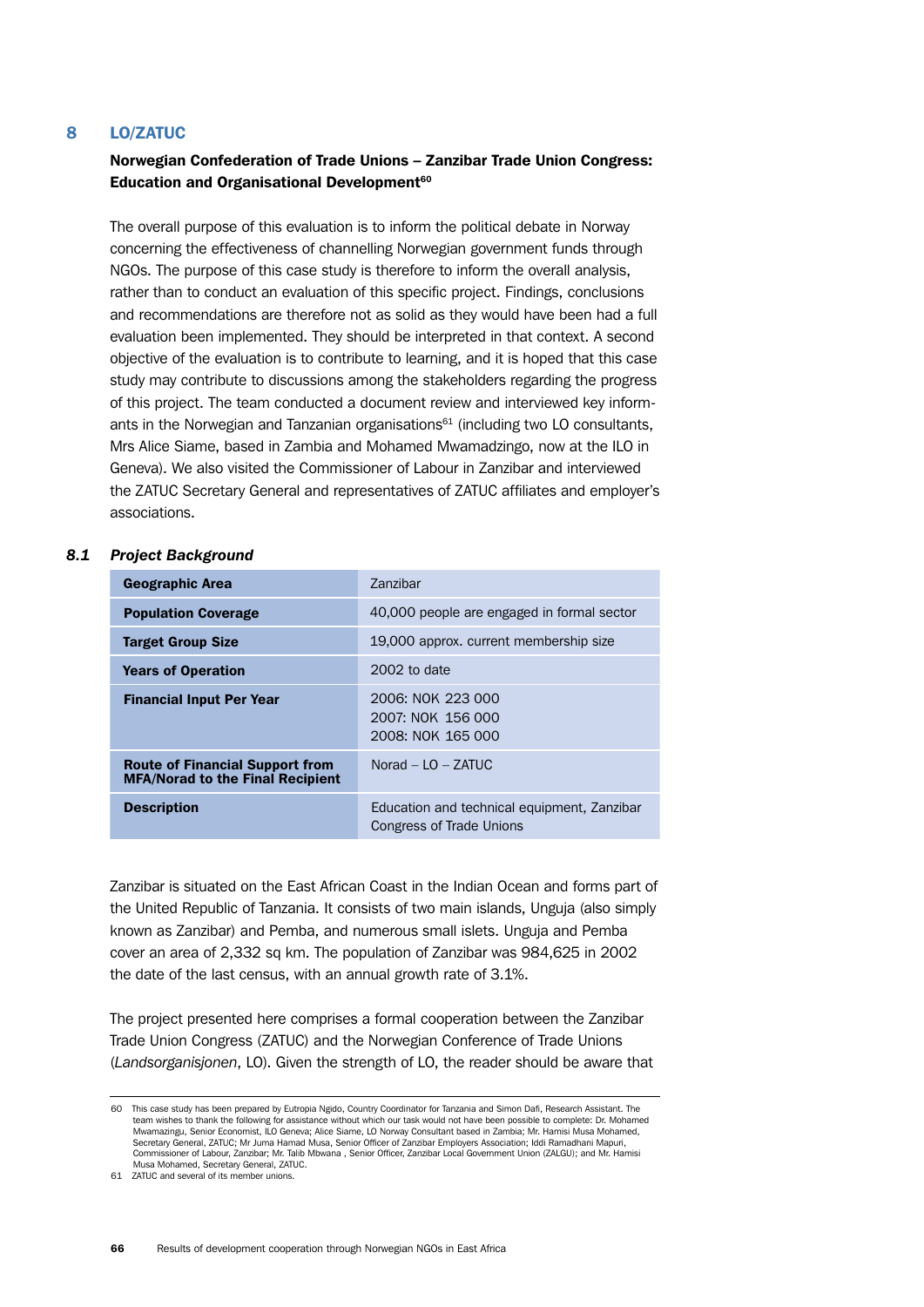ZATUC consists of an office, a general secretary, his assistant and the governing board, comprised of the general secretaries of the affiliate members. ZATUC was formed following changes in the Trade Union Act of 1998, enacted in July 2000. The Act did not apply to Zanzibar or Pemba, necessitating the Government of Zanzibar to enact its own Trade Union Act, No. 4 of 2001. ZATUC was officially established on 5 April 2003 under this Act.

Since 1979, LO has cooperated with the Trade Union Congress of Tanzania (TUCTA) and its predecessors. In 2000, Tanzania enacted a new labour law separating labour issues from the legal framework regulating the union between Tanzania and Zanzibar. Prior to 2000, trade union operations were treated as a labour matter with one national centre (in Dar es Salaam) across the whole country. In 2000, the centre was divided with one for the Tanzania mainland and one for the islands of Zanzibar.

LO cooperation with municipal workers in Zanzibar began in 1995. LO had no written agreement with union organisations and support was channelled through the national centre, the Tanzania Federation of Trade Unions (TFTU). In 1996, the cooperation continued through an organisational development project. The project, which was based on core funding to organisational development and union building, covered Uganda, Malawi, Mozambique, Zambia, Zimbabwe and Tanzania (including Zanzibar).

In 2002 LO started to provide direct financial support to Zanzibar under the project TZ10: Organisational Development, which had its first project cycle for the period 2002-2005. This project had as its long-term goal to ensure that ZATUC was an organisationally and politically strong trade union congress with influence in Zanzibar's labour relations and the society. A short-term goal was to increase ZATUC membership and dues. In July 2004, ZATUC prepared a strategic plan for the period 2004-2008. A number of challenges facing ZATUC and its affiliates were identified and strategic choices were made to focus on four priority areas:

- Organising and membership recruitment;
- Institutional capacity building; including the development of administrative systems and support in a consolidation process within which affiliate members<sup>62</sup> have been urged and encouraged to merge. This implies that individual unions with unsustainable size were encouraged to merge into more sustainable organisational entities;
- Services to individual members; primarily collective-bargaining, legal assistance and support in discussions with employers relating working conditions and workplace safety; and
- Workers' education; with a focus on dissemination of rights and leadership development for potential shop stewards. ZATUC regularly assists its affiliate members in organising thematic workshops and trainings.

A second strategic plan for the period 2009-2012 re-iterates these objectives and additionally focuses on the aims of guaranteeing the survival, growth and prosperity

<sup>62</sup> The affiliate members of ZATUC are the unions that together comprise the Congress. In order to distinguish organisations from the workers themselves we choose to use the terms "affiliate members" and "individual members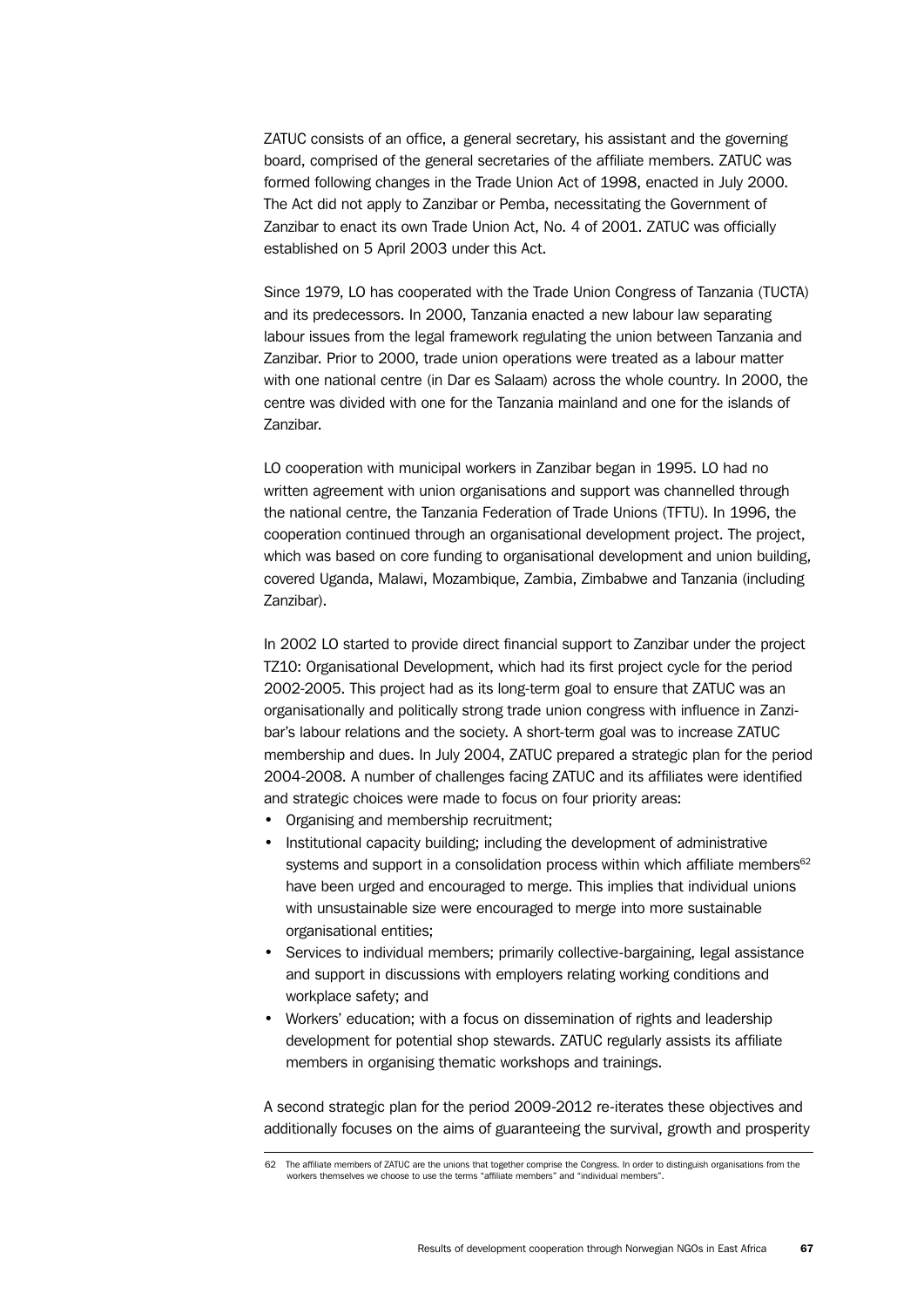of the organisation. The parties foresee that at the end of the second strategic plan in 2014, ZATUC will have gained the necessary momentum to be financially sustainable. This seems optimistic at the present time.

*Historical Background:* Until the enactment of the Trade Union Act of 1998 (which became operational in 2000) trade unions in Tanzania had virtually no autonomy and all were grouped into the Tanzania Federation of Trade Unions (TFTU). The TFTU comprised 11 trade unions from the mainland and Zanzibar. In addition to providing autonomy to trade unions in the country, the Act prohibited the historical links between the workers of the mainland and Zanzibar under the pretext that labour issues were no longer a Union matter and therefore not covered by the legal framework governing the Union between Tanzania and Zanzibar. This paved the way for the enactment, in 2001, of the Zanzibar Trade Union Act No. 4 to accommodate registration of trade unions in Zanzibar and paved the way for the affiliation of 9 trade unions under the Zanzibar Trade Union Congress (ZATUC).

When ZATUC was established 32% of the 32,000 workers in the formal sector were unionised.63 From the outset, ZATUC had to deal with a number of challenges resulting from a series of economic and political factors that had occurred between the 1980s to early 2000s. For example, the political transition to a multi-party system required workers' organisations to become more strategic in seeking to influence socio-economic development. Workers' organisations found that they lacked skills in collective bargaining. Furthermore, although there is a legal framework for collective-bargaining, there has been significant resistance both from employers and from the public sector to ZATUC efforts to increase the number of collective-bargaining agreements.

Economic reforms in response to globalisation led to massive downsizing and layoffs. This, in turn, resulted in an increase in the informal labour sector and these new arrangements made it more difficult to organise the labour market and undermined the bargaining power of unions. Political clashes in Zanzibar between the two major political parties and threats from Al-Qaeda affected economic sectors, especially tourism, also resulted in loss of jobs and decreased union membership.

The project therefore intended to support the newly formed ZATUC to become a legal entity with effective governance structures (a constitution, strategic goals, leadership and quality management) to deliver services to its members. This support is aligned with the core strategy of LO for international solidarity with a goal to "contribute to building strong, representative and democratic trade unions".<sup>64</sup>

## *8.2 Managing for Results*

*Planning:* When the project was developed there was an assumption that strengthening trade unions and trade union rights are by definition positive. This included the assumption that stronger trade unions will contribute to the well-being of the

<sup>63</sup> ZATUC Project Document – Proposed Activities and Budget for the year 2005, p. 7, the number of employed in the formal sector has

since increased to 40,000 according to the secretary general ZATUC. 64 LO Document – Africa – Organisational Development Plan 2010-2014.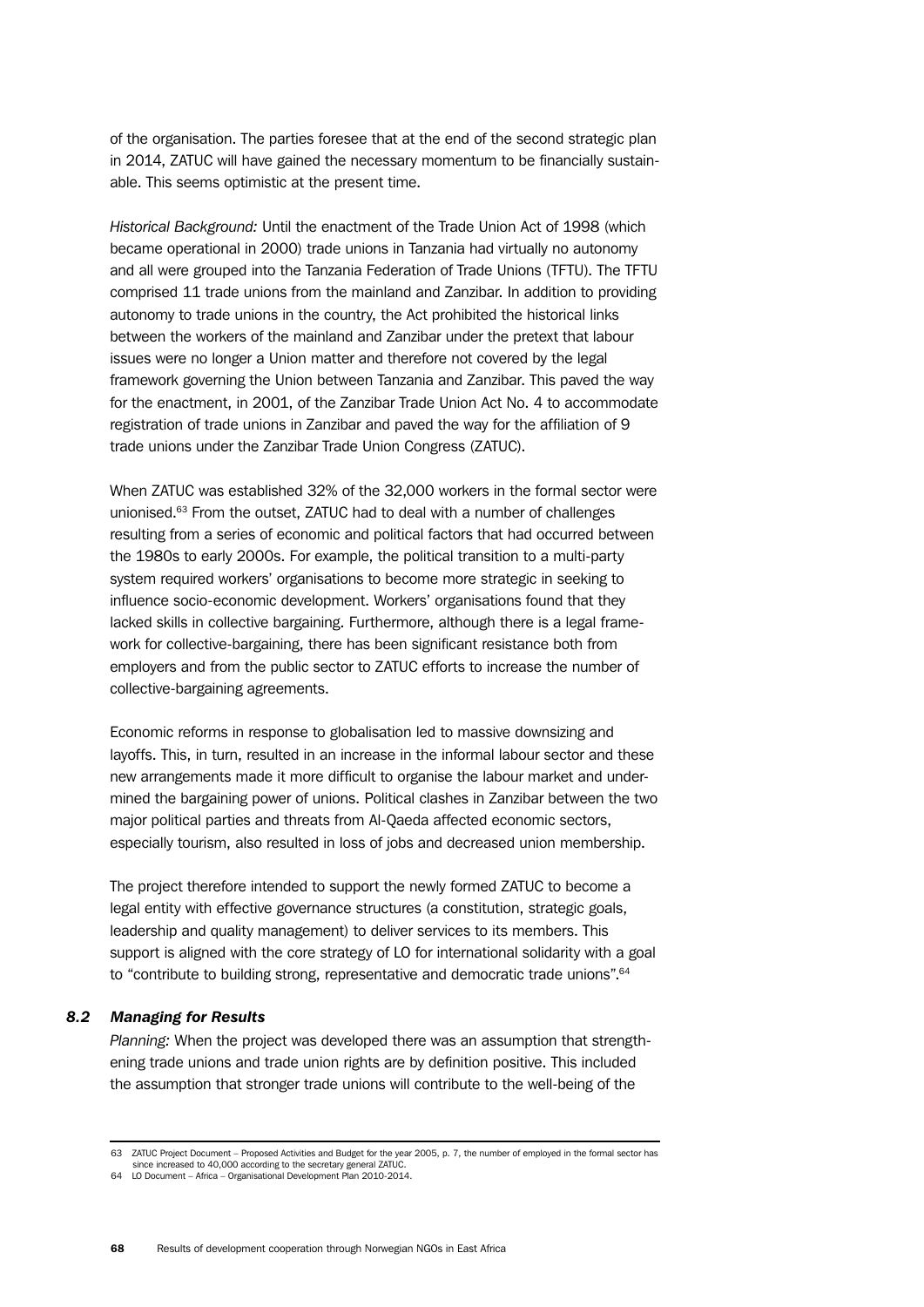members it represents. There was also an implicit model of cause and effect regarding how trade union rights and trade unions are best reinforced.

ZATUC and LO did not develop a log frame during project inception. Interventions were designed based on the Tanzanian experience including the relative strength of organised labour and the role of the trade unions and the national centre on the mainland in providing services to its members. The 2002 and 2005 ZATUC proposals to LO do not specifically mention which indicators would be used to assess progress and performance.

Increasingly the activity reports (e.g. 2006 and 2007) have improved and now present some assumptions and indicators (with targets) to measure progress by ZATUC and its affiliates. Such indicators include increased individual membership by 1.8% in 2006 and increased income from individual membership dues by 19.7%.

ZATUC prepared its first three-year strategic plan for 2004-2007, which identified four priority areas: *i)* organising and membership recruitment; *ii)* institutional capacity building; *iii)* services to members; and *iv)* workers' education.65 However, the formulation of strategic objectives is not very clear and some informants felt that the plan was too theoretically written to respond to donor requirements. In 2009 ZATUC, through the partnership with LO, conducted a baseline survey to establish a point of departure for future planning. This showed that ZATUC has a long way to go in terms of organising and recruiting potential members and in providing services for its individual members.

Monitoring is said to be an integral part of the project. However, informants reported that lack of skills and financial resources is affecting regular data collection, analysis and reporting and that affiliate members have failed to systematically maintain accurate data. These factors have affected the quality of monitoring.

Periodic and annual reporting has, since 2000, shown significant improvement in presenting progress by reporting on objectives (e.g., increase in membership and number of collective bargaining agreements) rather than merely reporting on activities such as holding meetings and establishing unions. The reports also identify challenges and risks.

A review of project documents from 2003 to 2009 also demonstrated improved planning with attempts to prioritise where common goals strengthen the coherence of the project. However, there are some weaknesses in the systematic articulation of objectives and a lack of analysis of strategies that worked and for those that did not work. There is no evidence that ZATUC took the initiative to conduct joint reflection sessions with affiliates to enable learning from project interventions.

## *8.3 Project Approach*

LO had little choice in selecting ZATUC as its partner given its ambition to develop the capacities of the Zanzibar unions. The hope of Norwegian LO is that through

<sup>65</sup> ZATUC Project Document: Activity report 2006, p. 2.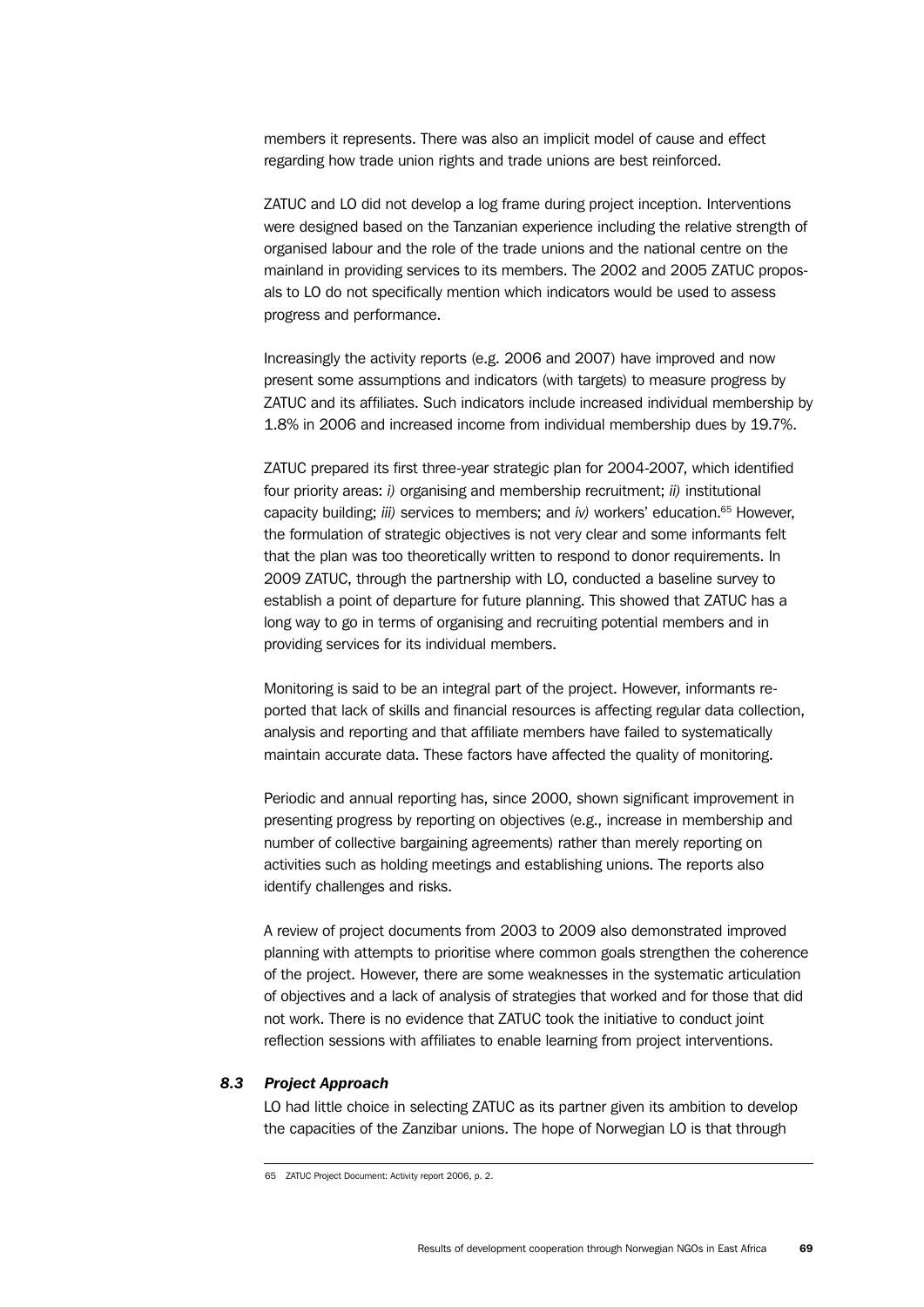this project, ZATUC as a national centre will be more effective in claiming unions' and workers' rights in Zanzibar.

The project targets the national centre, its affiliates and their members. The annual report 2006 estimated that there is a workforce of 45,281 employed in the formal sector of which only 17,234 are organised.<sup>66</sup> As a comparison, it should be noted that there are approximately 650,000 workers informal sector. $67$  Generally formal sector workers are more empowered, informed and have a higher income than other citizens in Zanzibar. However, in the world of work they are vulnerable due to contextual changes leading to a tidal wave of job destruction and an increase in the informal economy. In this context, ZATUC is faced with challenges to *i)* develop a system of ensuring payment of individual membership fees; *ii)* identify ways to bring workers in the informal sector into ZATUC; and *iii)* find ways of ensuring that members become confident that their union (and by implication ZATUC) defends their interests and rights.

Although the initial decision to support ZATUC was not preceded by a baseline survey, the plan was based on clear conceptual grounds and was broadly consistent with proven approaches to promote trade unionism. The project is important and relevant to ZATUC and its affiliate members in that it provides individual members a strong voice for demanding their rights.

ZATUC affiliates are invited to discuss and approve plans and participate in implementation of project activities such as training, mobilising and organising members. Use of affiliates to implement activities has resulted in a decrease in operational costs and has developed the capacities of the affiliates. It should be noted that that the governing body of ZATUC consists of the secretary general and the secretaries of general of the affiliate members. This arrangement ensures organisational accountability to the affiliate members and also put pressure on the members to support their umbrella organisation.

LO supports the planning and implementation processes by bringing in technical support through consultancies. Following integrity issues related to disbursement of funds a couple of years ago LO introduced a system where the disbursement of funds was controlled by the LO employed consultant based in Zambia. On the subject of funding, informants expressed their view that the system used by LO of disbursing funds for specific activities not only results in delays in implementation but also limits flexibility and creativity in implementing the plan. Informants acknowledge that this approach could, however, be a useful tool for limiting the risks of disbursing lump sums since past accounting inadequacies resulted in the loss of some ZATUC partners. However, they noted that this practice should now be reviewed and that trust between the two partners should be revived.

ZATUC considers itself as highly cost effective and efficient. The organisation is managed by a Secretary General who is assisted by an Administrator/Secretary. Both positions are financed by LO. All activities that, in similar organisations in other

<sup>66</sup> ZATUC Baseline study 2009.

<sup>67</sup> Estimate by the secretary general of ZATUC.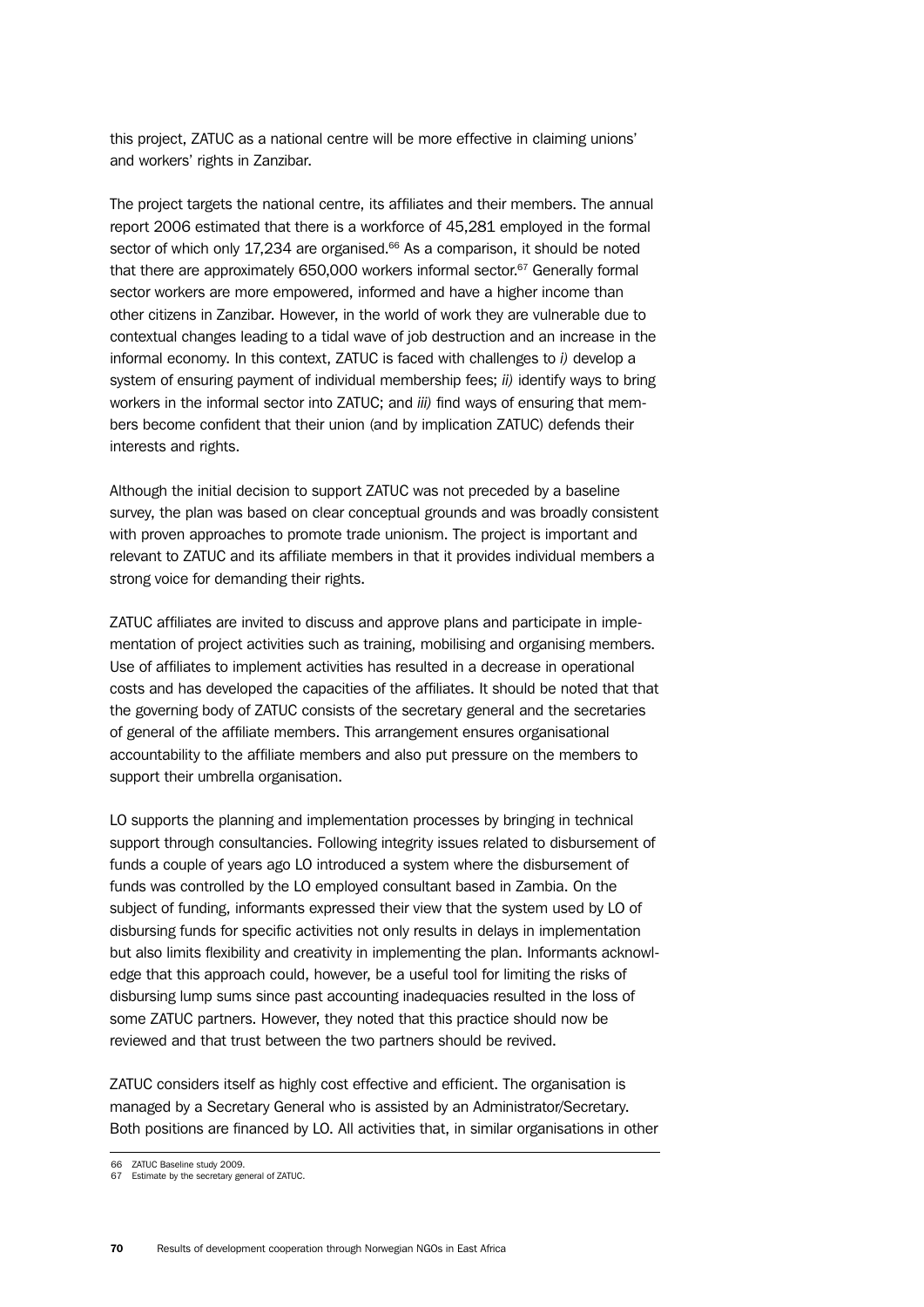countries, would have been carried out by staffs based in the national centre are instead implemented using available skills within the affiliates. In this way ZATUC not only uses a participatory approach to project implementation but also reduces staff costs at the centre. Informants gave examples that in other countries a Secretary General will have a bodyguard and the national centre will have more than four departments with one to three full-time employees each. An organisational consultant with good insight into both ZATUC and similar projects in other African countries concluded that trade union Congresses in other African countries had significantly larger overheads.<sup>68</sup> Currently the project can be said to be cost effective at the Zanzibar level. However, even with such a relatively low-cost profile, the current level of dues collected is not sufficient to ensure sustainability.

## *8.4 Achievement of Results*

There is evidence that the project has achieved planned outputs in the four priority areas:

*Organising and Membership Recruitment*: In 2009 a survey was conducted to better understand the developments in union membership and collective bargaining in Zanzibar. This was part of an effort by ZATUC and its affiliates to be more effective and provide better service to their members. The survey showed that there was an impressive growth of union membership from 13,759 members in 2006 to 17,234 members in 2009.

*Institutional Capacity Building*: ZATUC established mechanisms for improved governance and transparency. These included elaborating financial regulations, a code of conduct, a Constitution and holding elections. It has continued to observe formal practices of transparency and union democracy through submission of audited accounts, convening meetings, periodic leadership elections and observance of other procedures prescribed in its constitution. The establishment of these mechanisms was a significant achievement in and of itself. It goes beyond the mandate of this evaluation to establish whether or not the quality of implementation within these mechanisms is in line with internationally accepted standards.

*Services to Members*: Together with its affiliates ZATUC has offered some modest but vital services to its members. These include legal services and educational programmes to resolve workplace disputes and defend workers against rights' violations. ZATUC and affiliates have also supported putting into place collective bargaining agreements with, for example, Zanzibar Bottlers Ltd. and Zanzibar Milling Corporation.

*Workers Education Programme*: A number of workers have been trained on various aspects including workers right, organising and grievance handling. The evaluation team did not have the opportunity to meet individual members who had gone to such training.

<sup>68</sup> Dr. Mohamed Mwamazingu, Senior Economist, ILO Geneva, telephone interview.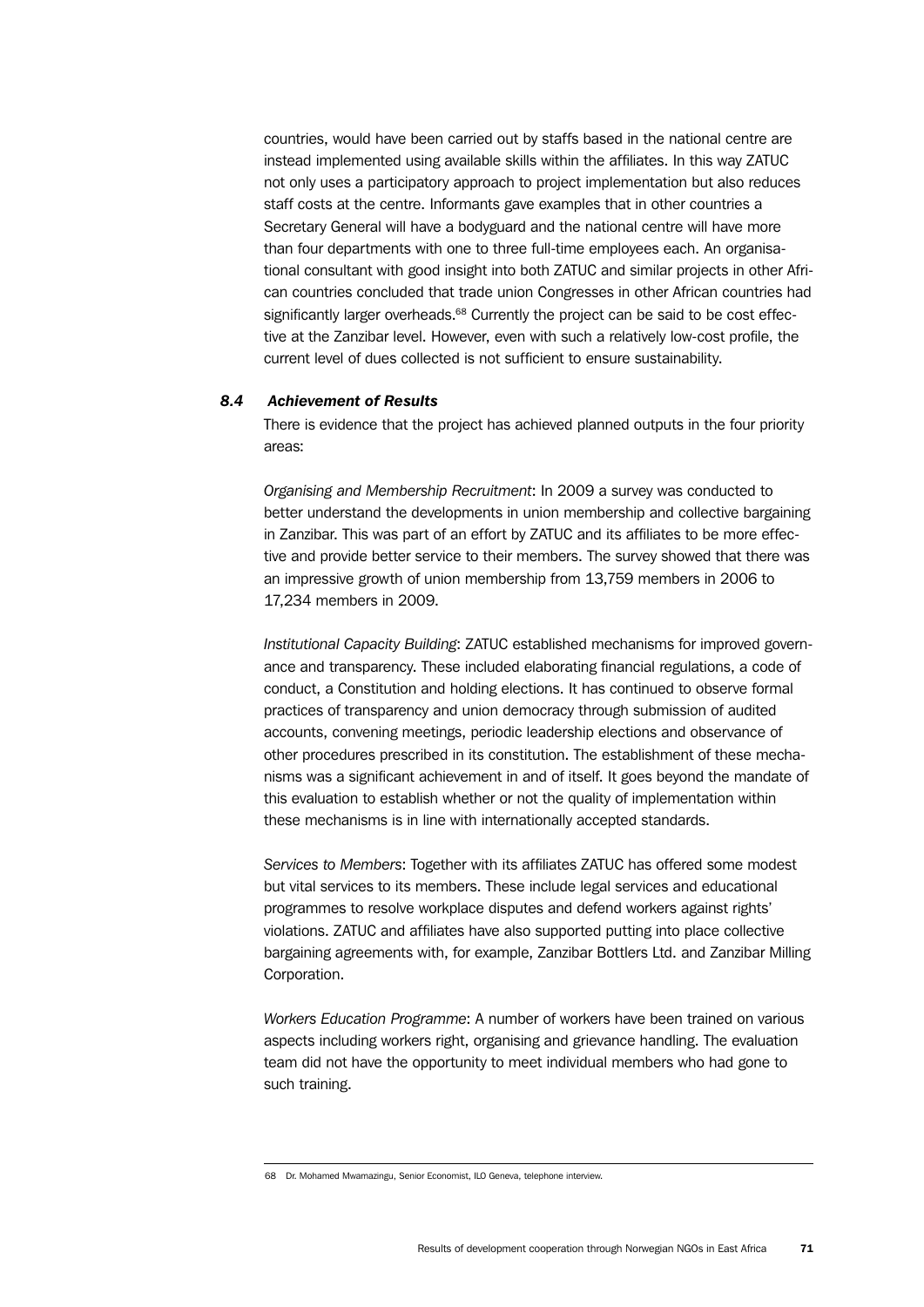ZATUC plays a prominent role in government decision-making processes. It is represented in tripartite and social dialogue structures including the Minimum Wage Board and the Labour Advisory Board, in which labour issues and workers' rights are discussed and decisions are made according to the law. There are internal discussions within the organisation regarding the strategy vis-a-vis the tripartite social dialogue structures. Opinions vary as to the appropriateness of ZATUC's intimate involvement in this process as compared to the possibility of pressing more forcefully in the direction of collective bargaining.

*Challenges:* Due to low membership and small fees, ZATUC affiliates are faced with an acute shortage of financial resources that negatively affects their ability to organise and recruit members, meet their operational costs, employ staff and carry out educational programmes.

Workers in Zanzibar may be divided into four categories including: *i)* workers who are employed by the Government of Tanzania; *ii)* workers employed by the Government of Zanzibar; *iii)* private sector workers; and *iv)* workers in the informal sector. Informants said that workers under the Government of Tanzania or in the private sector who have been recruited from the mainland are better paid than those working for the Government of Zanzibar or for the Zanzibar-based private sector. The variety of conditions of service for workers is seen as a difficulty by ZATUC in its efforts to negotiate with employers for collective bargaining agreements.

Overall, there is coherence between the four priority areas on which the project objectives and activities are based. Outcomes from the project are detectable, though there is a weakness in systematic documentation and reflection on some elements of the project (e.g. outcomes in terms of service routinely delivered by trained people/leadership and concrete gains for workers appear not to be well reported). It can also be argued that it is through accumulated knowledge and international experience that LO has been able to translate its objectives and strategies into funding decisions which support strengthening of the unions to promote rights of the workers and improve their working and living conditions.

#### *8.5 Conclusions and Recommendations*

The intervention is relevant and addresses the needs of organised and un-organised workers. Activities were relevant for the newly established ZATUC by addressing the issues of organisational strengthening, membership growth and servicing members.

While informants were of the opinion that additional resources for follow-up activities could have improved their results significantly, they also stressed the value they place on the project's contribution to their union activities and resources. Project resources are used for key union activities, which have contributed to union growth and organisational strengthening. However, ZATUC needs to look for alternative ways to finance its recurrent costs and should plan for improving its internal resource base. There are concerns regarding delays in the transfers of funds from LO to ZATUC, which results in insufficient time to execute activities according to project time frames.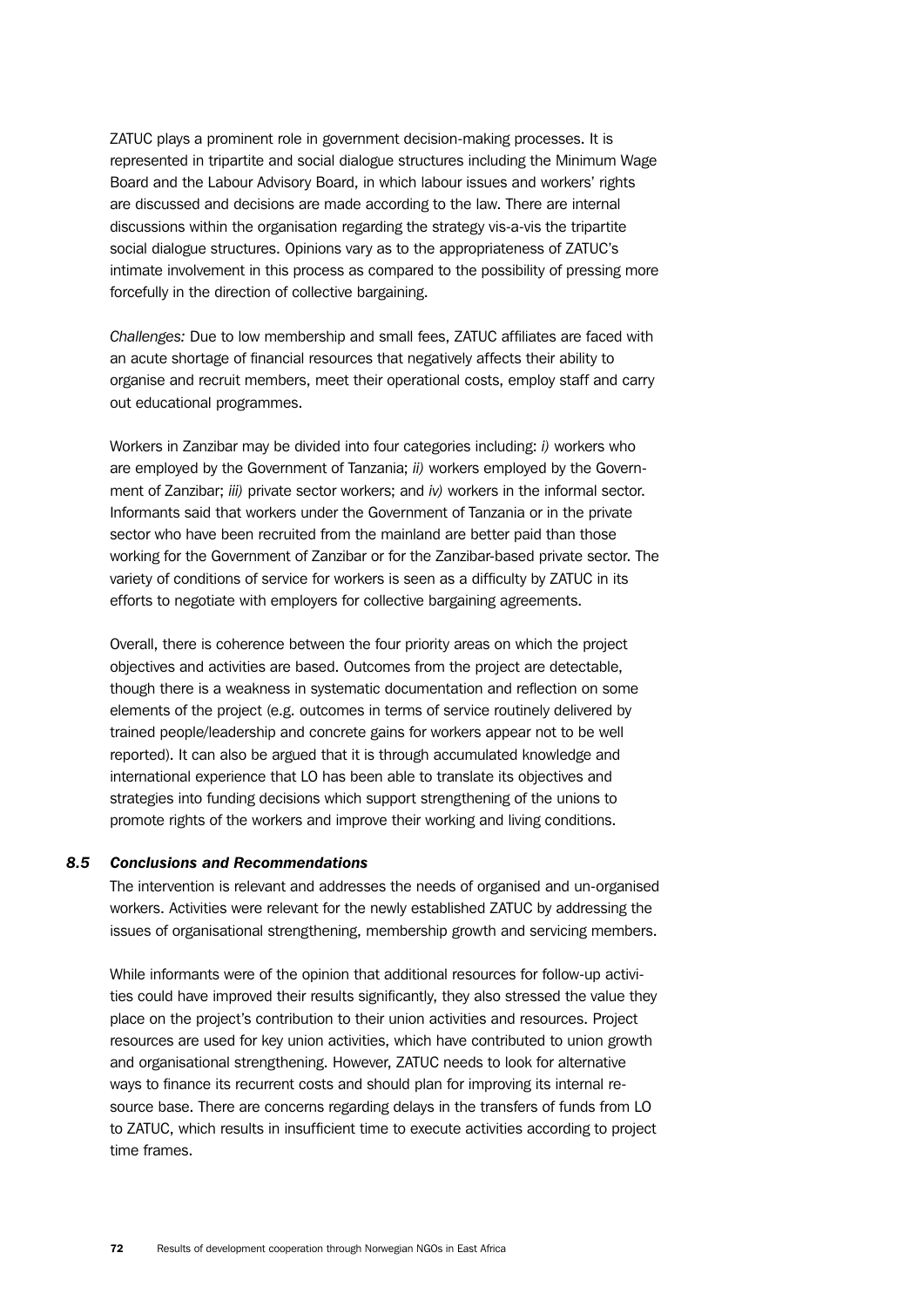The activities that were implemented during the previous project cycle were consistent with the stated objectives. Individual membership has increased from 13,759 members in 2006 to 17,234 members in 2009 and union fragmentation is being addressed as 9 affiliate members have through the consolidation process been merged into 4 affiliate members.

Without the project Zanzibar would not have a functioning national trade union congress. There are examples of salary increases and improvements in working conditions for members. However, efforts to introduce collective bargaining agreements have, to date, failed.

The challenges posed by globalisation have highlighted the need for unions to be increasingly innovative in organising and attracting new members, especially young workers and informal sector employees. In this regard ZATUC should look for ways to draw on best practices from elsewhere in Africa.

ZATUC should invest time and effort in making members, both affiliate and individual, aware of how it contributes to their well-being. Currently, planned efforts to improve the internal resource base and contribute to recurrent costs on a gradual basis are bound to fail as the value added of the organisation appears to be unclear to the members.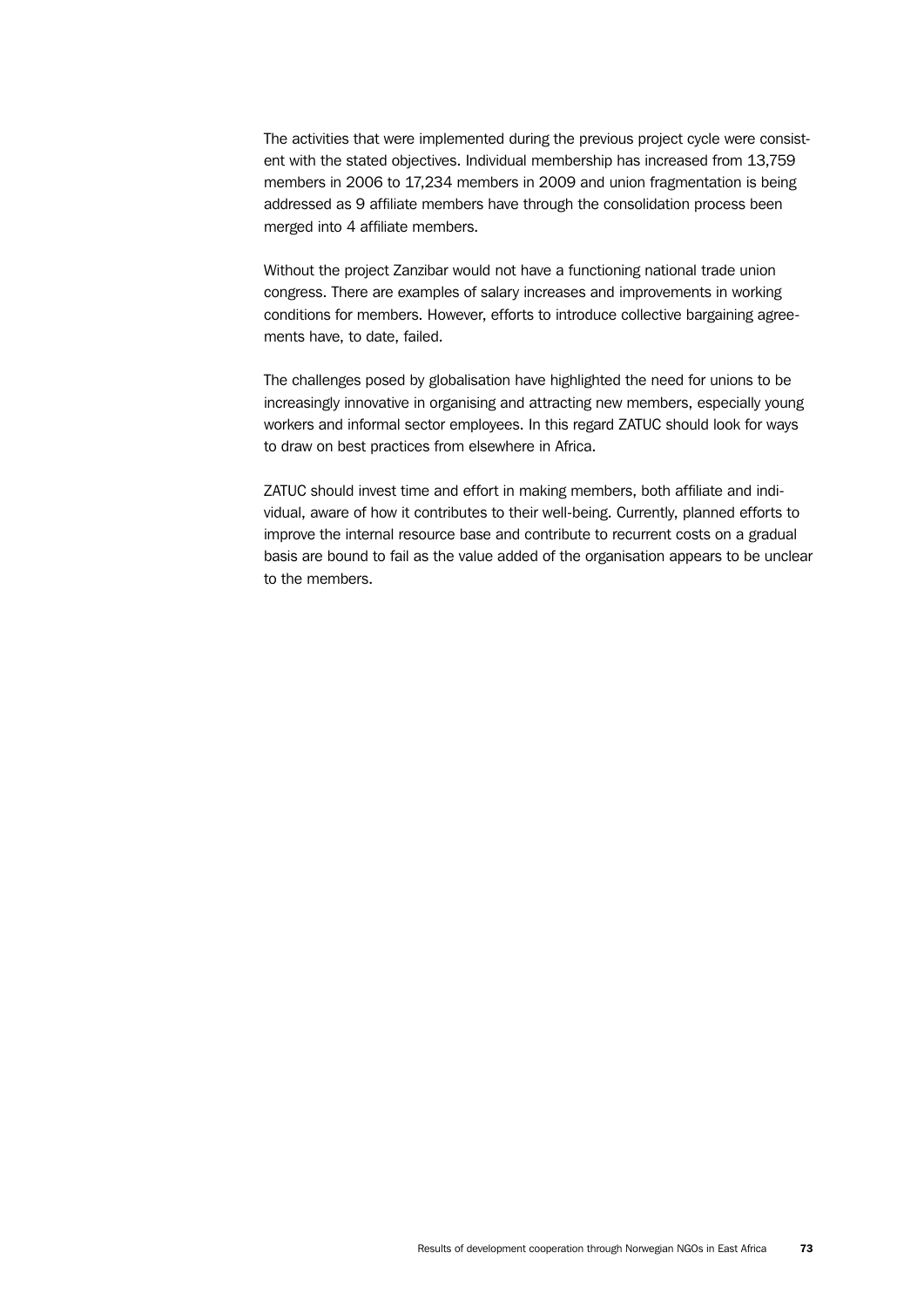## 9 NPA/Youth Rights EAC

# Norwegian People's Aid – Christian Sports Organisation in Norway – EMIMA: Youth Rights, East Africa Cup<sup>69</sup>

The overall purpose of this evaluation is to inform the political debate in Norway concerning the effectiveness of channelling Norwegian government funds through NGOs. The purpose of this case study is therefore to inform the overall analysis, rather than to conduct an evaluation of this specific project. Findings, conclusions and recommendations are therefore not as solid as they would have been had a full evaluation been implemented. They should be interpreted in that context.

#### *9.1 Background*

| Geographic Area                                                                                        | Target area: Zambia, Rwanda, Uganda, Kenya, Tanzania,<br>and Sudan. The event itself is held in Moshi, Tanzania.                                                                                                                                                       |
|--------------------------------------------------------------------------------------------------------|------------------------------------------------------------------------------------------------------------------------------------------------------------------------------------------------------------------------------------------------------------------------|
| <b>Population Coverage</b>                                                                             | Target population: youth under the age of 16 in the target<br>area. Approximately 1,500 participants annually.                                                                                                                                                         |
| <b>Years of Operation</b>                                                                              | <b>Since 2004</b>                                                                                                                                                                                                                                                      |
| <b>Financial Input</b>                                                                                 | 2005: NOK 500 000<br>2006: NOK 980 000<br>2007: NOK 1 297 000<br>2008: NOK<br>140 000                                                                                                                                                                                  |
| <b>Route of Financial</b><br><b>Support from MFA/</b><br><b>Norad to the Final</b><br><b>Recipient</b> | The support to EAC stems from the strategic alliance<br>agreement between the NPA and the Norwegian Embassy<br>in Tanzania. Based on this the funding is transferred via<br>MFA (Embassy) – NPA Oslo – NPA Tanzania – Southern<br>partners in participating countries. |
| <b>Description</b>                                                                                     | Originally: Awareness building amongst youth in urban slum<br>areas on HIV/Aids, environment, sanitation, gender issues.<br>Remains: development through sports, East Africa Cup<br>football tournament and related activities                                         |

The East Africa Cup (EAC) is an annual event that focuses on empowering boys and girls between the ages of 12 and 16, using sports as a tool. EAC comprises a football tournament and educational seminars focusing on issues of importance to participants including HIV/AIDS education, leadership training, referee training, sports medicine and conflict resolution. One criteria for participating groups is that they have on-going activities that focus on competence building with EAC acting as a catalyst for such on-going activities.

EAC is sponsored by four core partners: Norwegian People's Aid (NPA), KRIK Norway (a Christian sports organisation, *Kristen Idrettskontakt*), Christian Sports Contact

<sup>69</sup> This case study has been prepared by Eutropia Ngido, Country Coordinator and Simon Dafi, Research Assistant. The team conducted a document review, interviewed key informants in both the Norwegian and the participating organisations including the NPA office in<br>Tanzania. One of the evaluators visited Moshi during the 2010 tournament and conducted int Organising Committee and the Executive Committee, regional coordinators, referees, instructors, first aiders, seminar facilitators and<br>players. We thank Michael Wachira, CHRISC Regional Coordinator who, in addition to his able time briefing us and organising meetings with EAC officials and beneficiaries. We also express our thanks to Svein Olsen of Norwegian People's Aid (NPA) who welcomed us with great hospitality and gave us a valuable overview of the EAC background. Warm<br>thanks go to all EAC committee members, stakeholders and participants who participated in inte moments in the field. Last but not least we would like to thank Odvar Bjørknes and Oliver (programme officer NPA check surname) of NPA Dar es Salaam for their time and insight into the work of NPA in Tanzania.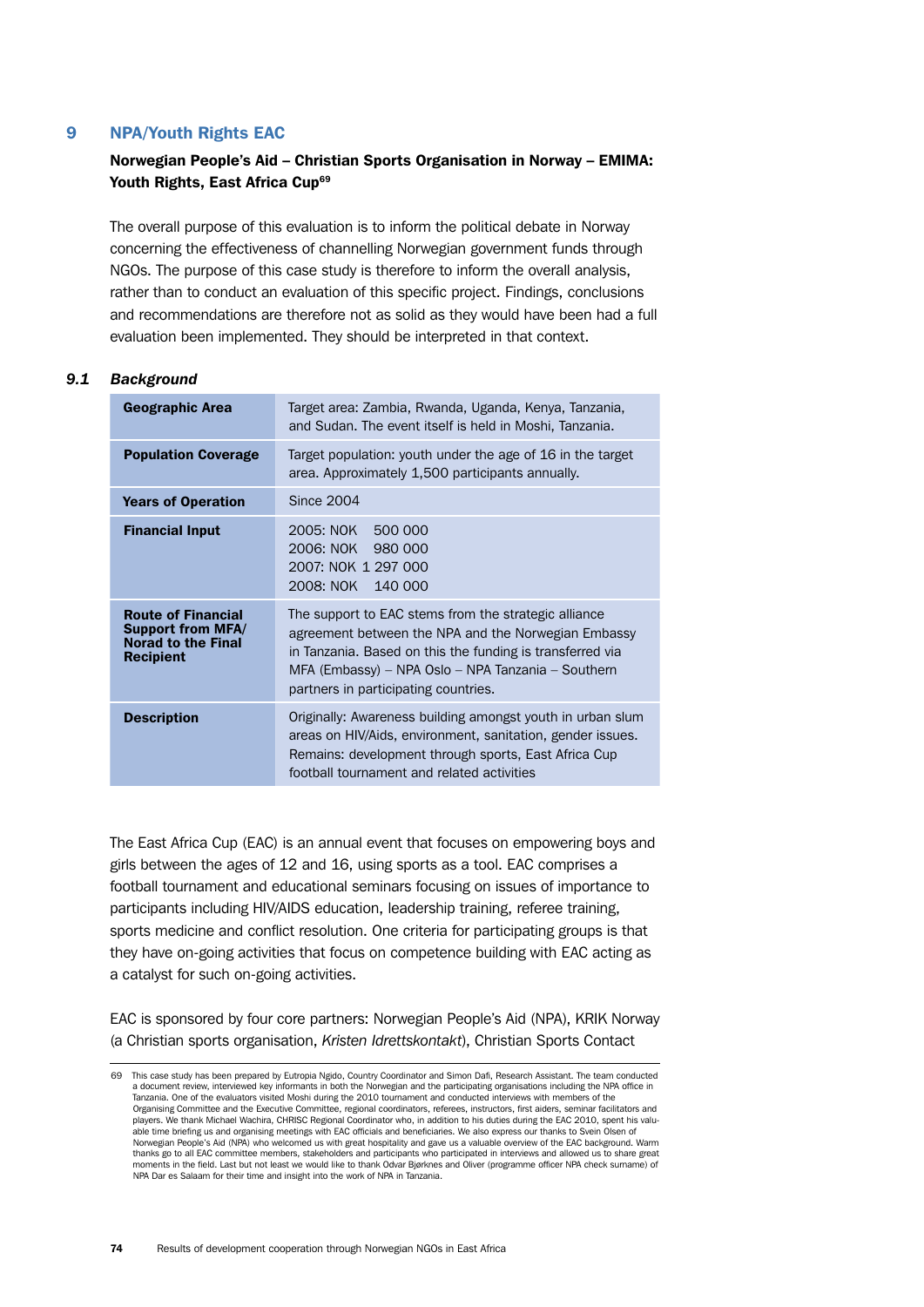(CHRISC, East Africa), and the Mathare Youth Sports Association (MYSA).<sup>70</sup> The event is held in Moshi, Tanzania with participants from East Africa (2010 participants included Kenya, Rwanda, Sudan, Tanzania and Uganda). EAC is overseen by an Executive Committee, comprised of representatives from the 4 partner organisations and an Organising Committee that manages the day-to-day responsibilities of the tournament.

EAC was initiated in 2003 through bilateral contacts between the KRIK coordinator in Tanzania and Norwegian People's Aid (NPA) Country Director in Tanzania. KRIK was organising a football tournament in Korogwe and NPA connected KRIK with one of its new partners, Education, Sport and Physical Activity (*Elimu Michezo na Mazoezi,* EMIMA), which was using sports as a platform for raising awareness on HIV/AIDS and the environment. EMIMA and KRIK jointly organised the tournament in Korogwe, with NPA providing funding for EMIMA participation.

Initially there were two age categories of participants: youth under 16 and youth under 20. The profile was then changed to include groups under 13 and groups under 16 partly to ensure that awareness building reached children at an earlier age, partly to deal with difficulties related to mixing children with young adults.

The EAC tournaments are held in Moshi, Northern Tanzania. The choice of Moshi as the venue was based on its strategic location in East Africa. The Moshi Technical School (MTS) is the location for most of the participant housing, seminar events and official opening ceremonies.

EAC was established as a platform for networking, building youth competencies and sharing experience by showcasing approaches for all actors involved in sports as a tool for development. Following the event, participating partners/organisations are expected to use the experience from EAC to organise sports for development activities in their respective countries, both at national and local levels. Experience from partners is shared for continuous learning.

Through the tournament, partners have recognised the potential of using sports as a development tool. The first East Africa Cup was held in Moshi, Tanzania in 2004 involving KRIK, CHRISC, EMIMA, MYSA and NPA. The East Africa Cup, which is now an annual event, defines its main objective as "empowering youth through sports". Girls and boys between the ages of 13 and 16 come from all over East Africa<sup>71</sup> as well as some from Southern Africa to participate. In addition to the football tournament, there is a strong focus on education and capacity building, with activities intended to:

- Give health information (HIV/AIDS, first aid and drug abuse) through sports, drama, dance and seminars/ workshops;
- Create awareness of and engage youth in environmental issues;
- Train youth on leadership and administration;

<sup>70</sup> One of the core founders of EAC, EMIMA closed down due to internal problems and therefore did not participate in the 2010 event. 71 While participation varies from year to year, participants have come from Tanzania, Kenya, Uganda, Rwanda, South Africa, Sudan, and Zambia.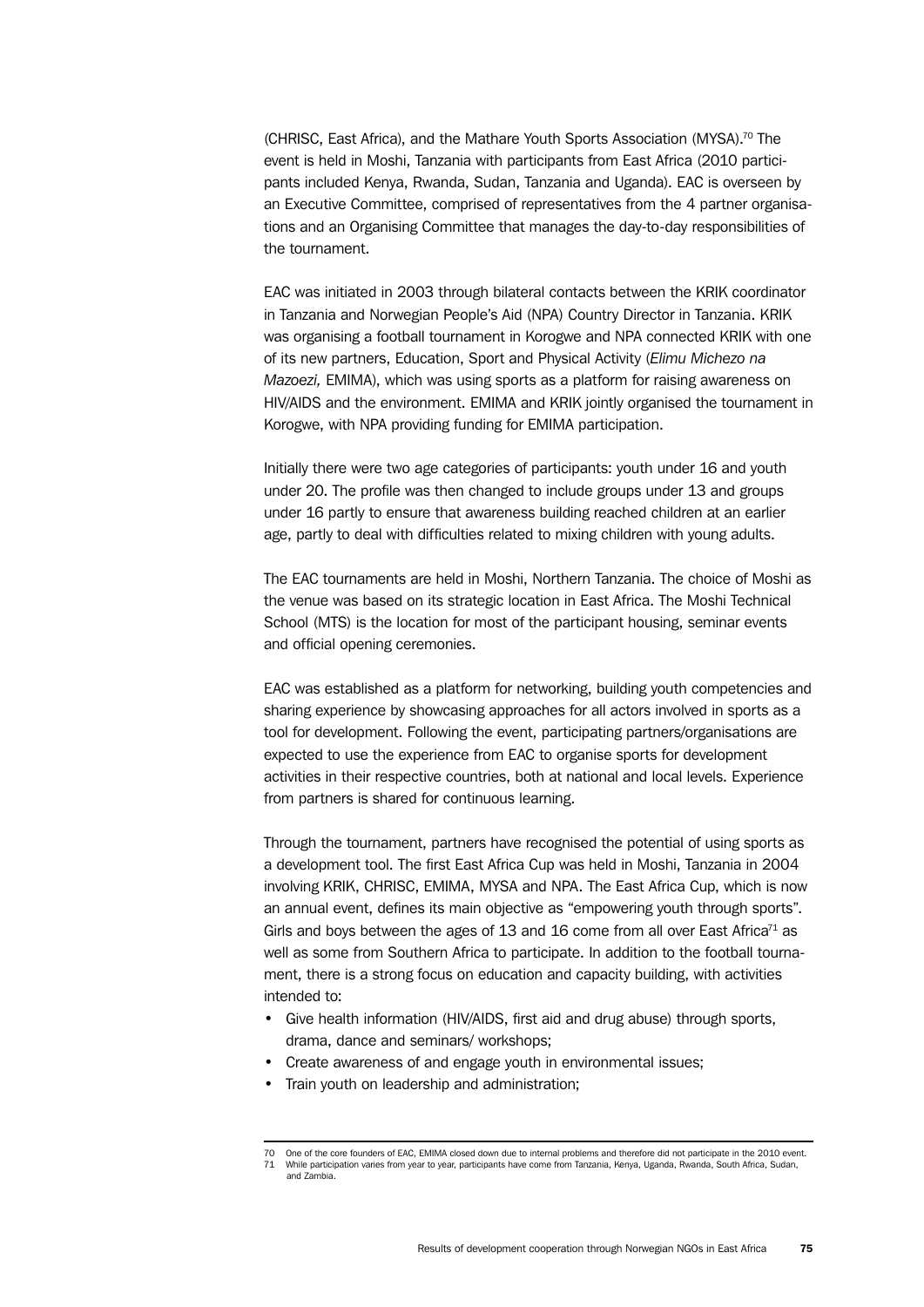- Increase the awareness and competence on sports related issues e.g. sports medicine, coaching and refereeing;
- Be the leading football tournament in terms of quality for youth in East Africa;
- Develop moral values through workshops and seminars;
- Address gender issues through sports, workshops and seminars;
- Strengthen the partnership among the involved organisations; and
- Observe the FIFA Fair play rule in EAC.

The following examples of educational seminars for awareness raising and teaching of life skills in connection with the 2010 tournament illustrates that EAC is more than a sports event:

- "Kicking Aids Out": awareness building on HIV/AIDS with a strong cooperation from the Norwegian Confederation of Sports (*Norges Idrettsforbund*);
- Leadership training in cooperation with the Norwegian Peace Corps (*Fredskorpset*), KRIK and CHRISC;
- Conflict resolution in cooperation with Norwegian Church Aid (until 2010) and currently with Right to Play;
- "Abilities First" seminar with Right to Play on the positive potential abilities of children, including those with disabilities, within the local communities:
- Sports medicine with MYSA and Norwegian physiotherapy students;
- Coaching in cooperation with MYSA;
- Referee seminars in cooperation with the Norway Cup<sup>72</sup> and local football federations;
- Media seminars facilitated by the BBC (local TV, radio and newspapers) with a focus on understanding sports media as a tool for awareness building.

Starting in 2005 the EAC and the Norway Cup have organised an exchange programme whereby every two years the Norway Cup administrative personnel attend the EAC tournament, and EAC members of the Organisation Committee attend the Norway Cup. In addition, a team of 4 Norwegian FIFA referees have attended the EAC every second year to provide advice at the referees' seminar. They also function as advisors to every match and give feedback on the refereeing of the day's matches. The presence of these referees has been sponsored by the Cup.<sup>73</sup>

While football is still the main activity of the tournament, the focus on life skills development and awareness raising has expanded to respond to local needs and developments. Educational seminars and workshops now include topics such as media and film training, referee training, sports medicine, cultural bridge building, conflict resolution and abilities training, including for disabled children. Seminars are specifically tailored for the two age groups: under 16 and under 13. Cooperating partners have responsibility for facilitating and showcasing best practice within their fields of expertise.

In all the participating countries sports are emphasised as part of education but these are also sectors with serious shortages of human resources. Good teachers

<sup>72</sup> Norway Cup an annual tournament held in Oslo, Norway to which teams from developing countries are invited to participate. The

exchange programme stopped in 2010. 73 The last visit of FIFA Referees was in 2009, the next is scheduled for 2011.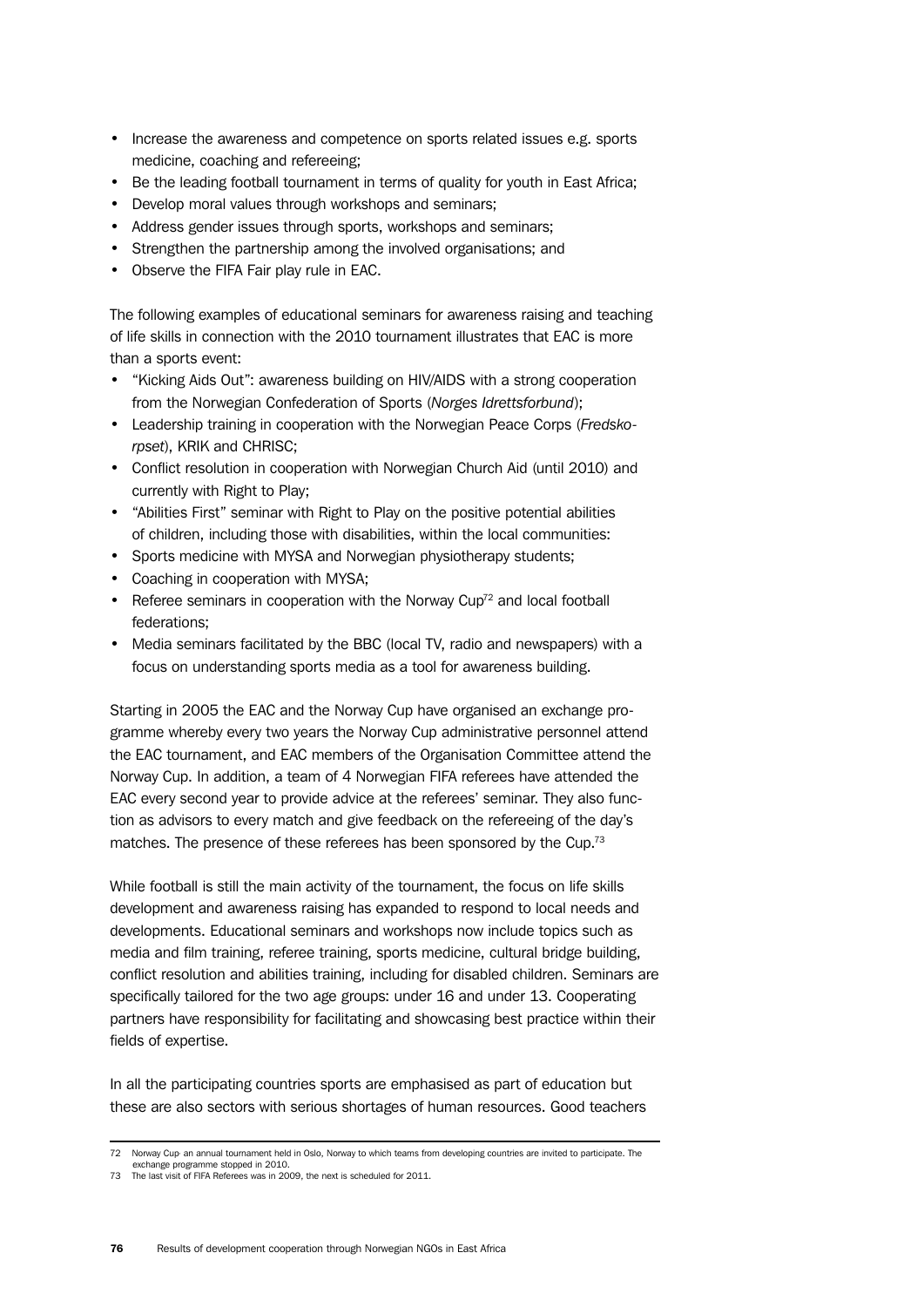are lacking, although many school facilities exist or are being constructed. For the coming generations, rapid societal change and the demands this places on youth to adapt, imply that training in life skills will be increasingly important. The EAC is modestly attempting to contribute in this regard.

The EAC also supports the National Youth Development Policy of 2007 that recognises the importance of developing harmonious gender relations in the society as a milestone for human integrity and respect. Gender equality and empowerment of young girls and boys are central to social integration and economic development and the EAC supports these efforts by bringing boys and girls together and raising awareness about these issues during the tournaments.

## *9.2 Managing for Results*

The activities are planned and proposals sent to Norad using agreed criteria. Planning of the tournament is carried out by the executive and organising committees who integrate lessons learned from previous years, e.g. the mentioned change in target age groups for EAC, done on the basis of such lessons learned. The change in age group also led to a review of topics for the seminars. Plans present some objectives but do not include indicators, assumptions or risk analyses<sup>74</sup>. It is also not clear how outcomes will be assessed (e.g. no indicators for improved competence or self-esteem amongst youth). Success stories have been documented and presented in some EAC documentation (e.g., the EAC website). However, it was not clear what systematic monitoring procedures and tools are being used for the project.

*Result Based Management* NPA is aware of the results based management concept and sees its potential to improve project management and learning. However, they have observed that quite often there is confusion caused by the skills gap among partners.

Overall documented project planning, monitoring and reporting is weak. In planning the objectives are not accompanied with indicators and means of verification. The plans are not specific on intended changes (no baseline) nor on how the intervention will demonstrate progress (no or poor indicators). There is a need to devote particular attention to elaborating objectives and indicators and to specify how impacts will be monitored and assessed. Partners need to agree on a few concrete indicators to which each organisation commits to contribute and also on the frequency of reporting.

Understandably a monitoring system that involves multiple partners complicates data collection and analysis. However, partners need to understand that due to such weaknesses in monitoring and documentation of outcomes and impact it will also be difficult to assess the strengths, advantages and effectiveness of the sports for development approach. It will also be difficult for the respective organisations to justify and account for public resources and to fundraise from other sources.

<sup>74</sup> Project document: Application – East African Cup 2005, 2006, 2007.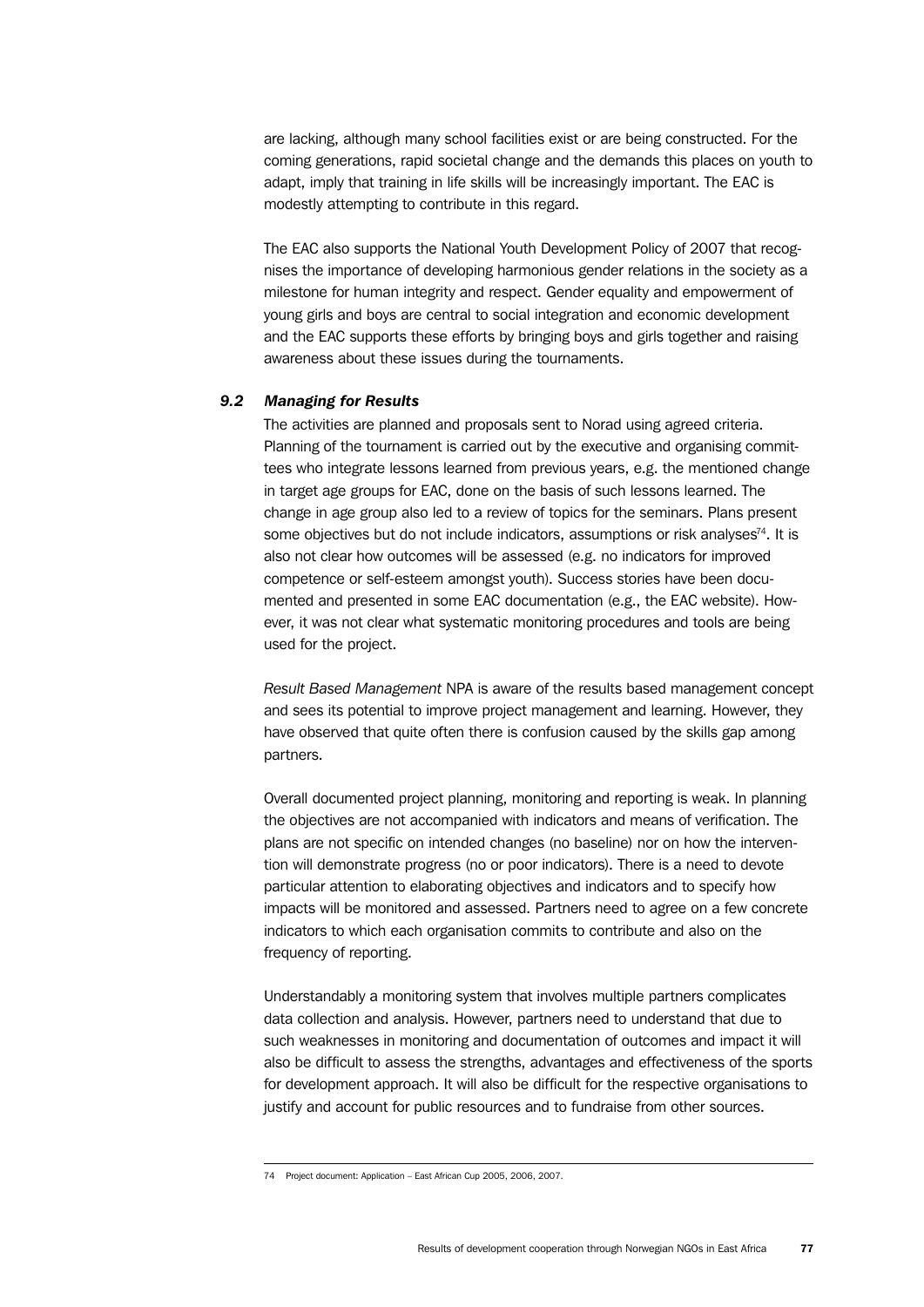## *9.3 Project Approach*

EAC comprises a network of four core partners: KRIK, CHRISC, MYSA and NPA. Other partners are identified for specific activities, especially in the educational components of the tournament. The four core partners pool their financial resources<sup>75</sup> and technical skills to implement the activities. In addition, financial and material contributions are provided by others (e.g. by paying for transport for their teams, preparatory logistics) or through sponsorship. Currently two local companies provide services free of charge: Bonite Bottlers Ltd. provides drinking water and Ultimate Security Tanzania Ltd. provides security services. EAC committee members acknowledge the potential of involving additional sponsors, especially from the private sector. However, they want to carefully plan such co-operation to ensure that the relationship does not compromise the key values of the EAC as expressed in their strategy document.

For a team or organisation to be considered for participation in the EAC it must either be a formal partner of one of the four core partners or it must prove that it uses sports for education in a consistent and systematic manner. Participation of teams from non-partner organisations is kept below 25%. CHRISC and MYSA participants represent 50% and 25%,<sup>76</sup> respectively.

The EAC project targets an average of 1,500 participants (including technical personnel) annually. Many of the participants come from remote or peri-urban areas. Girls account for 46% of the participants. Participation in the EAC often entails arduous travel but arrangements are being made for early arrival of participants who travel the furthest.

*Challenges* For many of the participants, visa processes can be complex. It is hoped that recent developments within the East African Community will improve the process and make it easier for participants to secure visas. As the participants come from relatively diverse cultures there are communication challenges with participants speaking a variety of languages including French, Kinyarwanda, Swahili and English.

The lack of respect for the age criteria is a recurring problem every year as youth who have been participating in previous events continue to do so even when they are older than 16. Officials of EAC have taken note of this problem and are implementing measures to address it through a combination of interventions building both on trust and active sanctions.

The Organising Committee observed that despite improved relations and cooperation between the EAC and institutions in Moshi (including local authorities, the Moshi Technical School and the private sector), there has been little participation of the local community in the tournament. Organisers see scope for improving the sense of local ownership and identity with the EAC and also in promoting understanding of the concept of sports for development.

<sup>75</sup> NPA covers 80% of the budget and KRIK 20%. 76 Figures provided by Svein Olsen, Advisor, NPA.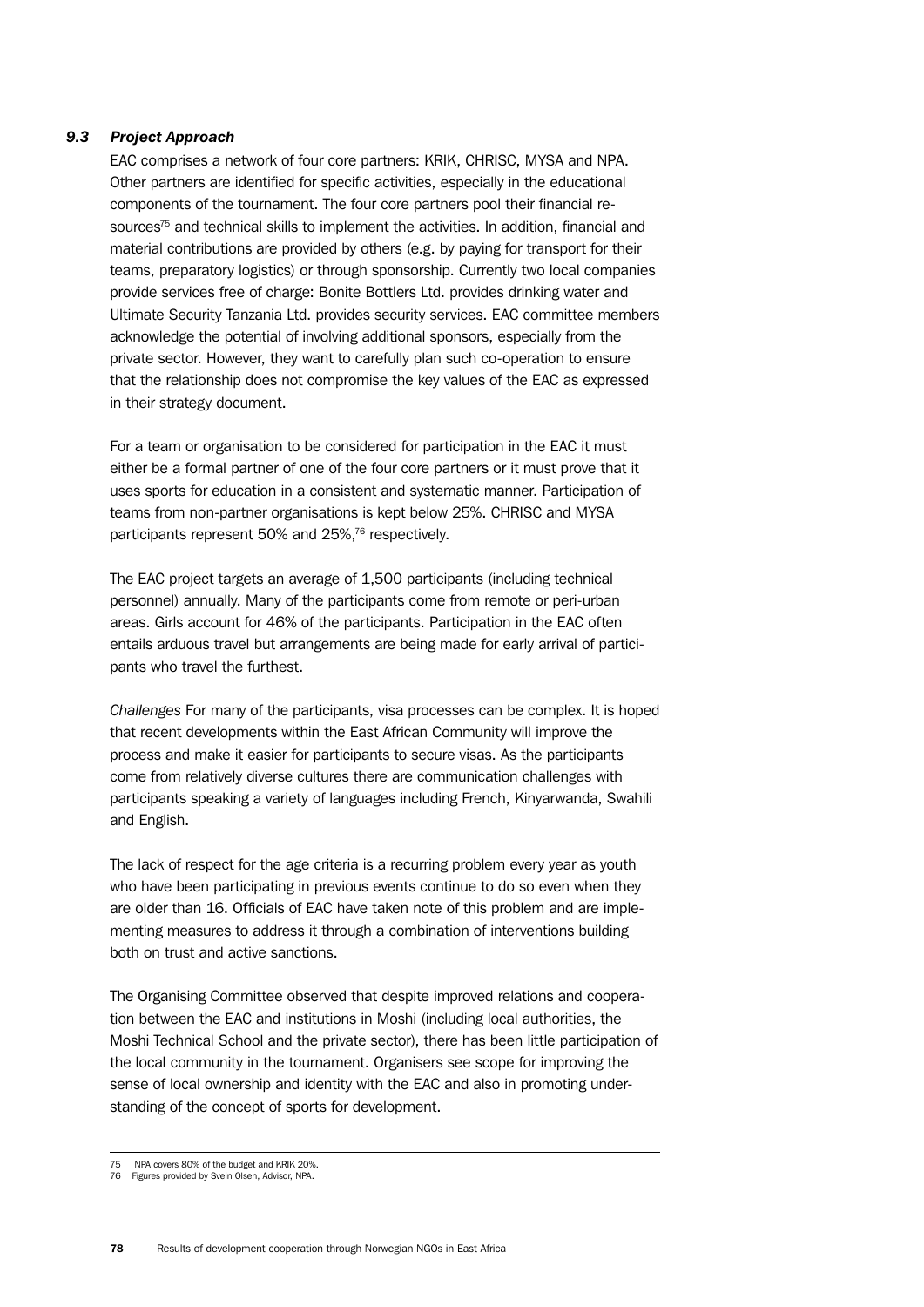*Capacity Building and Strengthening of Civil Society* When asked about their understanding of capacity building and strengthening of civil society, informants viewed the two concepts as synonymous, defining both concepts as efforts aimed at facilitating NGOs to function effectively (including funding, management infrastructure and increased knowledge).

## *9.4 Achievement of Results*

EAC has been reaching 900 to 1,500 individuals annually. In 2010 about 1,500 individuals participated in the tournament and received training in life skills. It is hoped, and believed by key informants, that they take their newly acquired skills to their respective communities. The number of tournament participants has almost doubled since 2005, with 1,500 participants in 2010. The participation of neighbouring countries has also broadened over time. Participating teams have increased from 44 in 2006 to 64 in 2010.

The organisation of the event has improved every year as competencies and structures improve with experience. The expansion of issues covered in the educational seminars is an example of adaptation to changing local conditions and needs as they are understood by programme organisers. In organising tournaments in their respective countries, youth have learned about coordination, budgeting, accountability, and fundraising. In addition, participants gain valuable life skills in refereeing, media, sports medicine and first aid and conflict resolution and have been sensitised on critical issues such as HIV/AIDS and the environment. Participation in the tournament has helped to build confidence and self-esteem for youth and, for some, has led to opportunities to join premier leagues at home. These achievements have earned the EAC respect and credibility. Tournament committee members and technical personnel such as referees and first aiders have been empowered with increased capacities, links to regional and international networks and have increased their understanding between people and cultures.

The EAC therefore presents a strong regional Sports and Development platform for sharing best practice in terms of refereeing, fair play, tournament logistics, openness to both boys and girls etc. all over an expanded East Africa (Rwanda, Uganda, Kenya, Tanzania, Zambia and Sudan). Below are some testimonies collected during the 2010 EAC that highlight some of the human successes of the programme:

*"I started as a player (under 18 category) in 2004. In 2006 I became a team captain and in 2007 I participated as a team captain/manager. Through the seminars I have been able to develop to a Peer leader facilitator. This year I managed to organise a team, the Msimamo Youth Educators, and I am here as a team manager of under 13 boys. Through this process I have learned not only football related skills but also my understanding on HIV/AIDS and my English has improved."*

*"I was trained as a referee. Through these tournaments I have got more experience and exposure. I am now participating as a referee in country and international level tournaments."*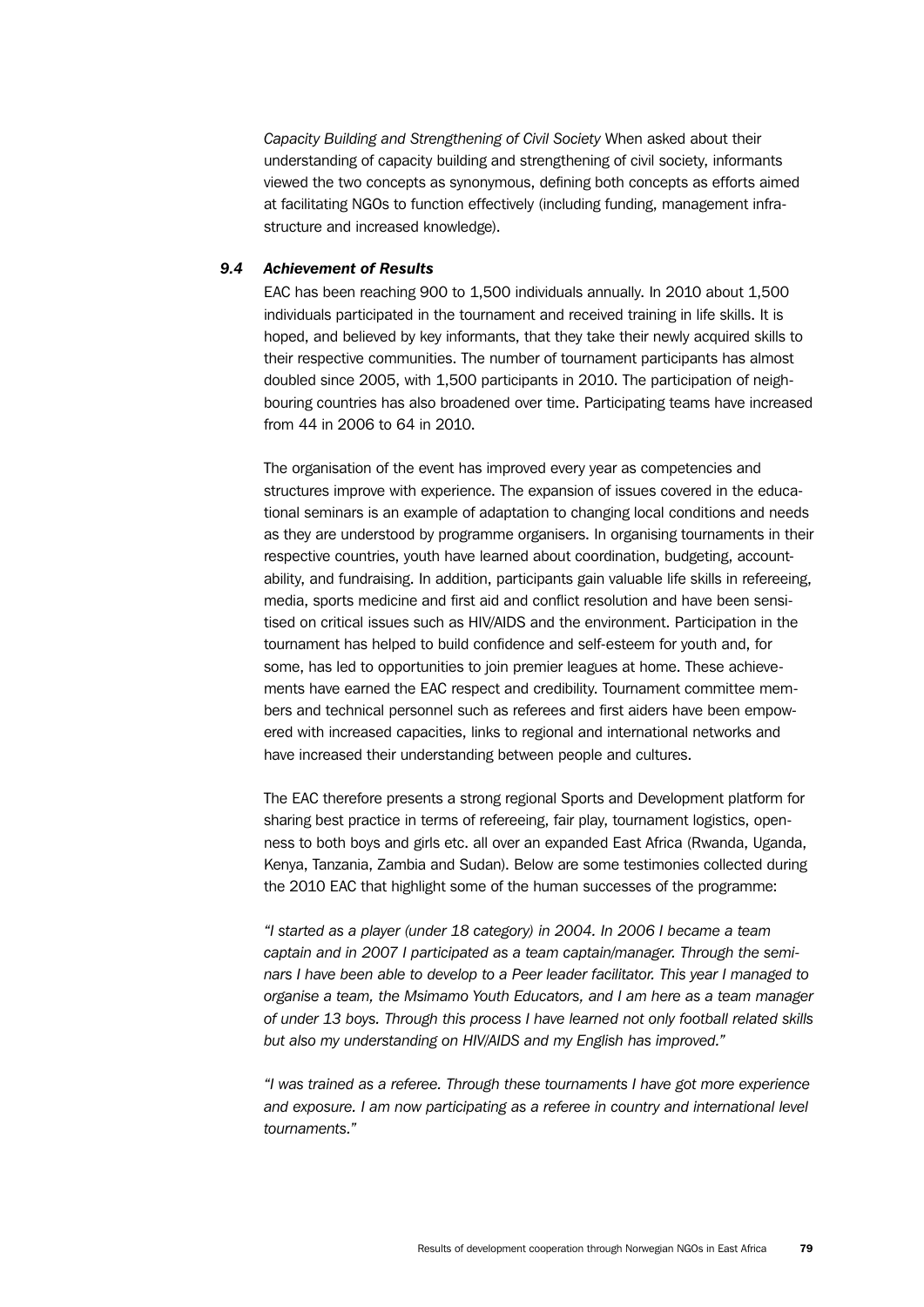*"I came to this tournament as a player. I was identified and chosen to play in the National women team. I earn money and I now take care of my offspring and grandmother. I am an orphan. I have a house and can buy food for my family. I have visited many places because of football. In fact I might go to America this year. It will be great achievement for me."*

*"I started as a Team Manager. The tournament motivated me to attend a Referee course in 2005. In 2006 I attended an instructors' seminar and played the role of instructor in 2007 to 2009. This year I am here as an Assessor cum Instructor. In this regard my capacity has developed from basic refereeing to the level of assessor."*

*Indirect Effects* The Moshi Technical School has benefited in many ways. Students participate in the event and develop various organisational and leadership skills. A teacher from Moshi Technical School reported that one of the head boys managed to save the school from a crisis using his leadership skills gained from the tournament. The main challenge for Moshi Technical School is to maintain its facilities and EAC allocates a small annual budget to rehabilitate some of the school's facilities. Most services (e.g., transport, catering and laundry) are outsourced to local service providers. This arrangement has therefore contributed to the local economy. Some key informants mentioned that increased expectations may be a negative side effect.

*Cost Effectiveness* The allocated resources for the EAC are used to reach approximately 1,500 participants annually who in addition to having fun and playing football, also acquire life skills, including leadership and organisation skills. The organisers note that the tournament has also given various organisations the opportunity to learn from each other, be inspired and share experiences for building strong mutually beneficial networks.

Inspiration for the EAC can be traced, in part, to the Norway Cup, an annual tournament held in Oslo, Norway since 1972 to which teams from developing countries are invited to participate. By holding the tournament in Moshi, Tanzania many more teams and youth from Tanzania, Kenya, Sudan, Rwanda, Burundi and Uganda have the opportunity to take part in an international tournament. Furthermore, costs are significantly lower, thus cost of holding a tournament in Moshi with 44 teams from the region (including transport and accommodation) is about the same as sending four teams to Norway Cup.77

The project addresses capacity building at many levels through educational seminars conducted during the tournament and through skills development in organising and carrying out the tournament. Even if the teams and leagues that the participants are drawn from are not included, it has reached thousands of youth with a mixture of fun, contact with youth from other cultures, sports and life skills. The cost has also been high however. The logistics of the tournament that lies at the core of the project are low-cost and include (and depend on) volunteerism and donations of goods and services. Nevertheless a tournament is expensive with

<sup>77</sup> Information from the internet-EAC site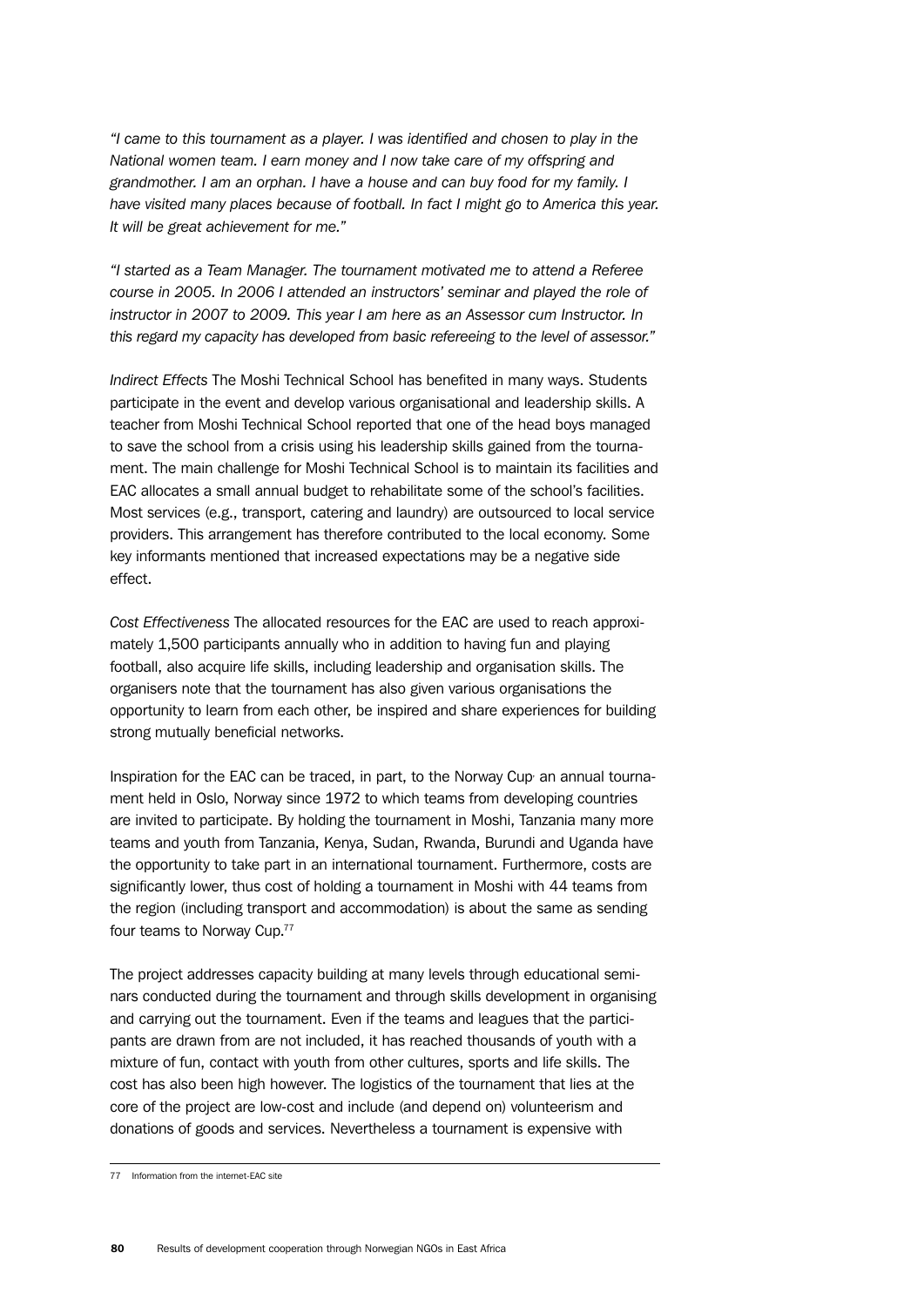international travel costs, overheads etc. If impact is restricted to the 1,500 annual participants, the cost is more than NOK 1,300 per beneficiary (ca USD 200), a high cost even if effects are assumed to "last for a lifetime". The calculation becomes very different if the participants are assumed to have an impact on their home teams, leagues or schools. There is no systematic documentation to show that this is the case however. We therefore lack data to draw any conclusions on the overall efficiency and effectiveness of the project.

## *9.5 Conclusions and Recommendations*

The project was intended to empower boys and girls between the ages of 12 and 16 using sports as a tool. The tournament and its related activities have made significant contributions to the lives of participants, volunteers, partners and organisers. Lack of systematic documentation makes it impossible to confirm the contention of the organisers that the project also has significant spread effects. Some of the factors contributing to the confirmed achievements include:

- EAC addresses problems faced by youth and is consistent with relevant policies in Tanzania;
- The project has influenced positively the social and economic status of some participants;
- The project builds capacity at many levels. By stimulating local leagues it contributes to a large number of youth activities and most likely reaches an impressive number of beneficiaries;
- Partners show strong commitment and express satisfaction with respectful inter-organisational relations and the sharing of responsibility that takes place;
- The skills imparted are likely to be sustained and memories treasured by many. However, the tournament itself is unlikely to survive unless the EAC network members rapidly invest in securing sponsorship from new sources.

Over time EAC has earned respect and credibility. The number of tournament participants has almost doubled since 2005, with 1,500 participants in 2010. The participation of neighbouring countries has also broadened over time and added value to networking and exposure of youth to different cultures. Judging by reports and key informant interviews, the organisation of the event has improved every year as competencies and structures improve with experience. Based on anecdotal evidence, participation in the tournament has helped to build confidence and self-esteem for youth and, for some, has led to opportunities to join premier leagues at home.

EAC is a project where different partners pull together their financial and technical expertise to implement a project targeting youth from different social, economic and cultural backgrounds. The planning, implementation, quality control and overall management appear to be effectively executed through the EAC committees.

The lack of systematic documentation limits the possibilities of improving activities, sharing experience with like-minded organisations and attracting new sponsors. The involved organisations are therefore recommended to complement the current tournament activities with joint monitoring characterised by in-depth reflections and documentation of outcomes and impact attained through this project in various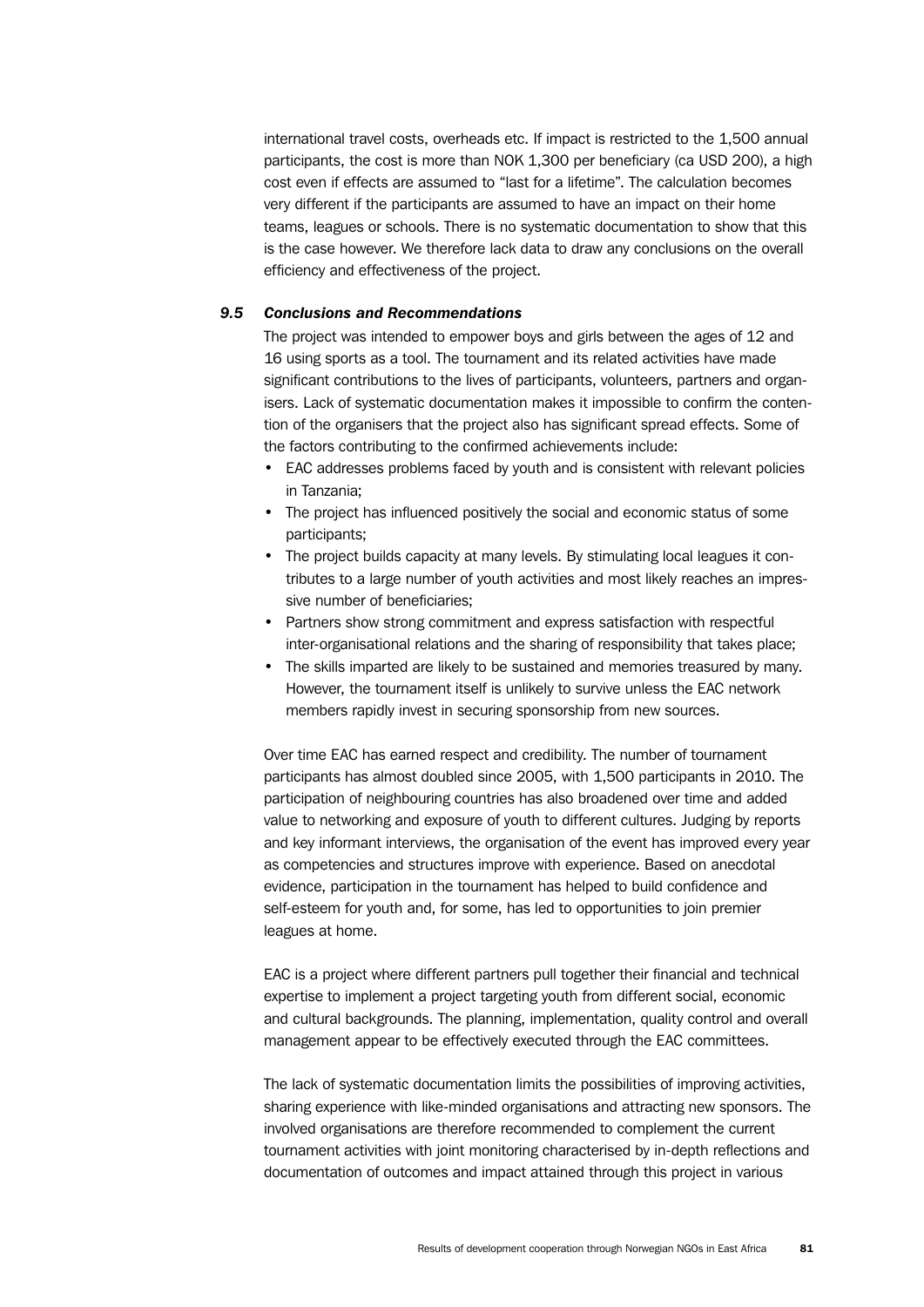countries. Partners should also be encouraged to analyse and document different factors that are supportive for attaining and sustaining outcomes and impact in their respective countries. This will help participating countries to learn from each other and the projects to play a role of informing resource allocation and policymaking processes. This measure involves support to respective organisations to develop systems and skills needed to facilitate systematic planning, monitoring and documentation.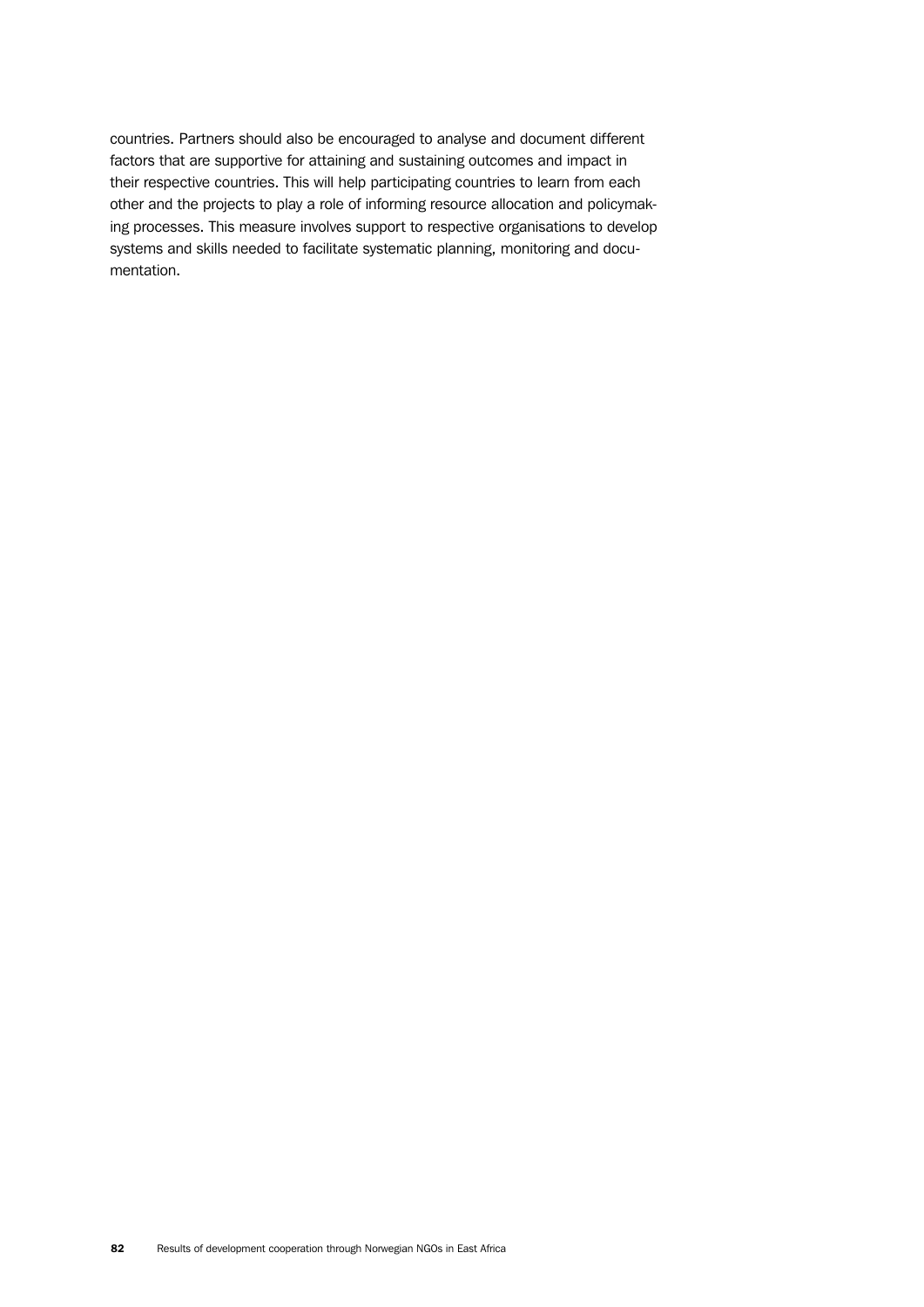## 10 SF/Microfinance

## Stromme Foundation – Stromme Microfinance East Africa Ltd.: Microfinance in Tanzania78

The overall purpose of this evaluation is to inform the political debate in Norway concerning the effectiveness of channelling Norwegian government funds through NGOs. The purpose of this case study is therefore to inform the overall analysis, rather than to conduct an evaluation of this specific project. Findings, conclusions and recommendations are therefore not as solid as they would have been had a full evaluation been implemented. They should be interpreted in that context.

| <b>Geographic Area</b>                                                               | Tanzania                                                                                                                                                                                                                                   |
|--------------------------------------------------------------------------------------|--------------------------------------------------------------------------------------------------------------------------------------------------------------------------------------------------------------------------------------------|
| <b>Target Group Size</b>                                                             | 117,000+ clients in 2009                                                                                                                                                                                                                   |
| <b>Financial Input Per Year</b>                                                      | 2005: NOK 1 323 000<br>2006: NOK 1811000<br>2007: NOK 937 000<br>2008: NOK 1 429 000                                                                                                                                                       |
| <b>Route of Financial</b><br><b>Support from MFA/Norad</b><br>to the Final Recipient | Norad – Stromme Foundation- Stromme Microfinance-<br>Stromme Microfinance East Africa-Tujijenge                                                                                                                                            |
| <b>Description</b>                                                                   | Empowering poor people, particularly women through<br>group mobilisation, savings and credit, networking,<br>advocacy and capacity building of micro finance<br>institutions, MFIs. In practice, capacity building and<br>funding of MFIs. |

*Background:* Stromme Foundation (SF) is a Norwegian foundation based on Christian values, with a mission to eradicate poverty by working in the education and microfinance sectors. Its holding company, Stromme Microfinance, functioned as a wholesaler of venture capital with a social profile and was represented in the region by its partially owned subsidiary; Stromme Microfinance East Africa Ltd (SMFEA). Based in Uganda, the company implemented support to microfinance institutions in the region including seven MFIs in Tanzania.79 The support consisted of capacity building, loans and active ownership based on limited equity. Partners were selected according to set criteria based on e.g. financial health, growth potential, reach in underserved, mainly rural, areas and their competence.

The project was aligned with government priorities e.g. promoting access to financial services, as stated in the National Strategy for Growth and Reduction of Poverty.

*Managing for Results:* Stromme maintained a management system based on results-based-management principles. Financial objectives were formulated appropriately in line with micro-finance ambitions. Stromme was in the process of developing indicators to reflect its other objectives, related to social performance.

<sup>78</sup> In the Stromme case we were not able to do a field visit. The case study is therefore based on interviews with SF staff in Norway, SF East Africa Ltd staff in the regional office in Kampala, Tujijenge staff in Daar es Salaam and document reviews.<br>79 BRAC, (Bringing Resource Across Communities) Tanzania, Tujijenge Microfinance Ltd , Tujijenge Tanzania Lim

Tanzania. SELFINA (since 2009). Tanzania Home Economics Association handling community managed micro finance. A former partner, Mara Microfinance, was mismanaged and therefore absorbed by Tujijenge Microfinance .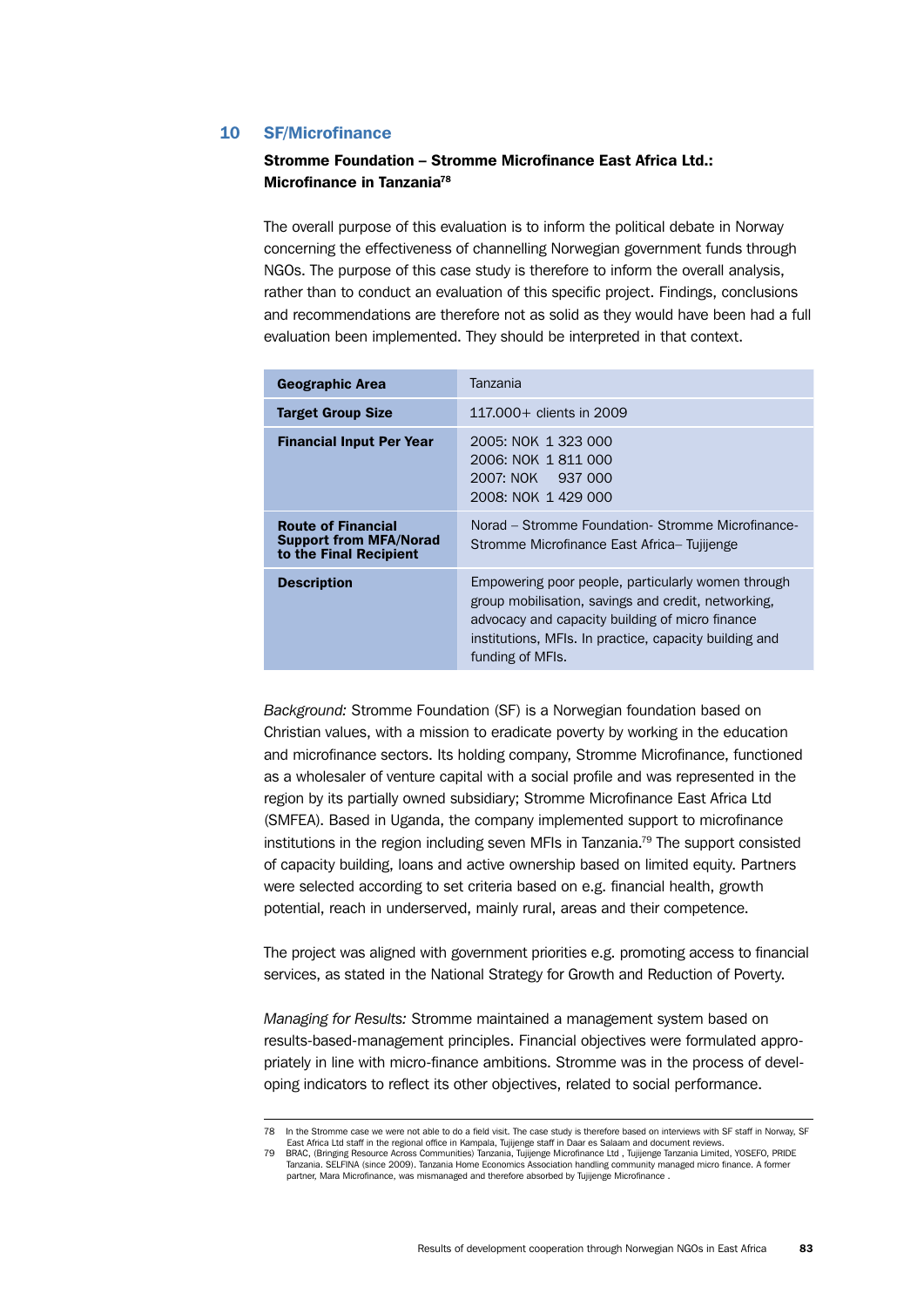Financial risks were regularly assessed and monitoring was integral to projects design. Capacity building of partners included introducing and developing similar management information and control systems.

*Project Approach:* Target groups were not excluded or vulnerable, but the project areas were. Beneficiaries were not involved in overall project design or monitoring but were highly involved in savings, group management and their own investments. Operations were adapted to opportunities and constraints of the projects areas and the sector.

*Achievement of Results:* For Tujijenge: Growth of portfolio from TSH 50 million to 500 million, number of clients increased from less than 200 to 3800 clients, Members grown up to 4500, Portfolio at Risk reduced from 74% to 11% by July 2010.

For Stromme in Tanzania: (2009) A Total of 5 loans worth NOK 14,089,100 was disbursed during the year, a 19% increase from 2008. The Tanzania portfolio as at the end of 2009 was NOK 19,552,281; more than 35% of the overall portfolio of SMF EA Ltd. Overall portfolio of SMF EA grew by 54%. A total of 117,562 (73,834 female and 43,728 male) poor micro clients were reached. A total of 60 Community Managed Micro Finance groups were mobilised and trained. Total membership of the Community Managed Micro Finance groups was 1,620 members (780 male, 840 female). A total of 35,338,050 TSH or USD 25,412. Savings were mobilised during the year. In addition, various capacity building investments, mainly technical trainings were implemented.

*Conclusions and Recommendations:* Given the specific nature of Stromme activities and the fact that it was not possible for us to visit the field, the team did not feel that our competencies and our insight in operations were sufficient to give recommendations.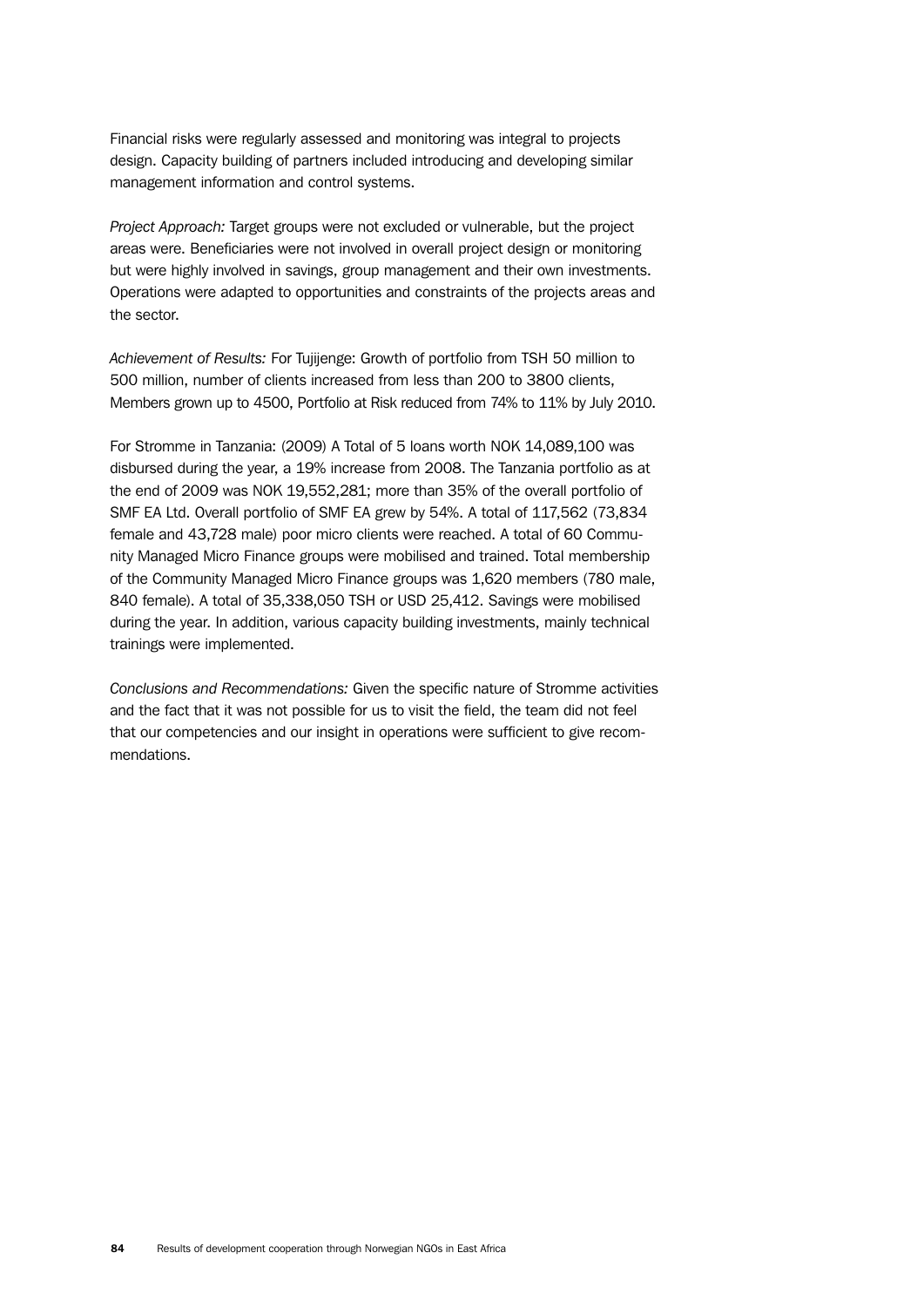## 11 NAD/Community Based Rehabilitation

## ATLAS – Norwegian Association of the Disabled – Government of Uganda: Community Based Rehabilitation in Uganda<sup>80</sup>

The overall purpose of this evaluation is to inform the political debate in Norway concerning the effectiveness of channelling Norwegian government funds through NGOs. The purpose of this case study is therefore to inform the overall analysis, rather than to conduct an evaluation of this specific project. Findings, conclusions and recommendations are therefore not as solid as they would have been had a full evaluation been implemented. They should be interpreted in that context. A second objective of the evaluation is to contribute to learning, and it is hoped that this case study may contribute to discussions among the stakeholders regarding the progress of this project.

The team conducted a document review, interviewed key informants in both the Norwegian Association of the Disabled and Atlas Alliance and the Ugandan Ministry of Labour Gender and Social Development. We also visited project implementation sites in Busia, Kayunga and Tororo. In addition to project staff we met with Michael Owori Tororo District Councillor.

| Geographic Area                                                                      | Busia, Kayunga and Tororo Districts                                                                                                                                                 |
|--------------------------------------------------------------------------------------|-------------------------------------------------------------------------------------------------------------------------------------------------------------------------------------|
| <b>Years of Operation</b>                                                            | The remodelled programme was implemented from<br>2002-2009. From 2002-2005 the programme was<br>piloted in Tororo and then spread to Busia and Kayunga<br>in 2006                   |
| <b>Financial Input Per Year</b>                                                      | 2006: NOK 3 357 780<br>(962.040 NOK to MoF)<br>2007: NOK 2 505 387 (1 058 445 NOK to MoF)<br>2008: NOK 1 705 036<br>(285 000 NOK to MoF)                                            |
| <b>Route of Financial</b><br><b>Support from MFA/Norad</b><br>to the Final Recipient | Norad – Atlas alliance – NAD – Ministry of Finance<br>Uganda – CBR Districts. Also Ministry of Gender Labour<br>and Social Development HQ would receive funds<br>directly from MoF. |
| <b>Description</b>                                                                   | Mobilise relevant resources in society to ensure social<br>integration in for highest possible number of persons<br>with disabilities, with government and disabled persons.        |

#### *11.1 Project Background*

A 2002 Uganda Bureau of Statistics report states that 35-38% of Uganda's population lives below the poverty line. Of these, 4-5% were identified as persons with disabilities. According to the 2002 national census, households headed by disabled people have significantly lower education and less employment and formal trade income than the rest of the population.

Community Based Rehabilitation (CBR) was introduced by the Government of Uganda in 1992 as its official strategy for addressing the needs of the disabled in

<sup>80</sup> This case study has been prepared by Elizabeth Bamwine, Country Coordinator Uganda, and Julian Mwine, Research Assistant. The team wishes to thank the following for assistance in completing our work: Beatrice Kaggya, Former Coodinator Community Based Rehabilitation Ministry of Gender Labour and Social Development and Earnest Wafula, District Community Development Officer Busia **District**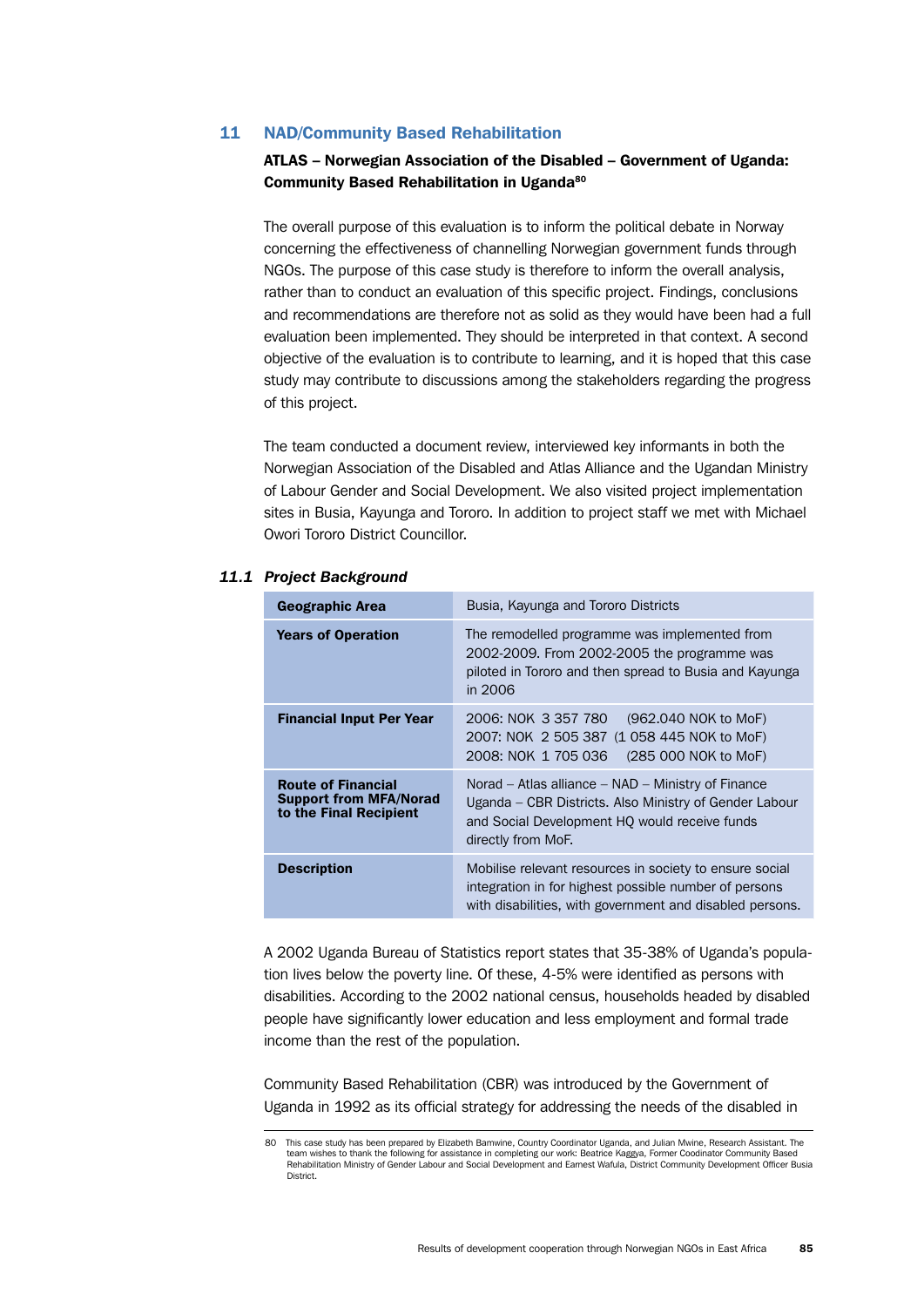Uganda. The government was assisted in this by the Norwegian Association for the Disabled (NAD), who provided advisory and technical support. NAD is a member of Atlas Alliance, an umbrella organisation grouping disabled persons' organisations in Norway. The 1995 Constitution of Uganda incorporated affirmative action measures to safeguard and promote the rights and participation of women, youth and the disabled. As a result, disabled people are represented by special delegates in government assemblies at all levels including the national parliament. This brought the issues of the disabled to the forefront and called for them to be addressed.

CBR is based on a World Health Organisation strategy for involving PWDs in the development of their communities and ensuring that they have equal access to community resources, rehabilitation, health and other services, education and income opportunities. Through the CBR programme, 80% of PWDs can be helped in their homes and local communities, with 20% requiring costly specialist services. The CBR programme is in line with government strategy and programmes that work to improve the condition of PWDs in Uganda at all levels of society. The objectives of the programme were formulated on the basis of annual performance targets to achieve expected results planned for the programme.

The initial programme was implemented in seven districts of Uganda. Between 1993 and 2000, three external evaluations were carried out on the CBR programme. One conducted in 2000 recommended consolidation of the programme through a clear, strategic plan to improve programme coverage and the quality of services provided to disabled people. As a result, the National CBR Steering Committee together with NAD decided to implement CBR in one district as a pilot project, which, if successful, could eventually be replicated to other districts in Uganda. In 2002, Tororo was chosen as the pilot site for the programme. After the success of the new CBR model the programme was expanded to Busia and Kayunga districts in 2006. The CBR project continued up to 2009 with NAD funding after which the Government of Uganda took over and spread it to other parts of the country.

The CBR project in Uganda engages people with all types of disabilities including those with reduced mobility, hearing and sight problems, learning difficulties, mental illnesses and disorders such as epilepsy. The programme implementation includes people from national to village level and aims to build capacity and change attitudes about disability at all levels in society. The CBR project is implemented through the Ministry of Gender Labour and Social Development. It is aimed at empowering disabled persons and strengthening disabled persons organisations (DPO). More specifically the CBR programme aims to ensure social inclusion and access to services, education and work and income opportunities to PWDs in Uganda.

The CBR programme's stated objectives are to:

- Achieve full integration of disabled persons into the mainstream of society while empowering them to take part in the development process by increasing their job opportunities and other productive measures;
- Create and build capacity of disabled persons, their families and the community to identify and manage disabilities;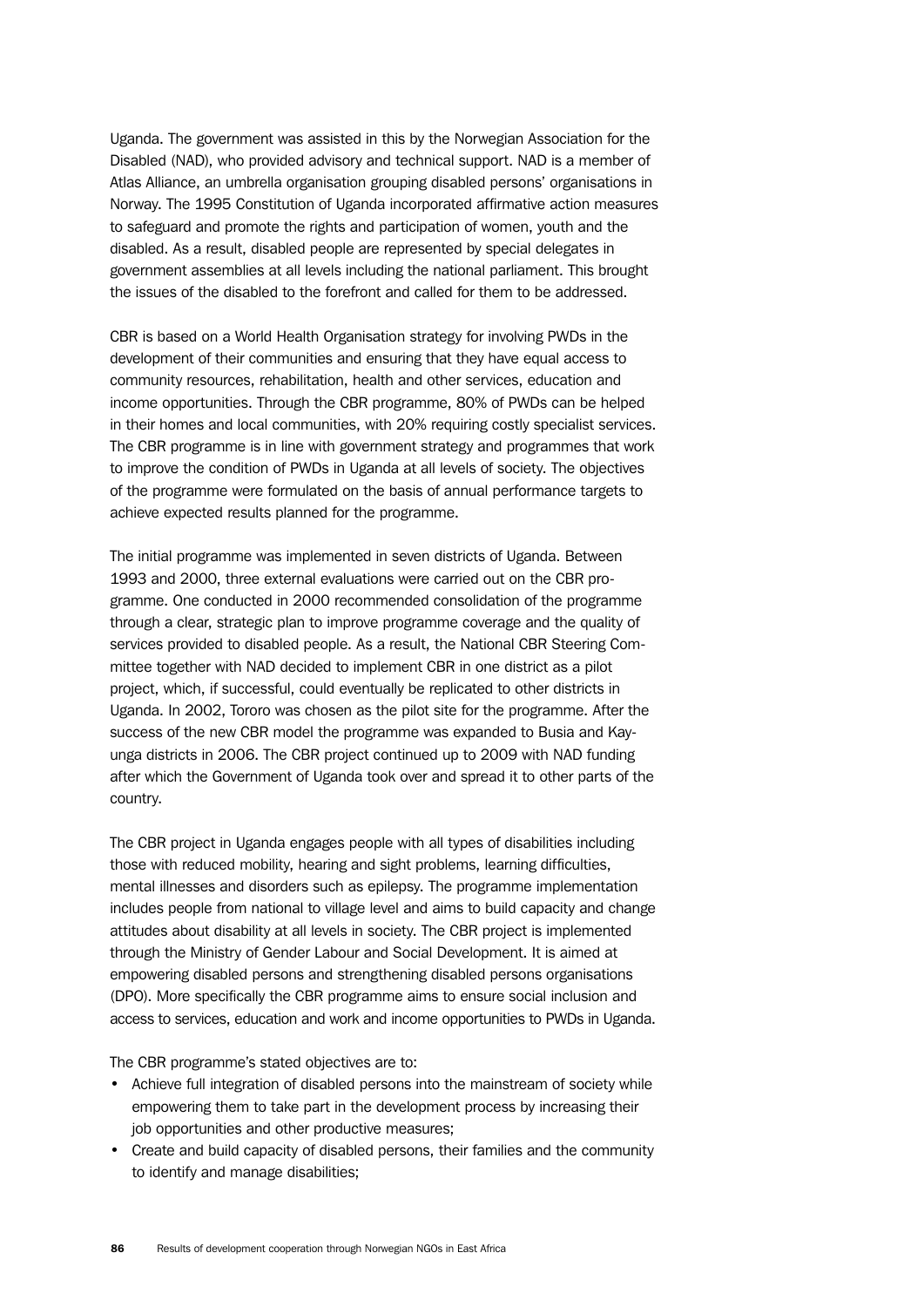- Promote the participation of disabled persons in planning, implementation, monitoring and evaluation processes; and
- Promote social, economic and political integration of disabled persons within their communities by accessing them to all district programmes.

The main activities integrated under the multi-sectoral intervention approach include capacity building, economic empowerment, management of disability, awareness raising and home based care.

*Capacity Building*: This activity involves training PWDs in skills that allow them to manage their disability. Training in managing disability is also provided to family members. This training enhances the capacity and ability of a family to work with the Community Development Officer (CDO) to support the PWD. Training of local councils at village level is also carried out to ensure the capacity of DPOs to support PWDs and their families. Finally, NGOs and the government support PWDs by paying tuition fees at schools and vocational centres for some.

*Economic Empowerment*: A 2002 census, reported that only 20% of PWDs are able to access money through banks. To address this issue, CBR has designed programmes to enable 80% of PWDs access to money through microfinance programmes run by CBOs. One example of how the Government of Uganda supports the economic empowerment is the creation of a special fund (UGX 30 million) to promote enterprise development for PWDs. The CBR uses a community driven development model, whereby the district is given money to manage and to implement activities planned with the community. This enhances the sustainability of the project as it is based on meeting needs as defined by the community.

*Management of Disability*: Under this activity the PWDs are given medical treatment in coordination with the district health department. For instance, referral hospitals offer medical treatment and prescriptions for different ailments and Mbale Cure Hospital treats children with hydrocephalus. Some partners have contributed assistive devices, all under the management and administration of the CBR.

*Awareness Raising*: The CBR programme sensitises communities about disabilities in an effort to reduce the stigma and discrimination that PWDs have traditionally experienced. The planned activities include bringing awareness of opportunities and benefits to PWDs through radio programmes and meetings to prioritise needs and solutions. The CBR also mobilises community volunteer advocates for language teaching and lobbies for infrastructure such as ramps and corner seats in schools.

*Home Based Care*: Under this activity medical personnel give treatment and care for some ailments and conditions during home visits. They also advise on how best to support the family and encourage them to manage the stigma that the family sometimes also experiences. Home visits also allow medical personnel to identify other PWDs in the community and encourage them to join the programme. This activity includes CBOs and volunteers to update the established management information system through information gathered during the home visits.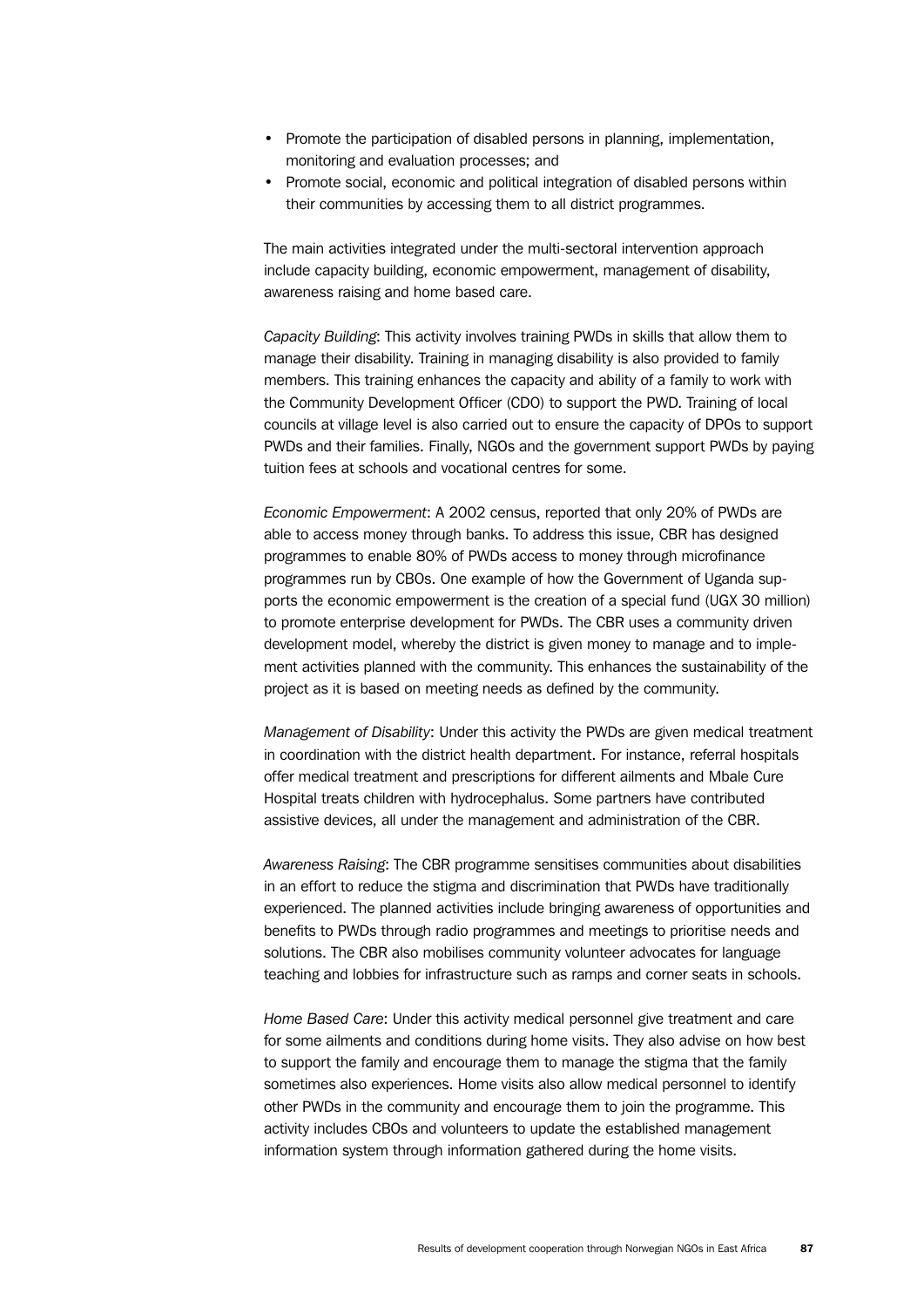## *11.2 Managing for Results*

The CBR programme is generally implemented according to plan. The main activities are planned and budgeting procedures are guided by programme activities and inputs required to achieve the objectives. The programme is implemented through collaboration with existing government structures. This strategy allows the programme to influence various aspects of the PWD's life, the family, the community and the government and thus achieve greater impact. The programme uses a bottom-up integrated planning model, which attempts to assist disabled persons to meet their needs. At the district level, the planning and implementation is through the Chief Administrative Officer and on to the District Rehabilitation Officer as the technical officer. The programme works to build and strengthen organisational capacity so that DPOs are better able to represent and address the needs of their own constituents, as well as advocate for and influence their communities to improve the lives of persons with disabilities.

The project is well aligned with the government strategies and priorities including: *i)*  The Uganda Constitution (1995), which recognises the rights of persons with disabilities and provides the basis for the enactment of laws and development of policies that address their concerns; *ii)* The Persons with Disabilities Act (2006), which aims to eliminate all forms of discrimination against persons with disabilities as well as to ensure equal opportunities for them; *iii)* The Poverty Eradication Action Plan 2004/2005 -2007/2008, which targets the disabled as a specifically disadvantaged group that needs attention and acknowledges Community Based Rehabilitation (CBR) as the main strategy to ensure equitable poverty reduction among persons with disability; *iv)* The Social Development Investment Plan 2003-2008 (SDIP, sector plan) addresses major challenges of inequality, exclusion, unemployment and low productivity among the poor and vulnerable; and *v)* The National Policy on Disability (2006), which provides a CBR framework for delivering of services to persons with disabilities.

*Coordination of Project Implementation:* Originally, funding was provided directly to various DPOs, restricting beneficiaries to a particular DPO membership. In order to expand the benefits to a wider population, the programme was revised and funds were channelled through the Ministry of Finance to the Ministry of Gender, Labour and Social Development, which distributed funds to respective district local governments. The Ministry of Gender, Labour and Social Development has supervisory and advisory roles as established through a Memorandum of Understanding with each of the three districts implementing CBR.

The various levels of implementation are through government departments (e.g. probation, health, education and agriculture) and or NGOs and CBOs. All activities in the departments are integrated but each person or family is served by the NGO, CBO or government department with responsibility for a particular intervention. At the district level the coordination of the programme is invested in the District Community Development Office, assisted by various steering committees, CBR volunteers at every parish and CBR artisans in each sub-county. The district steering committees consist of external members including CBOs, NGOs and the regional hospital.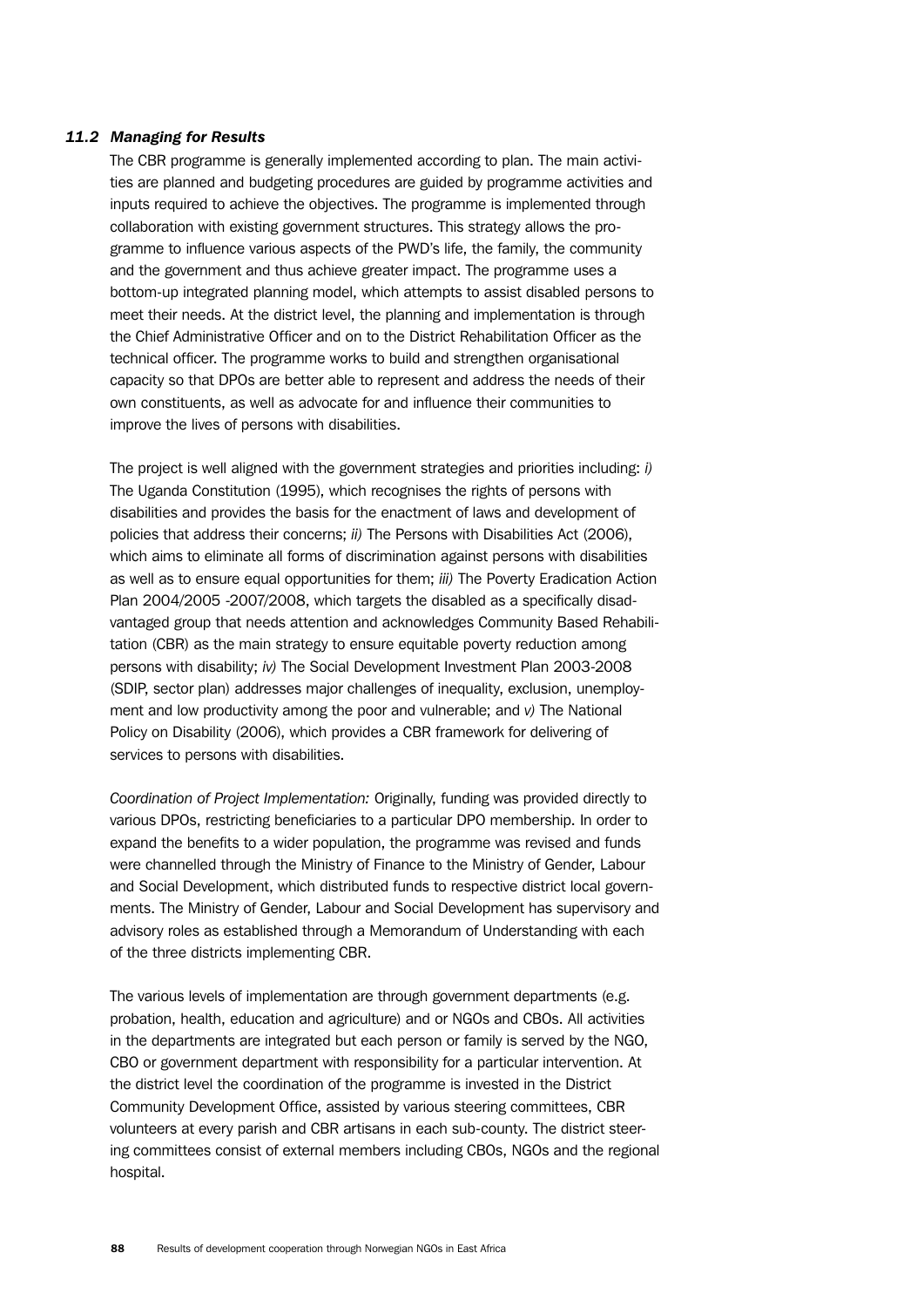The multi-sectoral and integrated planning and coordination of implementation increases participation and empowerment and thus the overall impact. However, the programme should consider making the main indicator for achieving the objectives the number of disabled receiving some form of assistance, as opposed to the current indicator of number of planned activities or meetings. The final evaluation report of 2005 recommends that changing the focus of planning will eventually result in better mobilisation of resources for building capacity at sub-county and community level. CBR may consider investing in strengthening the management information system to inform the planning process.

*Monitoring and Evaluation:* There is a strong monitoring and supervision structure established through the national coordinator from the Ministry of Gender Labour and Social Development. It begins in the Ministry and goes through the selected national steering committee from other participating ministries and NGOs, to the national CBR coordinator. In addition, district political leaders from the Local Council 5 to the Local Council 1 (at the village level) are all involved including the Resident District Commissioner. These levels of supervision are in place to ensure that the programme does what it sets out to do by reaching PWDs with services from various stakeholders.

The reports are compiled from the lowest level of implementers and submitted to NAD through the Ministry of Gender Labour and Social Development. The team was able to see evidence of annual implementation reports prepared by the DCDO (District Community Development Officer) using information from the community volunteers and CBOs on activities submitted through the Chief Administrative Officer to the Department of the Elderly and Disabled in the Ministry of Gender Labour and Social Development.

In spite of the elaborate monitoring and supervision structure the team did not see evidence of a central coordination system that collects and reviews reports from the many stakeholders participating in the programme and there was no evidence of a mechanism for feedback and sharing information that would inform subsequent planning and action. There is no monitoring and evaluation strategy to guide and assist in the management of monitoring the results to inform the implementation. The programme might consider developing a strategy that centralises the function of monitoring and evaluation, especially since the national coordinator position already exists.

*Results Based Management:* The overall management of the programme is geared towards results based management. The objectives of the programme are clearly stated in a logical framework. However, while annual plans and applications specify expected results, indicators are not quantified. Rather, they are expressed as statements of intentions of what is to be measured. The tracking of performance progress is done through the regular reports and the results achieved are well expressed and quantified where possible.

CBR uses Norad reporting and application formats in order to comply with the funding relationship with NAD. The Norad reporting and application formats support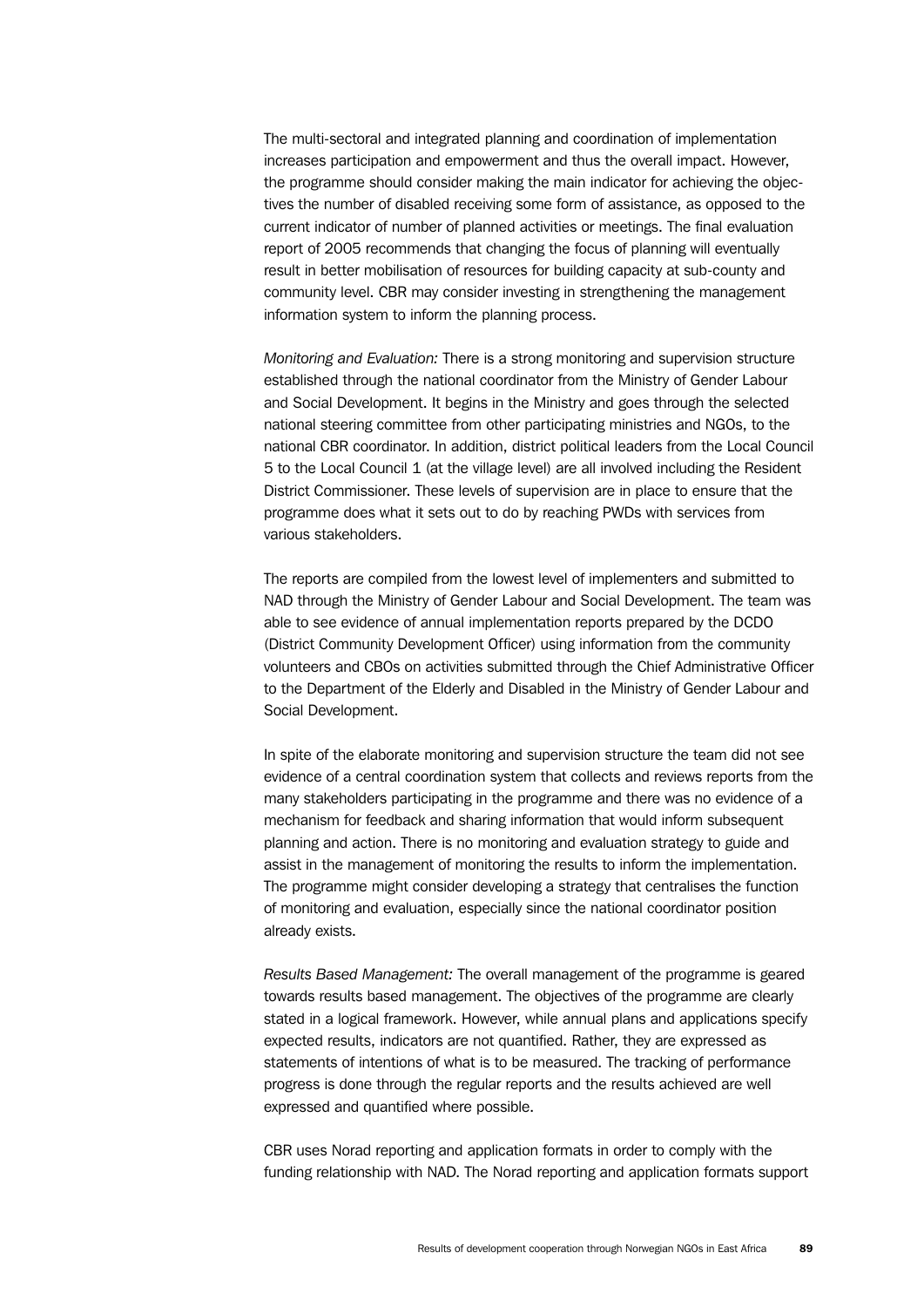the management of the programme because they offer clear implementation and monitoring structures for better results. The annual application forms and progress reports sent to NAD require information that relates to previous, current and planned achievements. This puts the focus of the programme on continuous assessment of how activities and inputs are geared towards attainment of planned results. The RBM training given to its partners by NAD promotes the use of reporting formats and requirements. This in turn supports the programmes' management given the varied levels of education, expertise and intervention focus of all the players that are expected to fully participate and own the process.

The team agrees with the recommendation made in the 2005 annual evaluation report that the CBR should develop a more user-friendly management information system. The current tool is tedious and adds more work for the already over burdened CBOs.

The programme uses a database to identify PWDs and their needs (Tororo currently has 6,500 persons registered). The database is also used to improve existing interventions, identify needs for additional interventions and to distribute resources. This information is collected through a questionnaire administered by either the community volunteer or the CDO. The form is supposed to be updated quarterly; however, this procedure is proving to be too much work as the numbers grow. According to the Tororo CDO, the procedure requires additional personnel and more participation of PWDs, but because of the low education level in most cases, the CDO or the community volunteer ends up completing the form. Such an exercise for 6,500 disabled persons is a daunting task that would require substantial resources and time.

## *11.3 Project Approach*

In 1986, NAD was invited both by the Government of Uganda and the Norwegian Embassy to contribute to the improvement of the living conditions of the disabled in Uganda. NAD strategically chose to work in partnership with public authorities due to the central role they have in ensuring equal rights for the disabled. The choice of the National Union of Disabled Persons in Uganda (NUDIPU) as partner was obvious, since it is an umbrella organisation grouping together DPOs.

The main cooperation agreement was between the Government of Uganda and NAD, with the government represented by the Ministry of Finance, Planning and Economic Development. The Ministry of Gender Labour and Social Development delegated supervision of the programme to the department of the Elderly and Disabled in the Ministry of Gender Labour and Social Development. A memorandum of understanding between the Disabled in the Ministry of Gender Labour and Social Development and each of the three district authorities implementing the CBR spells out the relationships for clear implementation structures. In this relationship, NAD provides direct technical support to the district CBR implementers. Whereas NUDIPU is a direct partner for NAD on advocacy and lobbying for disability issues, there are other partners that support the integrated CBR programme. For instance, the Association of Microfinance Institutes of Uganda (AMFIU) supports the economic empowerment activity and the Community Based Rehabilitation Alliance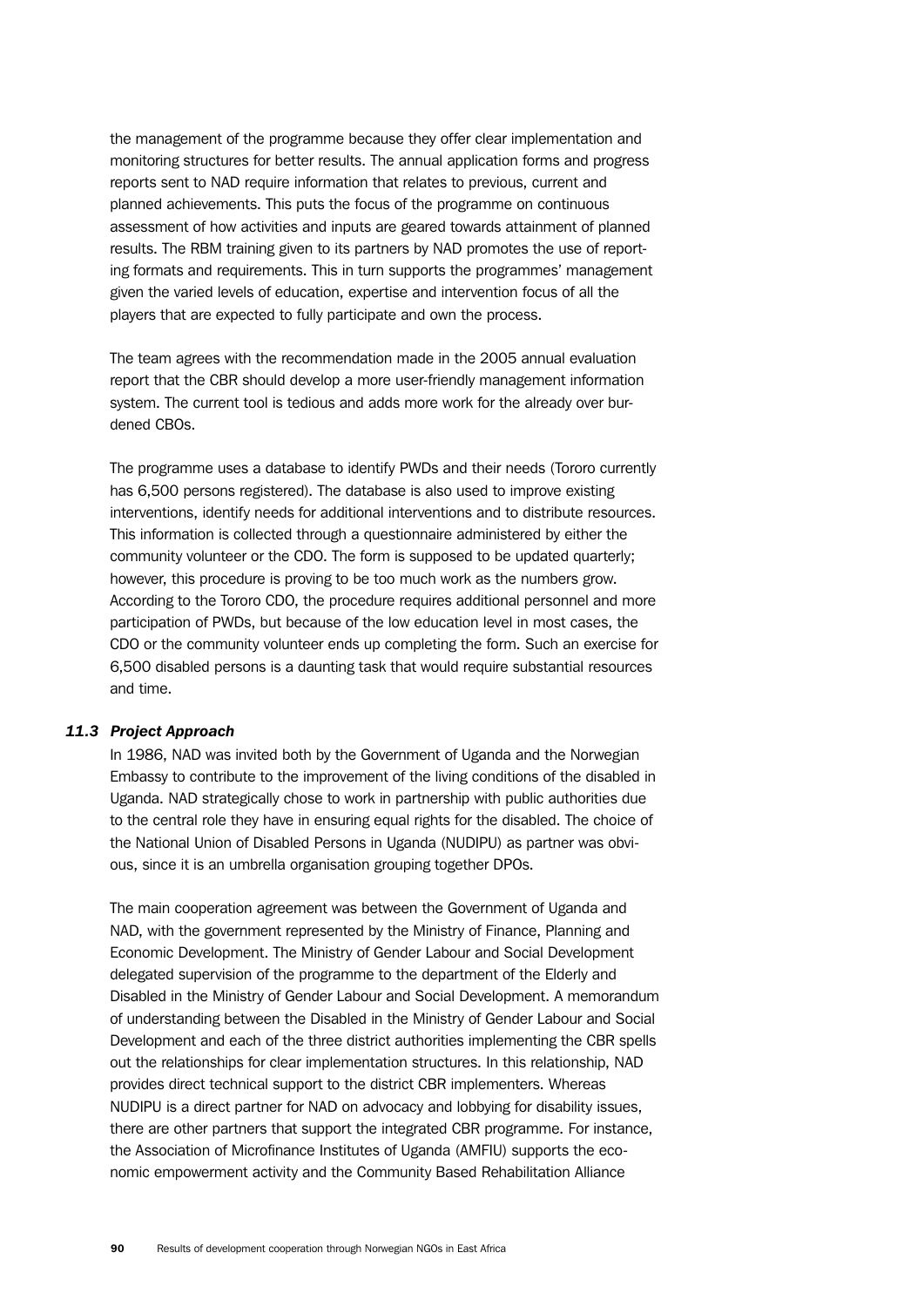(COMBRA) offers theoretical and practical training in CBR, both at national and local level. NAD has other indirect partners that include the Uganda National Association of the Blind (UNAB), the Uganda National Association of the Deaf (UNAD) and the National Union of Women with Disabilities (NUWODU).

*Strengthening Civil Society:* In implementing the CBR programme, NAD follows a twin track network: one operating through the government and one operating through civil society in a strategic partnership. NAD has played an active role in inspiring the disabled to unite and take an active role in society. For instance, NUDIPU's efforts greatly contributed to the inclusion of affirmative action measures for the disabled in the 1995 constitution review, in particular the quota system for electing representatives for PWDs in parliament and the lower levels of government assemblies. For many years, NUDIPU advocated and contributed to the drafting of a national policy on disability. This policy was endorsed in January 2006. Through sensitisation, advocacy and awareness campaigns integrated, issues of the disabled have been streamlined and CBR has built a strong civil society for and with PWDs. For instance in Tororo the team visit was a few days after the DCDO and his team had forced the town authorities to break the entrance to the town's main market to construct a wheelchair ramp.

*Capacity Building:* Through the funding, NAD transferred knowledge and skills for its partners to effectively manage programme partners and for its target groups to benefit from the programme. The main thrust of the CBR programme is to empower PWDs so that they can participate effectively in the development process. Capacity building is therefore a key component of the programme.

The programme involves training the implementers as well as the target group. The community CBR volunteers and community development workers receive training in skills that enable them to support PWDs. The community development workers and volunteers have been with skills to deliver quality service to PWDs and their families. In addition, the sensitisation and training that PWDs receive empower them to overcome the stigma and to demand and access services, which in turn, enable them to participate and take up opportunities that improve their lives. Through training in results based and integrated planning, the key stakeholders (i.e., DCDOs, CBOs, PWDs, families, community volunteers, health workers, probation officers) are empowered to advocate for issues that support management of disabilities and access to and mobilisation of resources to, for example, start and manage enterprises.

*Target Group:* The primary target group comprises all people with disabilities. The programme aims to build capacity and change attitudes about disability, with its associated trauma and exclusion, at all levels in society. For this to be achieved the programme has to work with families of the PWDs and the community around them, which makes them a secondary target group.

*Participation:* Community Based Rehabilitation is defined as a strategy, within general community development for rehabilitation, for equalisation of opportunities and social inclusion of all persons with disability, their families and communities and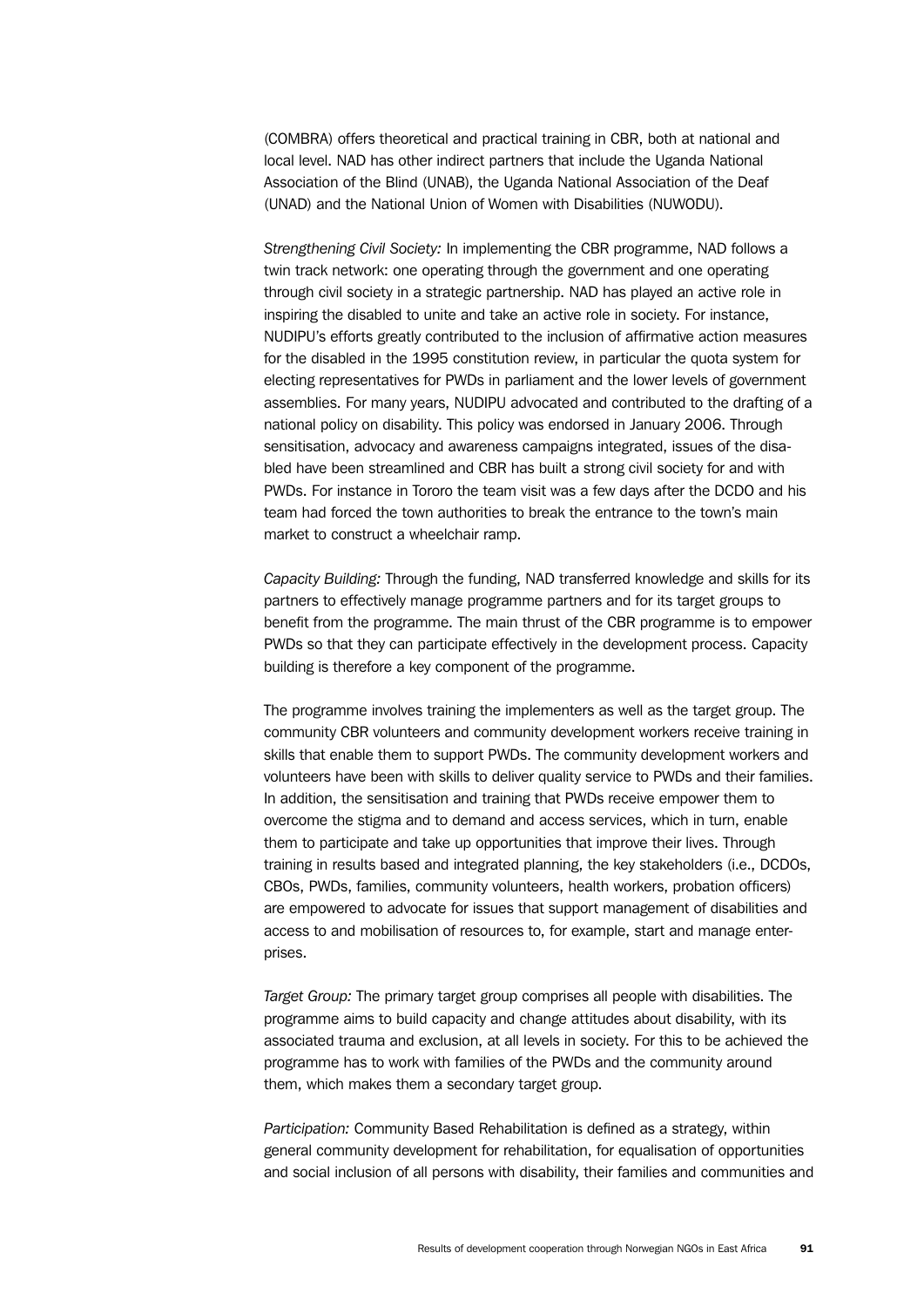appropriate health, educational, vocational and social services. The programme uses a networking strategy to address implementation issues. This ensures broader inclusion of the target group and greater impact. CBR ensures full participation by working through strategic partnerships that include ministries, DPOs and other organisations, district steering committees, and local council representatives at the lowest level.

*Conclusion:* CBRs high level of cooperation, coordination and integration of capacity building in its design and use of existing institutions and local community structures supports successful implementation. The programme has sensitised beneficiaries and target groups and communities on management, participation, inclusion and the rights of the disabled in the community and has built ground for a stronger civil society.

#### *11.4 Achievement of Results*

PWDs have been empowered and participate in their communities in the three districts covered by CBR. The results indicate that disabled people participate to a greater degree in their local communities. There are more disabled people involved in community affairs from the village level to the top offices in the districts. This is attributed both to a wider acceptance in the community that disabled people have contributions to make and to an increased awareness and confidence among the PWDs of their rights and the ways in which they can actively participate. There are increasing numbers of PWDs on local councils and not only in positions reserved for the disabled. The high level of awareness and consciousness about disability, even at grassroots level is helping disabled people to gain access to services and claim their rights.

Service providers, persons with disabilities and caregivers identify and effectively manage and prevent disabilities in three CBR districts. The opportunities for rehabilitative services in the health sector has increased in the period, mostly with support of NGOs, but CBR plays an important role in linking disabled people with the relevant and available service providers at community level. For example, the Ministry of Health has increased its outreach programmes targeted at the disabled, especially in Tororo.

Persons with disabilities benefit from non-rehabilitation sector programmes. Despite some policy gaps in the area of disability, there is no doubt that more disabled people than before manage to take advantage of policy interventions within the various sectors to improve their wellbeing. For the three districts, more children with disabilities have been enrolled in normal schools and the schools are adding supportive structures to ease the lives of disabled students. Disabled people have also managed to tap into both government- and NGO-run development programmes, especially in the area of vocational training. It should be mentioned that after several years of active lobbying from the rehabilitation department in Tororo, Plan International, one of the major international agencies in Tororo, agreed to earmark more than 270,000 NOK for disabled children. The programme has shown considerable progress in securing additional funding at district level. The fact that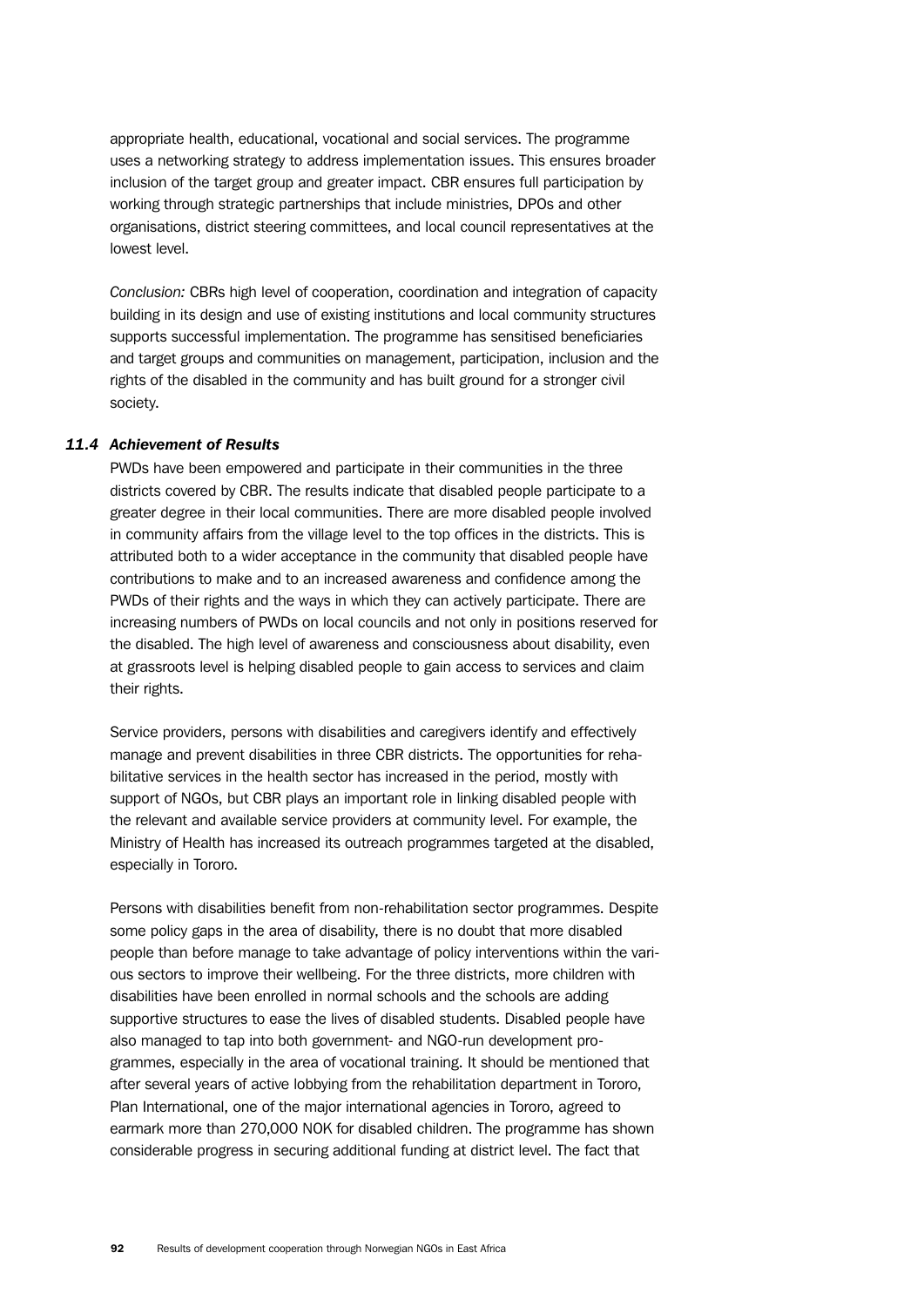Tororo has allocated specific budget funding for CBR is an acknowledgement of the priority given to the programme and other districts are trying to do the same.

Through lobbying from the districts, PWDs are being included in extension services such as the National Agricultural Advisory Services. In all districts at least one PWD in the sub-county is included in the National Agricultural Advisory Services extension services. Clubs such as Rotary and Lions are supporting mobile clinics in eye and dental care and distribution of wheelchairs.

Persons with disabilities and their families have improved livelihoods. This is the objective that has seen the most progress, with the majority of indicators meeting or exceeding expectations. Besides the already reported results, another improvement within the lives of PWDs is the increasing number of disabled people who, through increased access to agricultural development programmes and saving and credit groups, are financially independent. In Kayunga, for example, a local DPO, the Youth and Persons with Disabilities Integrated Development Association (YOPDIDA) was given support to buy sewing and weaving equipment and it has since expanded its operations and is now also training disabled people in tailoring and other vocations. The association has enabled PWDs to attain vocational skills that they have used to earn some money for themselves and their families. Besides focusing on development, these groups are also being used as pressure groups to push leaders of the disabled, government and other development partners for action and results.

Administration and management are efficient and effective. The administrative systems of the CBR were well established and they have been fully adopted by the government. The structures are still fully operational though the funding from NAD has come to an end.

The Assistant Commissioner, Department of Elderly and Disabled in the Ministry of Gender Labour and Social Development, noted that the approach of involving the beneficiaries in the implementation of the programmes and using already existing policies and systems and infrastructure makes the programme cost effective.

The CBR programme achieved fair progress towards most of its objectives. However, the single most important progress is the fact that the Government of Uganda has taken over the programme financially through the Poverty Action Fund.

#### *11.5 Conclusions and Recommendations*

The CBR programme, through integrated implementation has managed to fully adapt to existing systems, government programmes and NGO structures and has achieved great impact. The programme has influenced policy change and issues of disability are mainstreamed at all levels of government. Increasingly, PWDs are participating in district politics and are being elected to public office without the help of affirmative action.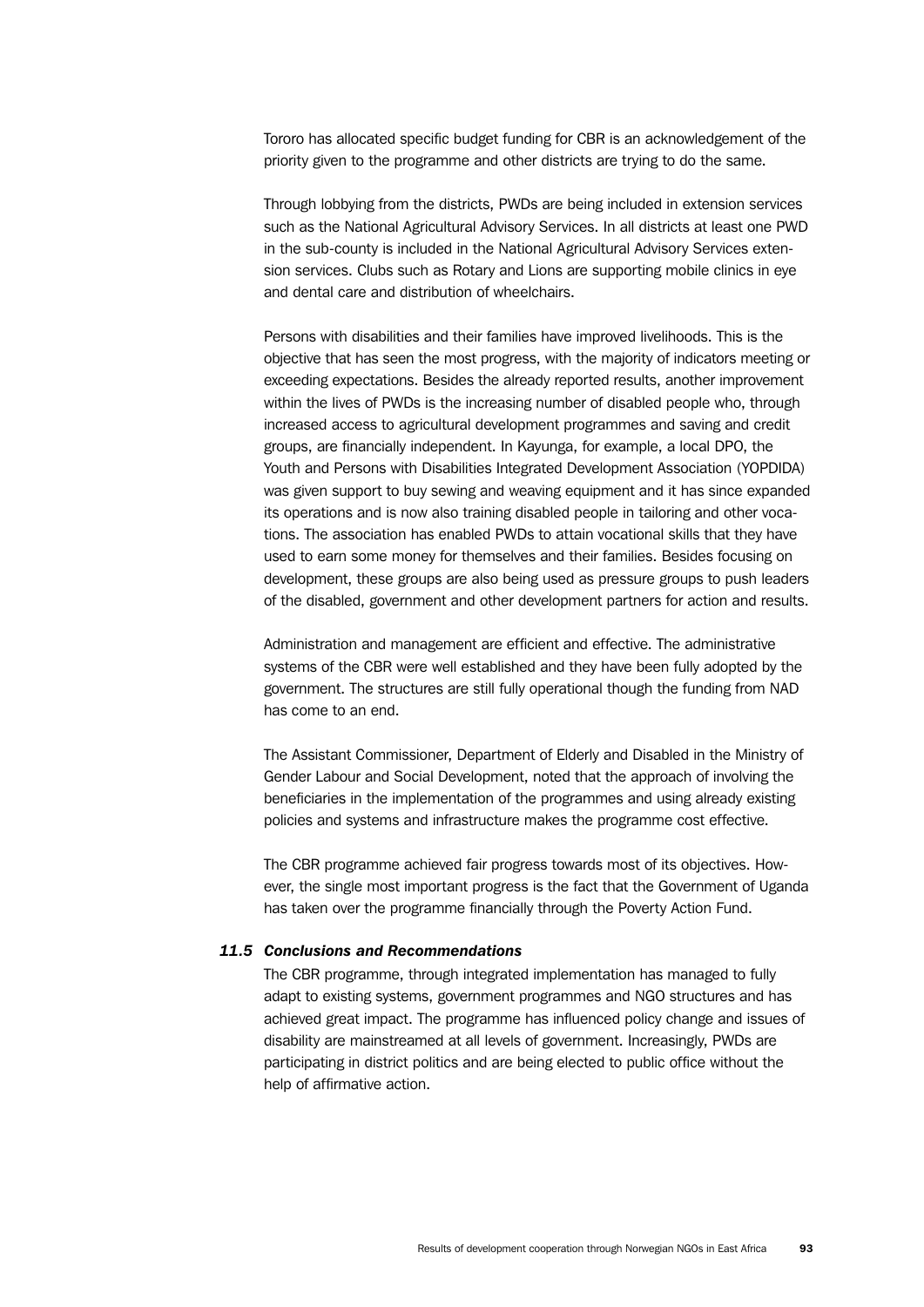The fact that PWDs are gaining economic empowerment as they access services like loans and training in business management is reflected in the increased number of enterprises owned and managed by PWDs. In a recent agricultural competition in Tororo the best farmer was a disabled person.

The fact that the CBR programme is being implemented through government structures, systems and policies and has been strengthened by NAD over the years means that sustainability is largely assured. In Tororo district there was strong evidence that even after the end of NAD funding, the CBR activities were still going on normally and there were plans for more fund raising and a lot of enthusiasm for continuity.

CBR should consider investing in strengthening the management information system to be used as a management tool so that it can inform the planning process and also help centralise monitoring and evaluation functions. With increasing numbers of PWDs and families requiring the services of the CBR programme, the government should provide more facilitation to the project implementers to ease their work since they are moving around more and dealing with more people.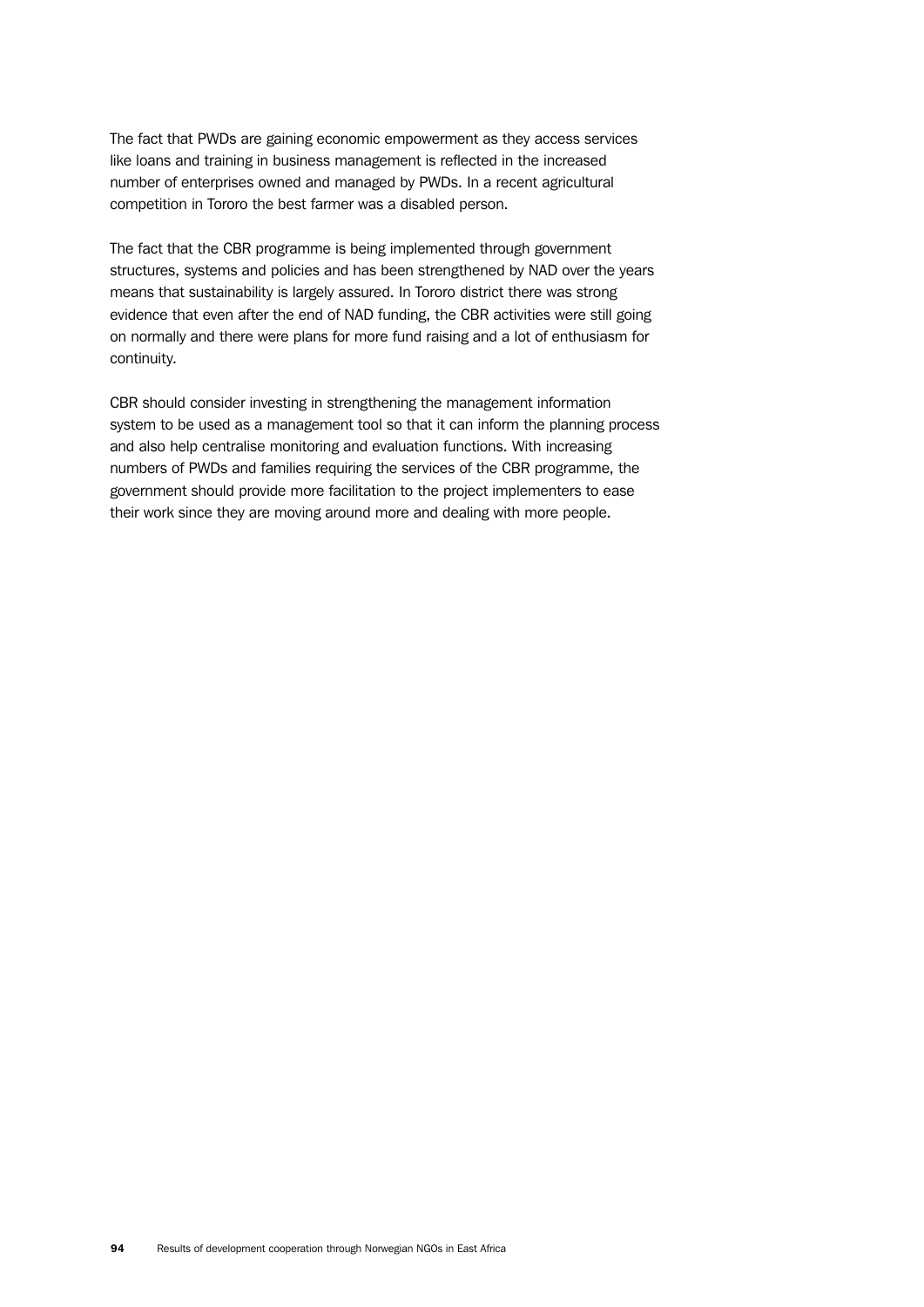# 12 NBA/Legal Aid

## Norwegian Bar Association – Uganda Law Society: Legal Aid Project<sup>81</sup>

This is a case study of the Legal Aid Project (LAP), an initiative of the Uganda Law Society (ULS) and Norwegian Bar Association (NBA) that provides free legal services to indigent men, women and children in Uganda. The overall purpose of this evaluation is to inform the political debate in Norway concerning the effectiveness of channelling Norwegian government funds through NGOs. The purpose of this case study is therefore to inform the overall analysis, rather than to conduct an evaluation of this specific project. Findings, conclusions and recommendations are therefore not as solid as they would have been had a full evaluation been implemented. They should be interpreted in that context. A second objective of the evaluation is to contribute to learning, and it is hoped that this case study may contribute to discussions among the stakeholders regarding the progress of this project. The team conducted a document review, interviewed key informants in both the Norwegian Bar Association and Uganda Law Society. We have also visited project implementation sites in Kampala, Kabarole (Fort Portal)<sup>82</sup>, Kabale, Masindi, Jinja and Gulu.

| <b>Geographic Area</b>                                                               | All over Uganda                                                                                                                                                                                                                           |
|--------------------------------------------------------------------------------------|-------------------------------------------------------------------------------------------------------------------------------------------------------------------------------------------------------------------------------------------|
| <b>Target Group Size</b>                                                             | 14,000,000 (Number of Ugandans living in poverty)                                                                                                                                                                                         |
| <b>Years of Operation</b>                                                            | $1992 - 2010$                                                                                                                                                                                                                             |
| <b>Financial Input Per Year</b>                                                      | 2005: NOK 1 654 000<br>2006: NOK 2 500 000<br>2007: NOK 1 414 000<br>2008: NOK 1 500 000                                                                                                                                                  |
| <b>Route of Financial</b><br><b>Support from MFA/Norad</b><br>to the Final Recipient | Norad – Norwegian Bar Association – Uganda Law<br>Society – Legal Aid Project                                                                                                                                                             |
| <b>Description</b>                                                                   | Establishment of legal aid services; pro-bono program;<br>out-reach clinics; legal awareness seminars.<br>Target group: poor people, especially women. In<br>addition special programmes directed at authorities<br>and local government. |

#### *12.1 Project Background*

Article 21 of the Constitution of Uganda (1995) guarantees equality before the law to all citizens. However, with around 38% of the population living in poverty, many citizens are unable to afford the basics of life such food, shelter, education and healthcare. This means that they are vulnerable to exploitation and they cannot afford legal services. Additionally, availability of most essential services, including legal aid, is largely concentrated around urban areas and yet the majority of Ugan-

<sup>81</sup> This case study has been prepared by Elizabeth Bamwine, Country Coordinator Uganda, and Julian Mwine, Research Assistant. The team wishes to thank the following for assistance in completing our work: Sylvia Mukasa, Executive Director, Uganda Law Society; Aaron Besigye, Head of Legal Aid and; Henry Komakech, Legal Aid, Gulu.

<sup>82</sup> Fort Portal is the biggest town in Kabarole district and it is also the location of the district headquarters. Both Kabarole and Fort Portal will be used interchangeably depending on the context.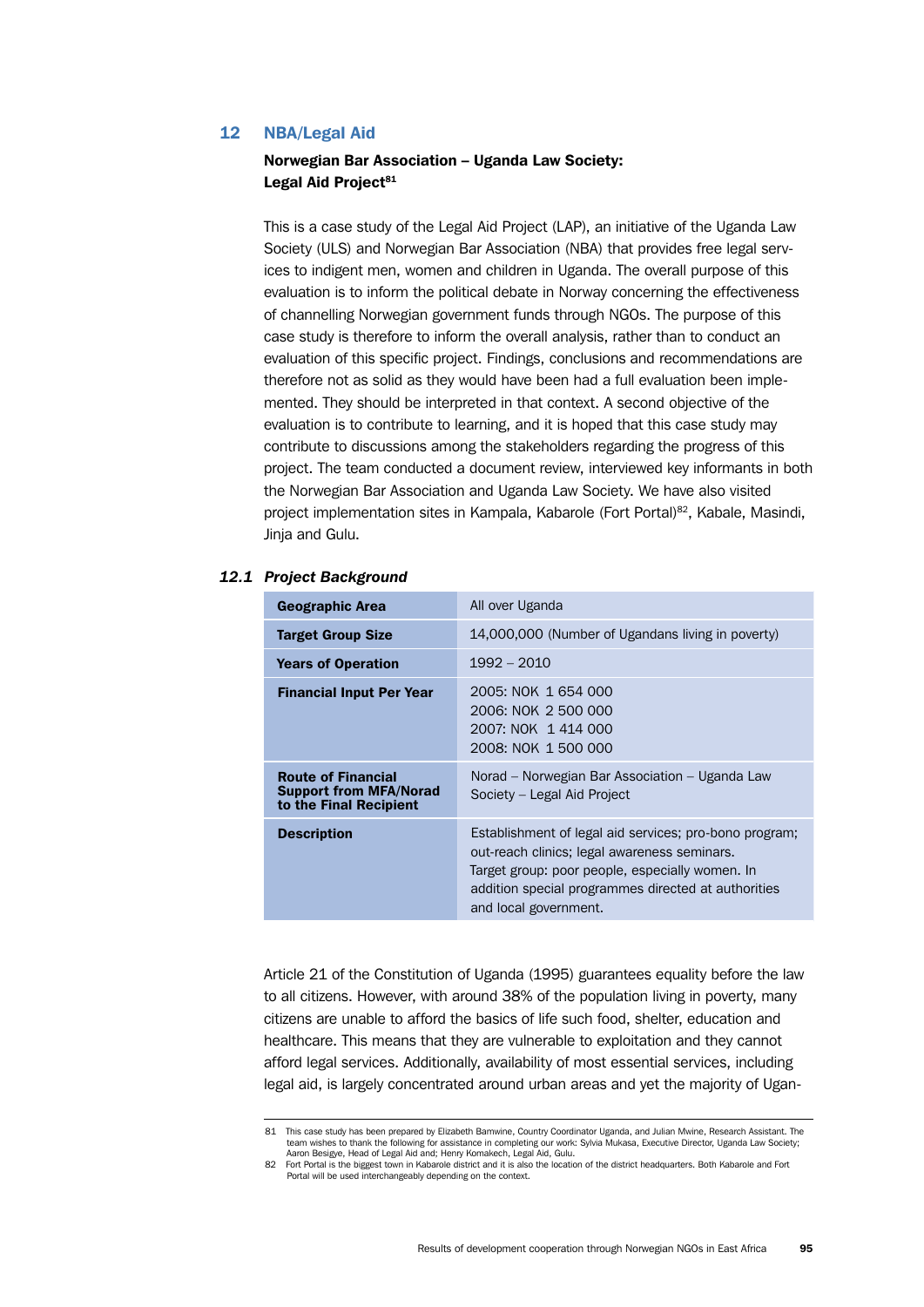dans live in rural areas. The majority of indigent people therefore have no access to justice because they cannot afford or access legal services.

The Legal Aid Project (LAP) was established by the Uganda Law Society (ULS) in 1992, with assistance from the Norwegian Bar Association (NBA), to provide legal assistance to indigent and vulnerable people in Uganda. The project was born out of the realisation that, apart from the state brief system that handles only capital offences, and the huge backlog of cases, there was no statutory free legal aid provision in Uganda, despite the fact that a large part of Uganda's population live in poverty without access to justice.

The project started with the opening of a legal aid clinic in Kampala in 1992. It soon after opened other clinics in Jinja, Gulu, Kabarole and, more recently in Masindi and Kabale. The clinics provide legal counselling, court representation and legal awareness to a cross section of clientele. The project is managed by the ULS, headed by the Executive Director and assisted by the Head of Legal Aid and Pro Bono Services.

The mission of the LAP is to become a leading provider of legal services of choice in order to ensure access to justice for the poor and vulnerable people so as to promote the socio-economic development of Uganda. As stated in the 2005-2010 Strategic Plan, LAP seeks to:

- provide high quality legal aid services to indigent men, women and children;
- promote the respect for rights and the rule of law in Uganda:
- lobby and advocate for legislation and policies to act in favour of the poor at national, district and lower levels;
- develop and strengthen management systems as well as general organisational development of LAP;
- strengthen the governance of LAP in order to ensure good strategic leadership and direction by the board of trustees of the Legal Aid Project; and
- build mechanisms and aggressively mobilize resources to ensure sustainability of legal aid services in Uganda.

LAP provides a variety of services to its clients including legal advice; mediation, negotiation and other alternative dispute resolution services; court representation; paralegal training to support the delivery of legal services; legal and human rights awareness programs and materials; lobbying and advocacy; and research documentation and dissemination.

LAP has taken advantage of being founded as an initiative of a membership society (ULS) whose existence and sustainability is assured; hence it benefits from policy guidance from the members and has more support from Government than any other civil society organisation in the same field, as evidenced from its representation at the Justice Law and Order Sector (JLOS). However, the lack of a stipulated Government policy on legal aid services provision<sup>83</sup>, which leaves legal service

<sup>83</sup> A National Legal Aid Baseline Survey in 2004 found that there was no comprehensive legal, institutional or policy framework at the national level to guide the provision and regulation of legal aid services. Government funding and provision of legal aid is limited to state briefs, which deal with capital offenders only, while the mandate of the Law Council to regulate legal aid provision is not active due to logistical limitations.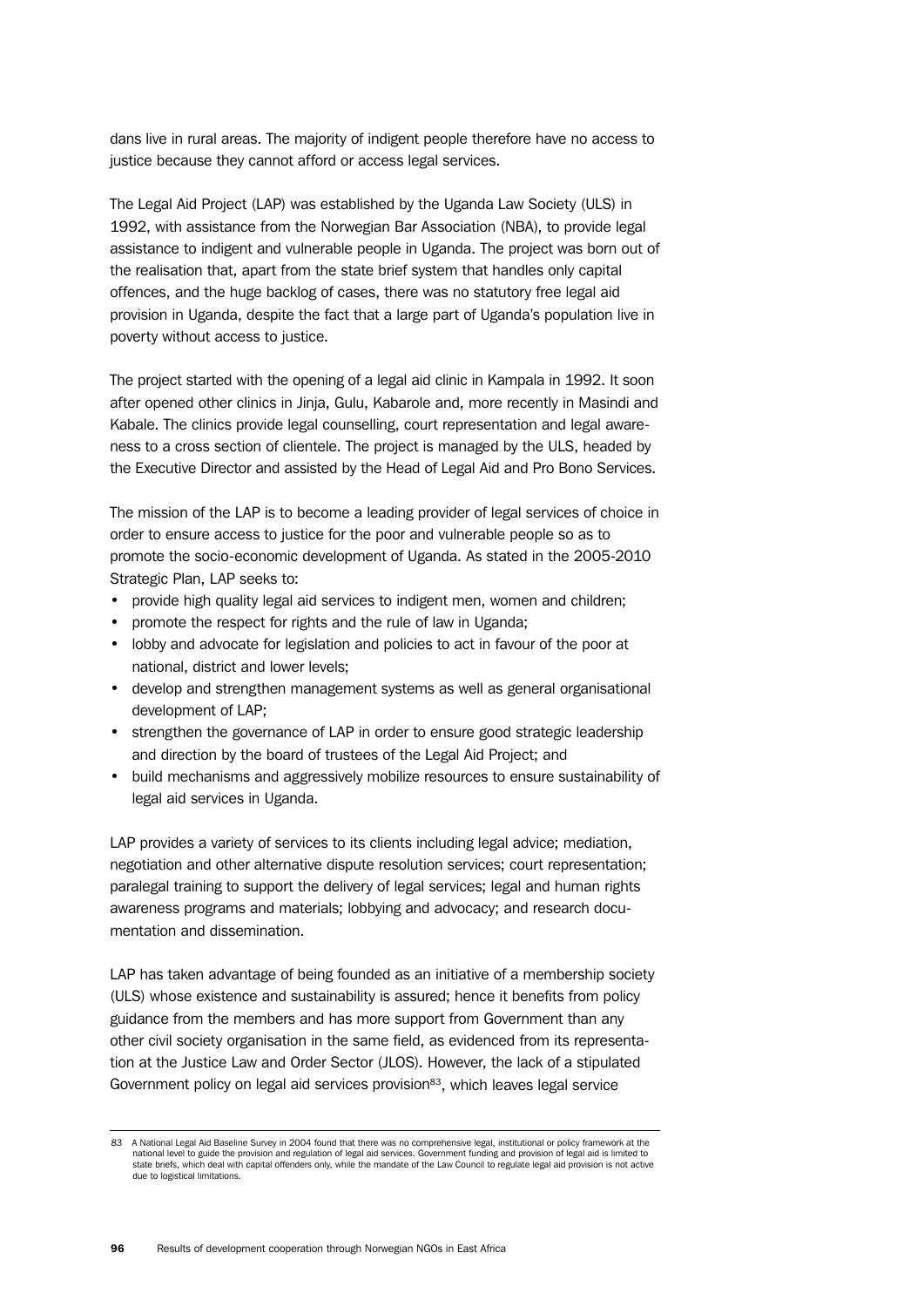providers with no guidelines to assist them, sometimes leads to difficulties in expanding the programme through collaboration with other service providers.

#### *12.2 Managing for Results*

LAP has made a number of strategic plans during the course of its existence, the most recent one being the 2005 – 2010 strategic plan. The strategic plan has well defined objectives, expected results and indicators that link coherently. A risk analysis of possible factors that might affect the implementation of the plan and achievement of results is also clearly laid out.

The key actions and projected outcomes in the strategic plan are realistic and the plan has been operationalised to a great extent. For example, one of the key actions towards increasing access to justice for vulnerable people in the 2005 – 2010 strategic plan is to "provide representation and general legal services to prisoners". This action was implemented by establishing a prison decongestion programme and opening of three clinics (Luzira, Kabale and Masindi) offering legal services to prisoners in 2005. However, the plan to have 20 clinics in the country by the end of 2010 has not been achieved probably because it was too ambitious given the limited human and financial resources.

There is strong evidence from interviews and reviews of project documents that recording of data and reporting systems strongly supports the management of the project, given the numbers and geographical scope of the project. ULS and LAP have a comprehensive reporting system that tracks progress for activities in all programmes. Legal aid clinics keep detailed records of all the cases handled and the actions taken. This also includes daily reporting on action taken, progress on cases and outcome of each intervention. Each clinic incorporates this information into monthly reports, which are sent to the head office and harmonised into a single report. These monthly reports also form the basis of quarterly and annual reports that are sent to the donors.

There are annual monitoring and evaluation visits by technical teams from the Norwegian Bar Association that allow for a practical appreciation of the reports submitted by the Legal Aid Project. The visits are also intended to encourage face-to-face dialogue between the Legal Aid Project and the Norwegian Bar Association. Strategic planning meetings are held to evaluate the progress made by the project over the year and design strategies to address challenges and new priorities as identified. The annual review of reports brings together the legal officers from all the clinics. The outcomes from the review of these reports inform the development of subsequent action plans in line with the recommendations therein.

Both the annual monitoring reviews and the strategic planning workshops have ensured that strategic direction of the Legal Aid Project remains relevant to the justice needs of the communities which the project serves. However due to funding constraints, not all findings and recommendations of the various reviews can be acted upon. For example, reviews and clinic reports have recommend that each clinic have at least two legal officers to ease the workload but this is yet to be implemented because the available funds do not allow for additional staff.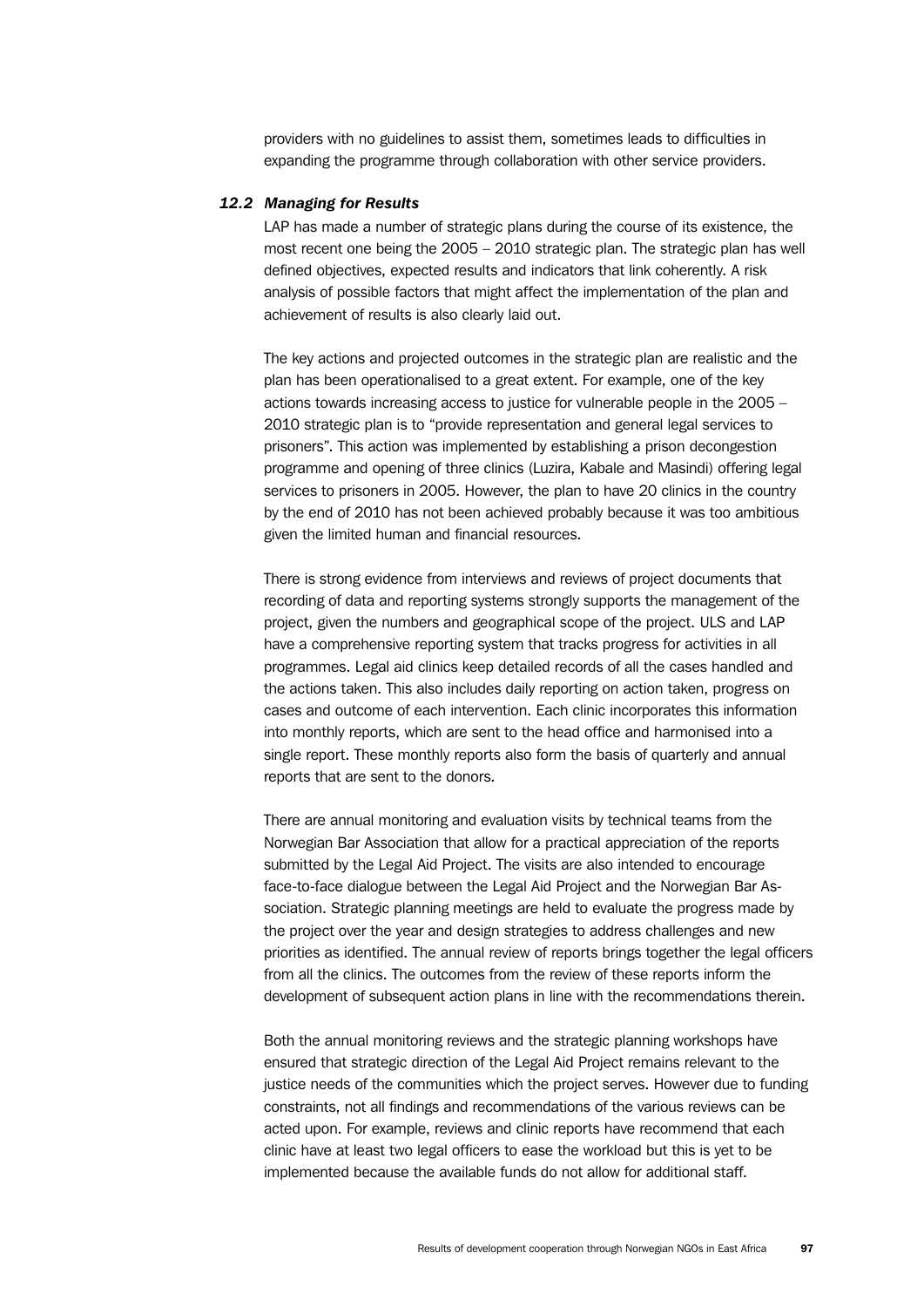The overall project management is results focussed, practices results based management and uses clear application and reporting formats. Project plans contain log frames with clear expected outputs set on an annual basis. The indicators are generally quantitative and are the same as the outputs. The performance on these indicators is traced through monthly reports compiled at the clinics sent to the head office where they are integrated into quarterly reports that are sent to the NBA. LAP uses Norad formats combined with standardised ULS formats. This has eased management of the project by offering a means of continuously monitoring the extent to which the project has achieved its results.

## *12.3 Project Approach*

*Cooperation:* LAP was initiated as a co-operation between the Norwegian Bar Association and the Uganda Law Society. ULS was chosen to carry out the project due to the fact that it was an established statutory organisation that could best handle the project. Over the years the cooperation between NBA and ULS has grown stronger and, as a result, LAP has expanded in its operations. NBA channels the funding for LAP to ULS, which handles the implementation of the project.

*Strengthening Civil Society:* The Legal Aid Project appreciates the role of the civil society in its promotion of access to justice and the rule of law and as such LAP cooperates with local and international organisations on issues pertinent to legal aid provision and human rights. Within Uganda, LAP spearheaded the formation of a Legal Aid Service Providers Network. The partners in this arrangement include the International Federation of Women Lawyers – Uganda, the Foundation for Human Rights Initiative, the Public Defenders Association of Uganda, the Uganda Gender Resource Centre and the Legal Aid Clinic of the Law Development Centre. LAP wanted to create a forum to identify and discuss strategies for improving the delivery of legal aid. The clinics have also cultivated relationships with various CSOs with which they have been able to conduct outreach programmes and training and sensitisation on human and legal rights. Outside Uganda, LAP collaborates with other organisations that share a common purpose: the Penal Reform International (Malawi), the Legal Resources Centre, (South Africa), the Human Rights Institute and the Legal Aid Board.

Through the sensitisation and awareness given to the walk-in clients at the clinics and the inmates of the prisons, the mediation and counselling and the outreach programs, LAP informs the beneficiaries of their rights, the services offered and how to access these services. This is done with the purpose of promoting empowerment, increasing rights-based knowledge and building self esteem and confidence among the people, to benefit from the services. The fact that the clinics get their clients through referrals such as from the local councils and concerned neighbours means that the project is working to strengthen civil society.

The Legal Aid Project continues to implement programmes jointly with strategic partners like the Uganda Human Rights Commission, Uganda Land Alliance, United Nations High Commission for Refugees and Human Rights Network Uganda (HURI-NET) among others in the promotion of human rights and the rule of law on matters affecting vulnerable persons such as children, internally displaced persons, refu-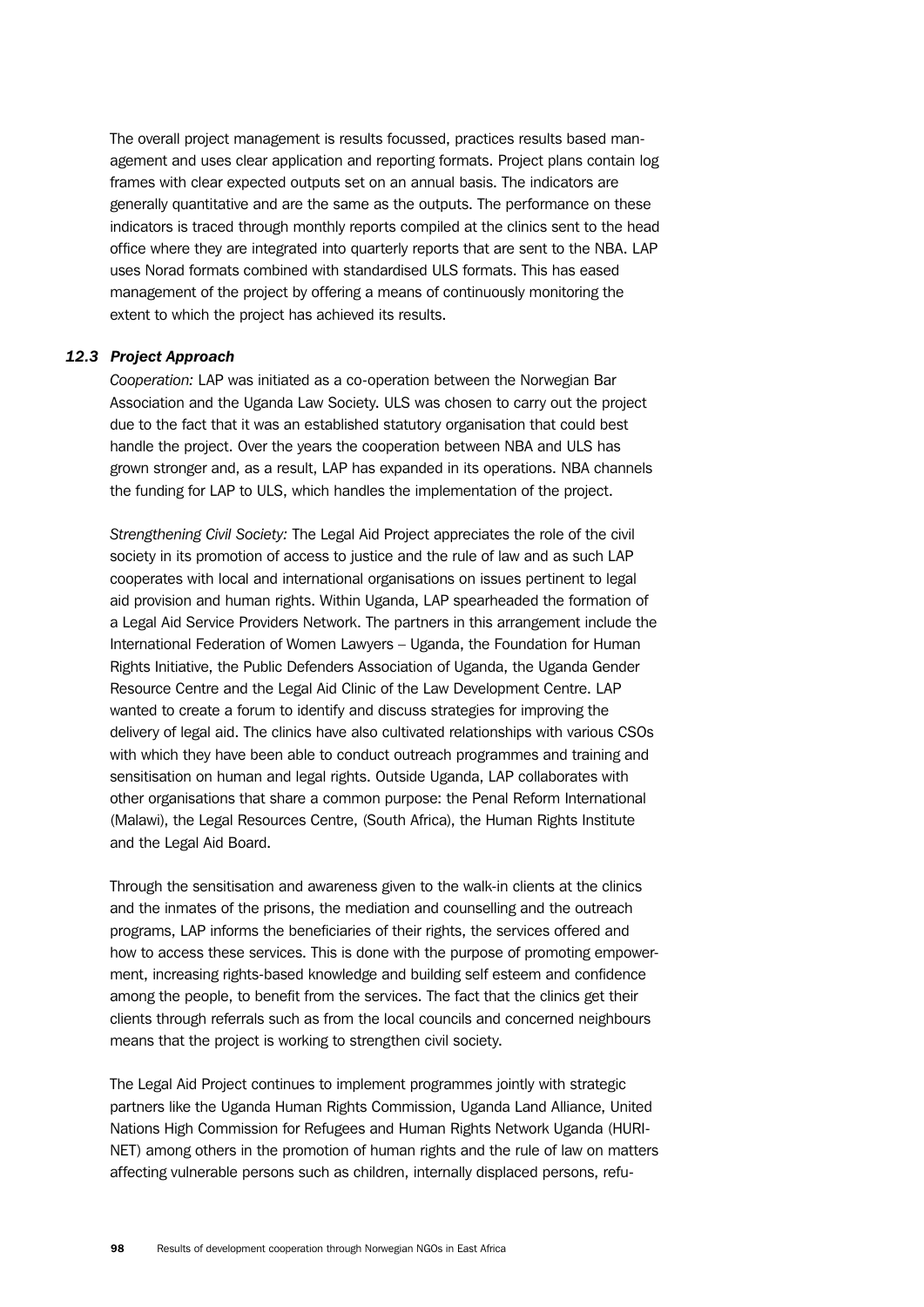gees, as well as other vulnerable groups such as widows, orphans and people affected by HIV/AIDS.

*Capacity Building:* The project intrinsically builds the capacity of its staff 3 out of the 5 legal officers at the clinics said the project had given them experience, skills and confidence and over the years, LAP has been a training ground for young lawyers who gain experience before going in to private practice. LAP carries out community sensitisation programmes that enlighten the people on the different services they can access, their rights and obligations and the type of cases that can be handled at different levels. This kind of awareness has built the capacity of the target group.

*Target Group and Participation:* The Legal Aid Project has endeavoured to reach out to its target group, indigent men, women and children in Uganda. This has been done through the establishment of 7 regional legal aid clinics and legal outreach clinics in areas of Uganda where LAP does not have clinics. The Legal Aid Project also provides assistance to prisoners in Luzira, Masindi and Kabale Clinics as part of its prison decongestion programme.

LAP has ensured inclusion of the target group in the project through undertaking training needs assessments to inform human rights and training programmes; capturing views from clients in the designing of posters and booklets on human and legal rights as well as undertaking periodic monitoring and evaluation of the programme to ensure that it is in line with identified needs and priorities of the target group.

However, since the clinics are located in urban areas, there are still many indigent Ugandans in rural areas who are unable to access legal aid services. Many of the rural poor cannot travel to the towns to access legal aid and the LAP staff cannot be present in all parts of Uganda because they are heavily constrained by facilitation and manpower. The clinic under the legal officer is expected to serve a very large area, which stretches the services too thin.

## *12.4 Achievement of Results*

LAP has to a greater degree achieved its major planned results. Since its beginnings in 1992, the Legal Aid Project has managed to remain the primary provider of legal aid services in Uganda. The Legal Aid Project has attended to thousands of clients since 1992. The figures keep rising each year from 254 clients in 1993 to 8,141 in 2009. The project has grown from an initial 4 clinics to the current 7. With an aim of promoting access to justice for prisoners, the Legal Aid Project initiated the Prison Decongestion Programme, which was pioneered through the 3 new clinics of Kabale, Masindi and Luzira in 2005. This has increased the geographical scope of the project and has enabled the project to reach out to more people over the years who would probably have never had access to legal services.

LAP has raised the awareness of many people about their legal and human rights through sensitisation and training workshops for grassroots communities. LAP has supplemented its programme with community-based human rights and sensitisa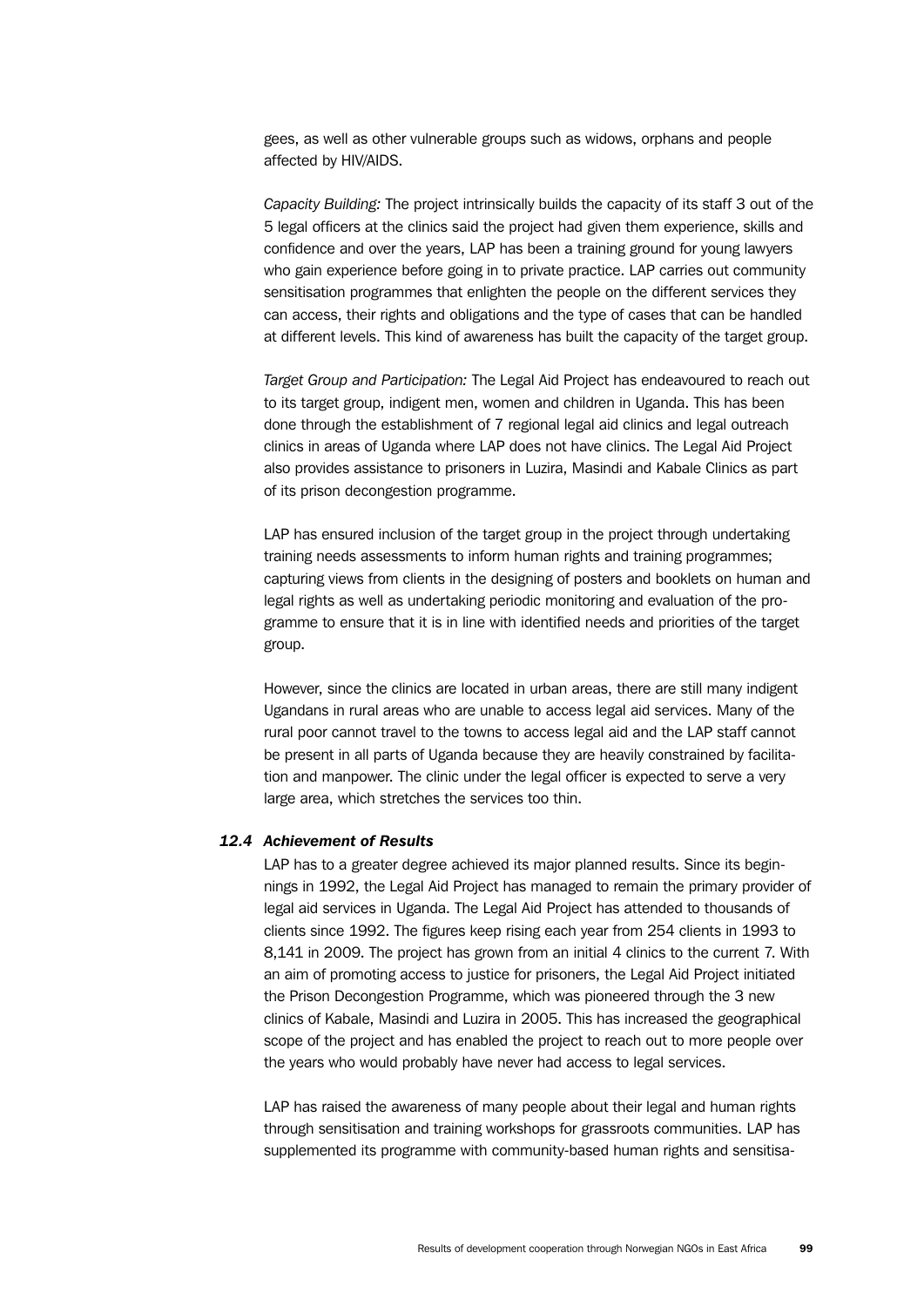tion programmes, with mobile clinics covering areas where there are no existing legal services.

The Uganda Law Society has successfully lobbied for a mandatory requirement that all ULS members take on at least one pro bono case per year. This will increase the number of lawyers offering legal aid services outside LAP and thus lead to an increase in the potential number of clients that can be reached. The pro bono scheme will also raise the profile of legal aid in Uganda while ULS lobbies for a law governing legal aid service provision to be passed in Parliament. The pro bono scheme is also an important step towards ensuring the sustainability of free legal aid in Uganda.

*Cost Effectiveness:* Generally the project was considered cost effective within the context and challenges of its implementation. Considering the geographical scope/ spread of the project and the intensity of the workload the current approach is cost effective. A faster way of reaching the ever-increasing number of clients such as mobile clinics or more outreach activities is yet another cost that LAP is still grappling with. The issue of cost effectiveness is still a challenge especially in the context of the geographic areas covered by the clinics. One example of this was given by the Masindi clinic, where the lack of a vehicle has resulted in an inefficient use of time spent travelling by bus in the region.

## *12.5 Conclusions and Recommendations*

The Legal Aid Project has been a success given the nature of its mandate and the thousands of people that are its potential target group. LAP has managed to carry on providing free legal aid services to thousands of people mostly due the fact that there was a group of people out there waiting to be served without any other alternative. The project has been supported by the already existing legal and political structures and systems to answer a perceived need.

LAP has also faced difficulties in its operations that have meant that the project has not been able to achieve more. The project has had to operate with limited funding and yet the demand for the services and the name that the project has made for itself has led to an increase in the number of people that need legal aid services. The lack of a government policy governing the provision of legal aid services has also hampered the projects potential to reach more people with possible government backing.

For the Legal Aid Project to be more effective the following recommendations could be considered: *i)* LAP should carry out a feasibility study in the short term, to determine how best to reach and serve more people within available resources. Focus should be on reaching rural areas where there are no other alternatives. In the long term, it would be desirable to strengthen the human resource capacity of the project by increasing the number of legal staff at each clinic. At least 2 advocates and 2 paralegals would ease the workload and allow for more clients to be served. More advocates at each clinic would also allow the clinic to deal with walk-in cases and court cases at the same time with ease; *ii)* Most parts of the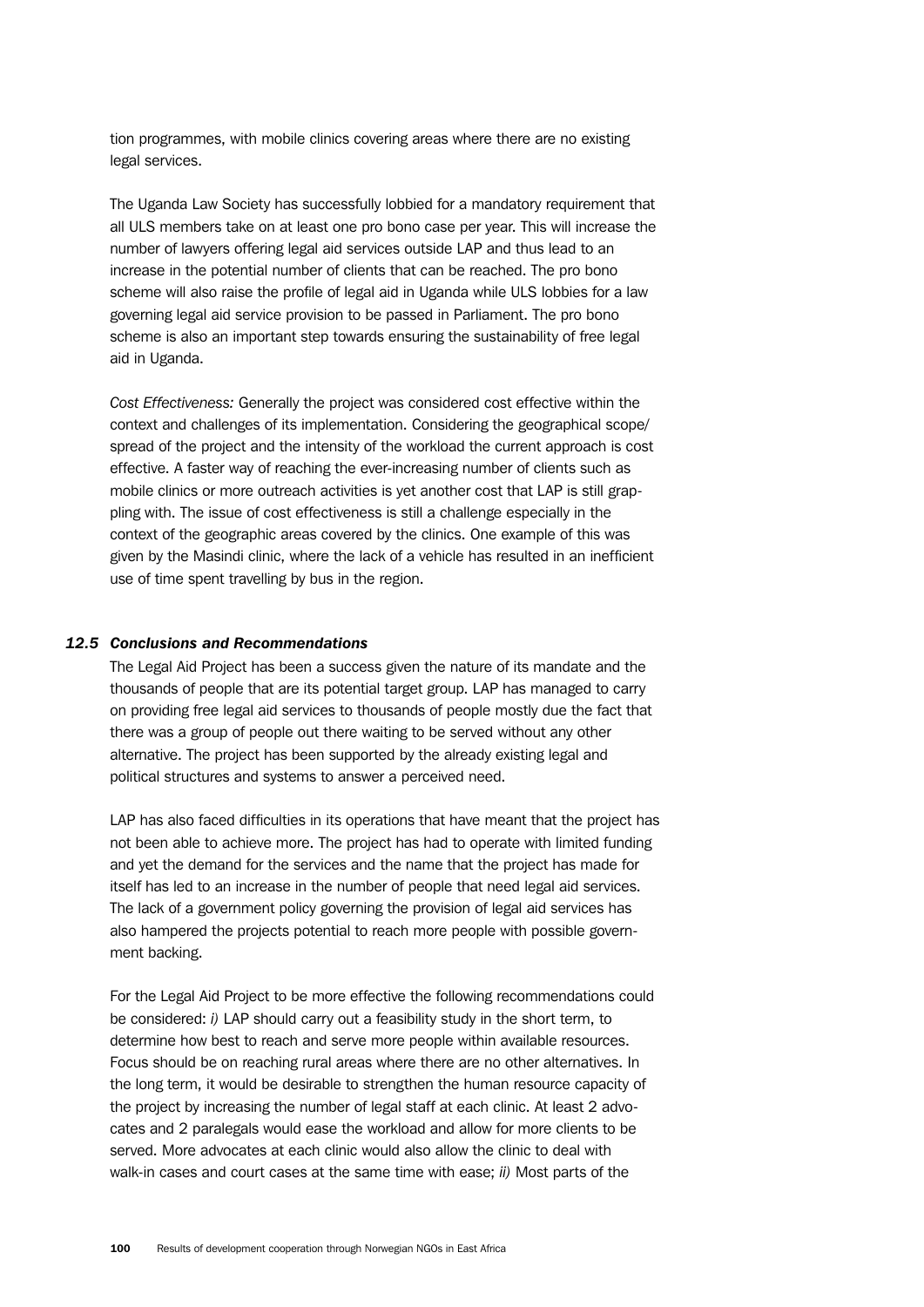country are still underserved and even those districts under the clinics' portfolio do not always get served efficiently due to logistical limitations. LAP may consider other less costly alternatives of reaching more people such as mobile clinics or investing in more paralegals to carry out the sensitisation and awareness raising activities; and *iii)* LAP should develop a detailed plan for ensuring sustainability of legal aid service provision with reduced or no external funding.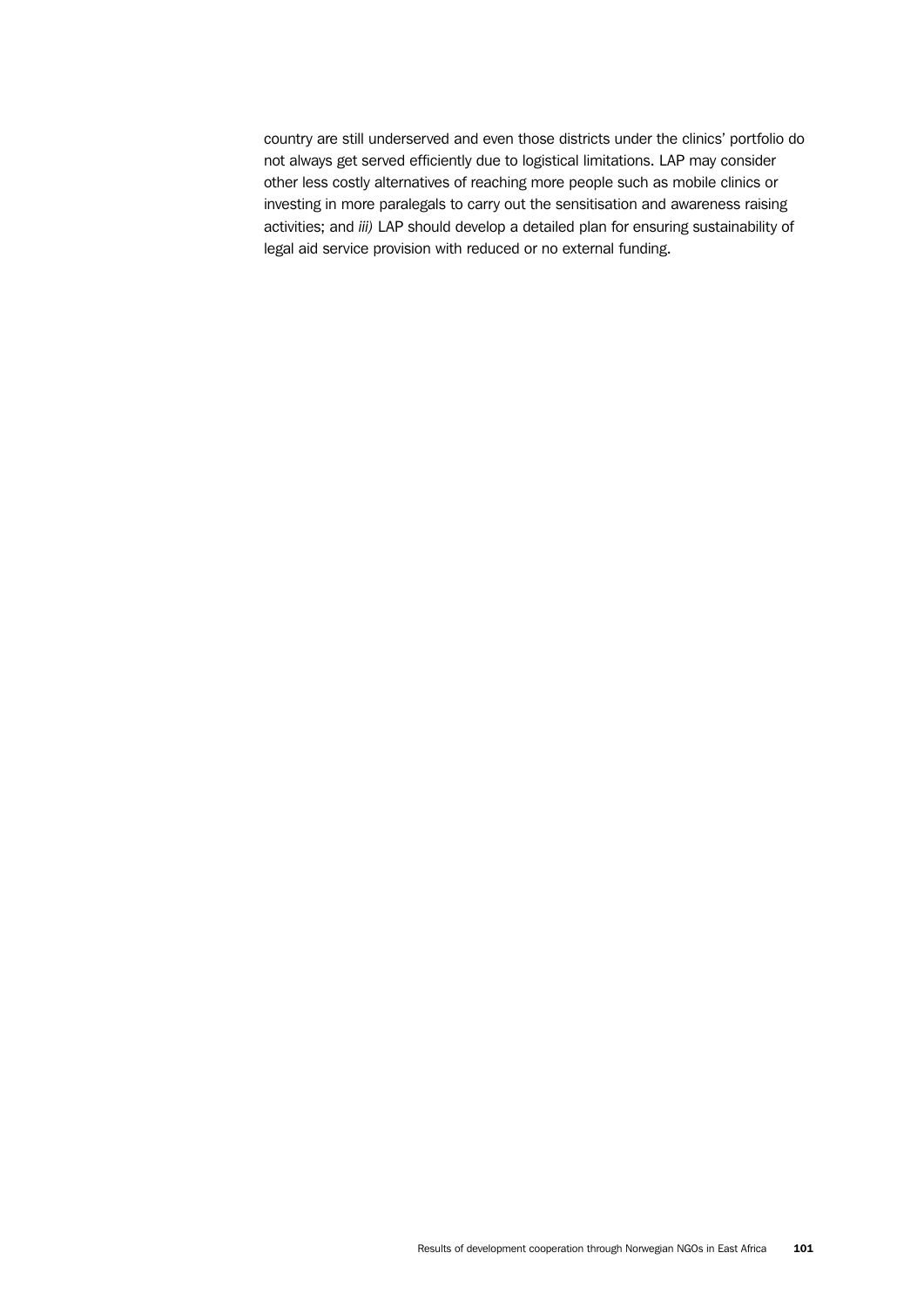## 13 NWF/Vocational Training

# FOKUS – Norwegian Women and Family Association – Companionship of Works Association: Vocational Training to Disadvantaged Girls<sup>84</sup>

The overall purpose of this evaluation is to inform the political debate in Norway concerning the effectiveness of channelling Norwegian government funds through NGOs. The purpose of this case study is therefore to inform the overall analysis, rather than to conduct an evaluation of this specific project. Findings, conclusions and recommendations are therefore not as solid as they would have been had a full evaluation been implemented. They should be interpreted in that context. A second objective of the evaluation is to contribute to learning, and it is hoped that this case study may contribute to discussions among the stakeholders regarding the progress of this project. The team has conducted a document review and interviewed key informants in the Norwegian Women and Family Association (NWF) and the Companionship of Works Association (COWA) – the Centenary Vocational Training School (CVTS). We have also visited the project implementation site in Kampala. During the course of data gathering we met the School Principal, who is also a member of the COWA management team, trainers, students and the Programme Officer of the Uganda Association of Private Vocational Institutions (UGAPRIVI). We also met some former students who were employed.

## *13.1 Project Background*

| <b>Geographic Area</b>                                                            | Kampala                                                                          |
|-----------------------------------------------------------------------------------|----------------------------------------------------------------------------------|
| <b>Population Coverage</b>                                                        | 1,420,200 (2008 estimate)                                                        |
| Target Group Size (if applicable)                                                 | 120 girls per year                                                               |
| <b>Years of Operation</b>                                                         | 2001-2010                                                                        |
| <b>Financial Input Per Year</b>                                                   | 2005: NOK 421 000<br>2006: NOK 372 000<br>2007: NOK 375 000<br>2008: NOK 371 000 |
| <b>Route of Financial Support from</b><br><b>MFA/Norad to the Final Recipient</b> | Norad – FOKUS – NWF – COWA – CVTS                                                |
| <b>Description</b>                                                                | Vocational training to disadvantaged girls                                       |

The Centenary Vocational Training School (CVTS) was established in 1992 by Father Steve Collin of the White Fathers Society, under the Catholic Diocese of Kampala, to provide training opportunities to girls orphaned due to HIV/AIDS. CVTS was initially managed by the AIDS Widows Orphans Family Support (AWOFS), an organisation supporting HIV/AIDS orphans, especially girls. In June 1998, the Catholic Church asked the Companionship of Works Association (COWA) to take over management of the CVTS. In 2000, one of the Norwegian Women and Family Associations (NWF) members worked at the school on a voluntary basis and she connected the school to NWF. This was the beginning of a relationship between COWA and

<sup>84</sup> This case study has been prepared by Elizabeth Bamwine, Uganda Country Coordinator and Julian Mwine, Research Assistant. The team wishes to thank the following for assistance without which our task would not have been possible to complete; Mrs. Francesca Romana Bilak, Principal, COWA-CVTS and Mr. James Ogwang, Programme Officer, UGAPRIVI.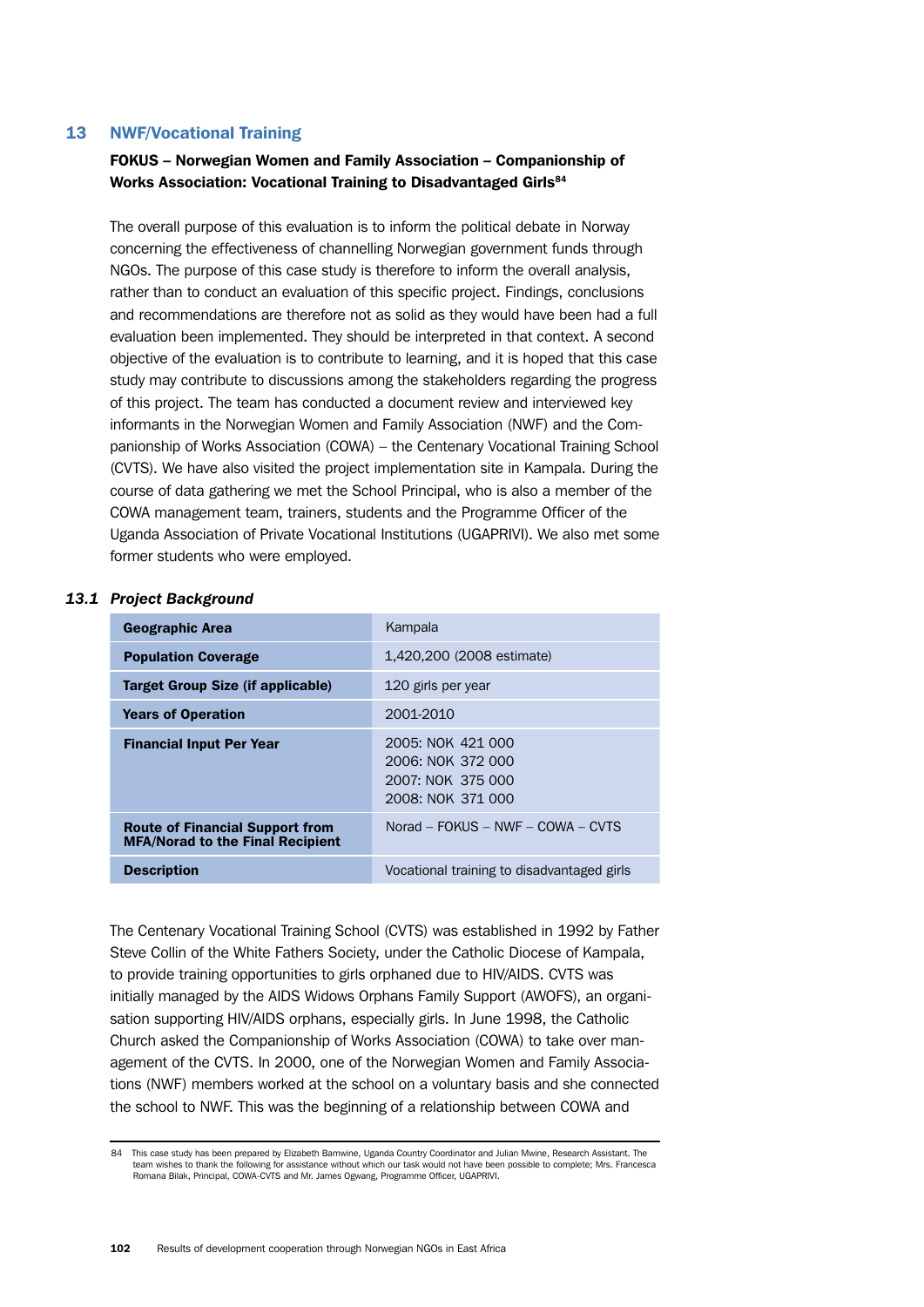NWF/FOKUS that resulted in the project in 2001. When Father Collin founded the school in 1992 the AIDS pandemic was at its peak in Uganda and there were many AIDS orphans. When COWA took over the school and established a funding relationship with NWF, the school began admitting girls from poor socio-economic backgrounds, most of them living in and around Kampala.

Established in 1988, COWA is an umbrella organisation and a member of the NGO Forum in Uganda. Its mission is stated as the "Promotion of human values through vocational education and training to the marginalized members of the society". COWA runs two vocational training institutions: COWA Vocational Training Centre for boys (CVTC) and the Centenary Vocational Training School for girls (CVTS). A COWA management team comprises managers of the various programmes and the CVTS Principal. This case study is of the Centenary Vocational Training School for girls (CVTS).

As stated in its 2002 Annual Report, the mission of CVTS is to "ensure an integral development of the human person through education and vocational training to the less advantaged girl children in Uganda." The school offers two-year courses in tailoring and catering and graduates are accredited with the Uganda Intermediate Certificate in Craftsmanship. The certificate – awarded by the Directorate of Industrial Training (DIT) under the Ministry of Education and Sports – is given to trainees of private institutions. The students receive training in entrepreneurial skills that can help them set up their own businesses, and also in life skills such as awareness raising on legal and human rights, HIV/AIDS, gender, environment, and occupational safety and health.

CVTS currently has 146 students and 20 employees. Since the students are from poor families, school fees are minimal and the CVTS is dependent on outside funding to run its programmes. The school has developed a streamlined budget and accounting structure which is approved by a Board of Directors. The budget is developed with the contributions from every department and in the interests of transparency, two members of the Board of Director are signatories to the accounts with the Principal as the main signatory for ease of operation.

The project operates within the Government of Uganda policy framework for children's rights, especially the Uganda Children's Statute of 1996 and the Uganda National Plan of Action for Children (UNPAC), both of which outline parameters for the rights, care and promotion of children. The Uganda Children's Statute was enacted to support the global goals and objectives of the UN Convention for the Rights of the Child. There is also a policy on Orphans and Vulnerable Children, which directs and provides guidance to institutions such as CVTS.

The school was founded with the objective of offering girls who were HIV/AIDS orphans a chance to acquire vocational skills that would empower them with a means to earning a living. Around the time CVTS was started, the AIDS pandemic was at its peak and this had led to a large number of AIDS orphans (the UNICEF/ UNAIDS, Report on Global HIV/AIDS Pandemic of June 2000 put the figure at 1.7 million), the most vulnerable of whom were girls. Furthermore, given the cultural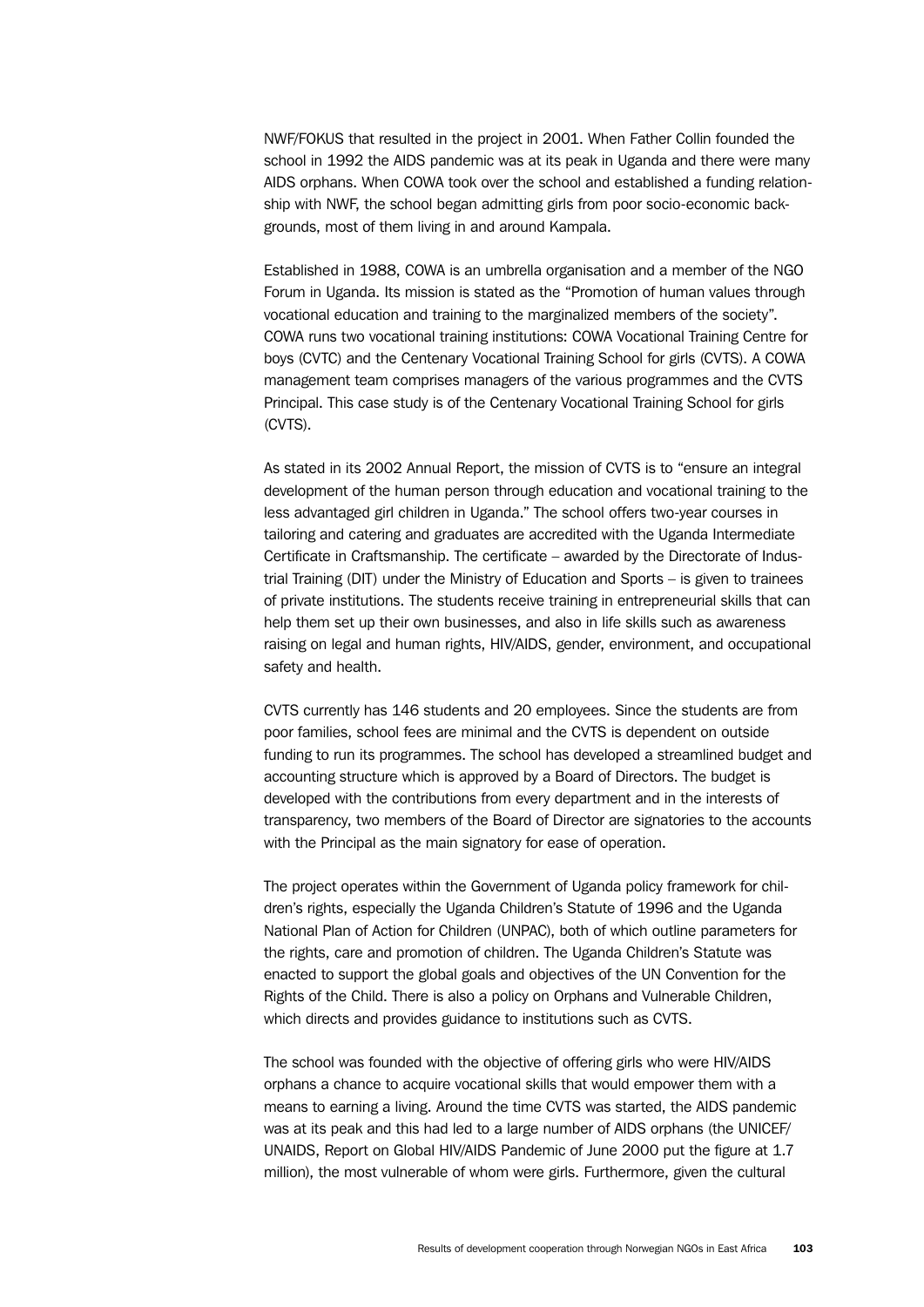attitude towards the education of children, many poor families prefer to educate the male children considering this a "better investment", as there is a general belief that girls will marry and be taken care of by their husbands. Therefore, fewer girls enrol in secondary schools and the dropout rate higher than for boys. When COWA took over management of the school in 1998 it decided to admit other disadvantaged girls than AIDS orphans too, because it felt they also needed the same kind of empowerment. However due to limited funding the school was unable to offer the kind of training it would have wanted to. This is the situation that was prevailing when a member of NWF volunteered at the school. She saw that the school was doing good work but was limited by insufficient funding, staff and material. She encouraged COWA to submit a proposal to NWF, which was reviewed and accepted for funding by Norad.

When the project begun, CVTS was not yet registered with the Ministry of Education and Sports and lacked the accreditation for recognition of the certificates awarded to graduates. CVTS was registered with Ministry of Education and Sports in 2004, which raised the school's profile. In 2008, the government passed the Business Technical Vocational Education Training Act, which gave vocational training a higher profile in society. Such training is now considered a priority in the education sector for its potential to contribute to national development through provision of skilled labour. The school received support from the Catholic Diocese of Kampala, which donated land and buildings for the school. This support from the Catholic Church helped the school's image in the eyes of the public and this has contributed to the respect and good will it enjoys in the community.

#### *13.2 Managing for Results*

Though no baseline study was conducted before the project was approved by the NWF, the work the school was doing and the affordable practical education it was offering disadvantaged girls in the community was clear, as was the need for the school's services. These factors, when presented to the NWF, made a compelling case for project funding.

COWA-CVTS has a clear planning process where the key results are formulated with appropriate targets and indicators that logically link to the project inputs. The vocational training school programmes aim to empower poor and vulnerable girls by training them in practical vocational skills to help them improve their socio-economic status and become self-reliant. The key results are:

- students acquire practical vocational skills in tailoring, catering and information and communication technologies; and
- CVTS graduates are gainfully employed or are self-employed.

These results are included in all plans that CVTS submits. Indicators are easy to verify, since they are mostly about numbers of trainees. There are also qualitative indicators for the various empowerment activities, including sensitisation on human/ legal rights of the girls in the school which, although difficult to verify are a necessary part of the planning.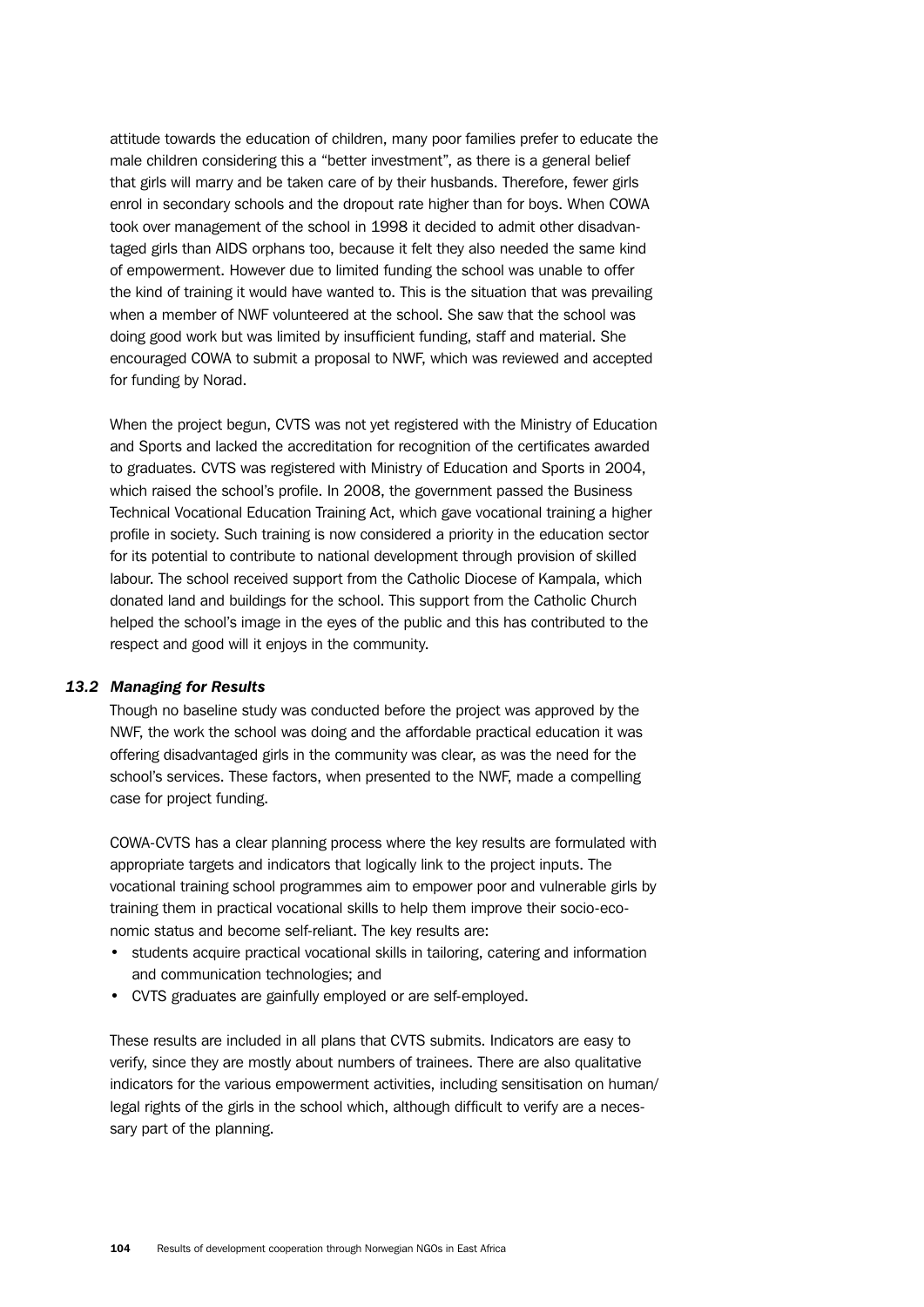CVTS has a good system to monitor students (during and after their courses) and school activities. Findings from the monitoring exercises are used in subsequent planning. The school regularly conducts tracer studies to identify those girls who are employed in relevant fields, those who are employed outside the areas their areas of study and those who are unemployed (see Tracer Study Analysis 2004 – 2007). From such studies and analyses the school is able to revisit its plans and deal with any training gaps. The study revealed that 20% of the girls traced were unemployed – a percentage that was considered too high – which led the school administration to draw up an action plan that included making the courses more relevant and counselling the girls before they enrolled to ensure that they chose appropriate courses. CVTS is also reviewed and evaluated regularly and it endeavours to act upon the recommendations in the reviews. The 2005 review of NWF project support to CVTS recommended (among other things) that the school increase its income generating activities as a means of ensuring sustainability. In response to this, the school improved its outside catering business and introduced courses in basic computer training for youth in the community.

NWF is active in monitoring the project directly by members visiting the school annually to review progress made during the year. They meet with the Board of Directors of the school and help map out future actions. The NWF review team also meets with former students who are employed in different capacities or those who have started their own businesses. This direct interaction with the project helps NWF know exactly how the funds given are utilised and it also helps create a more in-depth understanding of the context within which the project operates. Given that reports sent to Norway focus primarily on quantitative date, the field visits present a more human dimension of the projects.

While the school monitoring system works well for learning and planning purposes, it tends to be based heavily on quantitative methods (e.g., numbers of students enrolled, number of graduates). Qualitative indicators, especially those to do with attitude change and empowerment, are not sufficiently monitored. We therefore recommend that qualitative indicators are defined and monitored using tools such as testimonies, documentation and measuring changes in income and responsibilities. This would capture the empowerment effects of the project.

CVTS used to have its own reporting formats but has since adopted Norad formats in order to comply with the administrative requirements of the funding relationship with NWF. The use of these formats has steered the school/project management towards results-based management with mostly positive results. According to the school's principal, Mrs. Francesca Bilak, the introduction of Norad reporting and application formats has greatly eased the management of the project because they offer clearer structure and a means of continuously monitoring the extent to which the project is achieving its results. The annual/multi-year application forms and progress reports sent to NWF emphasise the presentation of project information that relates to the previous, current and planned achievement of results. This has resulted in a focus on achievement of planned results rather on planned activities.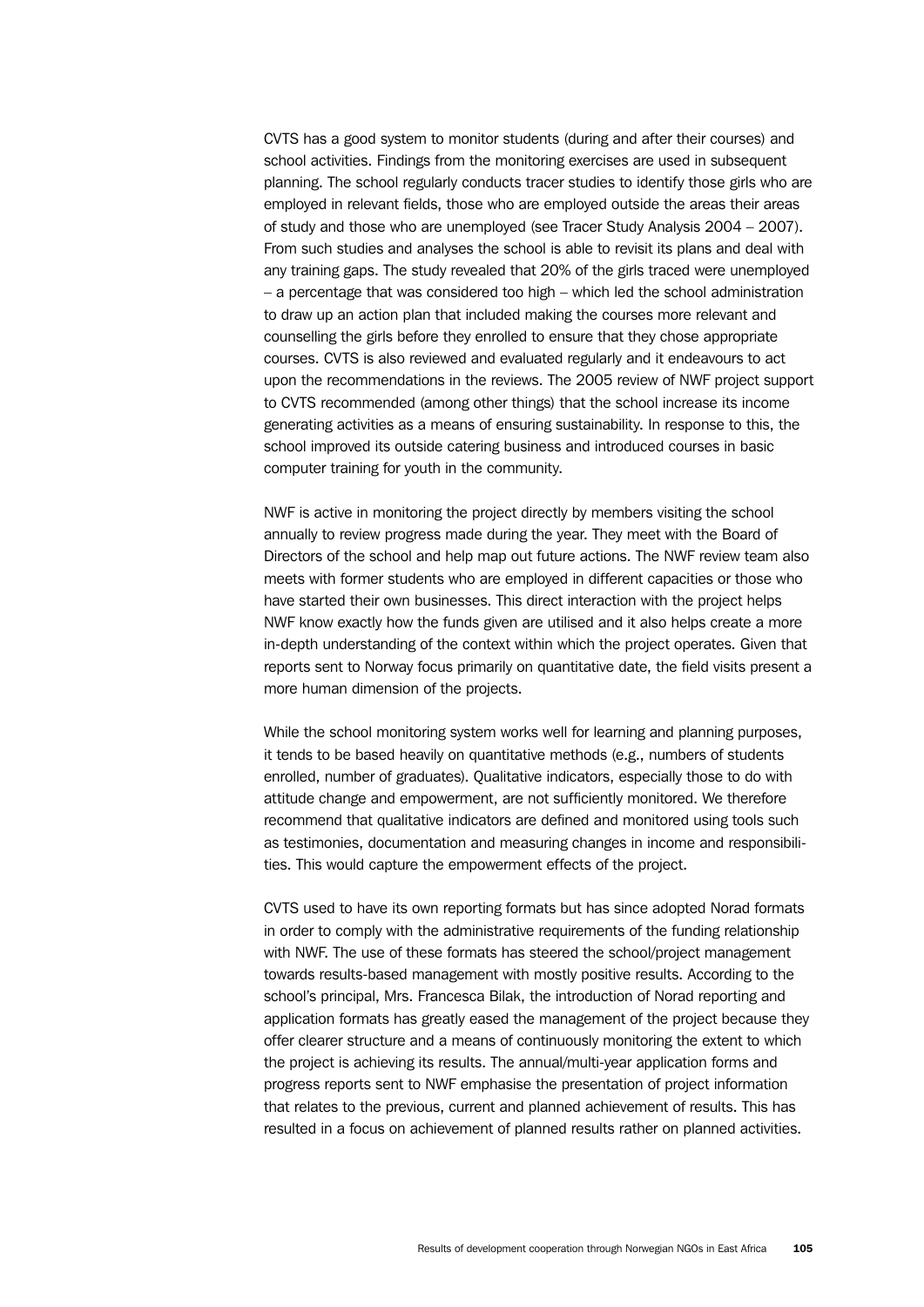The Principal of CVTS noted that the school is largely cost effective and this view is shared by the evaluation team. It should be noted that, while funding from Norway covers the basic running costs, the school has no reserve funding. In addition, the fact funds are not disbursed at the beginning of the calendar year presents hardships for the school administration during the first months of the year.

## *13.3 Project Approach*

*Cooperation:* NWFs decision to fund the CVTS was based on the fact that the school's mission and activities were coherent with the strategy and mission of the NWF, which involves strengthening the capacity of its sister organisations and improving the lives of women and children. The role of the NWF is primarily to provide funding and to offer advice on project management. Such support has helped to professionalise the school's management style.

*Strengthening Civil Society:* COWA is involved with other civil society organisations and networks whose activities are oriented towards poverty alleviation focussing on the marginalised groups in the society. Such organisations include the Uganda Association of Private Vocational Institutions (UGAPRIVI) for provision of quality training to students; The International Federation of Women Lawyers (FIDA Uganda) for legal rights awareness raising; InWent (a German capacity building organisations) through UGAPRIVI; and Meeting Point International and Nsamby Home Care Unit for HIV/AIDS for HIV/AIDS awareness raising. COWA also has good working relations with other FOKUS/NWF-supported organisations in Uganda such as Isis Women's International Cross Cultural Exchange (Isis WICCE), which has worked with COWA to raise awareness about violence against women. The Staff of Isis WICCE conducted a workshop on their work and at the same time, COWA-CVTS has shared with the organisation about their work as well. COWA-CVTS is also a member of the East African Program for the Empowerment of Grassroots Women (Kenya and Uganda). COWA also has a strong bond with the Catholic Diocese of Kampala with which it has been involved in various community programmes.

Though COWA is not very active in strengthening civil society (in the strictest sense of the term) it has increased its involvement with other civil society actors ever since it entered into partnership with NWF. The training CVTS offers its students and staff have led to a more informed and empowered community in and around the school. The interactions with civil society actors have enabled COWA-CVTS to play a role, albeit a limited one, in strengthening civil society.

*Capacity Building:* COWA's relationship with NWF began in 2001 and over the years there has been a lot to share and learn between the two organisations. NWF members carry out annual project monitoring visits during which the project has had the opportunity to learn about project management in relation to Norad policy. NWF introduced COWA-CVTS to other projects they support and this has resulted in cross-organisation learning. In addition to advice in project management, NWF offers COWA-CVTS the following in terms of learning and capacity building: organisational development and technical skills; providing qualified discussions regarding aspects of project implementation; training seminars in project management and special topics, like HIV/AIDS; South-south cooperation between projects through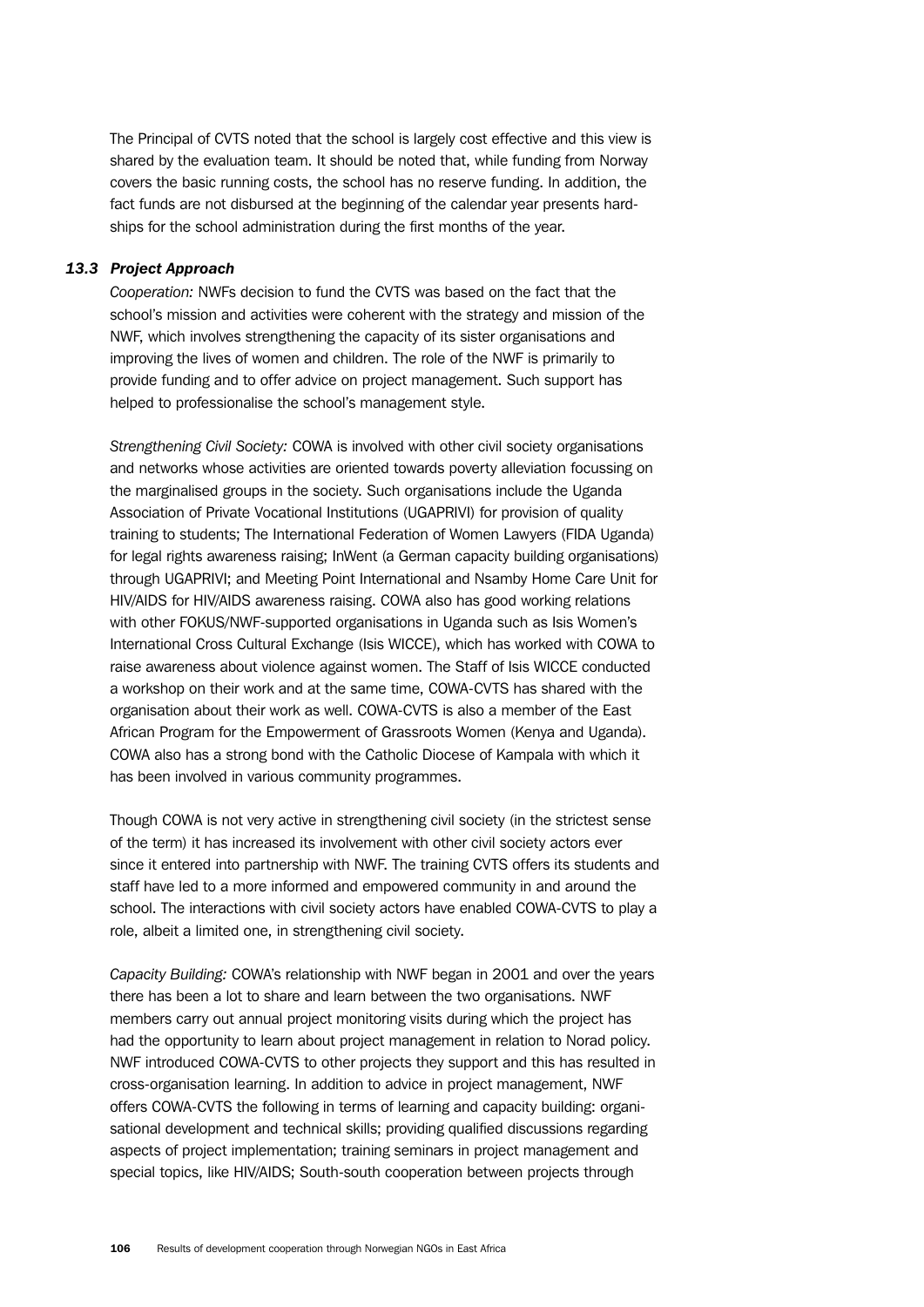program building; contribution to members' solidarity and project ownership and exchange of ideas, knowledge and experience.

*Target groups:* The COWA primary target group is disadvantaged girls who for various reasons cannot access affordable education and have little in the way of skills to help them make a living. Initially the school admitted only girls orphaned by HIV/AIDS but it has since started accepting other disadvantaged girls. These are mostly girls who are not able to proceed beyond primary school or who drop out in the middle of their secondary education. The school authorities go to great lengths to ensure that the girls they admit are, in fact, from families who could not otherwise afford to send their girls to school (there have been attempts by others to take advantage of the low school fees). The school would wish to admit more girls but unfortunately the infrastructure is limited and there is no room for expansion.

Though the girls are the main target group the project also aims to sensitise their parents and the community at large on different issues relating to children such as HIV/AIDS, children's legal rights, and accepting the value of educating children.

*Participation:* While students are encouraged to give their opinions and suggestions as to what they would want done or changed, they are not really involved in project implementation. The parents and guardians participate in school management through regular Parent/Guardian-Teacher meetings. The school also involves parents when assessing new students or following up students who have dropped out of school.

## *13.4 Achievement of Results*

Given CVTS's main objectives of providing trainees with market oriented technical vocational skills in tailoring and catering and enabling them to start and manage their own income-generating activities after completion of the course, it is clear that the project has been a success. The school has given hundreds of girl's vocational training and, according to tracer studies, most of the girls trained have found gainful employment and/or have set up their own businesses. Amongst school alumni, 68% of the 2008-2009 graduates have jobs or are self-employed (COWA-CVTS Progress Report to NWF/Norad, January-July 2010).

The school has modified the content of its courses over the years to make them more relevant to the job market and has incorporated entrepreneurship skills training into the curriculum in order to provide trainees with skills to start their own businesses. The school has cultivated relationships with industries, hotels and other businesses that offer the students industrial training that helps them get experience before they go out into the world to find employment or start their own businesses. Following recommendations from tutors, promising graduates are given some help to enable them start up a small business (e.g. promising tailoring graduates are given a sewing machine and some rolls of cloth after graduation). When these aspects of CVTS planning are put together it becomes clear that the school has achieved the above results through clear planning over a period of years.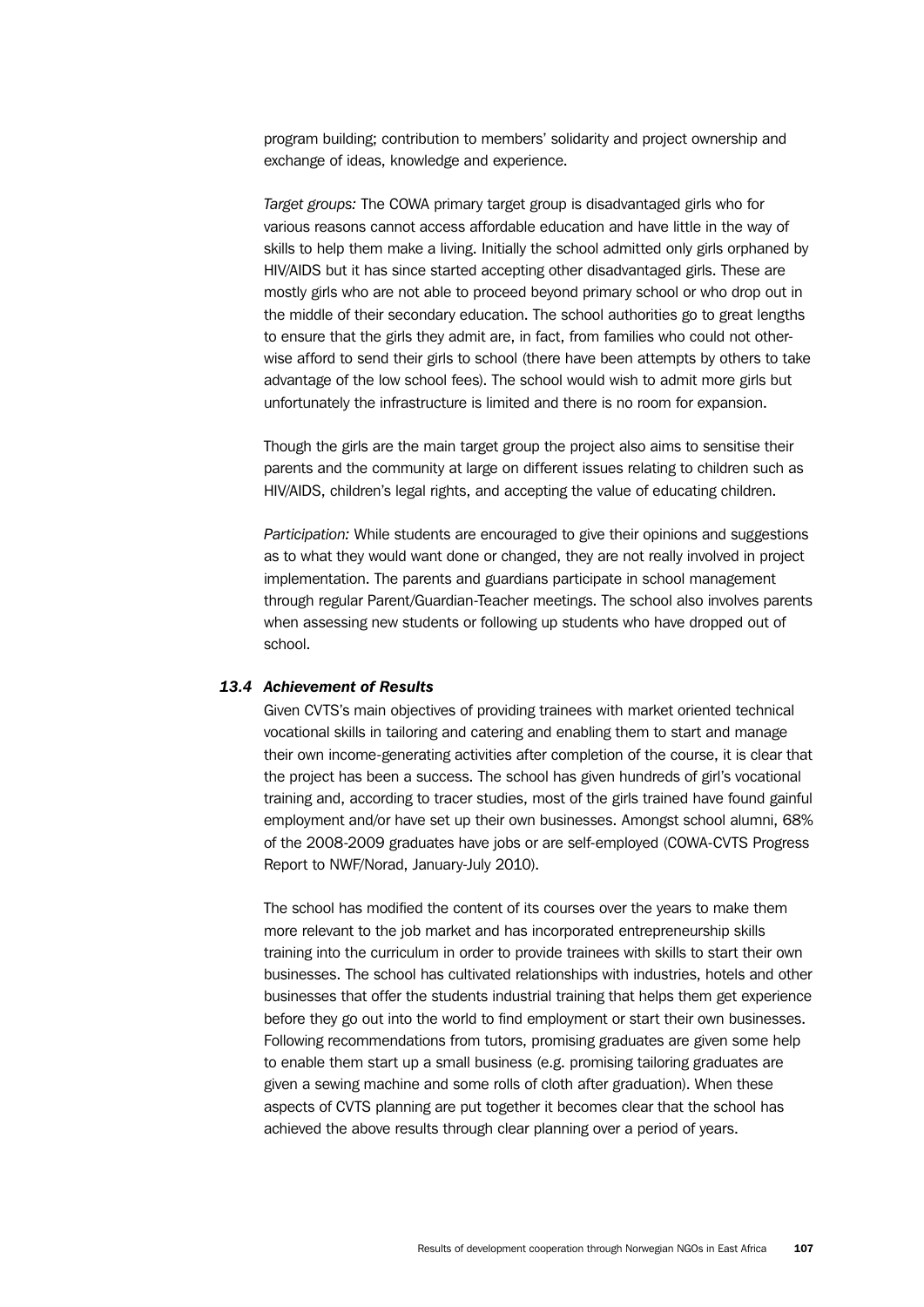The girls at the school have been trained on, *inter alia*, HIV/AIDS, legal/human rights, and environmental protection. The perception is that this training and sensitisation has further empowered the girls and given them self esteem and confidence. According to the Principal and to reports, some of the girls have been able to prevent their land from being grabbed by greedy relatives after the death of their parents because they knew their rights and knew what authorities would help them. Examples like this show that not only are the girls getting practical training, they are also getting life skills that will help them adjust to life on their own. It is important to note that many of these girls have suffered due to the adverse circumstances in their lives and many have to live with the consequences and stigma of losing their parents to AIDS. Such circumstances have, in many cases, led to a problem of low self-esteem among girls.

The project has also had some unexpected results as a result of its various plans and activities. The school's work has come into the limelight within the education sector in Uganda, and especially within the Business Technical Vocational Education and Training sub-sector. It has been recognised by the Ministry of Education Business Technical Vocational Education and Training Sub-sector as a prominent vocational school that provides an essential service to the community and to the country at large. Though this might not mean much at the moment, it is a positive development that will prove important as CVTS looks for alternative funding partners.

However, partly because the school has managed to run the project well, some parents/guardians have failed to meet their responsibilities to contribute towards the school. Some of the parents have been defaulting on paying fees and other small contributions since girls are hardly ever expelled for non-payment of fees. Despite these problems, the school continues to provide quality training for its students.

## *13.5 Overall Conclusions and Recommendations*

COWA-CVTS has made a difference in the lives of hundreds of girls who have acquired vocational training that has enabled them earn a living. The project was founded on a simple principle of helping disadvantaged girls to improve their lives through vocational training and this has remained the main objective of the school.

A relationship based on mutual respect and real partnership between NWF and COWA has also been an important factor in the success of the school and staff of both organisations have benefited organisationally and personally. The funding from FOKUS/NWF has enabled the school to achieve more than it was able to achieve before the funding. This has also created uncertainty as to how the school will continue to function when the funding ceases in 2011.

Given the nature of the target population the school cannot survive by increasing school fees and there is no land for expansion to accommodate more students. The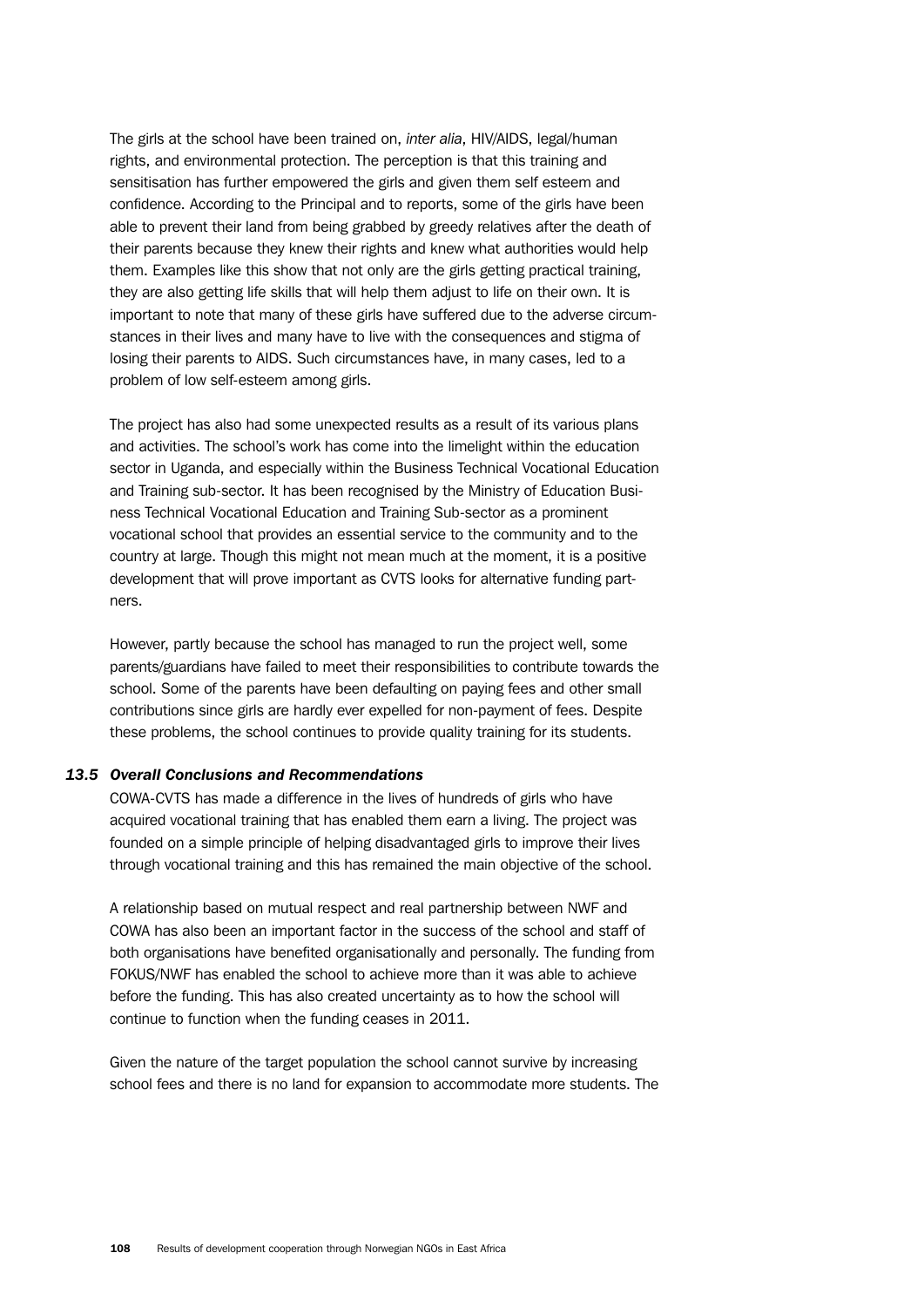school will therefore have to seek other donors or ask for another year of NWF funding while it prepares for a future without outside funding. Though the school is trying to find ways of becoming financially self-sustaining (e.g. setting up a commercial production unit and increasing the size of its outside catering business), there is still a long way to go before it becomes financially sustainable.

## *13.6 References*

UNICEF/UNAIDS, Report on Global HIV/AIDS Pandemic of June 2000. Tracer Study Analysis 2004 – 2007. The 2005 review of NWF project support to CVTS. COWA-CVTS Progress Report to NWF/Norad, January-July 2010.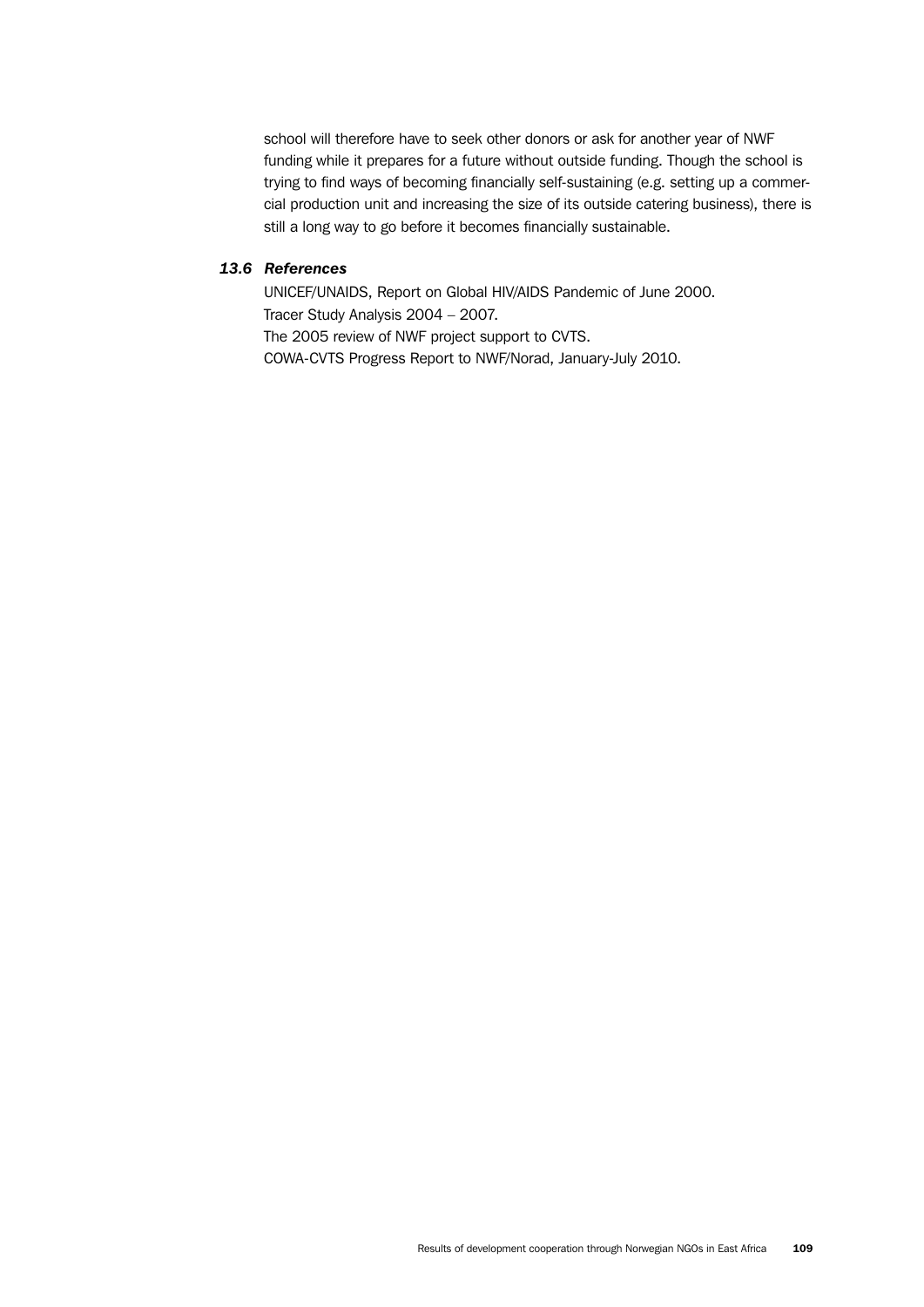## 14 RB/ECDE Education

# Save the Children Norway – Save the Children in Uganda: Early Childhood Development and Education<sup>85</sup>

The overall purpose of this evaluation is to inform the political debate in Norway concerning the effectiveness of channelling Norwegian government funds through NGOs. The purpose of this case study is therefore to inform the overall analysis, rather than to conduct an evaluation of this specific project. Findings, conclusions and recommendations are therefore not as solid as they would have been had a full evaluation been implemented. They should be interpreted in that context. A second objective of the evaluation is to contribute to learning, and it is hoped that this case study may contribute to discussions among the stakeholders regarding the progress of this project.

The team conducted a document review and interviewed key informants in both Save the Children Norway (SCN) and Save the Children in Uganda (SCiU). We also visited project implementation sites in Karamoja. In addition to project staff we met with Romano Kapel, Senior Education Officer, Kotido and Angelo Lowari, District Inspector of Schools, Kotido District. Due to time limitations the team was only able to visit and interact with the caregivers and children at two ECDE centres (both in Kotido). This report is based on the conditions at these two centres.

## *14.1 Background*

| <b>Geographic Area</b>                                                               | Karamoja Region (North Eastern Uganda)                                                                                                                                                       |
|--------------------------------------------------------------------------------------|----------------------------------------------------------------------------------------------------------------------------------------------------------------------------------------------|
| <b>Target Group Size</b>                                                             | 20,000                                                                                                                                                                                       |
| <b>Years of Operation</b>                                                            | $2004 - 2010$                                                                                                                                                                                |
| <b>Financial Input Per Year</b>                                                      | 2006: NOK 225 000<br>2007: NOK 225 000<br>2008: NOK 225 000                                                                                                                                  |
| <b>Route of Financial Support</b><br>from MFA/Norad to the<br><b>Final Recipient</b> | Norad – Save the Children Norway – Save the<br>Children in Uganda – District Local Governments                                                                                               |
| <b>Description</b>                                                                   | Early childhood development and education<br>programme with interventions ranging from provision<br>of supplies to training caregivers and motivating<br>parents to engage with the schools. |

The ECDE project was conceived as a component of the Alternative Basic Education for Karamoja (ABEK). ABEK is a non-formal basic education programme started in 1998 to provide opportunities for children ages 6 to 18 in pastoral communities of Karamoja to access basic education. The programme was tailored to suit the circumstances and lifestyles of a pastoral community such as Karamoja. However, ABEK reviews had highlighted the detriment to learning faced by children, especially

<sup>85</sup> This case study has been prepared by Elizabeth Bamwine, Country Coordinator Uganda, and Julian Mwine, Research Assistant. The team wishes to thank the following for assistance in completing our work: Peter Nkhonjera, Country Director, SciU; Monica Zikusooka, Design and Evaluation Officer, SciU; Luc F.E. Vanhoorix, Programme Development Assistant Director, SciU; Michael Mudeng, SCiU Kotido Field office; Farouk Semwanga, Project Coordinator, Education, Karamoja SciU; and Angelo Lowari, District Inspector of Schools, Kotido District.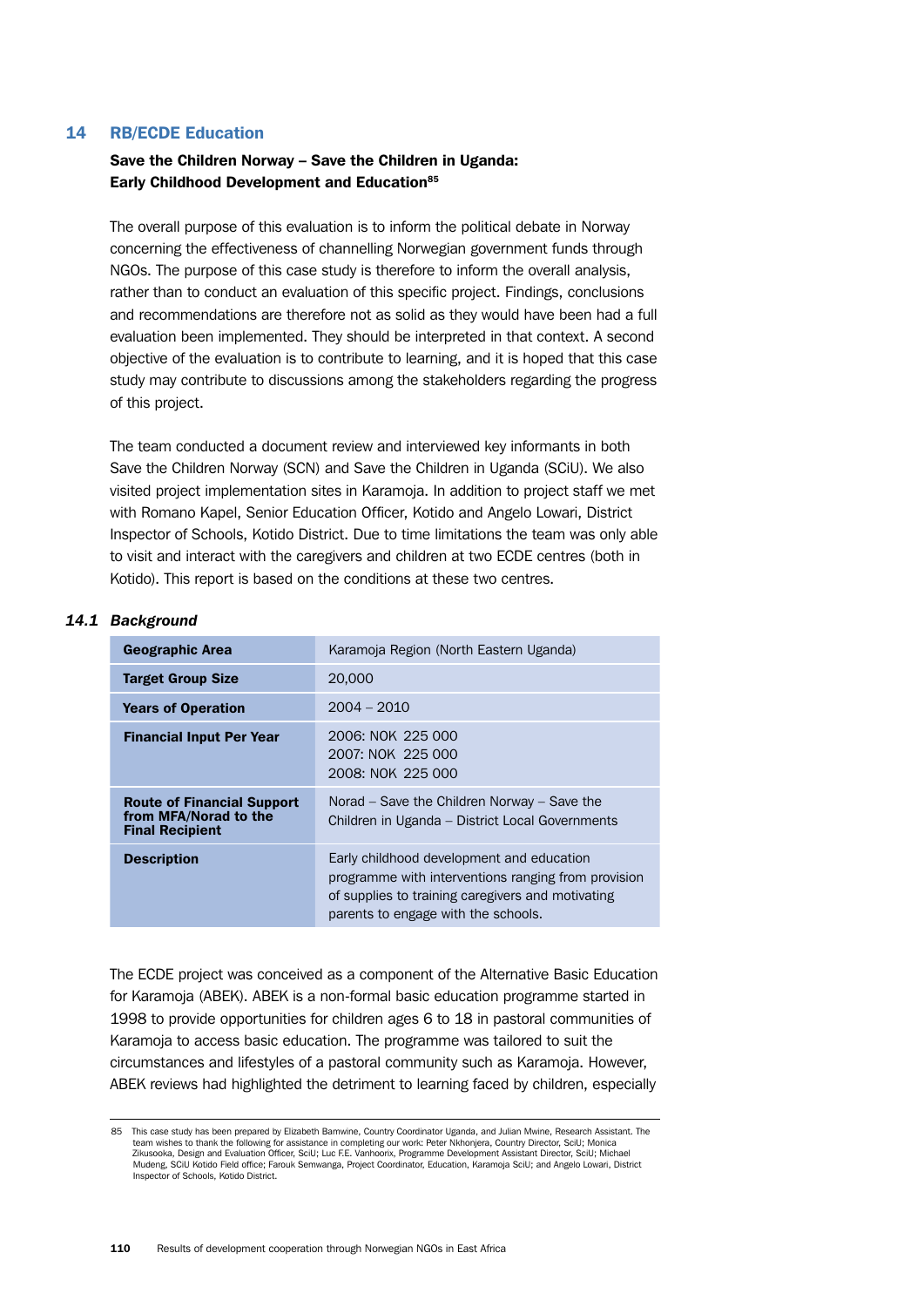girls, who had responsibility for caring for their underage (0-5 years) siblings and had to bring them to school, disrupting the lessons. Against this background, Save the Children in Uganda and the Bernard Van Leer Foundation commissioned a baseline study in 2003 to assess the state of early childhood development in Karamoja and possible interventions based on traditional approaches of the local communities.86 The findings of that study formed the basis of the ECDE pilot programme in Karamoja.

The study highlighted the low level of economic, social and political development indicators in the Karamoja sub-region relative to the rest of the country. The quality of life, especially among rural children, is extremely poor. Most children are malnourished, do not go to school and have no access to health care. Among girls, early pregnancies and early marriages are prevalent resulting in very high mortality rates*.* Life expectancy at birth is much lower in Karamoja, especially among females, than in the rest of Uganda. The common practice of raiding and cattle rustling, the major cause of insecurity in Karamoja, often results in death of parents and increases impoverishment and food insecurity within the household. This greatly impairs the children's protection, health, nutrition, interaction, stimulation and opportunities for learning.

The ECDE project is being implemented among selected communities in Karamoja in the districts of Kaabong, Kotido, Moroto and Nakapiripirit. Currently there are 100 ECDE operational centres, with trained caregivers giving support and teaching the children. The ECDE centres are located near ABEK centres to foster transition and ensure that girls who come with young siblings to the ABEK learning centres have time to study.

The ECDE programme adopts an integrated approach to early childhood development and education. This involves strengthening bonds between parents and children and evaluating the effectiveness of institutions and childcare services for young children in Karamoja. The project targets children 2 – 5 years old from Karamoja's pastoral communities with a focus on physical, cognitive and psychological maturation characteristics, and the extent of stimulation deficiency, in relation to the age of children. The project concept is built on indigenous traditional child rearing practices with integrated services and an inbuilt framework of child participation. The programme also includes health and nutrition education, provision of food supplements, immunisation, and growth monitoring, deworming of children and vitamin A supplementation.

Though the ECDE project is funded (in part) and overseen by SCiU, it is the respective District Local Governments that coordinate the implementation of ECDE activities. The Ministry of Health provides immunisation and basic health care for the children. The ECDE centres use curricula developed by the National Curriculum Development Centre and Kyambogo University.

<sup>86</sup> SciU, 2003.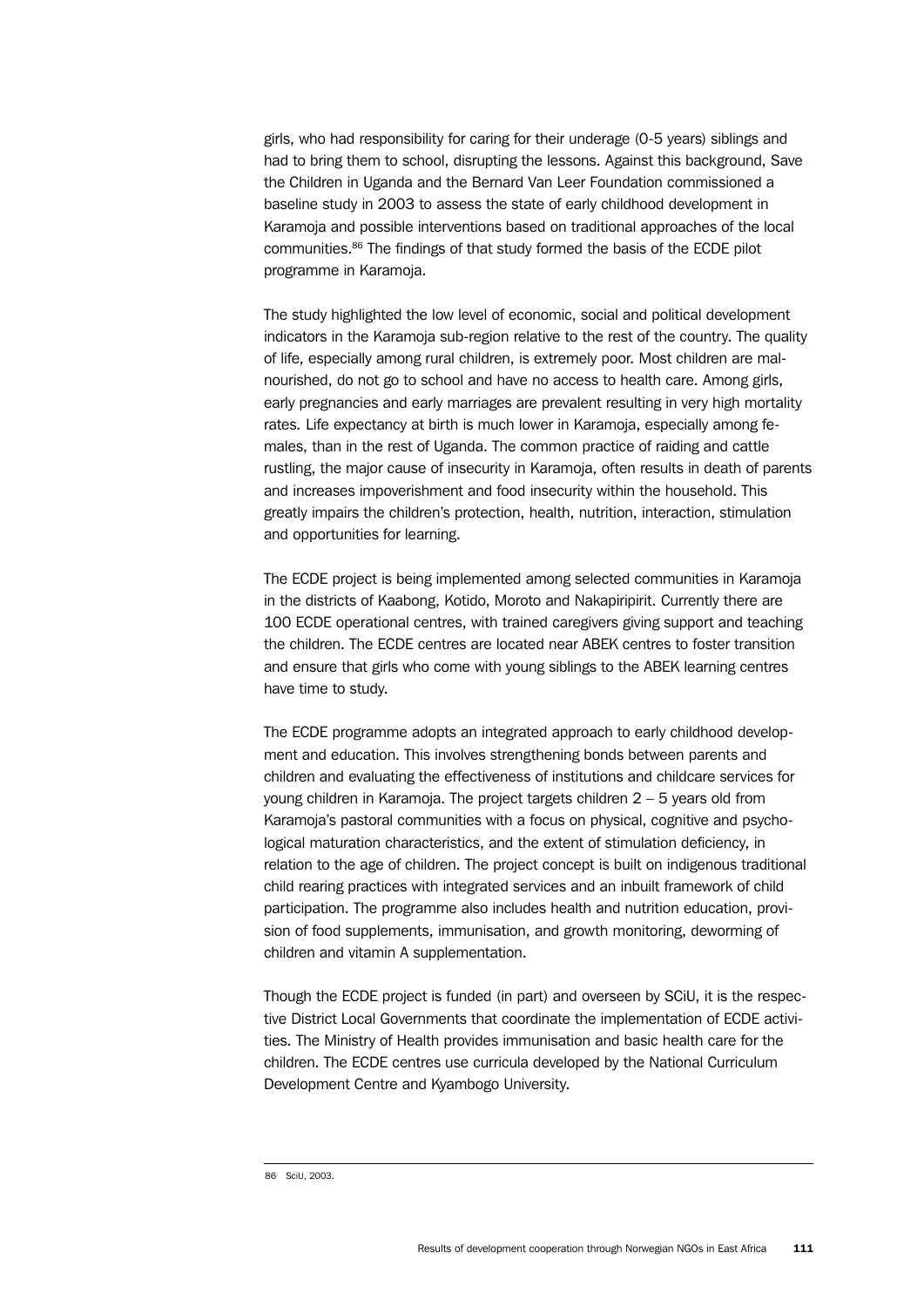The young children in the learning centres typically suffer from preventable diseases such as worm infestations, malaria, skin diseases, eye infections, diarrhoea, measles, respiratory infections and malnourishment caused by poor diet. Poor sanitation in the homesteads leads to poor personal hygiene. Many children have scabies, and in some places, serious eye infections and thus disease is one major cause of malnutrition in Karamoja. These issues are addressed as part of the integrated ECDE intervention.

While the Ministry of Education and Sports (MoES) does not establish or manage ECDE programmes, it sets in place a framework that guides the operations of organisations that establish ECDE programmes (private sector, NGOs, local communities etc.). In the case of the SCiU ECDE programme, implementation is done through a District Implementation Team, which coordinates efforts from various departments, especially education and health. This means the project is integrated into local government activities and programmes. The ECDE programme also uses existing ABEK community structures such as the Village ABEK Committees and Sub-county ABEK Committees that coordinate community involvement and contribution.

## *14.2 Managing for Results*

The ECDE programme is community needs driven and has been designed to complement and strengthen the ABEK programme. It provides an opportunity to improve childcare in Karamoja and is part of the process of providing quality basic education to children in pastoral communities of Karamoja, taking into account their health care, nutrition, and early stimulation of cognitive development.

The ECDE project was designed to have the following key results: children between ages 2-5 are enrolled and regularly participate in ECD activities; ECDE centres are supervised and monitored; caregivers are recruited, trained, deployed and facilitated; linkages are initiated and developed with local available community health and agricultural staff to supplement ECDE centre activities; and government is involved in formulating policies that enhance child care provisions.

The project design includes appropriate indicators for all objectives. The expected results as presented in the log frames are a logical continuation from the inputs and there is a clearly presented risk analysis in the project documentation. The plans are well developed but implementation is also flexible to allow for unexpected events such as upsurges in insecurity and prolonged drought. The project is internally coherent however some of the locals have the view that the project is about food provision and nothing else.

Monitoring is an integral part of the project at all levels, from the head office to the field stations and the local government, through reports submitted or received by the different stakeholders (e.g., quarterly reports, field visit reports). The results of the monitoring reports form the basis for subsequent planning. By sharing lessons from the evaluations SCIU keeps improving the monitoring systems.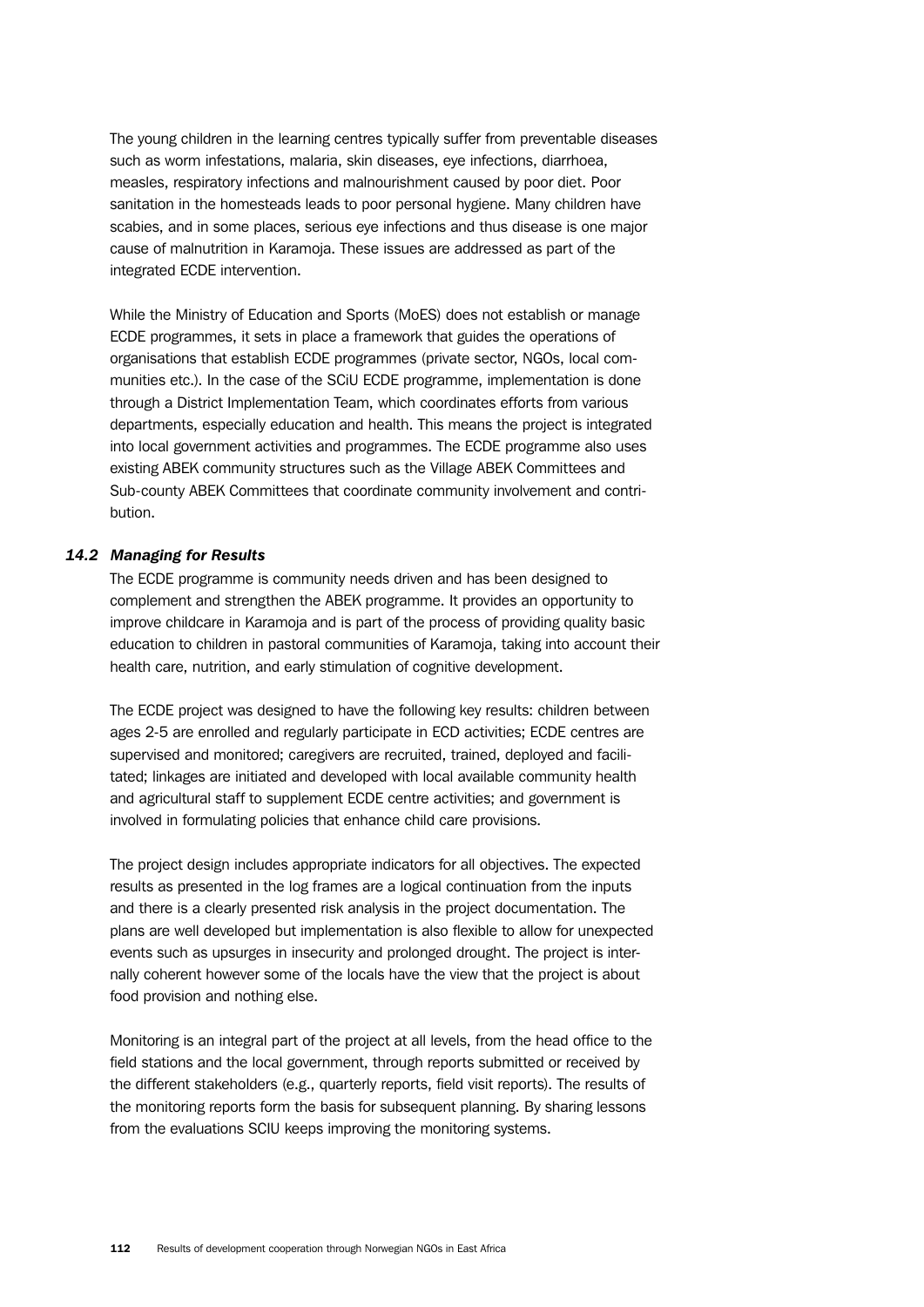Reporting on project progress is carried out by the implementing partners in line with SCiU reporting formats. The information gathered from these reports is then integrated into the field office reporting formats and the donor formats as per SCiU reporting requirements. The ECDE project makes use of existing frameworks integrated from ABEK.

The overall project management is geared towards Results Based Management, with clear application and reporting formats. The project has log frames with objectives that have appropriate indicators with some realistic targets. However, the indicators are mostly qualitative rather than quantitative. The performance progress on these indicators is tracked through regular reporting at the district implementation level to the SCiU field offices. SCiU field staff and local government staff develop work plans together and this directs the general implementation. The outcomes in the reports are reviewed at annual meetings where subsequent action plans are developed in line with the recommendations that arise.

SCiU/ECDE use Save the Children Norway's reporting formats in order to comply with the administrative requirements of the funding relationship with SCN, which have steered the project management towards Results Based Management. The reporting and application formats have greatly eased the management of the project because they offer clearer structure and a means of continuously monitoring the extent to which the project is achieving its results. The annual application forms and progress reports sent to SCN put emphasis on the presentation of project information that relates to the previous, current and planned achievement of results. This means that, rather than concentrating on planned activities, project implementation continuously assesses how activities and inputs are geared towards the attainment of planned results.

SCiU might consider delegating some simpler, non-technical monitoring roles to the community representatives because it appears that the project monitoring staff cannot do their job very effectively due to the many centres and the large area they need to cover.

#### *14.3 Project Approach*

*Cooperation:* SCiU is part of the Save the Children Federation and as such cooperation with SCN was a logical choice. Within the Save the Children Federation, supporting members are subdivided into lead members and participating members. SCN is the lead member in Uganda and SCiU depends on SCN for both project and core funding. SCiU develops its own strategies (with input from SCN), taking into account Uganda's local context.

*Strengthening Civil Society:* SCiU works with NGO networks and CBOs as strategic partners and thus the organisations and networks benefit from SCiU technical support. SCiU has also given high priority to training and capacity building of project participants, with the purpose of promoting participation and improving the learning and health of children. For instance sensitising and training the ABEK Committees and village and sub-country level and the community improves their potential to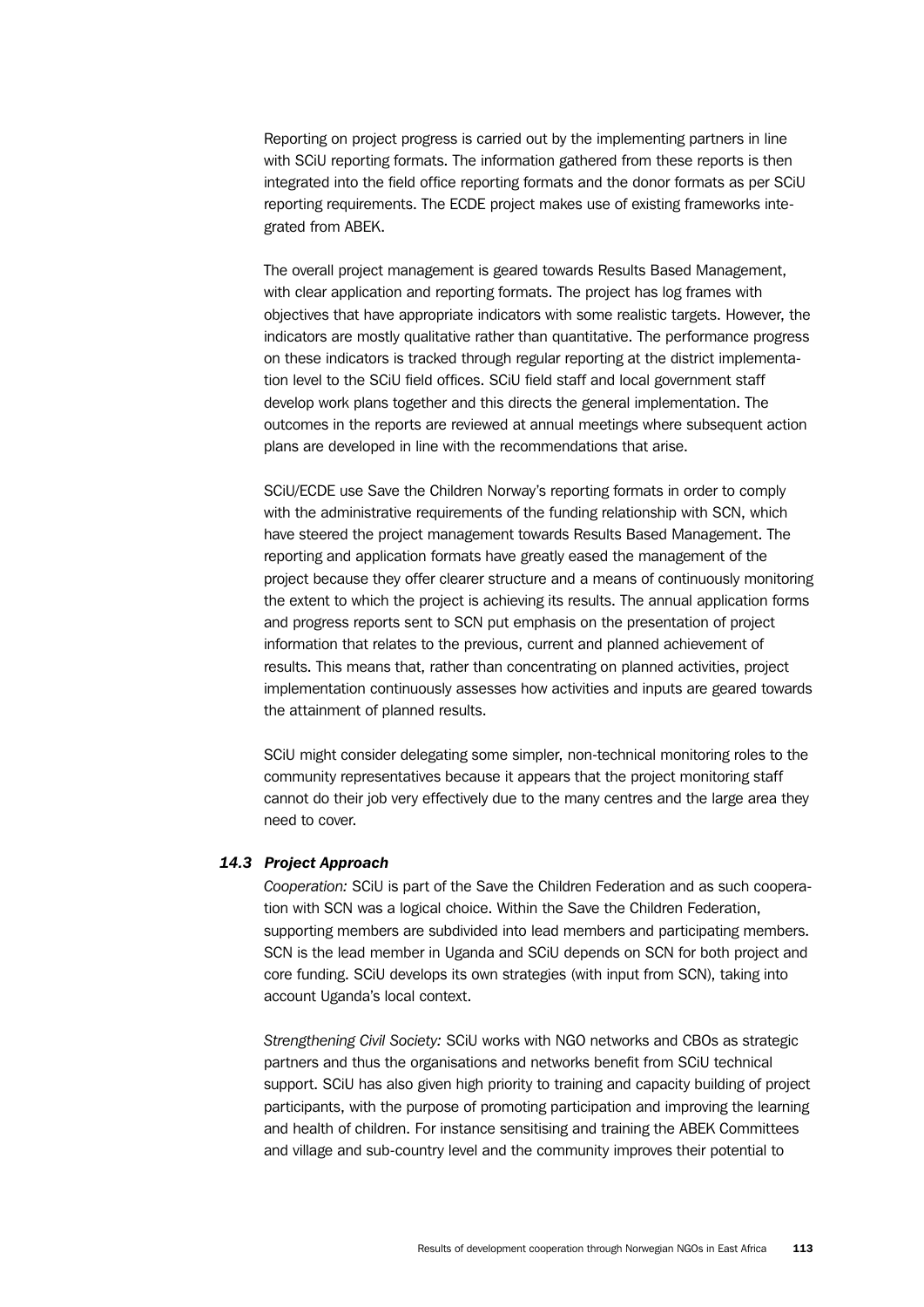contribute to the requirements of implementation and ensure that proper procedures are followed for achieving results.

*Capacity Building:* SCiU is supporting implementing districts to build capacity of community structures such as village, sub-county and district committees, to own and sustain ECDE initiatives. Furthermore, the project has invested in training different categories of stakeholders and service providers. It has developed standardized training modules and a core group of trainers who roll out training aimed to build capacity of stakeholders to address ECDE needs in their various communities. For example some of the illiterate caregivers have benefitted from some adult literacy initiatives that have helped them contribute better to the success of the project.

*Target Group:* The ECDE project aims to improve early childhood care, development and education of children between the ages of two and five among selected communities in the four districts of Karamoja where the project is being implemented. This target group is both excluded and vulnerable. The area is hard to reach which has led to its exclusion from central government service delivery. The area is also prone to ethnic conflicts and drought. These factors combined have left the people of Karamoja the poorest in Uganda, which increases their vulnerability.

Given the age of the primary target group, it is not possible to engage them in the implementation of the project. However their parents and other community members, who are a secondary target group, are used in project implementation through village committees and the selection of caregivers from the communities at the ECDE centres.

The communities were expected to contribute to the project, especially in terms of feeding, but they have not been able to give their contribution to the project and thus the project is almost totally dependent on SCIU project support. However there are some signs of community contribution including caregivers making the play materials and learning aids at the centres themselves.

*Participation:* Though the target group was not involved in the project design they contributed to the baseline study upon whose findings the project design was based. Since the project is based on the traditional childcare systems, local community input was required at the early stages of design. The community is involved in the implementation, especially at the centres, and in encouraging child participation. They also mobilise during activities such as immunisation.

*Cost Effectiveness:* Generally the project was considered cost effective within the limits and challenges in the context of its implementation. According to the Country Director of SCiU, the issue of cost effectiveness is regarded as an on-going process and not an easy process considering the conditions within which the project works.

*Conclusion:* ECDE integrates capacity building in its design and relies on existing structures and systems from ABEK and the communities' traditional practices to ensure success of implementation. The project has sensitised various target groups about the value of education and better hygienic and nutritional practices. The children are able to meet, play, learn and get nutritional supplements.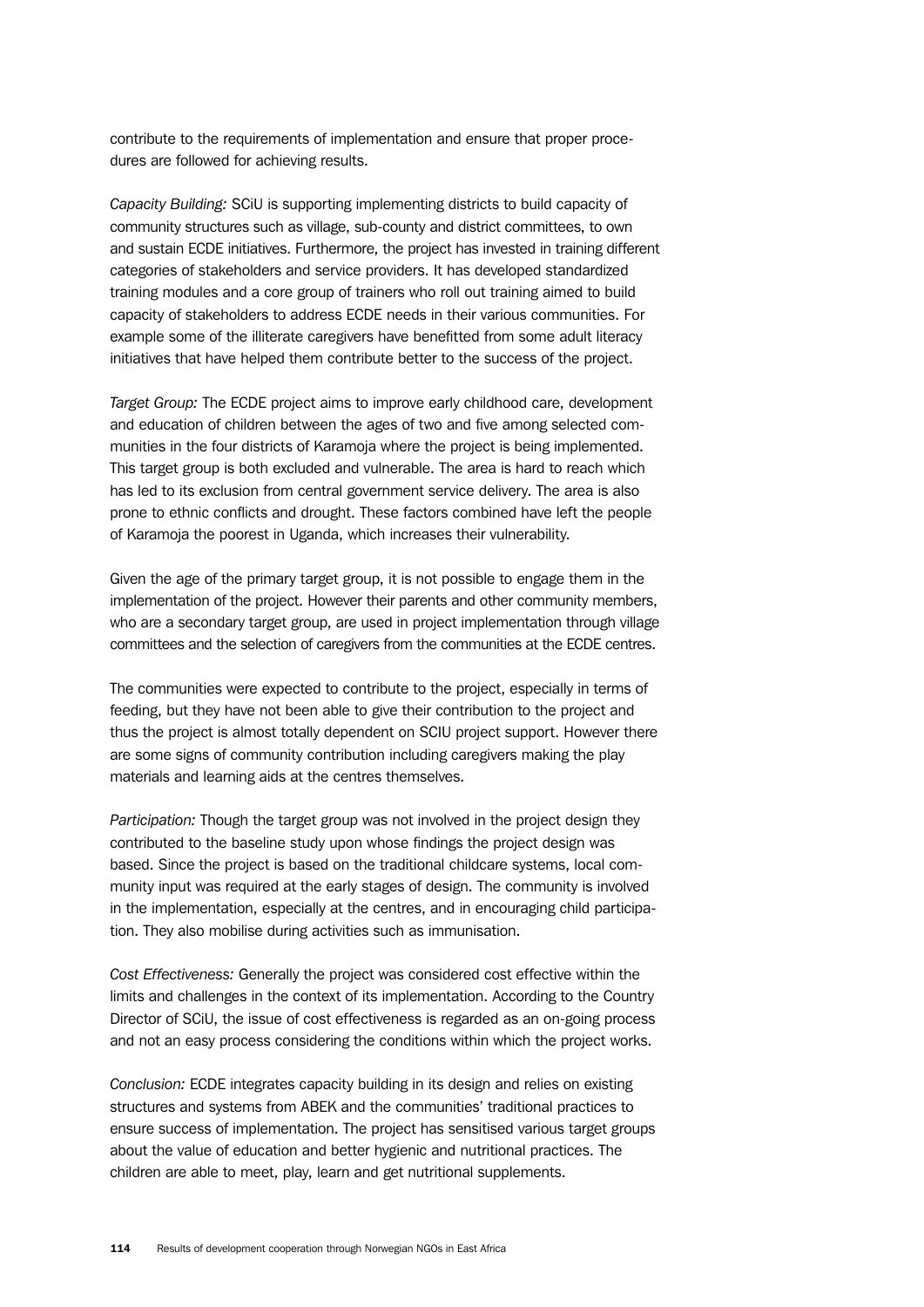## *14.4 Achievement of Results*

Around 12,000 children are enrolled and have access to programmes conducted at 100 ECDE centres in the four districts. The children interact, play and socialize at the centres and benefit from supplementary feeding, health care components and protection offered by the caregivers. The parents voluntarily send their children to the ECDE centres, help monitor them while they play and also support the caregivers to look after the children. Some centres have been constructed using locally available materials and the communities continue to upgrade them. This has provided children with a protective and child-friendly environment.

The children, supported by caregivers and elders, carry out meaningful child development activities through singing and dancing, basic literacy and numeracy activities. A strong bond between the children and their caregivers has been created through storytelling. The increased early stimulation of children has motivated more parents to send their children to the ECDE centres. The caregivers, some parents and elders equally take time to support and guide children, especially 3 – 5 year olds, to make different local play materials modelling what they see in their environment like cows, pots and human beings.

The health status of children at the centres has improved as a result of activities conducted by the health outreach team. Since the project began, the hygiene and sanitation in the centres and the community in general has improved, as has the nutrition and health status of children. More children are getting immunised around the ECDE centres. There is increased awareness on various health and prevention issues among the communities as their children are immunised, dewormed and receive vitamin A supplementation.

However, according to the 2007 – 2009 ECDE project document the number of ECDE centres by the end of 2009 should have been 136. So far there only 100 centres are functional, which means the project has fallen short achieving a major result. This has affected the number of children and communities that the project has been able to reach.

The achieved results should be seen in the light of the challenges facing the ECDE project:

- The climate of sporadic insecurity and drought leads to disruptions in the projects activities and makes it difficult for the communities to make the contributions to the project as expected.
- Lack of nearby water sources at some of the ECDE centres hinders implementation of activities and compromises the hygiene initiatives that are part of the project strategy.
- There are no (or inadequate) structures and sanitation facilities at some of the ECDE centres. This undermines the projects training and sensitisation in sanitation and hygiene.
- The level of illiteracy of caregivers limits their involvement in reading and writing exercises. The caregivers would like their remuneration to be provided in cash and not in kind (they have been receiving tokens of appreciation such as soap) yet the communities have no money to contribute.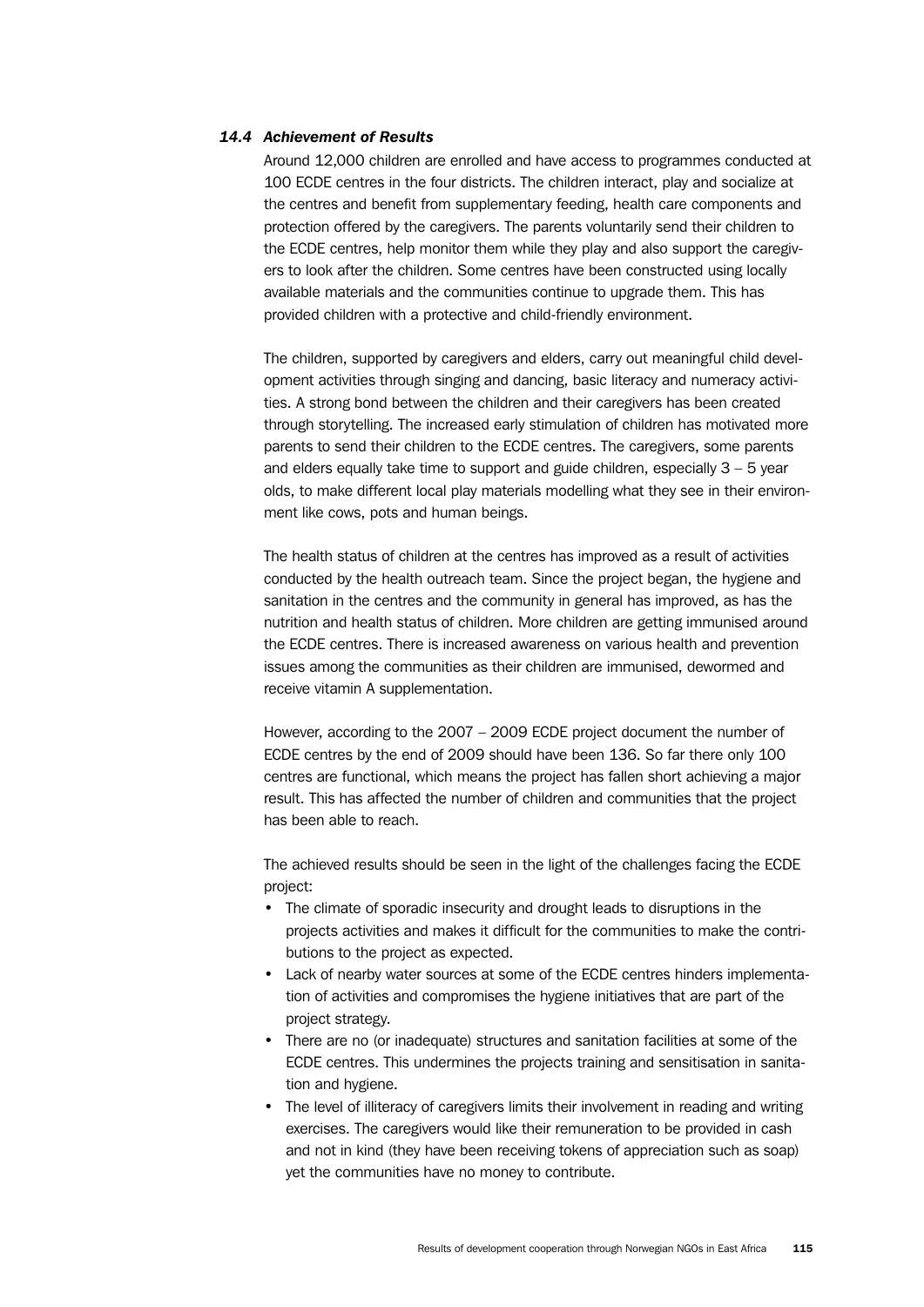• Inadequate budgets for items such as food, fuel and non-food items are far below the current market prices.

## *14.5 Conclusions and Recommendations*

The Early Childhood Development and Education project has generally managed to adapt to the needs of early childhood development and has set a foundation for the development of informal education in Karamoja. The project has also set a foundation for transition to ABEK for many children and consequently has led to a change of community attitudes towards early childhood education. The health and nutrition component of the project has not only improved the health of the children but parents have learnt how to improve the sanitation and hygiene conditions in their environment, which has gone some way in improving the situation in the communities at large.

The ECDE design was geared towards encouraging project ownership in the communities by being built around traditional systems. This strategy will go some way in ensuring sustainability of the project. However, more can be done to further train and build the capacity of community members to take up more roles in the project implementation. Despite the positive attitude and goodwill towards the project, it will still be difficult for local communities to carry on some project activities after the funding period ends because they are poor and they can hardly fulfil the contributions to the project at present.

Moves have been made to lobby the district local governments to include ECDE activities and programmes in their plans and budgets. The response has so far been positive but the local governments are constrained by financial limitations.

Recommendations:

- The Village ABEK Committee and community members should be supported to put up latrines and urinals at the centres and teach the children good hygiene practices.
- The sub-county authorities should work with development partners to provide water to support communities and the centres.
- The caregivers should be encouraged to attend Functional Adult Literacy classes in the communities where they live. The community development office should be engaged to plan for this support.
- The caregivers should be supported through income-generating activities in order to increase household income and reduce food insecurity.
- There is a need to plan for continued funding for the activities and also solicit community contributions to the extent possible.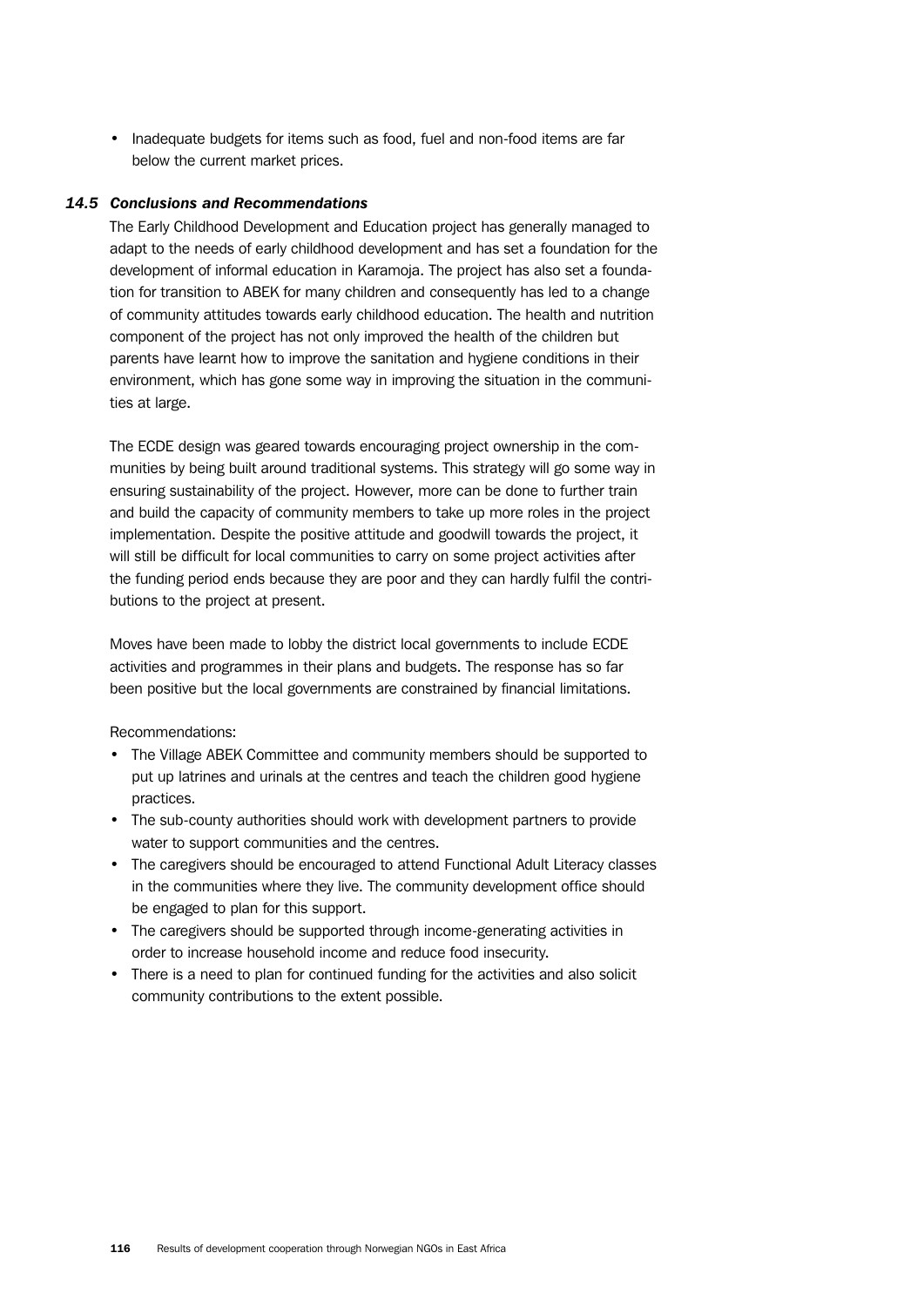## 15 RB/Quality Education

## Save the Children Norway – Save the Children in Uganda: **Ouality Education Project<sup>87</sup>**

The overall purpose of this evaluation is to inform the political debate in Norway concerning the effectiveness of channelling Norwegian government funds through NGOs. The purpose of this case study is therefore to inform the overall analysis, rather than to conduct an evaluation of this specific project. Findings, conclusions and recommendations are therefore not as solid as they would have been had a full evaluation been implemented. They should be interpreted in that context. A second objective of the evaluation is to contribute to learning, and it is hoped that this case study may contribute to discussions among the stakeholders regarding the progress of this project. The team has conducted a document review, interviewed key informants in both the Save the Children Norway (SCN) and the Save the Children in Uganda (SCiU). We have also visited project implementation sites in Moroto and Iganga. In addition to project staff we met with a number of stakeholders. It is important to note that visits to the two project sites were interfered with by a public holiday that was suddenly declared. The evaluation team was therefore not able to meet with the members of the local government in Moroto. This would have contributed to data collection, as the Moroto project is still active. In both Iganga and Moroto a school holiday prevented us from meeting with pupils in the project schools and the Core Primary Teacher Colleges. We were therefore not able to talk to many teachers and we did not talk to any students.

| <b>Geographic Area</b>                                                               | Iganga, Moroto                                                                                                                                                                                          |
|--------------------------------------------------------------------------------------|---------------------------------------------------------------------------------------------------------------------------------------------------------------------------------------------------------|
| <b>Target Group Size</b>                                                             | $31,982$ (primary)                                                                                                                                                                                      |
| <b>Years of Operation</b>                                                            | $2005 - 2010$                                                                                                                                                                                           |
| <b>Financial Input Per Year</b>                                                      | 2009: NOK 1 227 000                                                                                                                                                                                     |
| <b>Route of Financial Support</b><br>from MFA/Norad to the<br><b>Final Recipient</b> | Norad $-$ Save the Children Norway $-$ Save the<br>Children in Uganda - District Local Governments/<br>Core PTC                                                                                         |
| <b>Description</b>                                                                   | Programme designed to improve the quality of<br>education with interventions ranging from provision<br>of supplies to training of teachers and engaging<br>parents in school management and supervision |

#### *15.1 Background*

Save the Children in Uganda (SCiU) is a consolidation of programmes of Save the Children Norway (Managing Member), Save the Children Denmark, Save the Children Sweden and Save the Children UK. SCiU works for a Uganda where all children are respected, their rights fulfilled and their contributions acknowledged, ensuring a secure and enjoyable childhood that supports their development. SCiU works in two

<sup>87</sup> This case study has been prepared by Elizabeth Bamwine, Country Coordinator Uganda, and Julian Mwine, Research Assistant. The team wishes to thank the following for assistance in completing our work: Peter Nkhonjera, Country Director, SciU; Monica Zikusooka, Design and Evaluation Officer, SciU; Luc F.E. Vanhoorix, Programme Development Assistant Director, SciU; Michael Mudeng, Team Leader QEP Kotido, SciU; Farouk Semwanga, Project Coordinator, Education Karamoja, SciU; Romano Kapel, Senior<br>Education Officer, Kotido District; and Angelo Lowari, District Inspector of Schools, Kotido Distri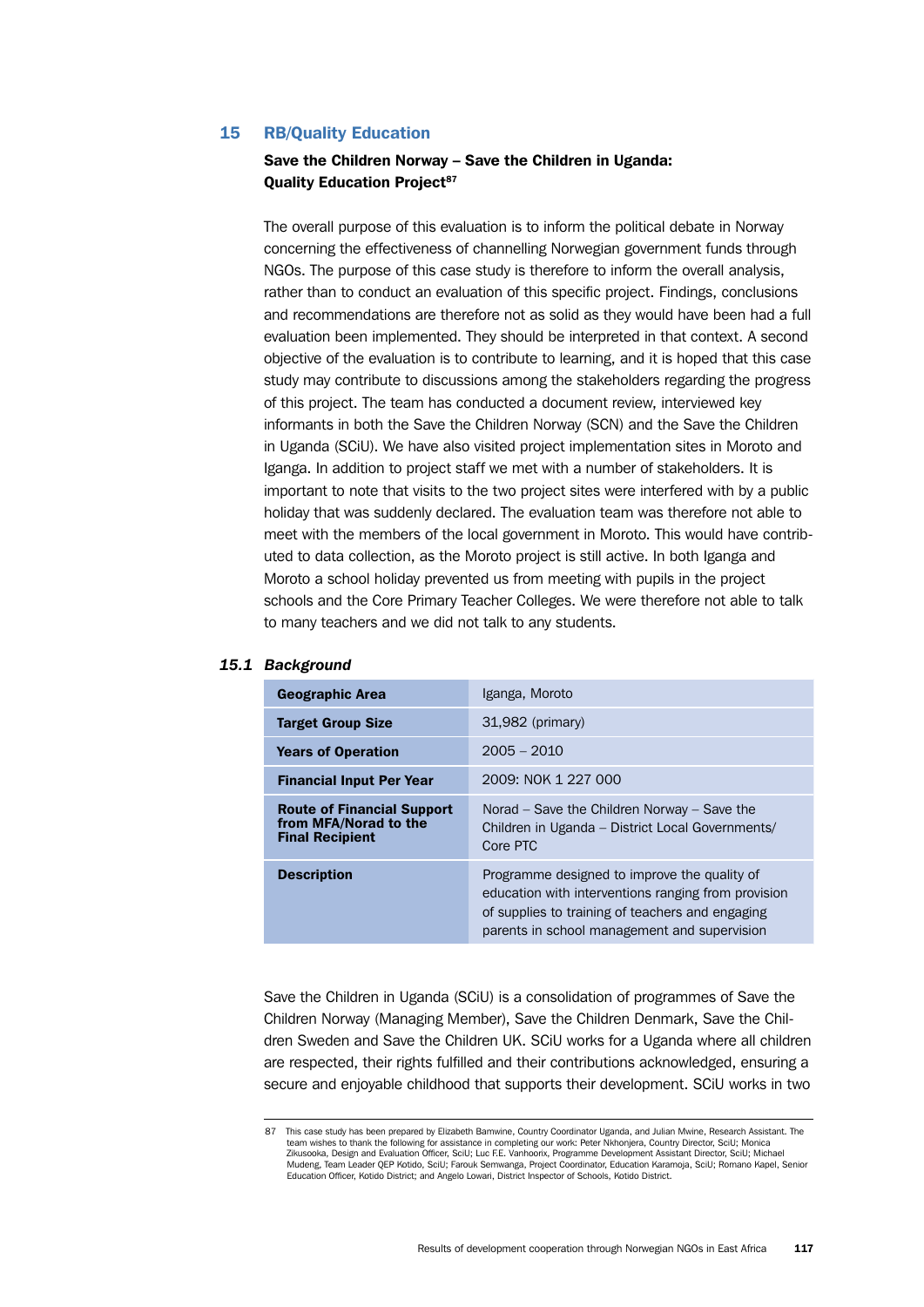main sectors: (1) education and child protection (with supporting themes of HIV/ AIDS and livelihoods); and (2) child participation. The education sector is mandated to ensure that all boys and girls in Uganda freely access quality basic education in a safe, protective and child-friendly environment. The Quality Education Project (QEP) is an effort by SCiU to complement government policies and programmes to provide a conducive and protective environment, increase access to basic education for all and improve quality, retention and performance in primary education.

In Uganda, a combination of negative factors has led to a gradual deterioration of the education sector. These include political turmoil, economic mismanagement leading to worsening of social and economic conditions, weak administrative and management support structures and low priority accorded to the education sector in the allocation of resources in the state budget. The sector was beset by high student-teacher ratio, poor remuneration working conditions that have led to low morale among the teachers and thus lowered the quality of education. Furthermore, limited access, low pupil retention, irregular attendance and high dropout rates (especially for girls) were also results of the situation. An extra burden was added with the introduction of the Government's Universal Primary Education programme, which led to a significant increase in the number of children enrolling in primary schools without any corresponding increase in the facilities and staff.

In this context, Save the Children in Uganda (SCiU), in partnership with the Ministry of Education and Sports and Kyambogo University, conducted a baseline study on the quality of primary education in the districts of Lira, Moroto and Iganga. The findings which the study formed the basis of the Quality of Education Project (QEP) which was designed to improve the quality of teaching and learning in those primary schools in the pilot districts.

QEP started in 2005 as a pilot in four districts (Moroto, Iganga, Lira and Apac). The evaluation team visited the Iganga and Moroto sites. The project was undertaken with the objectives of enhancing teachers' performance, enhancing pupils' participation and performance, and improving effective school leadership as a major factor in the project implementation and school performance. While the Iganga and Moroto project sites were to be closed in 2008, only Iganga was closed. Due to drought and insecurity in the Karamoja region, activities in Moroto district could not be completed and the project was extended.

The QEP is in line with the government's policy in support of the Millennium Development Goal of achieving universal primary education by 2015. The government's policy aims to do this by improving the quality of basic education, expanding access to education, improving child safety and protection, and reducing the hidden costs of education. The project is well aligned with the government's strategies and priorities such as free primary education for all through the Universal Primary Education programme, the Teacher Development and Management System, and the use of local government structures, especially in the education department.

The project works with local government at all levels (planning, monitoring and reporting), and with the community. QEP is implemented by SCiU in collaboration with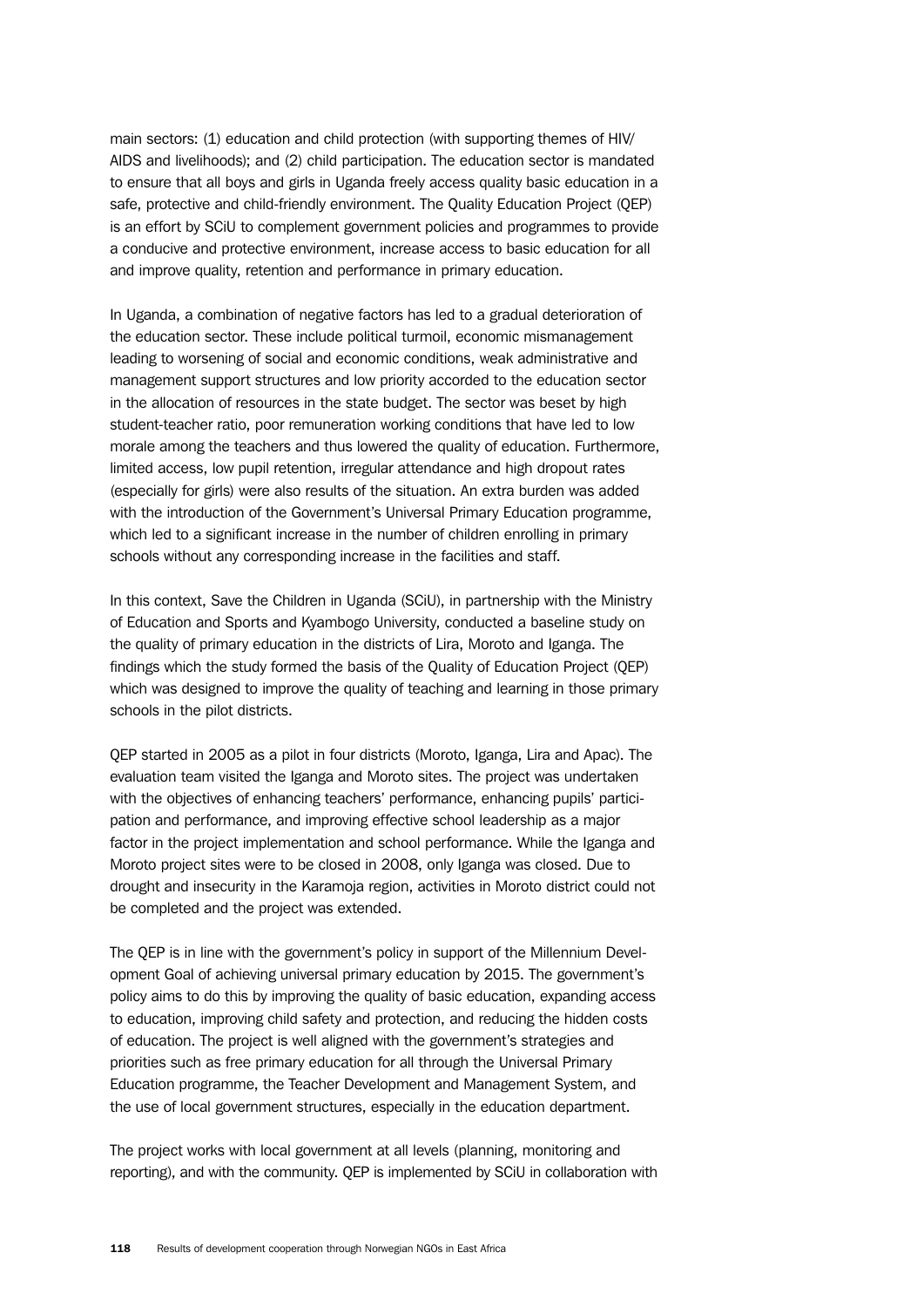District Local Governments as the main implementer. It is implemented through an earlier established Teacher Development Management System network, which has at its centre Core Primary Teacher Colleges (CPTCs) responsible for a number of Outreach Schools, among which are Coordinating Centre Schools from where the other outreach schools are served and monitored. QEP interventions aim to:

- Improve the administration and management of schools with a view to improving internal efficiency and support for teachers who must cope with a huge workload and to creating a conducive environment for teaching and learning;
- Train teachers in contemporary teaching and education management techniques to enable them to enhance their effectiveness and efficiency and also to introduce them to more child-friendly teaching methods;
- Sensitize parents and communities on the value of children's education and on how to cooperate with teachers to ensure quality education. Sensitizing the parents makes them more willing to meet their obligations of contributing materials to the school and offering other non-financial support;
- Influence the attitudes of pupils towards education and learning by encouraging them to participate more in school activities and in taking care of their school environment. The pupils' participation increases their interest in the school and learning because they feel they are listened to and understood; and
- Improve the general learning and teaching environments in schools.

## *15.2 Managing for Results*

The project was strategically designed to build capacity of management systems of the stakeholders to plan, implement, monitor and evaluate in order to achieve quality education as a key result. Within this strategy the project works with the community to establish School Management Committees (SMC) and Parent Teacher Associations (PTA). The members of these two groups are trained so that they can participate in the development of work plans and in monitoring project implementation. The Core PTCs are responsible for: *i)* Lobbying government and development partners to increase resources for education activities in the district/s; *ii)* Ensuring that project funds are used only for project activities, conducted in a timely transparent and accountable manner, and in accordance with the Project Document; *iii)* Ensuring that project activities are carried out in conformity with national laws and regulations; *iv)* Participating in reviews and monitoring activities to assess the project implementation; and *v)* Submitting a status report four times a year (quarterly report) by the last week of each quarter.

The diagram below represents the spread of the implementation path by the different stakeholders. The CPTC has Coordinating Centre Schools (CCS) each with a Coordinating Centre Tutor (CCT). The CCT is responsible for overseeing the activities in a cluster of schools called Outreach Schools (OS). The coordinators ensure that the funds are effectively used and that the target group is reached. The CCT is also responsible for monitoring and evaluation and for coordinating refresher courses for teachers in the outreach schools. The Deputy Principal-Outreach at the Primary Teachers College (PTC) is in charge of coordinating the outreach schools. At each Outreach School there is a School Management Committee (SMC) and a Parent Teachers Association (PTA) who coordinate community participation.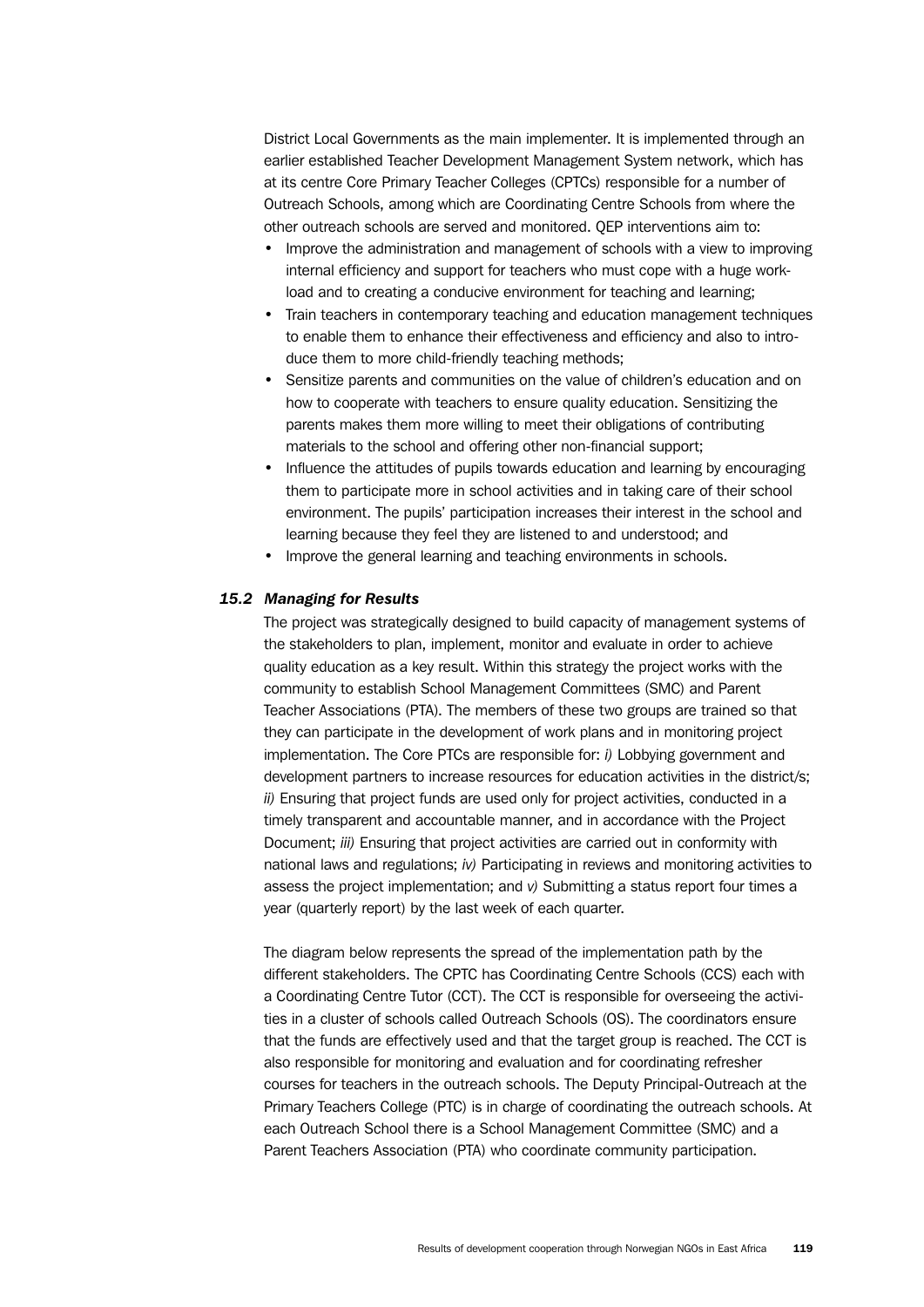*Figure 15.1: The implementation path by the different stakeholders in the Quality Education Project.*



The various levels of involvement increase participation and empowerment and this in turn increases impact. Such a participatory approach to implementation does, however, have its challenges. One of the challenges is to resolve differences in the programming systems between the local government and SCiU. For instance, the local government may have different priorities for funding and budgeting principals sometimes do not coincide creating delays in implementation. At other times the local government could be involved in other central government exercises or when the Chief Administrative Officer is transferred there is a gap as a new one comes in and gets oriented. Government procurement systems are also very bureaucratic and delays in disbursement funds sometimes result in inflationary losses.

Monitoring is an integral part of the project at all levels, from the development of work plans through the joint planning with the local government, the Core PTCs, the centre schools and through reports submitted or received by stakeholders. The centre coordinating tutor and the deputy Principal of the Primary Teachers College spearhead the monitoring. The monitoring framework is not limited to the children only; it covers the entire intervention and results of the monitoring reports form the basis for subsequent planning meetings and initiation of other activities. The monitoring structure is good but it appears that the monitoring staff is stretched thin, especially in Karamoja, and that they have difficulties covering all the schools. The project should consider increasing monitoring staff or setting up complementary means of supervision and monitoring that utilise the school administration.

The overall project management is geared towards Results Based Management (RBM), with clear application and reporting formats. At the institutional level, the project has log frames with objectives that have appropriate indicators with some realistic targets. However, the indicators are, with few exceptions, qualitative rather than quantitative, as illustrated by the following objectives

• Increase opportunities for children to access and complete primary education and transition to post primary schooling especially among girls in the target communities;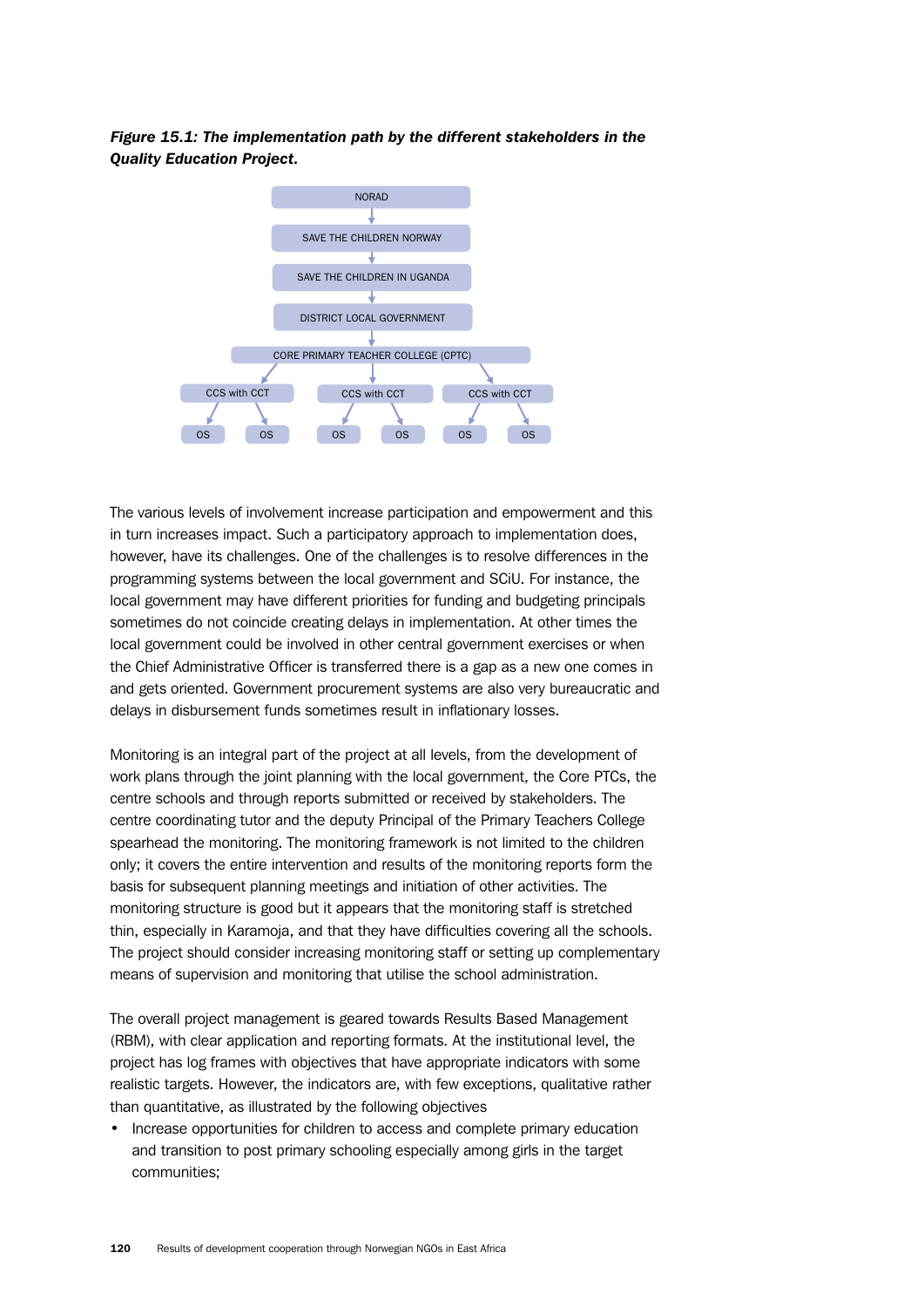- Support education authorities, schools and communities to improve the teaching-learning processes and learning environments;
- Mobilise communities through education to ensure protection of children in and out of school from abuse, neglect and exploitation; and
- Lobby government and development partners to increase resources for education activities in the district(s). (Project Document 2009)

The performance progress on these indicators is tracked through monthly reports at the CPTC level that are compiled into quarterly reports and submitted to SCiU. SCiU field staff, local government staff, and staff of the CPTC develop work plans together and this directs the general implementation. The outcomes in the reports are reviewed at annual meetings where subsequent action plans are developed in line with the recommendations that arise.

QEP uses Norad reporting formats in order to comply with the administrative requirements of the funding relationship with SCN, which have steered the project management towards RBM with positive results. The Norad reporting and application formats have greatly eased the management of the project because they offer clearer structure and a means of continuously monitoring the extent to which the project is achieving its results. The annual application forms and progress reports sent to SCN put emphasis on the presentation of project information that relates to the previous, current and planned achievement of results. This means that rather than concentrating on planned *activities*, project implementation continuously assesses how activities and inputs are geared towards the attainment of planned *results*.

During the discussions and review of documents, there was evidence that the methodology of child-to-child and child-to-parent involvement in the extracurricular tasks and activities had paid off. The results of the sensitisation campaigns and the increased awareness in the communities meeting their share of the contributions to the project were testified to by the Chairman of the SMC and PTA. Apart from producing the intended results, it has also increased the ownership of the intervention by the community. This is evidenced in the number of schools that have adapted the model without necessarily being supported by SCiU.

The training and involvement of stakeholders has supported project implementers to improve their skills for the delivery of quality service. From the various interviews and discussions, it was reported that negative attitudes towards the value of education are fading away.

The project might consider a way of decentralising the monitoring roles further because in discussions with the CCTs it became apparent that the monitoring function is in the hands of very few people at the CPTC and they have multiple roles to juggle outside QEP, which include the regular CPTC roles and Ministry of Education and Sports required roles.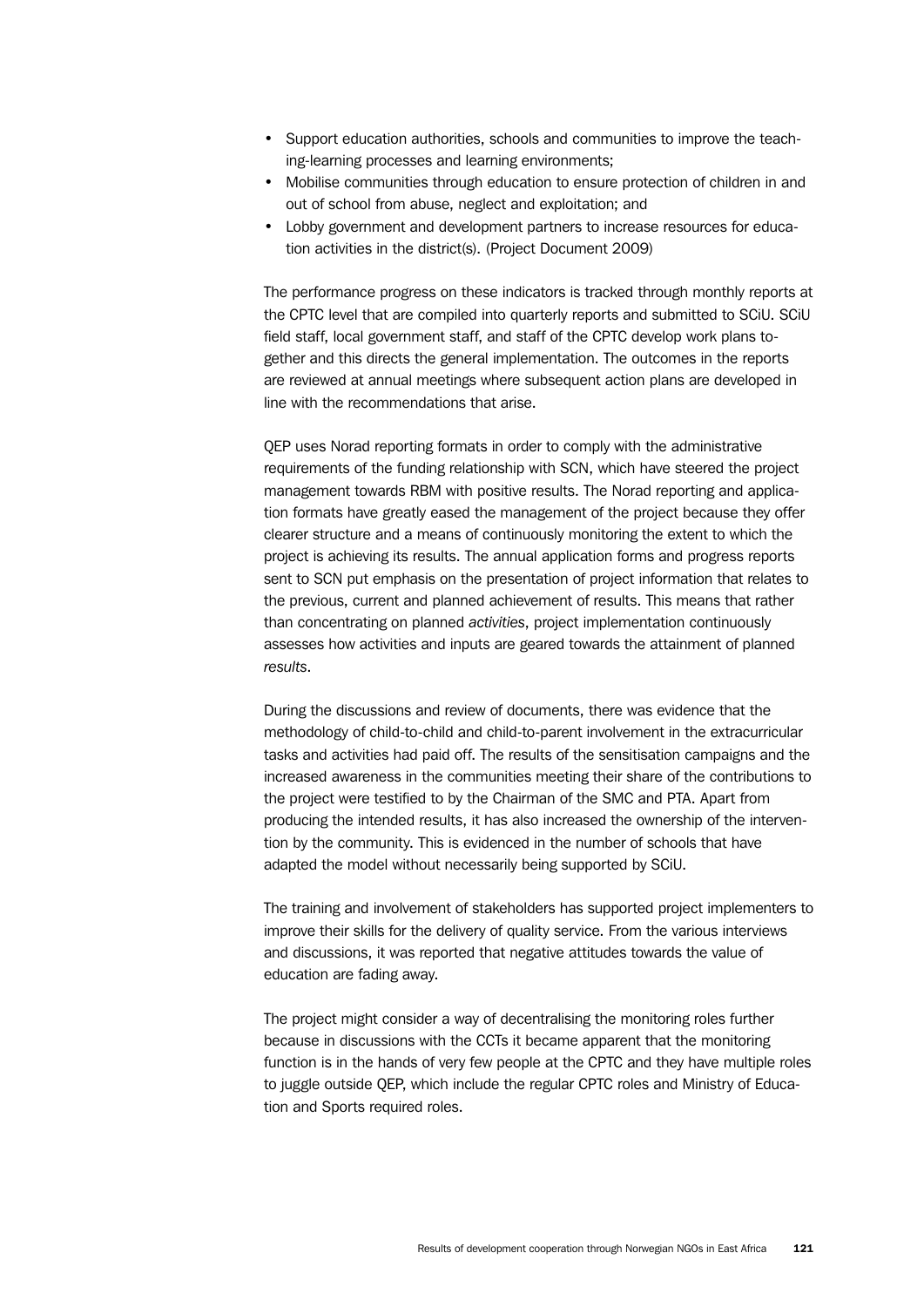## *15.3 Project Approach*

*Cooperation:* SCiU is part of the Save the Children Federation and as such cooperation with SCN was a logical. Within the Save the Children Federation, supporting members are subdivided into lead members and participating members. SCN is the lead member in Uganda and SCiU depends on SCN for both project and core funding. SCiU develops its own strategies (with input from SCN), taking into account Uganda's local context.

*Strengthening Civil Society:* SCiU works with NGO networks and community-based organisations as strategic partners and thus the organisations and networks benefit from SCiU technical support. SCiU has also given high priority to training and capacity building of project participants, with the purpose of promoting empowerment, participation, increasing rights-based knowledge and building self-esteem for children as its direct target group. For instance sensitizing and training the SMCs, PTAs and the community improves their potential to contribute to the requirements of implementation and ensure that proper procedures are followed for achieving results.

Through the training, participatory planning and participation in review meetings, the key stakeholders (teachers, the community and PTAs and SMCs) are empowered to mobilise, carry out sensitisation on the value of education, and monitor the delivery of quality education. The SMCs help in resource mobilisation and security and conflict resolution and the PTAs supervise school enrolment and attendance.

Parents have been empowered to take up their roles and responsibilities for their children's education while, at the same time, children are taking up leadership roles through their participation in extra curricula activities at school. Through participation in the project, stakeholders have contributed to their obligations and have been able to demand for their rights, thus the project has strengthened the civil society.

*Capacity Building:* QEP involves teacher training and support coupled with capacity building of school management structures and some infrastructure support for the schools under the project. The project is primarily geared towards improving the quality of teacher training, increasing enrolment in primary schools and increasing child and parent/community participation in the improvement of the education of the children. By SCiU initiating an intervention and its funding and ensuring that the stakeholders are given skills to enable them to track the performance of the project, it has built the capacity of its partners.

*Target Group:* The primary target group comprises the 31,982 school children in 40 selected schools in the Iganga, Moroto (and Kotido) districts. However, the intervention indirectly impacts on a secondary target group that includes district and local authorities, pre-service students in the CPTC, staff of the CPTC, staff of the coordinating centre and the QEP schools, families and the community in general.

*Participation:* The project uses a networking strategy to address some of the implementation issues to achieve greater impact. SCiU works with strategic partners that include the Ministry of Education and Sports, the National Curriculum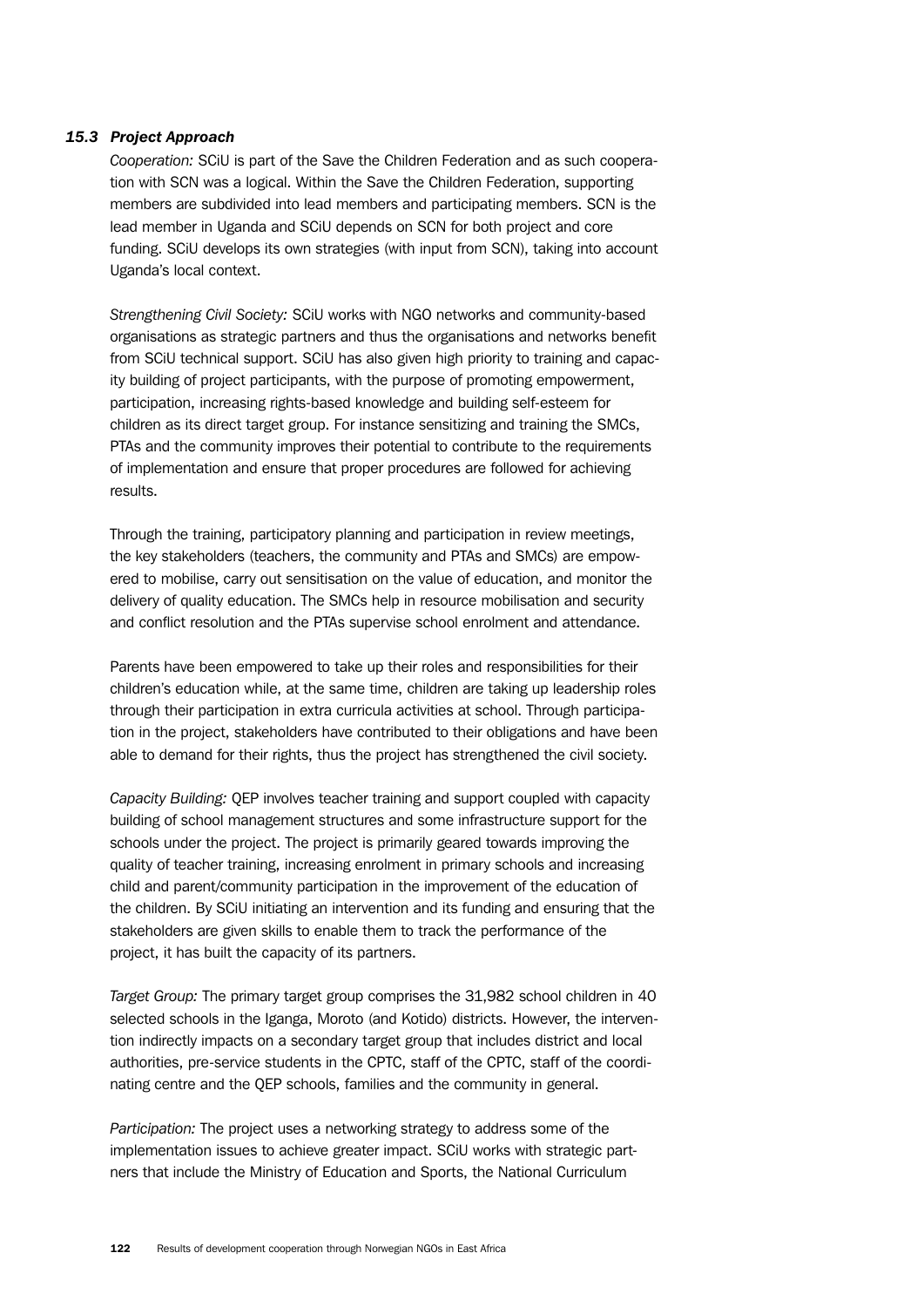Development Centre, Kyambogo University, the Uganda National Examinations Board and district local governments. At the project level SCiU works with the local government and the Core PTC as the direct implementing partners. The various stakeholders work together to plan for action, to monitor and track progress, to report on status performance against the set targets and indicators, and to review, reflect and learn from the results. Other collaborating stakeholders include the Police Child Protection Unit and the Welfare department, the different levels of the Local Councils and other community structures.

QEP integrates capacity building in its design and relies on using existing institutions and local community structures to ensure success of implementation. The project has sensitised various target groups and communities about the value of education and the rights of children in the community. The children have also been made aware of their rights and have been encouraged to participate in school and community activities. These efforts have set the ground for stronger civil society in the communities in which QEP is involved.

# *15.4 Achievement of Results*

As stated earlier, most of the indicators of the QEP project are qualitative and therefore there is a thin line between the measure for outputs and outcomes. The key factor for the success of the project lies in the dialogue SCiU has with the implementing partners and all stakeholders.

The project has two levels of objectives that complement each other: at SCiU intervention level and at the Core PTCs level. Therefore the overall achievement of results is also at the two levels. For this report both levels have been reviewed.

The Broad Objectives are to: *i)* Establish and support institutional capacity for project co-ordination, implementation, monitoring and evaluation by key stakeholders; *ii)* Enhance and support the process of improving school infrastructure and learning environment to make it conducive for teaching and learning; *iii)* Build and strengthen the capacity of implementing partners to make the education system more responsive to the needs of learners; *iv)* Conduct research to enrich instructional materials, pedagogy and various areas of school curricula with the aim of influencing education policy towards promoting rights based quality education in Uganda; and *v)* Strengthen the capacity of local authorities, school management and communities to cope with challenges imposed by HIV/AIDS in education system and communities.

The Specific Objectives (Project Documents 2008 and 2009) are: *i)* Increased opportunities for children in the project districts to access, be retained and complete Primary education and transition to post primary schooling especially among girls in the target communities; *ii)* Educational authorities, schools and communities supported to improve the teaching-learning process and learning environment; *iii)*  Communities in the project area mobilized through education to ensure protection from neglect abuse and exploitation of children; and *iv)* Government and development partners to increase resources for education activities in the districts covered by the project.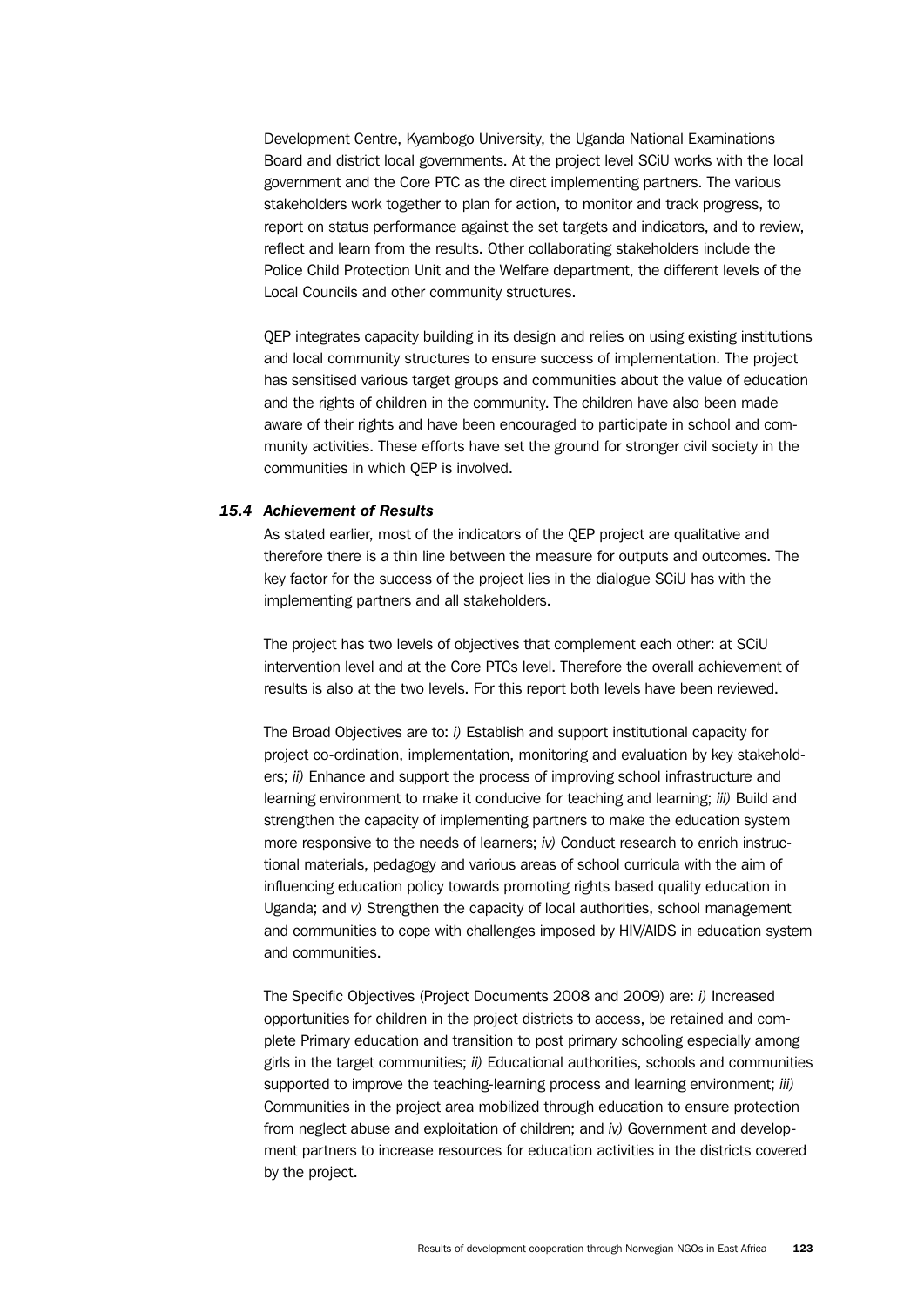From 2005 to date, QEP has largely achieved its intended results. It has also had an impact on other schools that were not part of the project and in other areas affecting primary education beyond its initial planned scope. As stated by Lucia Kimono, Centre Coordinating Tutor at Cannon Ibula Primary school in Iganga: "*QEP might be over but QEP activities must still go on*".

QEP has mobilized key stakeholders in education to reflect, plan and take action on how to improve the quality of the Universal Primary Education using QEP as a pilot project. Stakeholders include the Ministry of Education and Sports, the National Curriculum Development Centre, Kyambogo University, the Uganda National Examinations Board, the Directorate of Education Standards and other partners working in the education sector. Lessons learnt are gradually being introduced to improve practices in the non-QEP pilot schools, especially in the districts where QEP is being implemented.

Through the Core Primary Teachers' College outreach and pre-service programs, teachers graduating from these colleges have been exposed to QEP teacher training thematic areas. They have brought QEP practices to schools where they complete their teaching practice and they, in turn, influence non-QEP schools where they are posted after graduation.

Through QEP, SCiU has contributed towards improved learning environments by providing support resources for school activities and to the general welfare of children and teachers. Furthermore, QEP has through the training support, empowered stakeholders like local government officials to play their respective roles in the pilot and non-pilot schools. QEP funding has supplemented Universal Primary Education grants from the central government and enabled pilot schools to address other school improvement issues. As a result, QEP National Task Force members, District Education Officials, Sub-county Task Forces, and SMC and PTA members requested that QEP be scaled up to benefit more schools, which led to an increase in the number of QEP schools from 24 to 40 (20 in Iganga, 20 in Moroto and Kotido).

QEP has also empowered parents and communities for increased participation in activities to promote quality education. This was achieved by introducing the concept of quality education and forming and or reactivating school-level stakeholders including head teachers, deputy head teachers, senior men and women teachers, Sub-county Task Forces and SMC and PTA members to lead and participate in the implementation of QEP through direct training and peer learning exposure visits.

School-level stakeholders were trained on their respective roles and responsibilities, children's rights, child protection, safety, hygiene and participation, and on making and implementing school development plans. Head teachers and deputy head teachers have also been given further training in planning and results oriented school management and leadership. Senior teachers have received training in child rights, protection, safety and hygiene; and guidance and counselling. Senior women teachers have specifically acquired and passed on skills of how to make sanitary pads – a practice that has contributed to retention of girls in school.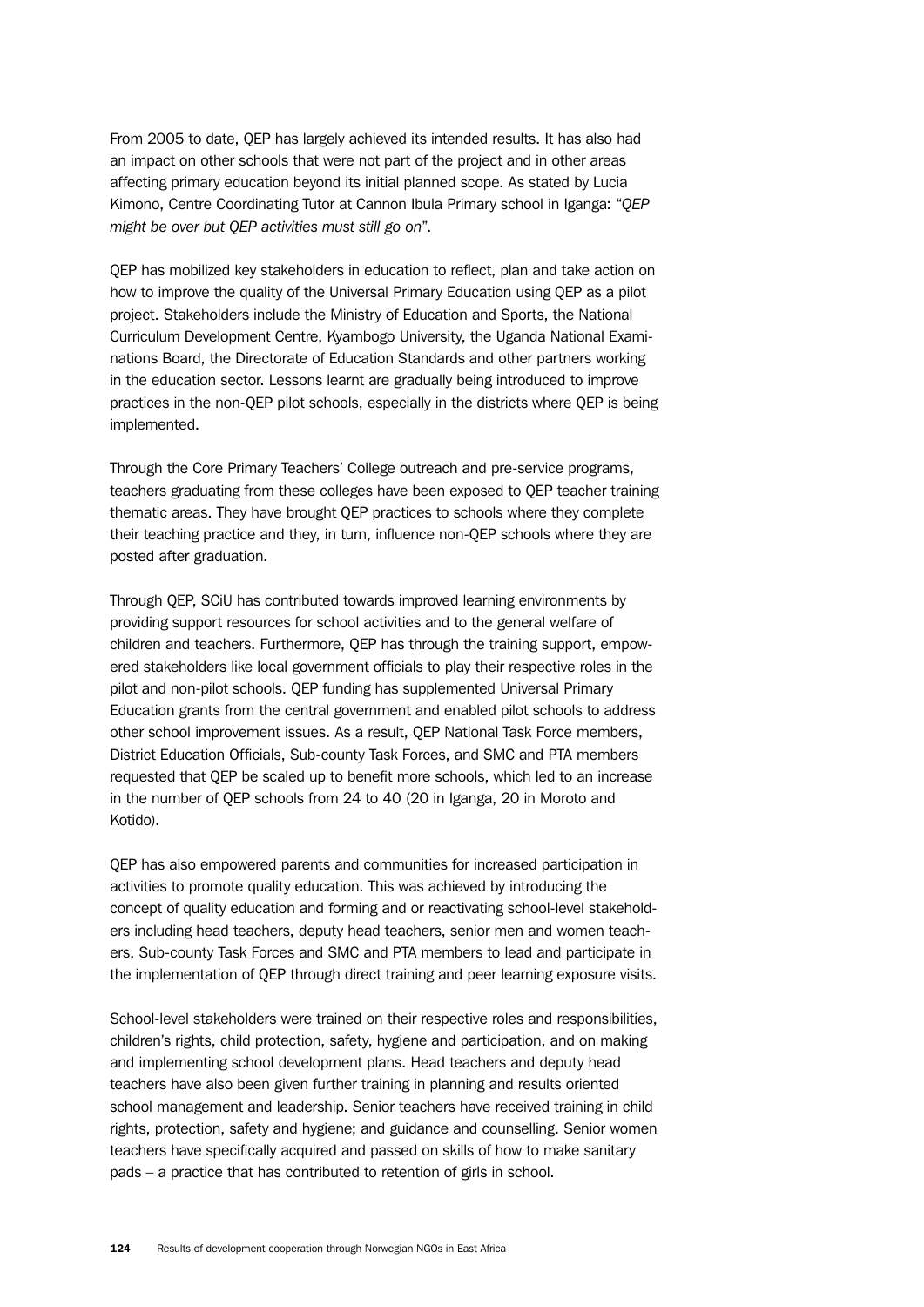As a result of awareness raising for quality education, parents and communities in the pilot schools have, more than ever before, contributed in cash and in kind towards construction and refurbishing of teachers' houses, latrines and classrooms, improving school compounds, and formulation of by-laws for child safety and protection. In Karamoja, the community has become especially active in providing security to the schools during ethnic skirmishes and cattle raids.

Through promotion of child rights and child-led initiatives, children have been given a voice and have participated in school level and interschool activities and competitions to raise awareness and advocate for child rights and to prevention and care of HIV and AIDS affected and infected persons. Children have had some influence on school policies and regulations through their participation in the formulation of school rules and regulations, the election of prefects, class monitors and games captains, and in leadership of their co-curricular clubs. These and other related activities have developed children's social skills and contributed to their personal development and enhanced their self-esteem.

The project has had some unintended results over the course of its implementation. These are mostly a result of the project having an impact beyond its target area or outside its target group. Among the observed unintended results is that District and Sub-county Task forces originally created to support QEP pilot schools have extended their support to all schools in their sub-counties. Through the District Education Officers, the District Inspector of Schools and the Centre Coordinating Tutors who work with schools in their respective districts, some QEP promising practices have penetrated other schools (e.g., the requirement for all schools to have a school development plan that is developed through a participatory process and enhanced guidance and counselling support to children).

Furthermore, skills taught to girls on how to make sanitary pads have been introduced in other non-QEP schools and their communities have benefited other less advantaged girls and women who have learnt to make and use low-cost sanitary pads. This has further led to increased girls enrolment in many other schools that were not part of QEP.

Generally the project was considered cost effective within the limits and challenges in the context of its implementation. According to the Country Director of SCiU, the issue of cost effectiveness is regarded as an on-going process and not an easy process considering the conditions within which the project works.

Though the project has largely been successful, it is apparent that it would have had more positive results if the scaling up of the project to more schools had been done with a commensurate increase in the amount of funds disbursed. Moroto Core Primary Teachers' College (which now also covers Kotido district) received UGX 100,000,000 at the beginning when the project was piloted in 5 schools. However after the initial success it was scaled up to 10 schools, and later 20 after some schools in Kotido district was included in the project, without any increase in funds. This meant that funds were spread thinly on the ground and the support that the initial 5 schools received at the beginning could not be matched. There were less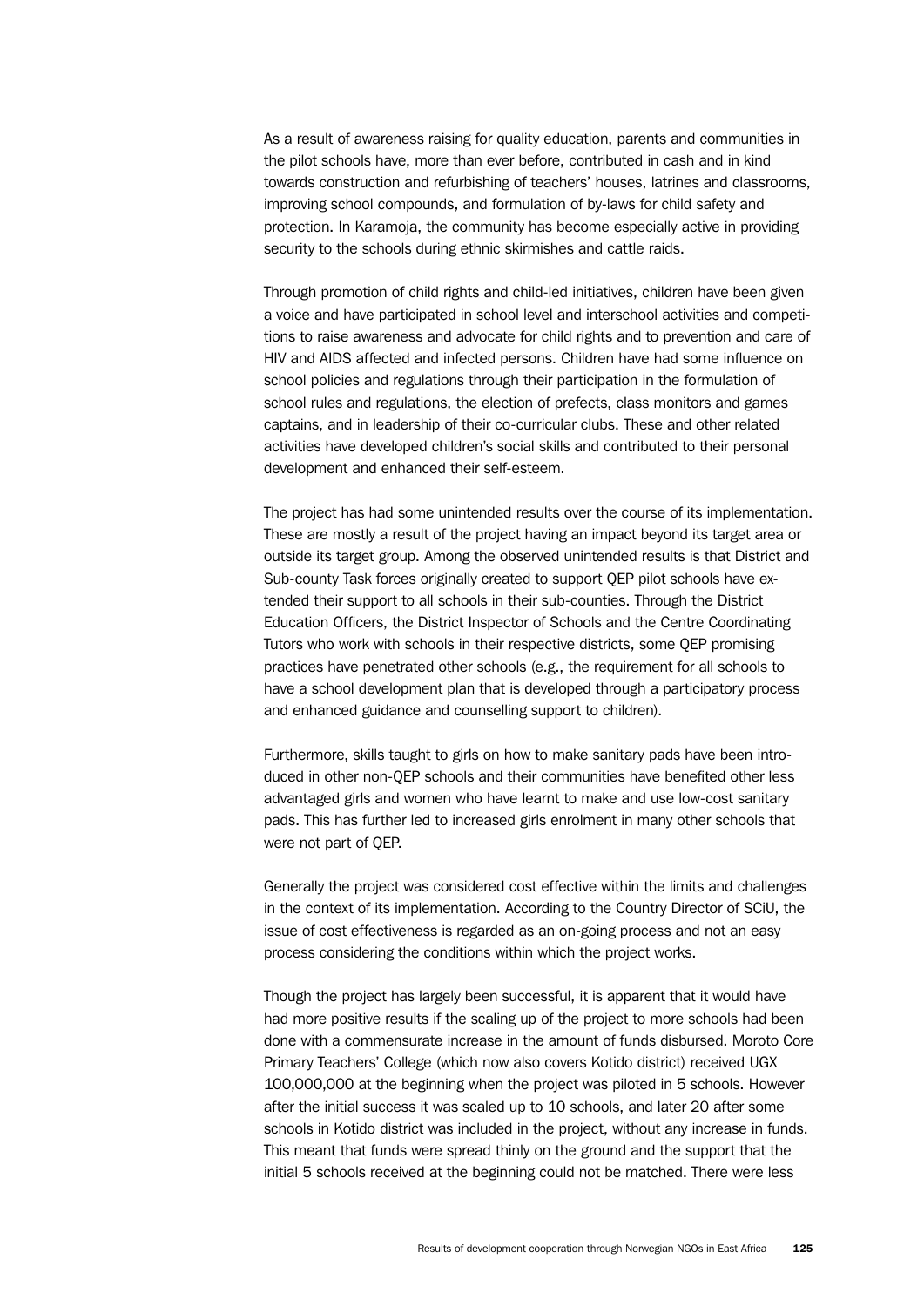learning and teaching materials to go around and the money for infrastructural support was limited. Furthermore some of the educational clubs and activities like interschool debate competitions, lost their initial vigour because the schools could not maintain them at the same level of vibrancy with less funding.

#### *15.5 Conclusions and Recommendations*

The Quality Education Project has managed to fully adapt to existing systems within the education structure in Uganda, a fact that has contributed to the impact it has had on the schools and communities in which it is being implemented. QEP has had impact in a number of areas and is gradually influencing policy and practice: At the district and school levels, the QEP participating core Primary Teachers' Colleges and District Inspectors of Schools are already introducing QEP practices in teacher training courses. QEP has increased community participation in activities to promote quality in education and increase participation in the formulation processes of by-laws for child safety and protection. QEP has provided train teachers with guidance and counselling skills and has promoted children's rights and child-led initiatives, giving children a voice and opportunity to influence decisions at the school level.

There have also been some unintended impacts of the project, including the development of skills and provision of materials to senior women teachers and girls to make reusable sanitary towels which contributed to retention of girls in school and the roll out of these skills to other non-QEP schools to benefit other less advantaged girls and women. Furthermore, task forces originally intended to support QEP pilot schools have extended their support to all schools in their sub counties. Through the District Education Officer, District Inspector Of Schools and Centre Coordinating Tutors who are mandated to work with all the schools in their respective districts, some QEP promising practices have penetrated other schools – for example, the requirement for all schools to have a school development plan that is developed through a participatory process, and guidance and counselling services.

The fact that the good practices have been incorporated into central and local government education policies means that the sustainability of the project is largely assured. Observations in Iganga showed that, although the funding from SCiU has ceased, many of the QEP activities are still being carried out throughout the district.

Since the project closes at the end of the year (2010) it is unlikely that any recommendations will be acted upon. However some changes could help improve project delivery, such as improved project monitoring and supervision by increasing the number of people responsible for monitoring. Alternatively, complementary monitoring systems could be used like using the school administration. Partly due to differences in financial years in Norway and Uganda and partly due to the fact that there is a lot of bureaucracy that has to be dealt, disbursement often comes late, creating problems for carrying out some activities. One way to avoid these problems would be to streamline disbursement of Project funds to the district local governments.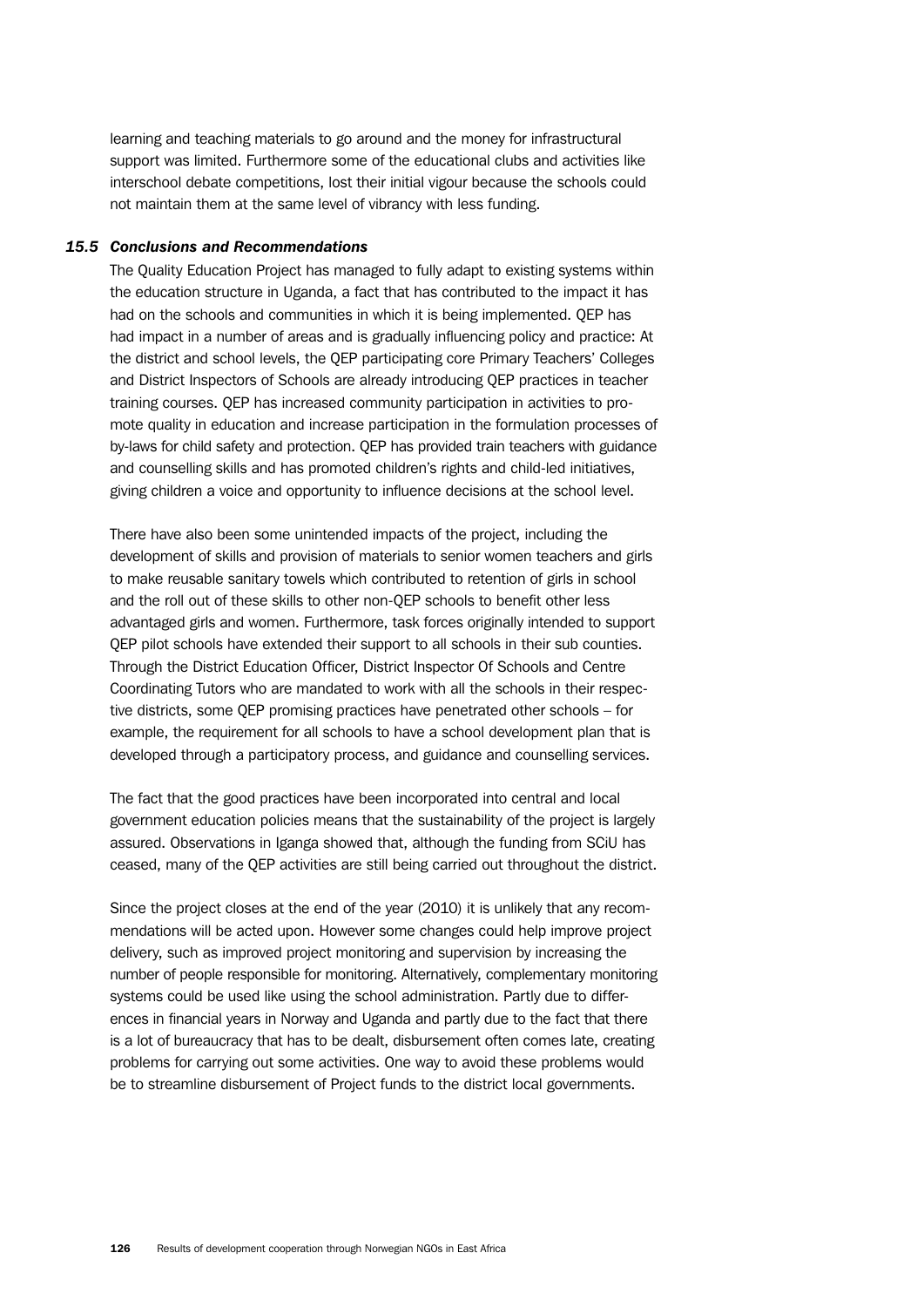#### EVALUATION REPORTS

#### **Cooperation**

- 11.98 Norwegian Assistance to Countries in Conflict
- 12.98 Evaluation of the Development Cooperation between Norway and **Nicaragua** 13.98 UNICEF-komiteen i Norge
- 14.98 Relief Work in Complex Emergencies
- 
- 1.99 WlD/Gender Units and the Experience of Gender Mainstreaming in Multilateral Organisations
- 2.99 International Planned Parenthood Federation Policy and Effectiveness at Country and Regional Levels 3.99 Evaluation of Norwegian Support to Psycho-Social Projects in
- Bosnia-Herzegovina and the Caucasus
- 4.99 Evaluation of the Tanzania-Norway Development Cooperation 1994–1997
- 5.99 Building African Consulting Capacity
- 6.99 Aid and Conditionality
- 7.99 Policies and Strategies for Poverty Reduction in Norwegian Development Aid
- 8.99 Aid Coordination and Aid Effectiveness
- 9.99 Evaluation of the United Nations Capital Development Fund (UNCDF) 10.99 Evaluation of AWEPA, The Association of European Parliamentarians for
- Africa, and AEI, The African European Institute
- 1.00 Review of Norwegian Health-related Development Cooperation 1988–1997
- 2.00 Norwegian Support to the Education Sector. Overview of Policies and Trends 1988–1998
- 3.00 The Project "Training for Peace in Southern Africa"<br>4.00 En kartlegging av erfaringer med norsk bistand gjer
- 4.00 En kartlegging av erfaringer med norsk bistand gjennomfrivillige organisasjoner 1987–1999
- 
- 5.00 Evaluation of the NUFU programme<br>6.00 Making Government Smaller and Mo 6.00 Making Government Smaller and More Efficient.The Botswana Case
- 7.00 Evaluation of the Norwegian Plan of Action for Nuclear Safety Priorities, Organisation, Implementation
- 8.00 Evaluation of the Norwegian Mixed Credits Programme
- 9.00 "Norwegians? Who needs Norwegians?" Explaining the Oslo Back Channel: Norway's Political Past in the Middle East
- 10.00 Taken for Granted? An Evaluation of Norway's Special Grant for the Environment
- 1.01 Evaluation of the Norwegian Human Rights Fund
- 2.01 Economic Impacts on the Least Developed Countries of the Elimination of Import Tariffs on their Products
- 3.01 Evaluation of the Public Support to the Norwegian NGOs Working in Nicaragua 1994–1999
- 3A.01 Evaluación del Apoyo Público a las ONGs Noruegas que Trabajan en Nicaragua 1994–1999
- 4.01 The International Monetary Fund and the World Bank Cooperation on Poverty Reduction
- 5.01 Evaluation of Development Co-operation between Bangladesh and Norway, 1995–2000
- 6.01 Can democratisation prevent conflicts? Lessons from sub-Saharan Africa Reconciliation Among Young People in the Balkans An Evaluation of the Post Pessimist Network
- 1.02 Evaluation of the Norwegian Resource Bank for Democracyand Human Rights (NORDEM)
- 2.02 Evaluation of the International Humanitarian Assistance of theNorwegian Red Cross
- 3.02 Evaluation of ACOPAMAn ILO program for "Cooperative and Organizational Support to Grassroots Initiatives" in Western Africa 1978–1999
- 3A.02 Évaluation du programme ACOPAMUn programme du BIT sur l'« Appui associatif et coopératif auxInitiatives de Développement à la Base » en Afrique del'Ouest de 1978 à 1999
- 4.02 Legal Aid Against the Odds Evaluation of the Civil Rights Project (CRP) of the Norwegian Refugee Council in former Yugoslavia
- 1.03 Evaluation of the Norwegian Investment Fund for Developing Countries (Norfund)
- 2.03 Evaluation of the Norwegian Education Trust Fund for Africain the World Bank
- 3.03 Evaluering av Bistandstorgets Evalueringsnettverk
- 1.04 Towards Strategic Framework for Peace-building: Getting Their Act
- Togheter.Overview Report of the Joint Utstein Study of the Peace-building.
- 2.04 Norwegian Peace-building policies: Lessons Learnt and Challenges Ahead<br>3.04 Evaluation of CESAR's activities in the Middle Fast Funded by Norway
- 3.04 Evaluation of CESAR´s activities in the Middle East Funded by Norway<br>4.04 Evaluering av ordningen med støtte gjennom paraplyorganiasajoner.
- 4.04 Evaluering av ordningen med støtte gjennom paraplyorganiasajoner. Eksemplifisert ved støtte til Norsk Misjons Bistandsnemda og Atlas-alliansen 5.04 Study of the impact of the work of FORUT in Sri Lanka: Building
- **CivilSociety** 6.04 Study of the impact of the work of Save the Children Norway in
- Ethiopia: Building Civil Society
- 1.05 –Study: Study of the impact of the work of FORUT in Sri Lanka and Save the Children Norway in Ethiopia: Building Civil Society
- 1.05 Evaluation: Evaluation of the Norad Fellowship Programm<br>2.05 Evaluation: Women Can Do It an evaluation of the WCD -Evaluation: Women Can Do It – an evaluation of the WCDI
- programme in the Western Balkans 3.05 Gender and Development – a review of evaluation report 1997–2004 4.05 Evaluation of the Framework Agreement between the Government of
- Norway and the United Nations Environment Programme (UNEP)
- 5.05 Evaluation of the "Strategy for Women and Gender Equality in Develop-ment Cooperation (1997–2005)"
- 1.06 Inter-Ministerial Cooperation. An Effective Model for Capacity Development?
- 
- 2.06 Evaluation of Fredskorpset 1.06 Synthesis Report: Lessons from Evaluations of Women and Gender Equality in Development Cooperation
- 1.07 Evaluation of the Norwegian Petroleum-Related Assistance
- 1.07 Synteserapport: Humanitær innsats ved naturkatastrofer:En syntese av evalueringsfunn
- 1.07 Study: The Norwegian International Effort against Female Genital Mutilation
- 
- 2.07 Evaluation of Norwegian Power-related Assistance 2.07 Study Development Cooperation through Norwegian NGOs in South America
- 3.07 Evaluation of the Effects of the using M-621 Cargo Trucks in Humanitarian Transport Operations
- 4.07 Evaluation of Norwegian Development Support to Zambia (1991–2005)
- 5.07 Evaluation of the Development Cooperation to Norwegion NGOs in Guatemala
- 1.08 Evaluation: Evaluation of the Norwegian Emergency Preparedness System (NOREPS)
- 1.08 Study: The challenge of Assessing Aid Impact: A review of Norwegian Evaluation Practise
- 1.08 Synthesis Study: On Best Practise and Innovative Approaches to Capasity Development in Low Income African Countries
- 2.08 Evaluation: Joint Evaluation of the Trust Fund for Enviromentally and Socially Sustainable Development (TFESSD)
- 2.08 Synthesis Study: Cash Transfers Contributing to Social Protection: A Synthesis of Evaluation Findings
- 2.08 Study: Anti- Corruption Approaches. A Literature Review
- 3.08 Evaluation: Mid-term Evaluation the EEA Grants<br>4.08 Evaluation: Evaluation of Norwegian HIV/AIDS R
- 4.08 Evaluation: Evaluation of Norwegian HIV/AIDS Responses
- 5.08 Evaluation: Evaluation of the Norwegian Reasearch and Development Activities in Conflict Prevention and Peace-building
- 6.08 Evaluation: Evaluation of Norwegian Development Cooperation in the Fisheries Sector
- 1.09 Evaluation: Joint Evaluation of Nepal´s Education for All 2004-2009 Sector Programme
- 1.09 Study Report: Global Aid Architecture and the Health Millenium Development Goals
- 2.09 Evaluation: Mid-Term Evaluation of the Joint Donor Team in Juba, Sudan
- 2.09 Study Report: A synthesis of Evaluations of Environment Assistance by Multilateral Organisations
- 3.09 Evaluation: Evaluation of Norwegian Development Coopertation through Norwegian Non-Governmental Organisations in Northern Uganda (2003-2007)
- 3.09 Study Report: Evaluation of Norwegian Business-related Assistance Sri Lanka Case Study
- 4.09 Evaluation: Evaluation of Norwegian Support to the Protection of Cultural Heritage
- 4.09 Study Report: Norwegian Environmental Action Plan
- Evaluation: Evaluation of Norwegian Support to Peacebuilding in Haiti 1998–2008
- 6.09 Evaluation: Evaluation of the Humanitarian Mine Action Activities of Norwegian People's Aid
- 7.09 Evaluation: Evaluation of the Norwegian Programme for Development, Research and Education (NUFU) and of Norad's Programme for Master Studies (NOMA)
- 1.10 Evaluation: Evaluation of the Norwegian Centre for Democracy Support 2002–2009
- 
- 2.10 Synthesis Study: Support to Legislatures 3.10 Synthesis Main Report: Evaluation of Norwegian Business-related **Assistance**
- 4.10 Study: Evaluation of Norwegian Business-related Assistance South Africa Case Study
- 5.10 Study: Evaluation of Norwegian Business-related Assistance Bangladesh Case Study
- 6.10 Study: Evaluation of Norwegian Business-related Assistance Uganda Case Study
- 7.10 Evaluation: Evaluation of Norwegian Development Cooperation with the Western Balkans
- 8.10 Evaluation: Evaluation of Transparency International
- 
- 9.10 Study: Evaluability Study of Partnership Initiatives 10.10 Evaluation: Democracy Support through the United Nations 11.10 Evaluation: Evaluation of the International Organization for Migration
- and its Efforts to Combat Human Trafficking
- 12.10 Evaluation: Real-Time Evaluation of Norway's International Climate and Forest Initiative (NICFI)
- 13.10 Evaluation: Real-Time Evaluation of Norway's International Climate and Forest Initiative. Country Report: Brasil 14.10 Evaluation: Real-Time Evaluation of Norway's International Climate
- and Forest Initiative. Country Report: Democratic Republic of Congo
- 15.10 Evaluation: Real-Time Evaluation of Norway's International Climate and Forest Initiative. Country Report: Guyana 16.10 Evaluation: Real-Time Evaluation of Norway's International Climate

and Forest Initiative. Country Report: Indonesia 17.10 Evaluation: Real-Time Evaluation of Norway's International Climate

and Forest Initiative. Country Report: Tanzania 18.10 Evaluation: Real-Time Evaluation of Norway's International Climate and Forest Initiative. Executive Summaries from Country Reports